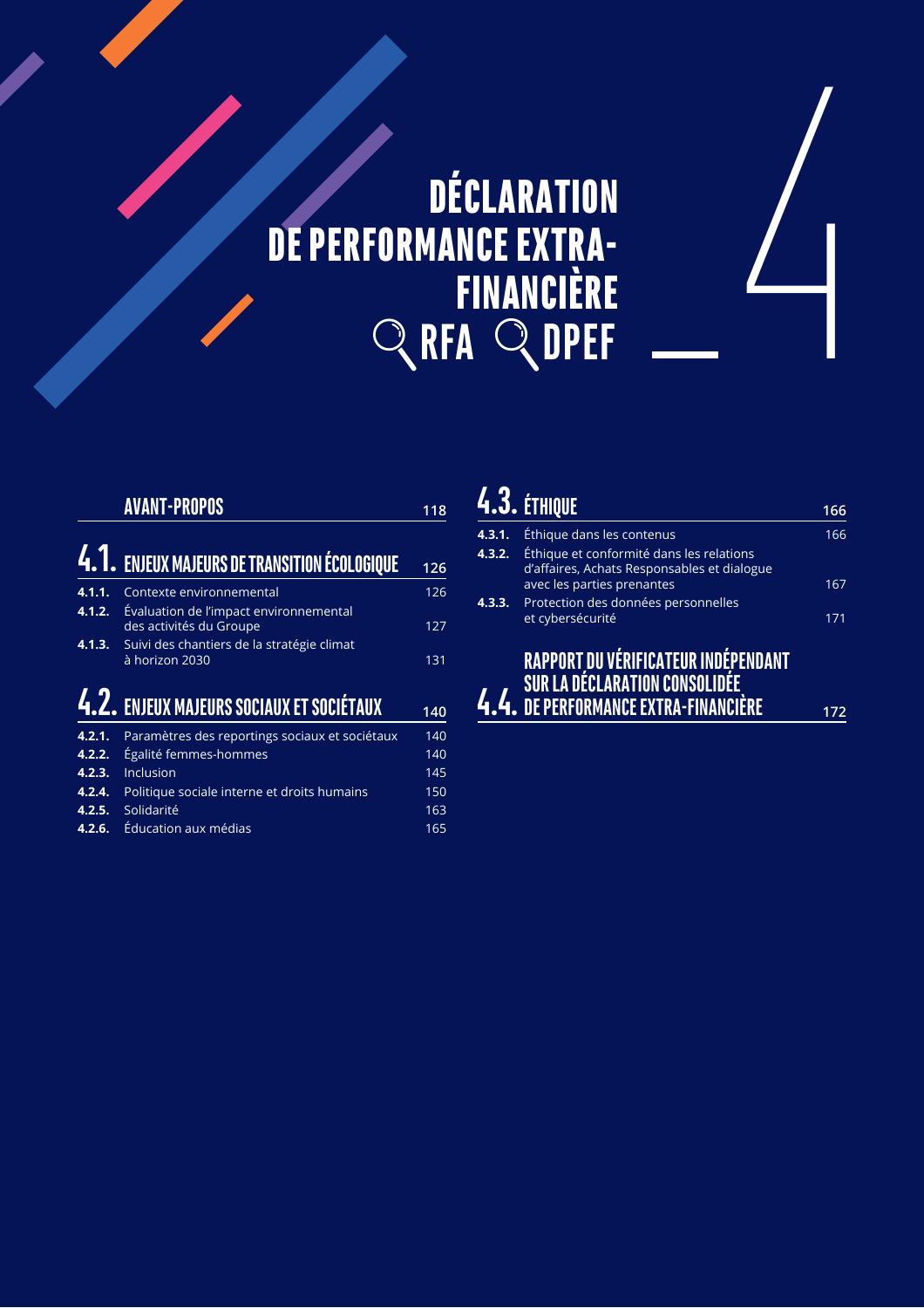# **AVANT-PROPOS**

# **Propos introductif**

Selon l'article L. 225-102-1 du décret suivant la transposition en droit français de la Directive européenne sur le reporting, paru en août 2018, le groupe TF1, filiale du groupe Bouygues qui consolide ses comptes, n'est plus tenu de publier un rapport extra-financier, ni d'en faire vérifier la teneur par un tiers indépendant.

Néanmoins, le Groupe a pris la décision de publier de façon volontaire sa Déclaration de Performance Extra-Financière (DPEF) assortie d'une vérification par une tierce partie (cf. rapport du vérificateur indépendant au chapitre 4.4).

Les éléments spécifiquement demandés par le décret sont présentés dans différentes parties de ce document, auxquelles des renvois sont faits depuis ce chapitre. Notamment :

- le modèle d'affaire est présenté dans le rapport intégré au  $\bullet$ début de ce document ;
- parmi les enjeux RSE, ceux qui présentent également un aspect « risques » sont présentés dans le chapitre 2 « Facteurs de risques »;
- la méthodologie d'identification des enjeux RSE est présentée dans l'avant-propos ;
- pour chacun des enjeux majeurs, le présent chapitre décrit explicitement le contexte dans lequel est menée l'activité, les politiques, plans d'actions et mesures mis en œuvre ;

# **Organisation de la RSE**

La politique de Responsabilité Sociétale de l'Entreprise du groupe TF1 est le fruit d'une collaboration de tous les métiers du groupe, coordonnée par la Direction RSE composée depuis septembre 2021 de deux personnes à temps plein qui assurent également la réalisation du reporting extra-financier.

La Direction RSE, en place depuis 2005, est rattachée depuis février 2016 à Arnaud Bosom, membre du Comité Exécutif également en charge de la Direction des Relations Humaines.

# Engagement des dirigeants, adhésion au pacte mondial

La rémunération variable du dirigeant mandataire social repose, en complément des critères financiers, sur des critères extra-financiers liés notamment à la performance de l'entreprise en matière de RSE. Ces critères incluent, en 2021, l'implication du dirigeant mandataire social sur les thématiques liées à la conformité et l'atteinte d'objectifs en matière de mixité, de réduction de l'impact carbone du groupe TF1 et de santé-sécurité pouvant atteindre jusqu'à 25 % de sa rémunération fixe (sur les 40 % que représentent, au total, les critères extra-financiers).

Le dirigeant mandataire social est également incentivé, au travers des plans d'Incentive à Long Terme (LTI) qui lui sont consentis par le groupe Bouygues, sur l'atteinte d'objectifs en matière de mixité et de déploiement de la stratégie climat du groupe TF1.

La part variable de chacun des membres du COMEX comprend également, depuis 2017, au moins un critère RSE. Cela concerne aussi, depuis 2021, la majeure partie des membres du Comité de Direction générale (CODG) composé d'une trentaine de membres. Les critères sont multiples, adaptés à chaque périmètre d'activité et de responsabilité et couvrent les enjeux liés aux politiques environnementales, sociales, sociétales et éthiques. Ces critères ciblent notamment le déploiement de la stratégie climat du groupe TF1,

- · la politique sociale interne et les droits humains, ainsi que les enjeux liés à l'éthique incluant les sujets de corruption et d'évasion fiscale, sont traités au 4.2. et 4.3. de ce chapitre ;
- · le sujet de la taxonomie verte européenne est traité au 4.1.1.2.2.

En tant qu'acteur majeur des contenus, le groupe TF1 décline sa démarche RSE à travers :

- · les actions mises en œuvre au sein de l'entreprise matérialisées par l'étiquette suivante INTERNE
- · l'impact sociétal et/ou environnemental de ses contenus produits, édités et/ou diffusés matérialisé par l'étiquette suivante **CONTENUS**
- · les initiatives dont la portée s'étend au-delà de l'entreprise et du public auguel s'adressent ses contenus, matérialisées par l'étiquette suivante EXTERNE

La lutte contre la précarité alimentaire, et le respect du bien-être animal ne sont pas des sujets matériels pour TF1 et, à ce titre, ne sont pas couverts par la DPEF.

Le groupe TF1 n'a pas mis en place au cours des cing dernières années de montage visant à réduire artificiellement sa charge d'imposition sur les sociétés ou à transférer ses résultats fiscaux dans des pays à fiscalité réduite.

En 2014, le Conseil d'Administration a décidé de se doter d'un Comité de l'Éthique et de la RSE (cf. chapitre 3) devenu Comité Éthique, RSE et Mécénat en février 2020.

Un point sur les actions de RSE est présenté lors de chaque Conseil d'Administration par le Président du Conseil d'Administration, Gilles Pélisson.

la mixité et la diversité des origines ethniques dans les contenus, la féminisation des instances managériales et les politiques en faveur de l'inclusion au sein de l'entreprise. À compter de 2022 le poids du/des critère(s) RSE sera étendu à l'ensemble des membres du Comité Management (COMGT) composé au 31 décembre 2021 de 169 membres à hauteur de 10 % de la rémunération variable.

L'Institut du Management Bouygues organise régulièrement des séminaires liés à la responsabilité des managers et au développement durable auxquels participent les cadres dirigeants de TF1. L'objectif est de les accompagner dans leur réflexion sur leurs rôles, leurs responsabilités, le respect des principes éthiques dans leurs actions quotidiennes notamment la lutte contre la corruption, la prise en compte des enjeux de transition écologique et le management inclusif.

Le groupe Bouygues, au nom de l'ensemble des métiers qu'il représente, dont TF1, a renouvelé son engagement auprès d'autres entreprises françaises et internationales à respecter et promouvoir les dix principes de la Charte du Pacte Mondial (1) dans le domaine des Droits de l'Homme, des Droits du travail, de l'Environnement et de la lutte contre la corruption.

(1) https://www.unglobalcompact.org/

Reconnaissance Engagement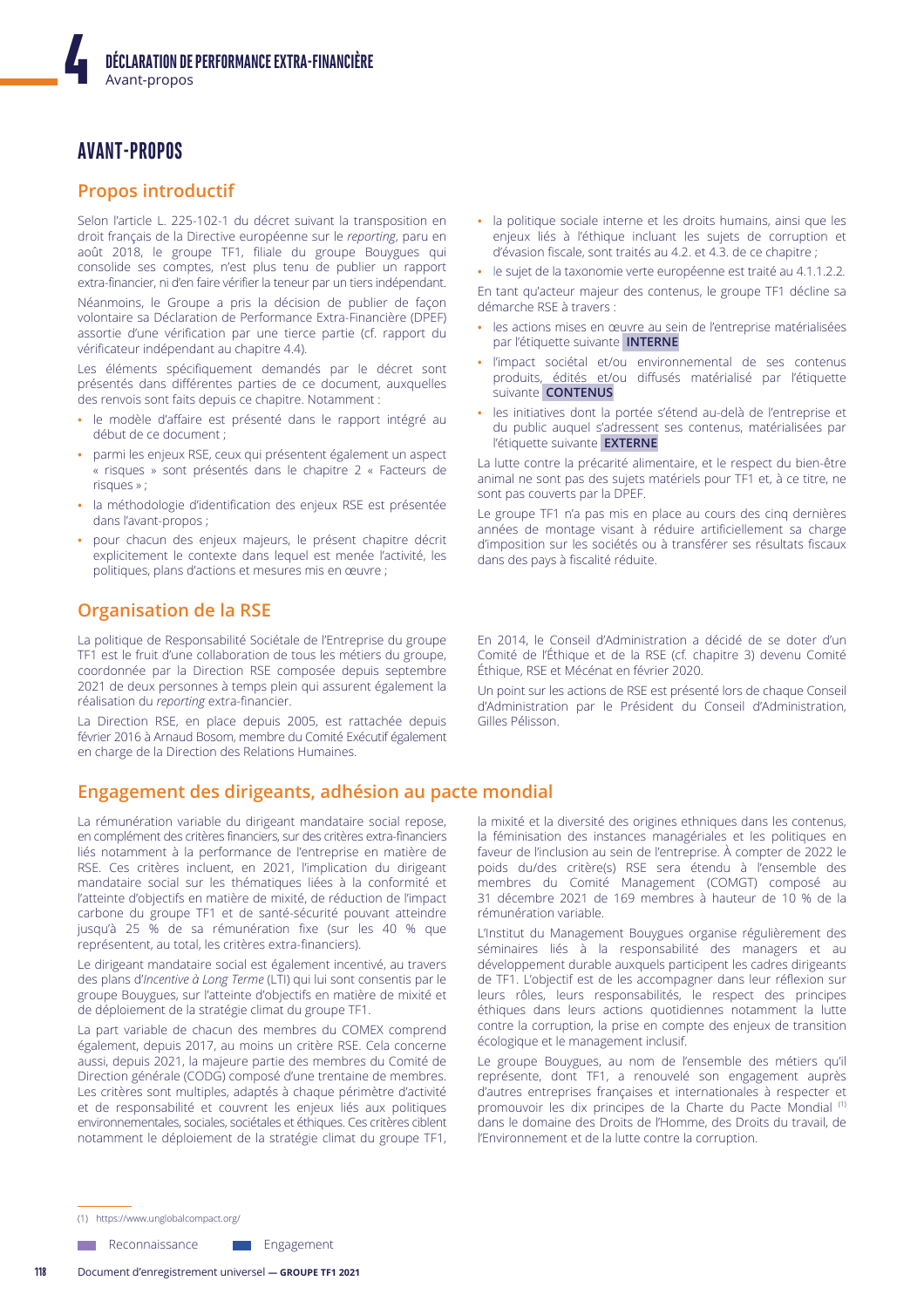# Reconnaissance de la performance du groupe TF1

Les démarches RSE globales du groupe TF1 sont reconnues par de nombreuses agences de notation extra-financières et le groupe TF1 est présent en 2021 dans les indices suivants :

| Agence de notation    | Indice/notation                                                                              |
|-----------------------|----------------------------------------------------------------------------------------------|
| <b>S&amp;P Global</b> | • DJSI World Index                                                                           |
|                       | • DJSI Europe Index                                                                          |
|                       | · 4 <sup>ème</sup> au classement du secteur médias                                           |
| Ethifinance           | • GAÏA Index                                                                                 |
|                       | $\cdot$ 3 <sup>ème</sup> dans la catégorie des entreprises dont le CA est supérieur à 500 M€ |
| <b>MSCI</b>           | • Note AA                                                                                    |
| <b>ISS ESG</b>        | $\cdot$ Note $C+$                                                                            |

De plus, le groupe TF1 a obtenu en 2021 le statut Gold Écovadis.

En outre, le groupe Bouygues a reçu la note A- aux questionnaires climat 2020 du CDP (Carbon Disclosure Project), incluant les réponses de l'ensemble des filiales du groupe Bouygues en ce compris le groupe TF1.

Le groupe TF1 occupe la 2<sup>ème</sup> place du palmarès des entreprises les plus responsables de France, tous secteurs confondus, publié dans le journal Le Point le jeudi 18 novembre 2021. Ce palmarès, réalisé en partenariat avec l'Institut allemand Statista, est établi parmi une liste de 2 000 entreprises basées en France et ayant au moins 500 salariés. Il prend en compte trois critères principaux : l'environnement, le social et la gouvernance.

La politique volontariste du groupe TF1 en matière de mixité est également reconnue puisque le groupe TF1 :

- · se distingue en étant 1<sup>er</sup> groupe média dans le classement 2020 de la féminisation des instances dirigeantes des entreprises du SBF 120 annoncé le 25 octobre 2021 dans le cadre des Assises de l'égalité économique et professionnelle par le ministère chargé de l'Égalité entre les femmes et les hommes, de la Diversité et de l'Égalité des chances. Il occupe la 15<sup>ème</sup> place tous secteurs confondus et gagne ainsi 7 places par rapport au classement de l'année précédente ;
- · a reçu le 7 décembre 2021 le Grand Prix Humpact décerné par l'agence de notation éponyme, dans la catégorie Parité Femmes-Hommes.

# Périmètre

Le présent chapitre intègre les données du groupe TF1 historique, et Newen ainsi que les activités digitales (périmètre ex-Unify), sauf expressément explicité. Les autres activités associées de divertissement ne sont pas incluses dans ce chapitre, à l'exception de Play Two lorsque cela est précisé.

# Répartition des effectifs par entité

Les effectifs sont répartis comme suit au sein des différentes structures au 31 décembre 2021 :

• 57 % pour TF1 et TMC;

# Répartition géographique du chiffre d'affaires

Le groupe TF1 réalise son chiffre d'affaires principalement en France et en Europe. En 2021, la répartition est la suivante :

- 88,9 % vs 91,6 % en 2020 en France ;
- 7,7 % vs 5,1 % en 2020 en Europe hors France;
- 3,4 % vs 3,3 % en 2020 pour les autres pays.

Les sociétés en intégration globale ou partielle sont incluses dans le reporting sauf si le groupe TF1 n'est pas opérateur de cette entité, c'est-à-dire s'il n'en a pas la responsabilité managériale. Une société a la responsabilité managériale d'une entité lorsqu'elle a le pouvoir de décision sur les procédures opérationnelles de cette entité

- · 20,6 % pour les activités digitales (périmètre ex-Unify) ;
- 21,7 % pour Newen ;
- 0,7 % des effectifs pour Play Two.

Sur la période de référence, le groupe a procédé à une acquisition significative, la société de production iZen, et deux sessions, les sociétés TF1 Games et Dujardin.

Par ailleurs, en juin 2021, l'organisation du groupe TF1 a évolué avec le regroupement du pôle digital Unify et des activités du secteur Antennes, afin d'accélérer les synergies. Par conséquent et dans l'ensemble de ce chapitre, les activités digitales correspondant à l'ancien périmètre d'Unify sont dénommées « activités digitales (périmètre ex-Unify) ».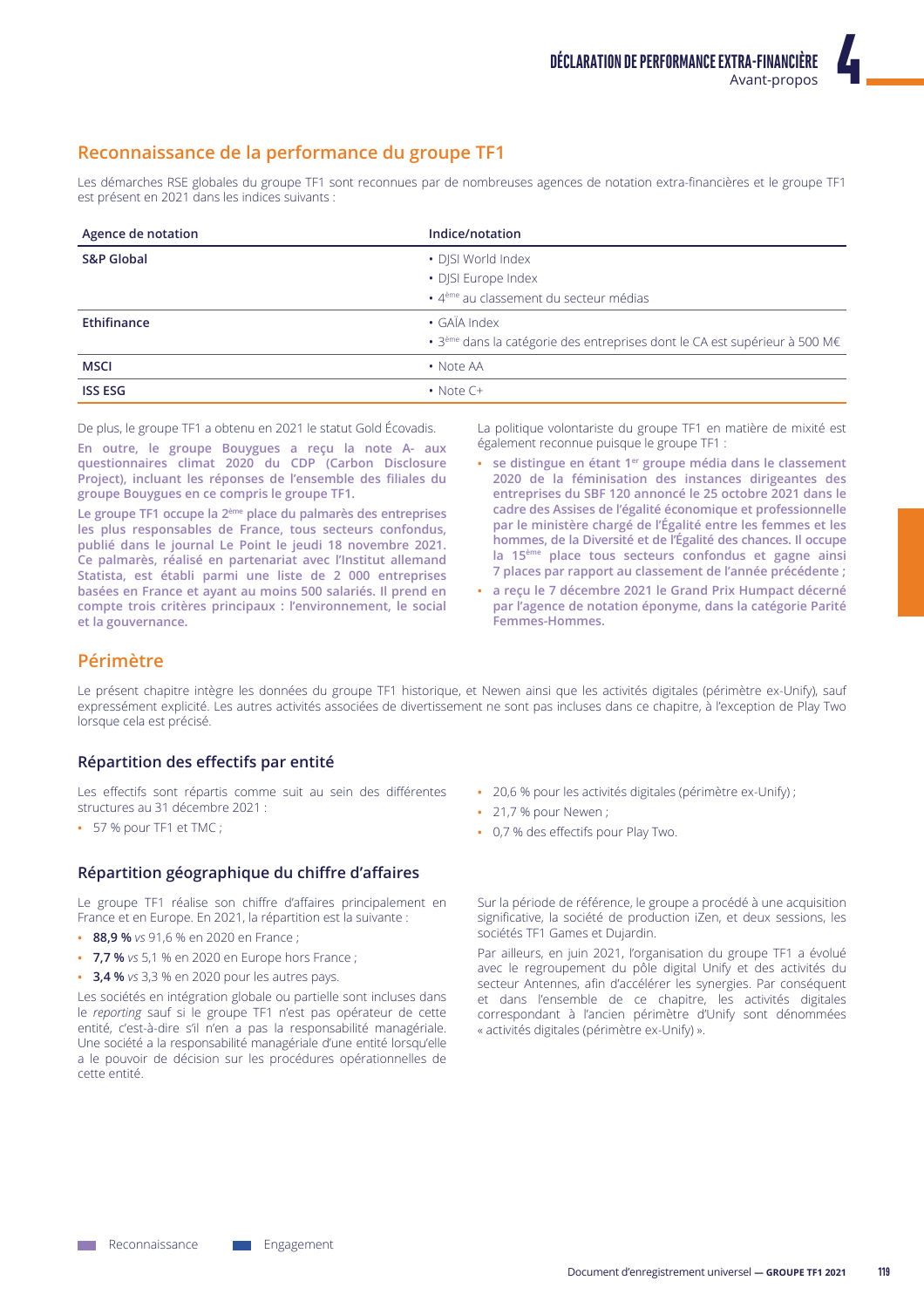# Analyse de matérialité du groupe TF1

# Méthodologie

Une nouvelle étude de matérialité a été conduite en 2021 par le groupe TF1 pour prendre en compte les attentes croissantes de ses parties prenantes internes et externes en matière de RSE et la pluralité du groupe suite aux rachats successifs et à la création des entités Newen et digitales (ex-Unify).

La démarche consiste à identifier les enjeux majeurs qui peuvent constituer des opportunités de développement ou au contraire des risques pour les activités du groupe TF1 s'ils n'étaient pas bien pris en compte.

Celle-ci a été réalisée en collaboration avec le cabinet R3 Imaginable et a fait l'objet d'une vaste consultation qui s'est déroulée de juillet à octobre 2021, associant :

- le top management à travers 12 entretiens menés individuellement;
- les collaborateurs du groupe TF1 (incluant des intermittents travaillant de manière ponctuelle pour le groupe), à travers un questionnaire anonyme en ligne qui a permis de collecter les réponses de 942 répondants, témoignant ainsi du vif intérêt porté par les collaborateurs pour la démarche RSE du groupe TF1 ;
- un panel de citoyens à travers un questionnaire anonyme en ligne complété par 724 répondants ;

· un comité de parties prenantes externes composé d'agences médias, d'annonceurs, d'experts, de fournisseurs, d'institutionnels, d'investisseurs, de journalistes, d'ONG et de producteurs et qui s'est réuni en octobre dernier à l'occasion d'une session d'échange animée par R3 Imaginable.

Les échanges ont été menés à partir d'une liste de 23 enjeux relevant des thèmes déjà traités dans les précédentes analyses de matérialité conduites par le groupe TF1, des 6 enjeux majeurs RSE définis en 2020 par le groupe TF1, des attentes des parties prenantes externes notamment celles des agences de notations extra-financières, des institutionnels et des ONG ainsi que d'un benchmark sectoriel conduit par R3 Imaginable.

La matrice de matérialité obtenue à l'issue de la consultation a fait l'objet d'une priorisation des 11 enjeux majeurs par un comité composé de collaborateurs opérationnels du groupe TF1 en prenant en compte les risques et opportunités en termes d'image, de business, d'impact sociétal et/ou d'engagement pour les collaborateurs. Les membres de ces comités étaient issus des différentes entités du groupe : activités digitales (ex-Unify), Newen, Contenus, Information, Technologies, Achats, Relations investisseurs, TF1 Pub, Juridique, Communication, Relations sociales, Représentants du personnel et RSE.





**Neconnaissance**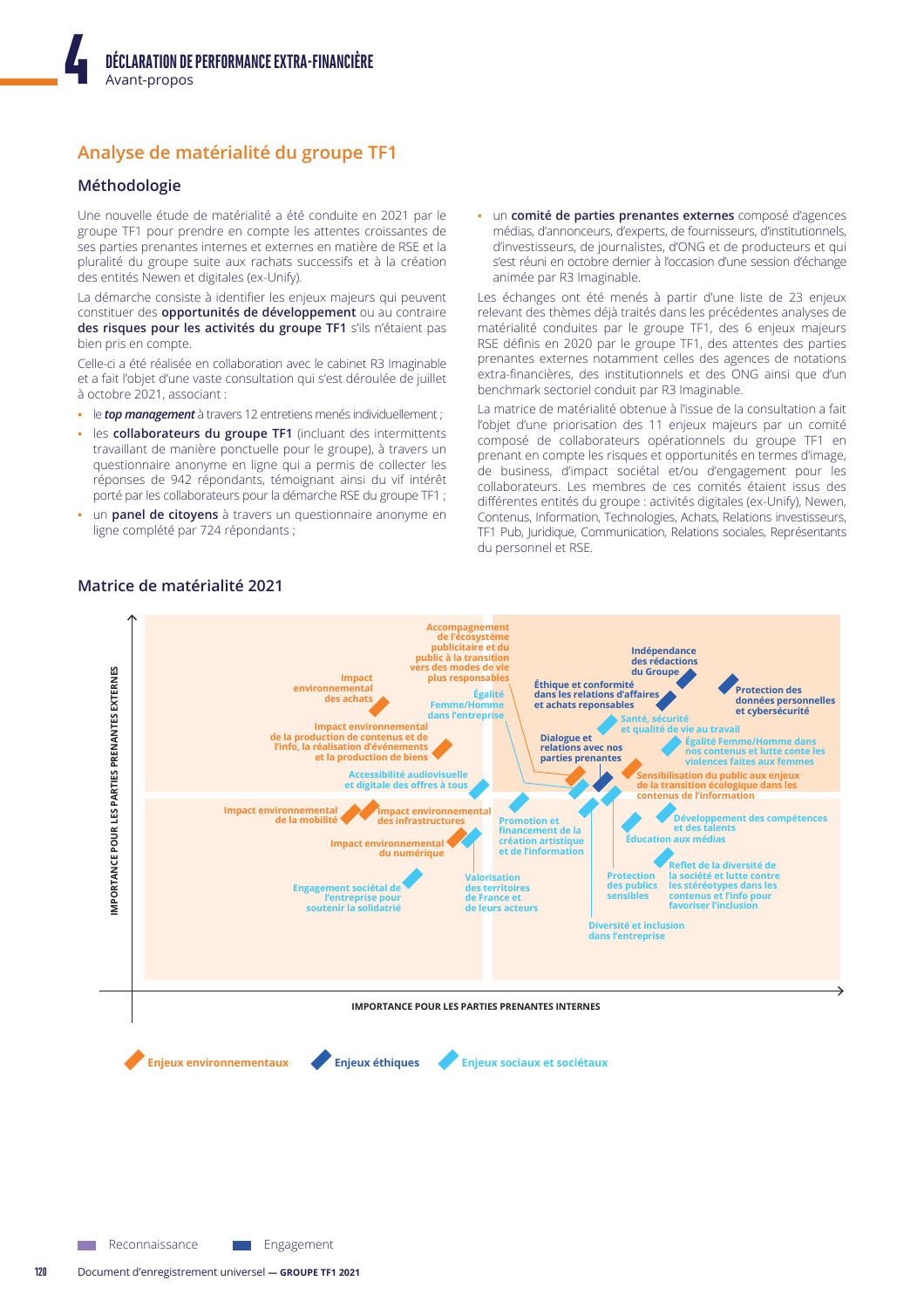# **Enjeux majeurs RSE**

# ENJEUX MAJEURS DE TRANSITION ÉCOLOGIQUE

Impact environnemental des activités

Sensibilisation des publics à la transition écologique à travers les contenus

Publicité responsable

# ENJEUX MAJEURS SOCIAUX ET SOCIÉTAUX

Égalité Femmes/Hommes

Diversité et inclusion

Santé, sécurité et qualité de vie au travail

Engagement sociétal de l'entreprise pour soutenir le monde associatif

Éducation aux médias

# ENJEUX ÉTHIQUES

Éthique dans les contenus

Éthique dans les affaires

Protection des données personnelles et cybersécurité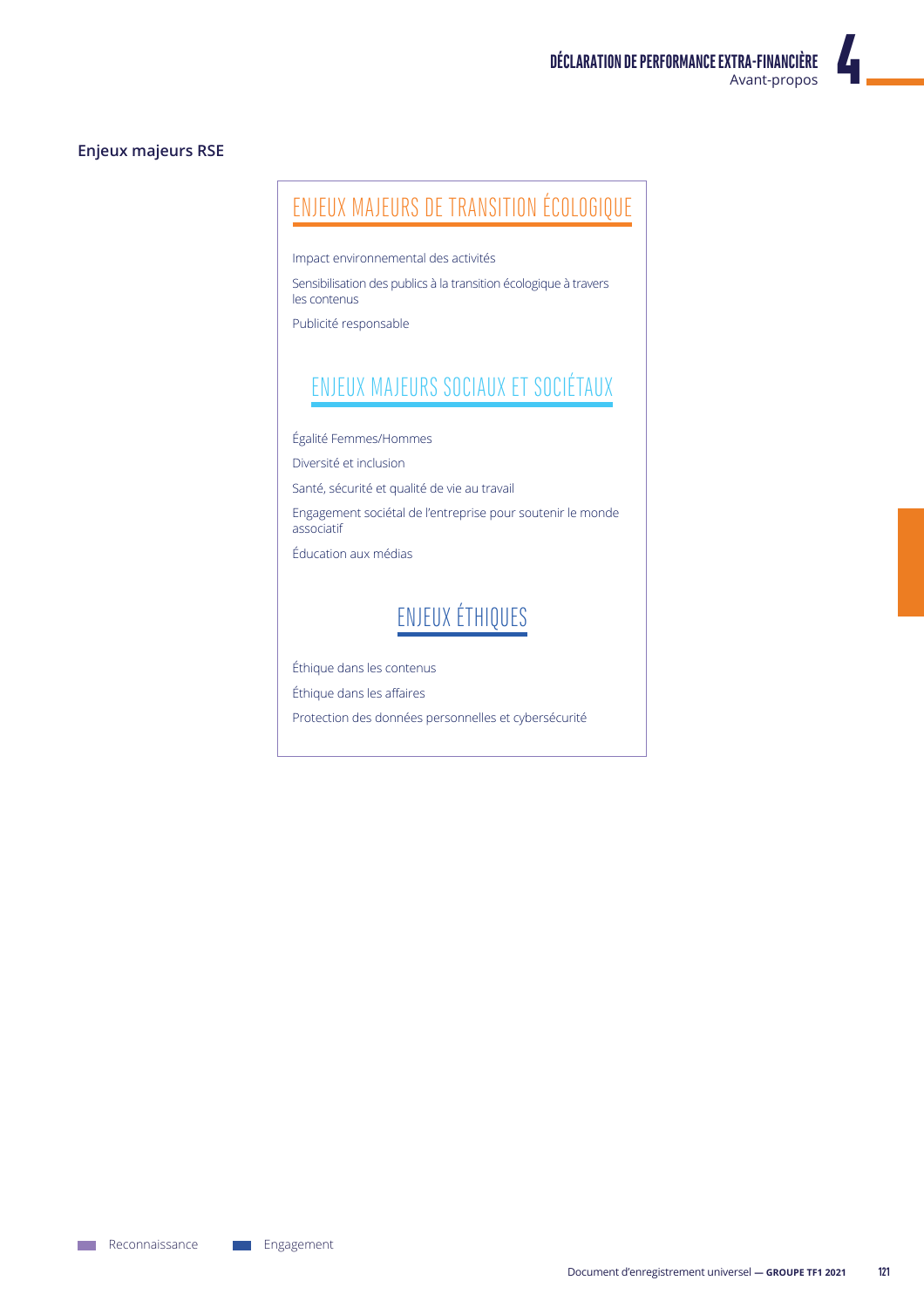| Enjeux                                                                            | Objectifs                                                                                        | <b>Faits marquants 2021</b>                                                                                                                                     | <b>Objectifs cibles/KPI</b>                                                                                                              | Concordance  |
|-----------------------------------------------------------------------------------|--------------------------------------------------------------------------------------------------|-----------------------------------------------------------------------------------------------------------------------------------------------------------------|------------------------------------------------------------------------------------------------------------------------------------------|--------------|
| Impact<br>environnemental                                                         |                                                                                                  |                                                                                                                                                                 | 2030 : - 30 % sur les scopes 1&2 et sur le<br>scope 3a du bilan carbone du groupe TF1                                                    | 4.1.1.1.     |
| des activités                                                                     | Écoproduction                                                                                    | Mesure de l'impact carbone<br>des productions Newen France et Blue<br>Spirit et annonce d'un plan climat                                                        | 2030 : - 30 % d'impact carbone sur les<br>productions Newen France et Blue Spirit<br>(-20 % en 2024)                                     | 4.1.3.1.1.   |
|                                                                                   | Sobriété<br>numérique                                                                            | Mesure de l'impact carbone des sites<br>Internet MyTF1, LCI.fr, TFOUMAX<br>et identification des leviers de réduction                                           | 2022 : Mise en place des actions<br>de réduction de l'impact carbone<br>des sites Internet                                               | 4.1.3.1.3.   |
|                                                                                   | Mobilité douce                                                                                   | Déploiement du Forfait Mobilités<br>Durables et électrification du parc<br>automobile                                                                           | 2024 : 100 % voitures hybrides<br>ou électriques dans le parc de véhicules<br>du groupe TF1                                              | 4.1.3.1.2.   |
|                                                                                   | Décarbonation<br>des achats                                                                      | Introduction de critères de<br>consommation énergétique dans les<br>achats de la Direction des Technologies                                                     | 2022 : Mesure de l'impact carbone<br>des achats hors droits et identification de<br>familles prioritaires d'achats à décarboner          | 4.1.3.1.4.   |
|                                                                                   | <b>Éfficacité</b><br>énergétique                                                                 | Renouvellement de la certification<br>ISO 50001                                                                                                                 | 2025 : - 35 % sur les consommations<br>énergétiques du bâtiment de la Tour TF1                                                           | 4.1.3.1.5.   |
| Sensibilisation<br>du public<br>aux enjeux<br>de la transition<br>écologique dans | Sensibiliser<br>et former<br>les équipes<br>aux enjeux<br>de la transition                       | Fresques du Climat réalisée par<br>l'ensemble des équipes des chaînes<br>thématiques et des collaborateurs<br>de la rédaction                                   | 2023 : 50 % des rédactions du Groupe<br>sensibilisées (20 % en 2022)                                                                     | 4.1.3.2.     |
| les contenus et                                                                   | écologique                                                                                       | Engagement des chaînes à conclure<br>un contrat climat avec le CSA                                                                                              |                                                                                                                                          |              |
| l'information                                                                     | Apporter<br>aux Français<br>des informations                                                     | Sur les antennes : Génération Ushuaïa<br>sur TF1, concert Global Citizen et 24h<br>sur la Terre sur TMC                                                         | Suivi des heures de contenus à valeur<br>ajoutée environnementale.                                                                       | 4.1.3.2.     |
|                                                                                   | fiables sur<br>les enjeux<br>de la transition                                                    | Digital : livre Anti-Gaspi et rubrique<br>mieux-manger (Marmiton), indice<br>de réparabilité (Les Numériques)                                                   |                                                                                                                                          |              |
|                                                                                   | Faire émerger<br>de nouveaux                                                                     | Intégration dans les séries & fictions<br>Newen d'écogestes normalisant<br>imaginaires positifs les comportements responsables                                  | 2022 : Renouvellement du partenariat<br>avec la Fabrique des Récits                                                                      | 4.1.3.2.4.   |
|                                                                                   | autour de la<br>transition et des<br>comportements<br>durables                                   | Partenariat avec la Fabrique des Récits                                                                                                                         |                                                                                                                                          |              |
| Accompagnement                                                                    | Former les équipes                                                                               | TF1 Pub:                                                                                                                                                        |                                                                                                                                          | 4.1.3.3.1.1. |
| de l'écosystème<br>publicitaire<br>et du public                                   | de nos régies<br>publicitaires<br>aux enjeux                                                     | Création du groupe de travail de<br>collaborateurs engagés « Change Makers »                                                                                    |                                                                                                                                          |              |
| à la transition<br>vers des modes                                                 | de la transition                                                                                 | Campus Écoresponsabilité destiné<br>au marché publicitaire                                                                                                      |                                                                                                                                          |              |
| de vie plus<br>responsables                                                       |                                                                                                  | Développement de la formation<br>des équipes de la régie aux enjeux<br>de la transition écologique<br>pour déploiement en 2022                                  | 2022 : 80 % des équipes TF1 Pub<br>formées                                                                                               | 4.1.3.3.1.3. |
|                                                                                   | <b>Mesurer l'impact</b>                                                                          | TF1 Pub:                                                                                                                                                        | 2022 : phase expérimentale                                                                                                               | 4.1.3.3.1.3. |
|                                                                                   | carbone des<br>campagnes<br>publicitaires<br>diffusées                                           | Développement d'une calculette<br>carbone et participation aux groupes<br>de travail du SNPTV et du SRI<br>pour une mesure unifiée                              | de déploiement de la mesure carbone<br>des campagnes opérées par TF1 Pub<br>pour industrialisation d'ici fin 2023.                       |              |
|                                                                                   |                                                                                                  | Unify Advertising:<br>Réflexion autour de la mise en place<br>de la calculette carbone                                                                          | 2022 : intégration du SRI par Unify<br>Advertising et mesure de l'impact<br>carbone des campagnes publicitaires<br>des TOP 10 annonceurs | 4.1.3.3.2.   |
|                                                                                   |                                                                                                  | CAPA Corporate (Newen) :<br>Mise en place d'un calculateur carbone<br>dédié                                                                                     | 2024 : mesure de l'impact carbone<br>des productions CAPA Corporate (Newen)                                                              | 4.1.3.1.1.   |
|                                                                                   | Aider les<br>consommateurs<br>à faire des choix<br>éclairés, plus<br>durables et<br>responsables | Lancement d'ÉcoFunding fonds<br>publicitaire à vocation environnementale<br>visant à financer la création et la diffusion<br>de campagnes TV de sensibilisation | 2022 : Engagement à hauteur de<br>1,5 M€ minimum brut                                                                                    | 4.1.3.3.1.2. |

Reconnaissance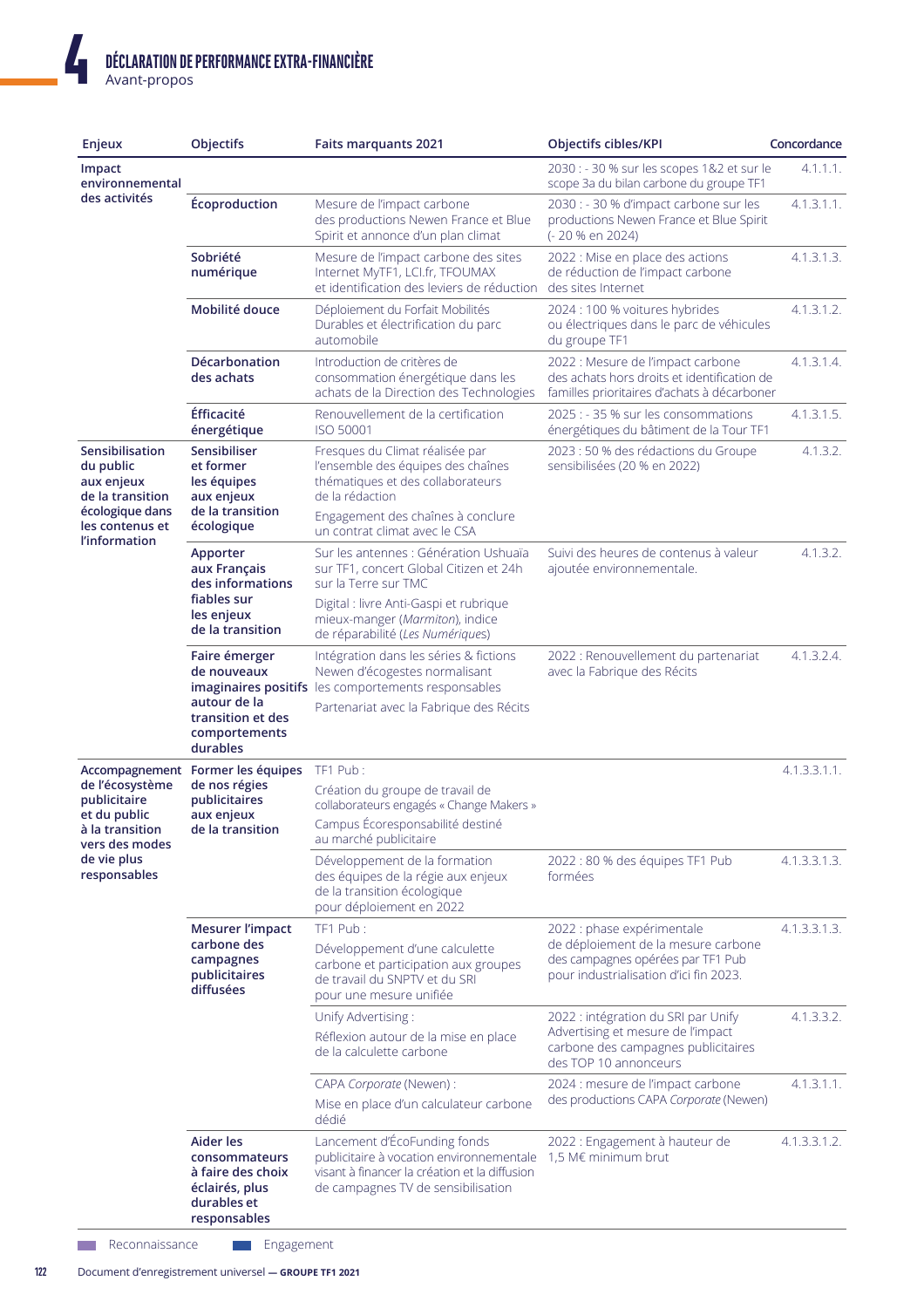$\boldsymbol{I}$ 

| Enjeux                                                                                 | <b>Objectifs</b>                                                                                             | <b>Faits marquants 2021</b>                                                                                                                                           | Objectifs cibles/KPI                                                                                                            | Concordance              |
|----------------------------------------------------------------------------------------|--------------------------------------------------------------------------------------------------------------|-----------------------------------------------------------------------------------------------------------------------------------------------------------------------|---------------------------------------------------------------------------------------------------------------------------------|--------------------------|
| <b>Diversité</b><br>et inclusion<br>dans les contenus diversité de la<br>et en interne | Représenter sans<br>préjugés la<br>société française                                                         | Fictions sociétales : « Mention<br>particulière Bienvenue dans l'âge<br>adulte » et « Il est elle »                                                                   | Renouvellement des engagements<br>auprès du CSA pour refléter la diversité<br>de la population française dans<br>nos programmes | 4.2.3.1.1.               |
|                                                                                        |                                                                                                              | Plus de 100 interviews réalisées sur<br>la diversité et l'inclusion par « Fraiches »                                                                                  |                                                                                                                                 | 4.2.3.2.3.               |
|                                                                                        | Promouvoir<br>la diversité<br>et développer une                                                              | Formation au recrutement sans<br>discrimination et au management<br>inclusif (acteurs de la DRH, managers)                                                            | 2022 : Participation au baromètre<br>LGBT+ l'Autre Cercle/Ifop                                                                  | 4.2.3.3.2.               |
|                                                                                        | culture d'entreprise<br>plus inclusive                                                                       | Sensibilisation et formation<br>des référents sexisme et actions<br>de communication pour lutter contre<br>le sexisme ordinaire dans l'entreprise                     |                                                                                                                                 |                          |
|                                                                                        | Favoriser l'emploi<br>des travailleurs<br>handicapés                                                         | Participation à la SEEPH et au Duo Day<br>Embauche de 15 alternants/stagiaires<br>en situation de handicap                                                            | Indicateur : Nombre de collaborateurs<br>en situation de handicap                                                               | 4.2.3.2.3.               |
|                                                                                        | <b>Favoriser l'insertion</b>                                                                                 | 14 <sup>ème</sup> promo de la Fondation TF1                                                                                                                           |                                                                                                                                 | 4.2.3.1.3.               |
|                                                                                        | professionnelle<br>des jeunes et                                                                             | Grand prix de l'alternance et Prix Patrick<br>Bourrat à l'info                                                                                                        |                                                                                                                                 |                          |
|                                                                                        | garantir l'égalité<br>des chances                                                                            | Bourses étudiants de la Chance<br>pour la diversité dans les médias                                                                                                   |                                                                                                                                 |                          |
| Égalité Femmes/                                                                        | Renforcer                                                                                                    | Première promotion d'Expertes à la Une                                                                                                                                | 2022 : 2 <sup>ème</sup> promotion Expertes à la Une                                                                             | 4.2.2.1.                 |
| <b>Hommes</b>                                                                          | la présence<br>des femmes<br>dans nos contenus<br>pour atteindre les<br>objectifs d'égalité<br>Femmes/hommes | Diffusion du championnat du monde<br>féminin de handball 2021                                                                                                         | Diffusion des compétitions majeures<br>des équipes de France féminines de l'Euro<br>football et de la Coupe du Monde de Rugby   | 4.2.2.1.                 |
|                                                                                        |                                                                                                              | aufeminin : repositionnement autour<br>d'une nouvelle raison d'être : « l'égalité<br>se construit au quotidien »                                                      |                                                                                                                                 | 4.2.2.1.                 |
|                                                                                        | Renforcer<br>la féminisation<br>des instances                                                                | 1 <sup>er</sup> groupe média au palmarès<br>de la Féminisation des instances<br>dirigeantes du SBF 120                                                                | Indicateur : index d'égalité professionnelle<br>2023 : 55 % cadres femmes<br>et 48 % managers femmes                            | 4.2.2.2.                 |
|                                                                                        | managériales<br>et l'égalité<br>de traitement<br>entre femmes<br>et hommes                                   | Grand Prix Humpact 2021 Parité<br>Femmes Hommes.                                                                                                                      |                                                                                                                                 |                          |
| Santé, sécurité<br>et qualité de vie<br>au travail                                     | Assurer la santé,<br>la sécurité,<br>et le bien-être<br>au travail                                           | Amélioration de l'identification<br>des risques et mesures de prévention<br>(harcèlement moral et sexuel, équilibre<br>vie professionnelle - vie personnelle)         | 2022 : Mise à jour du DUERP<br>et réévaluation des mesures<br>de prévention et de protection                                    | 4.2.4.6.2.               |
|                                                                                        |                                                                                                              | Baisse de l'absentéisme :<br>- 6 % par rapport à 2020                                                                                                                 | 2022 : Poursuivre les actions de prévention<br>de l'absentéisme compressible                                                    | 4.2.4.6.2.               |
|                                                                                        |                                                                                                              |                                                                                                                                                                       | Indicateur : Maladies professionnelles<br>et accidents du travail                                                               |                          |
|                                                                                        |                                                                                                              | COVID : Protection des salariés du Groupe 2022 : Réalisation du baromètre QVT<br>(renforcement du télétravail, centre de<br>vaccination et tests PCR au siège social) |                                                                                                                                 | 4.2.4.2.3.<br>4.2.4.6.2. |
|                                                                                        |                                                                                                              | Mise en place du Forfait Mobilité<br>Durable et formations sécurité routière                                                                                          | 2022 : Échange avec les partenaires<br>sociaux sur le plan de mobilité<br>et transport du groupe TF1                            | 4.1.3.1.2.               |
|                                                                                        |                                                                                                              | Accord de télétravail (2j/semaine)<br>Newen: 1er accord QVT                                                                                                           | 2022 : Introduction d'un accord QVT<br>sur l'UES aufeminin                                                                      | 4.2.4.2.3.               |

Engagement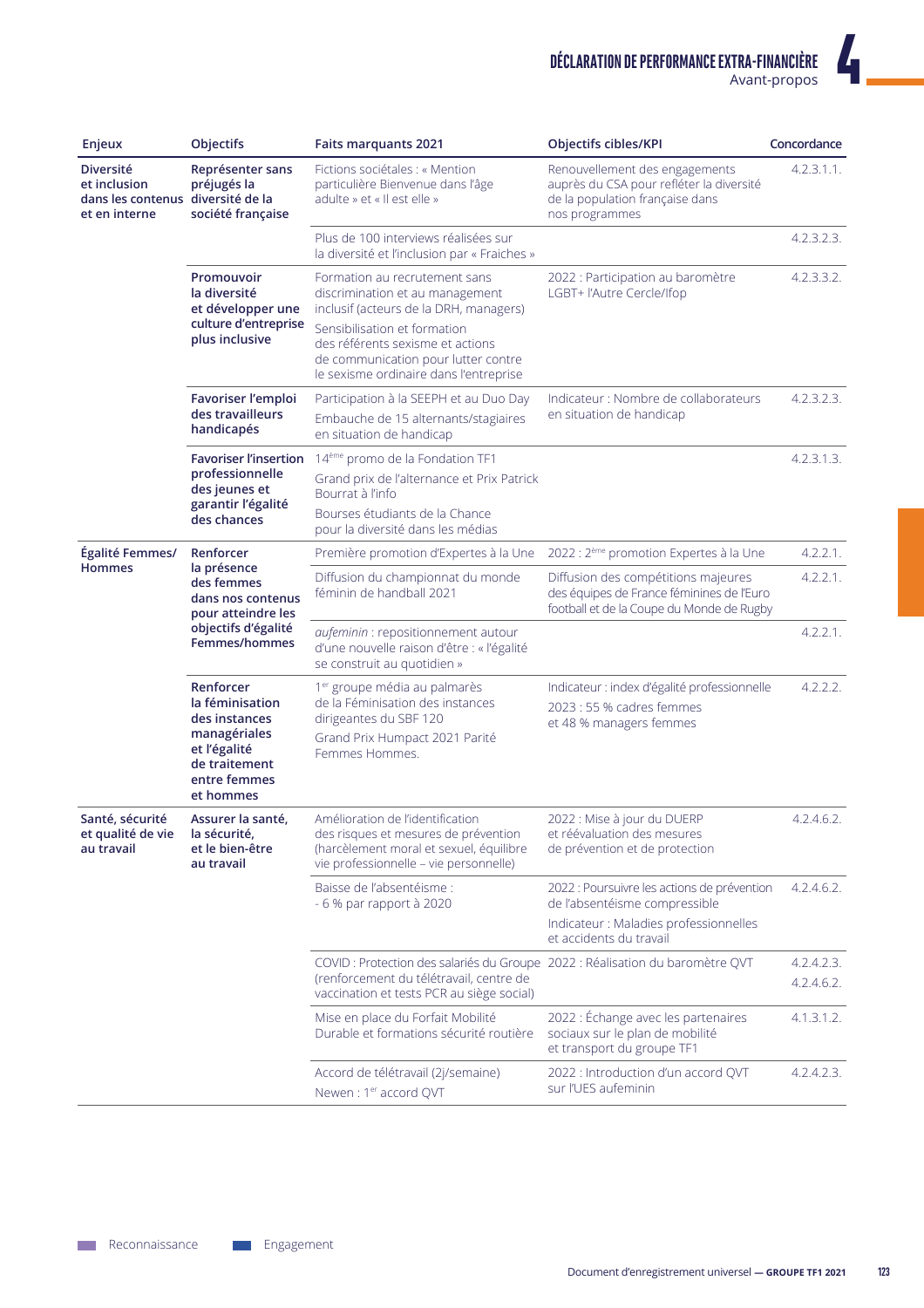| Enjeux                                                                                          | Objectifs                                                                                                                              | <b>Faits marquants 2021</b>                                                                                                                                                                                                                                                                                                                                                                                    | Objectifs cibles/KPI                                                                                                                                                                                           | Concordance |
|-------------------------------------------------------------------------------------------------|----------------------------------------------------------------------------------------------------------------------------------------|----------------------------------------------------------------------------------------------------------------------------------------------------------------------------------------------------------------------------------------------------------------------------------------------------------------------------------------------------------------------------------------------------------------|----------------------------------------------------------------------------------------------------------------------------------------------------------------------------------------------------------------|-------------|
| Engagement<br>sociétal et<br>soutien au<br>monde associatif                                     | Soutenir<br>les associations qui<br>œuvrent pour de<br>grandes causes                                                                  | 110 associations aidées en 2021,<br>pour un montant total de dons<br>et espaces gracieux de 115 M€                                                                                                                                                                                                                                                                                                             | Indicateurs :<br>Nombre d'associations aidées<br>Montant total des dons et espaces<br>gracieux                                                                                                                 | 4.2.5.      |
|                                                                                                 | Inciter les Français<br>à plus de solidarité,<br>notamment via<br>des appels au don                                                    | Opération Les Pièces Jaunes, Restos<br>du Cœur, Sidaction, ELA,<br>C'est que du bonheur, Fondation<br>pour la Recherche Médicale                                                                                                                                                                                                                                                                               |                                                                                                                                                                                                                | 4.2.5.      |
|                                                                                                 | institutionnels                                                                                                                        | Relayer les messages Relais des messages du gouvernement<br>concernant la lutte contre le COVID                                                                                                                                                                                                                                                                                                                |                                                                                                                                                                                                                | 4.2.5.      |
| Éducation<br>aux médias                                                                         | Expliquer<br>les métiers<br>de l'audiovisuel<br>et la production<br>de l'information                                                   | « La semaine de l'info » sur TikTok<br>Podcast « Info et Vous : les coulisses<br>de l'info »<br>Rencontres de l'info : événement<br>en partenariat avec le CLEMI                                                                                                                                                                                                                                               | 2022 : Augmentation du nombre<br>d'interventions dans les collèges<br>et lycées<br>2022 : Pérennisation des Rencontres<br>de l'info                                                                            | 4.2.6.      |
|                                                                                                 | <b>Lutter contre</b><br>les fake news                                                                                                  | Lutte contre les fausses informations<br>avec Les Vérificateurs<br>Diffusion sur LCI de reportages<br>de sensibilisation à la désinformation                                                                                                                                                                                                                                                                   | 2022 : Partenariat avec<br>« Les surligneurs » : site d'experts<br>du légal-checking qui va travailler<br>avec les Vérificateurs.                                                                              | 4.3.1.1.    |
|                                                                                                 | Participer à<br>la formation<br>des futurs<br>journalistes                                                                             | Soutien et renforcement financier à<br>l'association La Chance pour la diversité<br>dans les médias et création de bourses<br>pour des étudiants                                                                                                                                                                                                                                                               |                                                                                                                                                                                                                | 4.2.3.1.3.  |
| Indépendance<br>des rédactions<br>du Groupe<br>et pluralisme<br>de l'information                | Assurer la<br>déontologie<br>et l'indépendance<br>de la Direction de<br>l'Information                                                  | Charte déontologique spécifique aux<br>journalistes chez TF1, remise à chaque<br>nouveau collaborateur journaliste<br>Comité d'éthique et déontologie<br>de l'information<br>Société des Journalistes TF1 reformée<br>en 2021<br>Formations au droit de la presse                                                                                                                                              | Indicateur:<br>Mises en garde et mises en demeure CSA                                                                                                                                                          | 4.3.1.1.    |
| Éthique des<br>affaires, Achats<br>Responsables<br>et dialogue<br>avec les parties<br>prenantes | Veiller au respect<br>de l'éthique dans<br>nos affaires                                                                                | Renforcement de la gouvernance<br>à travers un Comité éthique interne<br>pour le déploiement du dispositif<br>de la loi Sapin 2 et autres sujets éthiques<br>et de compliance<br>Déploiement d'une formation e-learning<br>accessible à tous les collaborateurs<br>du groupe et d'une formation<br>renforcée pour les collaborateurs<br>les plus exposés aux risques<br>de corruption et de trafic d'influence | 2022 : Maintenir un haut niveau<br>de d'exigence dans la formation<br>aux risques éthiques pour tout nouvel<br>arrivant et population à risque                                                                 | 4.3.2.1.    |
|                                                                                                 | Appliquer<br>les principes<br>de responsabilité<br>(sociétale et<br>environnementale)<br>du groupe TF1<br>dans la chaîne des<br>achats | Hausse de 14 % du CA couvert par<br>une évaluation Écovadis.ou en cours<br>d'évaluation (vs 2019)<br>Hausse de 33 % du CA réalisé avec<br>le secteur adapté et protégé (vs 2019)                                                                                                                                                                                                                               | 2023 : 100 % des appels d'offres<br>intégrant des critères RSE dans le<br>cahier des charges (y compris<br>environnementaux)<br>2023 : 100 % des acheteurs formés à la<br>démarche de décarbonation des achats | 4.3.2.2.    |
|                                                                                                 | Maintenir<br>un dialogue<br>constant avec nos<br>parties prenantes                                                                     | Dialogue avec les agences médias,<br>annonceurs et l'ADEME pour<br>la constitution des offres publicitaires<br>de TF1 Pub<br>Constitution d'un comité de parties<br>prenantes externes dans le cadre<br>del'analyse de matérialité                                                                                                                                                                             | 2022 : Convention fournisseurs<br>organisée par la Direction des Achats<br>Refonte du site TF1 Pro destiné<br>aux journalistes                                                                                 | 4.3.2.3.    |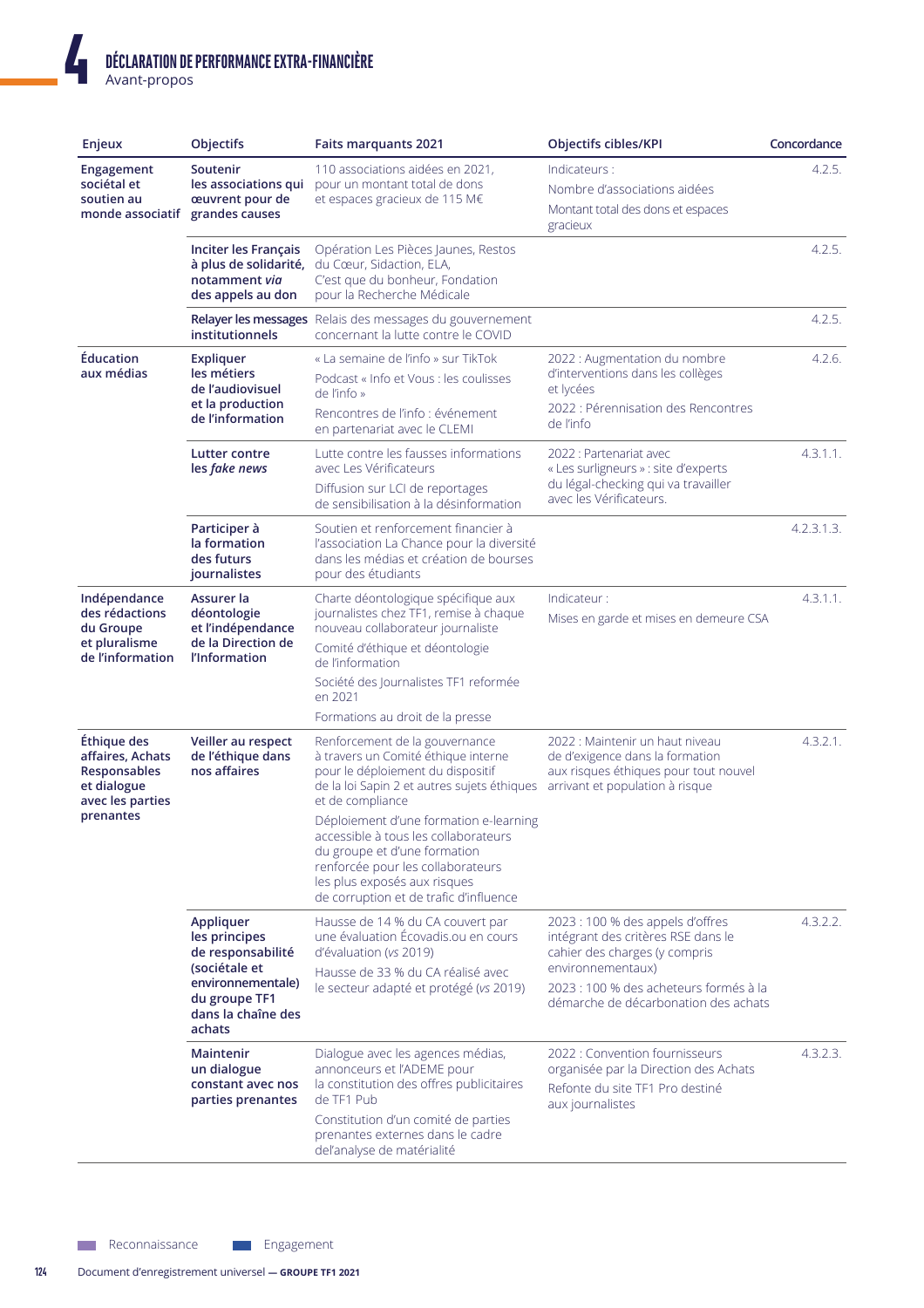| Enjeux                                        | <b>Objectifs</b>                                                                                                      | <b>Faits marquants 2021</b>                                                                                                                                                                                                                                               | Objectifs cibles/KPI                                                                                                                                              | Concordance |
|-----------------------------------------------|-----------------------------------------------------------------------------------------------------------------------|---------------------------------------------------------------------------------------------------------------------------------------------------------------------------------------------------------------------------------------------------------------------------|-------------------------------------------------------------------------------------------------------------------------------------------------------------------|-------------|
| Protection<br>des données<br>et cybersécurité | Protection<br>des données<br>personnelles                                                                             | Finalisation de la gouvernance RGPD<br>avec le rajout d'un nouveau rôle le Data<br>Owner en charge de s'assurer de<br>la mise en conformité au RGPD                                                                                                                       | Indicateurs : nombre de plaintes CNIL<br>reçues et mise à jour régulière du<br>registre des traitements                                                           | 4.3.3.1     |
|                                               | Renforcer<br>nos dispositifs<br>de protection.<br>de détection<br>et de réaction<br>aux incidents<br>de cybersécurité | Élaboration d'un plan cyber sécurité<br>avec notamment l'adoption du<br>référentiel NIST<br>Accompagnement par un cabinet<br>d'audit dans le cadre d'une mission<br>de Program Assurance Cybersécurité,<br>avec évaluation 2 fois par an<br>de la maturité de la démarche | 2022 : mise à jour de la politique<br>de cybersécurité du Groupe<br>Réévaluation des objectifs cibles<br>en tenant compte des enjeux<br>spécifiques du groupe TF1 | 4.3.3.2.    |

En écho à la raison d'être du groupe TF1 définie fin 2019 « Inspirer positivement la société » et fort du résultat des travaux menés en 2021 concernant l'analyse de matérialité, le groupe TF1 s'engage à travers ses contenus à sensibiliser ses publics aux enjeux de transition écologique et à favoriser une consommation plus responsable via les activités de ses régies publicitaires. Le Groupe entend faire aussi de l'égalité Femmes/Hommes une priorité, à refléter la diversité de la société tout en luttant contre les stéréotypes et à soutenir le monde associatif ainsi qu'à renforcer son rôle sociétal d'éducation aux médias.

Cet engagement s'appuie sur la reconnaissance de la responsabilité du groupe TF1 en matière d'éthique et la garantie de veiller à un juste équilibre dans ses relations d'affaires, à conduire une politique d'achats responsable et au maintien d'un dialogue régulier avec ses parties prenantes.

Compte tenu de son rôle de média influent, le groupe TF1 réaffirme l'indépendance de ses rédactions, le respect du pluralisme de l'information et la conformité de ses contenus avec le cadre réglementaire ainsi que son engagement fort en matière de protection des données personnelles et de cybersécurité.

Enfin, le groupe TF1 entend veiller à la cohérence de ses actions en matière RSE qu'elles soient à portée externe ou interne en conduisant une politique volontariste en matière de mixité et d'inclusion au sein de ses équipes. Il s'engage aussi à assurer la sécurité, la santé de ses collaborateurs et la qualité de vie au travail et à poursuivre les actions entreprises en matière de réduction de l'impact environnemental de ses activités.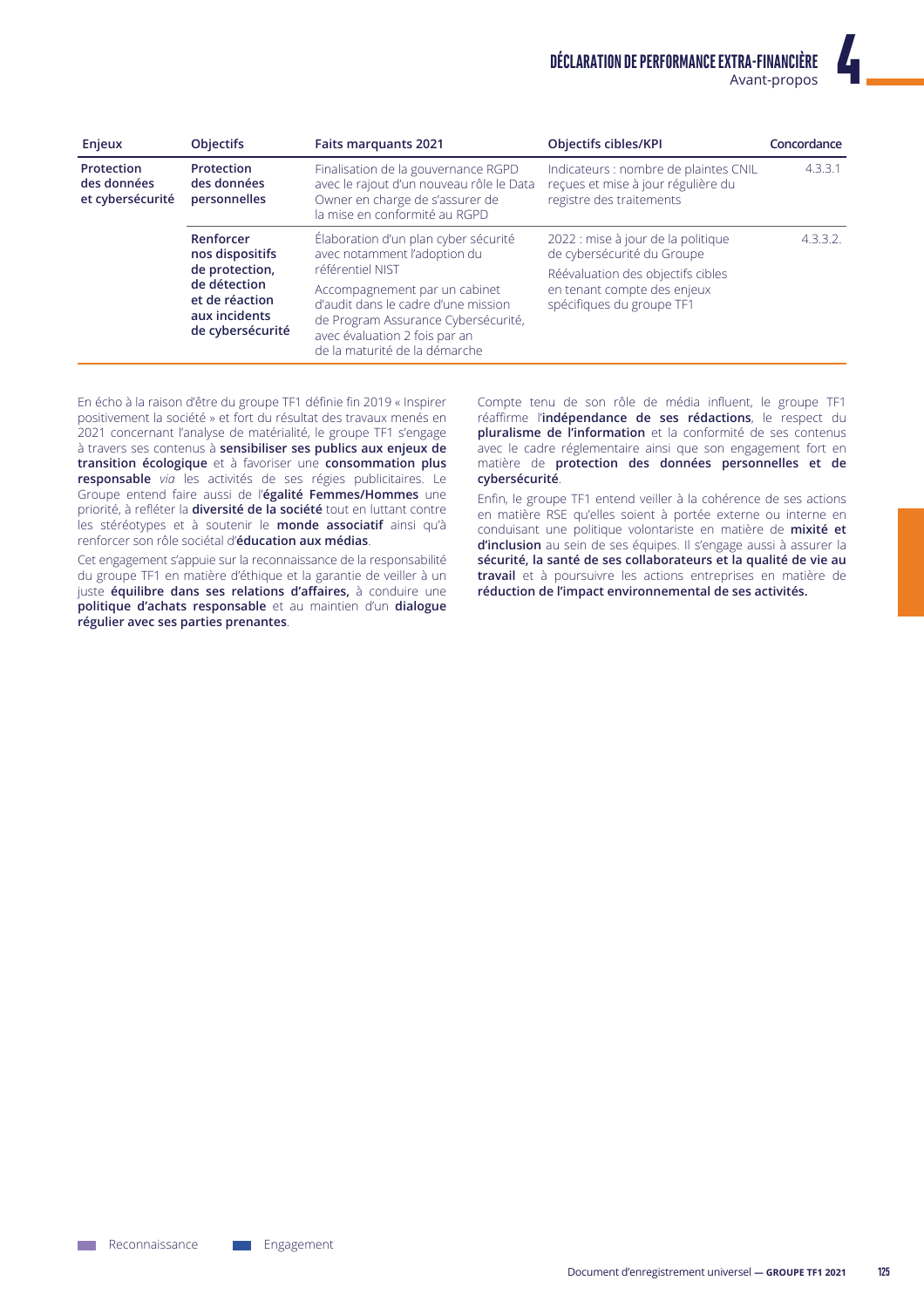#### **ENJEUX MAJEURS DE TRANSITION ÉCOLOGIQUE**  $-4.1.$

# 4.1.1. Contexte environnemental

# 4.1.1.1. Origine de la démarche environnementale du Groupe INTERNE EXTERNE CONTENUS

Le groupe TF1 est engagé, depuis plusieurs années, dans la lutte contre le réchauffement climatique avec notamment :

- depuis 2007, la mesure de l'empreinte GES de ses activités principales;
- · depuis 2010, la baisse des consommations électriques ;
- · en 2015, la signature de la Charte Paris Action Climat ;
- · en 2018, la première certification ISO 50001 ;
- en 2019, la signature à Monaco à travers sa filiale TMC de la charte d'engagement du Pacte National pour la Transition énergétique.

2020 a marqué un tournant avec l'annonce d'objectifs de réduction sur les scopes 1&2 et 3a du groupe TF1 (1) à horizon 2030 et la prise en compte, dans la stratégie de ses activités, de la nécessaire transformation bas carbone de l'économie en ligne avec les accords et législations en vigueur (COP, Stratégie Nationale Bas Carbone...). Ces travaux ont été conduits sur la base d'analyses prospectives qui ont consisté à projeter les activités du groupe TF1 dans ces scénarios de transformation bas carbone et à définir sa stratégie climat.

Elle s'articule autour des 3 axes suivants :

· la réduction de l'impact carbone de ses activités avec un engagement de réduction de son impact carbone de 30 % d'ici à 2030 sur les scopes 1, 2 et 3a vs le périmètre pris en compte pour le calcul de son empreinte carbone en 2019;

- · la publicité responsable ;
- · les contenus en lien avec la transition écologique.

Le suivi de ces engagements est détaillé au chapitre 4.1.3. « Suivi des chantiers de la Stratégie Climat à horizon 2030 » et les autres actions de réduction (consommations énergétiques, gestion des déchets) sont précisées aux chapitres 4.1.2.3, « Consommation de ressources et d'énergie » et 4.1.2.4. « Gestion des déchets et économie circulaire »

L'activité du groupe TF1 est peu sujette aux risques physiques liés au changement climatique (événements climatiques extrêmes), y compris en cas de renchérissement brutal du prix de l'énergie ou de taxation du carbone émis. Seule la situation du siège de TF1 en bordure de Seine a nécessité la mise en place d'un plan de prévention des inondations en cas de crue. La nature des activités du Groupe dans l'ensemble des sièges sociaux ne fait pas non plus courir de risques directs à la biodiversité, ni à la qualité de l'eau et des sols.

Le groupe TF1, en tant que signataire de la démarche « Entreprises engagées pour la nature - Act4Nature France » initiée par le ministère de la Transition écologique et solidaire et portée par l'Office français de la biodiversité, a déposé fin 2021 ses engagements en matière de biodiversité, détaillés au chapitre 4.1.3.1.5. « Autres chantiers de réduction de l'impact environnemental »

# 4.1.1.2. Évolutions du cadre réglementaire EXTERNE INTERNE CONTENUS

# 4.1.1.2.1. Contrat climat média

En écho à la loi Climat et résilience, les discussions se sont poursuivies en 2021 avec le CSA concernant les modalités du contrat climat média, qui à ce jour ne sont pas arrêtées. La mise en œuvre de ce contrat permettra à l'ARCOM (issue de la fusion du CSA avec HADOPI), d'évaluer les efforts des groupes médias en faveur de la transition écologique s'agissant notamment des contenus qu'ils diffusent, de la publicité responsable et de la réduction de l'impact carbone qui découle de leurs activités.

### 4.1.1.2.2. Taxonomie verte européenne

En application du règlement européen Taxonomie (règlement (UE) 2020/852), et des actes délégués publiés au 31 décembre 2021 le groupe TF1 s'est employé à identifier la part de ses activités considérées comme durables en 2021.

Ces indicateurs portent sur l'exercice 2021, sans information comparative, et sur deux des six objectifs environnementaux que sont l'atténuation et l'adaptation au changement climatique.

Les activités de TF1 liées à la production, diffusion, programmation de contenus, spectacles et enregistrements musicaux sont considérées comme éligibles au titre du chiffre d'affaires, sous condition de contribuer de façon substantielle à préparer à l'adaptation au changement climatique (condition d'habilitation). Avant application de cette condition, le chiffre d'affaires serait éligible à près de 90 %.

Pour la détermination du chiffre d'affaires éligible chez TF1, la part correspondant aux programmes éligibles a été estimée au prorata des programmes portant sur l'environnement, la transition écologique ou climatique rapportés à l'ensemble des programmes diffusés entre 6 h et minuit.

Il résulte de ces estimations, et après application de la condition d'habilitation, que le chiffre d'affaires du groupe TF1 est ainsi éligible à 3,6 %, sur la base d'un chiffre d'affaires consolidé de 2 427,1 millions d'euros à fin décembre 2021. La part des investissements d'exploitation (CAPEX) des activités éligibles a été estimée sur la base du pourcentage du chiffre d'affaires éligible, soit 3,6 %. S'agissant des dépenses d'exploitation du Groupe (OPEX), leur proportion éligible n'est pas significative.

L'engagement du groupe TF1 en faveur de la transition écologique dépasse largement le cadre de reporting prévu dans la taxonomie verte européenne. En effet, conscient de son rôle en tant que groupe media leader, le groupe TF1 conduit au travers de sa régie publicitaire TF1 Pub une politique volontariste pour inciter les annonceurs à valoriser leur démarche en faveur d'une consommation plus responsable et inspiratrice de modes de vie plus respectueux de l'environnement.

C'est ainsi qu'en 2021, TF1 Pub a comptabilisé près de 20 % de spots publicitaires sur la thématique RSE<sup>(2)</sup>.

Le plan d'action de TF1 Pub et ses engagements sont détaillés au chapitre 4.1.3.3.1.

Engagement

<sup>(1)</sup> Les objectifs de réduction de l'impact carbone portent sur le périmètre des bâtiments de la Tour et de l'Atrium

<sup>(2)</sup> C'est-à-dire comprenant une dimension « transition écologique », « made in France », « véhicules électriques », ou bien possédant un des critères environnementaux recommandés par l'ADEME tels que l'étiquette énergie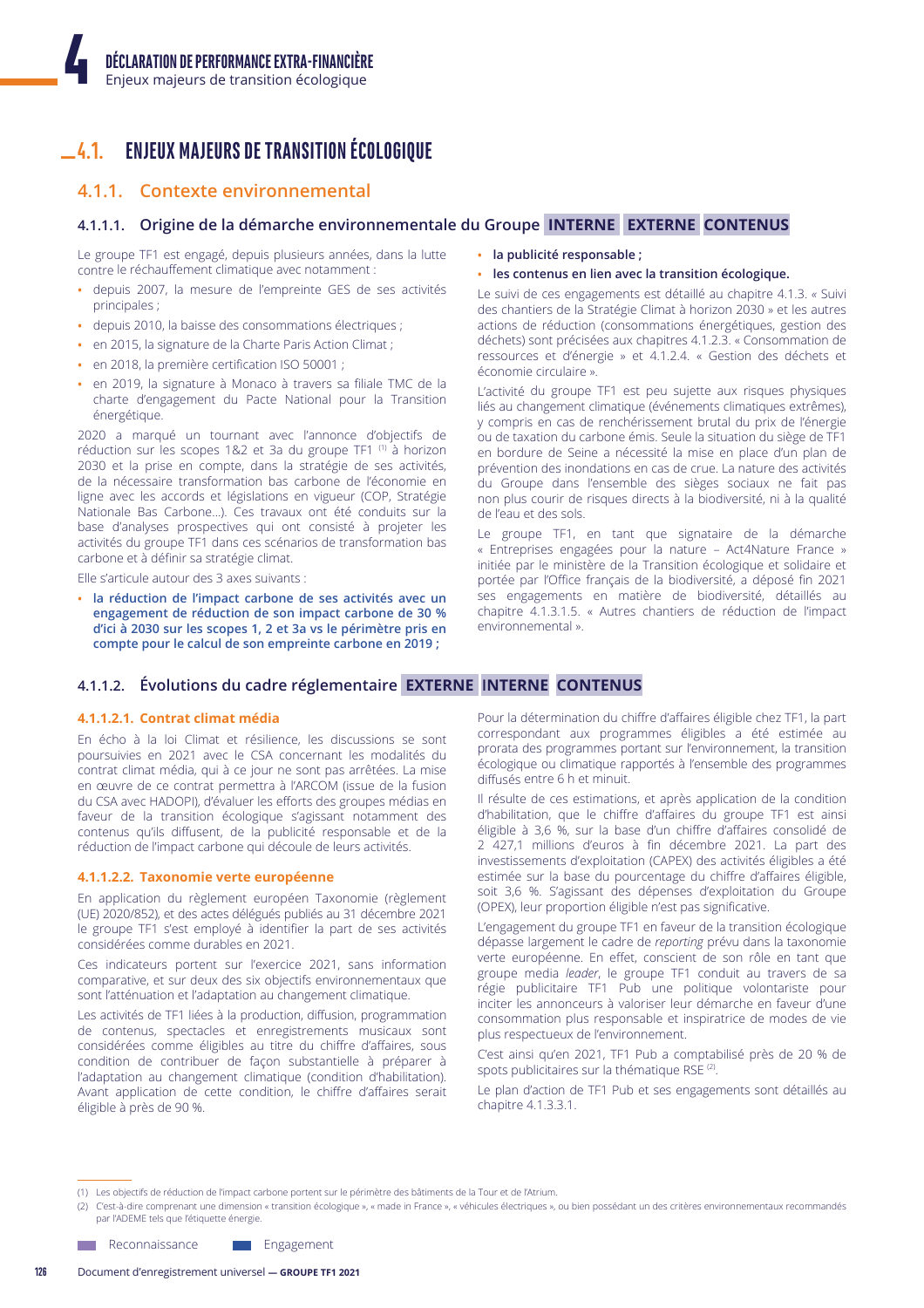C'est guidé par cette ambition que le groupe TF1 a également étendu en 2021 son offre de contenus en lien avec la transition écologique ayant un impact sur l'atténuation du changement climatique ou l'adaptation au changement climatique. Les contenus sont détaillés au 4.1.3.2.

Le groupe TF1 conduit une politique visant à réduire l'impact carbone de ses activités, détaillée au 4.1.3.1.

Le groupe TF1 estime les dépenses en lien avec sa Stratégie Climat à plus de 150 M€ d'ici à fin 2024.

# 4.1.2. Évaluation de l'impact environnemental des activités du groupe **INTERNE**

# 4.1.2.1. Paramètres du reporting environnemental

# Période :

Du 1<sup>er</sup> octobre 2020 au 30 septembre 2021.

#### Périmètre :

• Pour le bilan carbone :

- sociétés du groupe TF1 hébergées dans les immeubles du Siège Tour et Atrium de Boulogne-Billancourt ;
- la filiale TMC, à Monaco;
- l'ensemble des sociétés du groupe Newen situées sur le territoire français;
- et les activités digitales correspondant à l'ancien périmètre Unify (territoire français également), soit 85,4 % des collaborateurs du Groupe et 90 % du chiffre d'affaires du Groupe au 30 septembre 2021.
- · Pour les consommations électriques :
	- sociétés du groupe TF1 hébergées dans les immeubles du Siège Tour et Atrium de Boulogne-Billancourt ;
	- et la filiale TMC, à Monaco, soit 57 % des collaborateurs du Groupe et 81 % du chiffre d'affaires du Groupe au 30 septembre 2021.
- Pour le reste des indicateurs :
	- sociétés du groupe TF1 hébergées dans les immeubles du Siège Tour et Atrium de Boulogne-Billancourt, soit 55,5 % des collaborateurs du Groupe et 74 % du chiffre d'affaires du Groupe au 30 septembre 2021.

En 2021, l'ensemble des activités, dont les filiales digitales (périmètre ex-Unify), les sociétés de production du groupe Newen situées en France, et la filiale TMC située à Monaco ont été intégrées dans la mesure de l'impact carbone du groupe TF1.

# 4.1.2.2. Bilan carbone

TF1 effectue l'évaluation de ses émissions de GES depuis 2007, et, en 2021, le groupe TF1 a confié la réalisation de son bilan carbone® pour la période du 1<sup>er</sup> octobre 2020 au 30 septembre 2021 au cabinet Axionable. Le périmètre concerne le siège social du groupe TF1, soit les étages des bâtiments de la Tour TF1 et de l'Atrium situés à Boulogne-Billancourt occupés par les collaborateurs du groupe TF1, le siège de TMC situé à Monaco, ainsi que les bâtiments des filiales des groupes Newen et ex-Unify situés en France.

Les facteurs d'émission pris en compte pour l'évaluation 2021 sont issus de la version 18.1 du bilan carbone® de l'ADEME, à l'exception de :

· ceux concernant les consommations électriques, extraits de la version 20.2 :

Par ailleurs, les informations qualitatives, notamment concernant les contenus à valeur ajoutée environnementale et la publicité responsable, ainsi que les orientations prises dans le cadre de la stratégie climat à horizon 2030 incluent l'ensemble du groupe TF1.

#### Méthode de relevé des indicateurs

Les mesures s'appliquent pour les bâtiments de la Tour et de l'Atrium selon les modalités suivantes :

- · Les données de consommation d'eau et de vapeur sont issues du relevé des compteurs ;
- · Les données de consommation d'électricité sont issues des factures et corroborées par la lecture des télé-relevés obtenus sur le site Internet de EDF au travers d'un contrat de suivi des courbes de charges (TCC);
- · Les déchets tels qu'encombrants (bennes), papiers compactés, déchets alimentaires, déchets d'emballage humides, verre, huiles usagées, piles ou accumulateurs, consommables d'impression, déchets électroniques, sont pesés par l'entreprise à laquelle le Groupe a confié la prestation de gestion et suivi des déchets (TRIO via le contrat avec Bouygues Energies et Services). Un registre des déchets est tenu à jour et des bordereaux de Suivi des Déchets sont délivrés conformément à la réglementation en vigueur ;
- · Les fluides frigorigènes sont mesurés à partir des bilans des prestataires en charge de la maintenance de la climatisation ;
- · Les consommations de fuel pour les groupes électrogènes sont calculées par delta entre la quantité de fuel présente dans les deux cuves au début de la période et à la fin de la période, en tenant compte des éventuels remplissages intermédiaires ;
- Les carburants consommés par les voitures de fonction et les véhicules de reportage sont issus des relevés fournis par la société Total et liés à l'utilisation de la carte professionnelle pour les pleins d'essence.
- ceux concernant les achats de programmes audiovisuels, extraits, pour les productions internes, d'une étude du cabinet Workflowers sur l'impact carbone des productions du groupe Newen, et pour les autres productions, des données Albert, utilisées l'année précédente pour l'ensemble des programmes.

Ce calcul s'est concentré, comme les années précédentes, sur les scopes 1 (émissions directes), 2 (émissions indirectes liées aux consommations énergétiques) et 3a (émissions indirectes hors consommations énergétiques et utilisation des produits). Le scope 3b, non inclus, correspond notamment à la consommation des contenus produits, diffusés ou édités par le groupe TF1. Il est potentiellement la plus importante source d'émissions, en hausse compte tenu de l'usage croissant du numérique. Des travaux ont été menés en 2021 pour estimer le scope 3b sur un périmètre restreint, et donc non significatif à ce stade.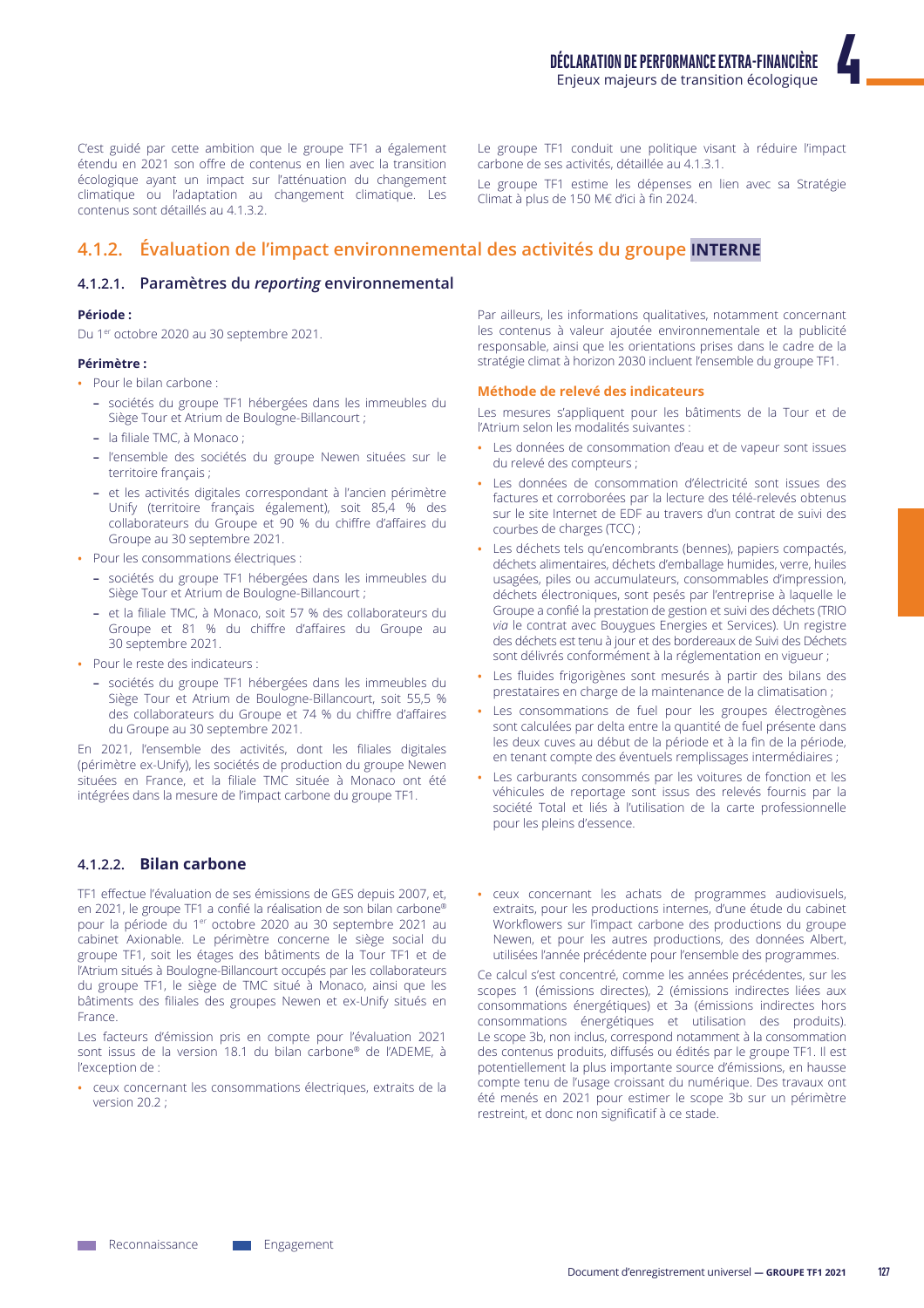Les évolutions méthodologiques du calcul du bilan carbone® se sont concentrées sur les points suivants :

• l'inclusion de l'impact des filiales TMC, Newen et ex-Unify dans le bilan carbone® du groupe TF1, calculé comme indiqué dans le tableau suivant :

| <b>Filiale</b> | Scope 1                                                                                                            | Scope 2                                                                                                            | Scope 3 - hors<br>achats                                                                                           | Scope 3a - achats<br>de programmes                            | Scope 3a - autres<br>achats                                   |
|----------------|--------------------------------------------------------------------------------------------------------------------|--------------------------------------------------------------------------------------------------------------------|--------------------------------------------------------------------------------------------------------------------|---------------------------------------------------------------|---------------------------------------------------------------|
| <b>TMC</b>     | Données calculées<br>au réel Q4 2020 -<br>O3 2021 ou par<br>estimation sur<br>la base des données<br>Tour & Atrium | Données calculées<br>au réel Q4 2020 -<br>O3 2021 ou par<br>estimation sur<br>la base des données<br>Tour & Atrium | Données calculées<br>au réel Q4 2020 -<br>O3 2021 ou par<br>estimation sur<br>la base des données<br>Tour & Atrium | Données calculées<br>au réel Q4 2020 -<br>O <sub>3</sub> 2021 | Données calculées<br>au réel O4 2020 -<br>O <sub>3</sub> 2021 |
| Newen          | Données 2020                                                                                                       | Données 2020                                                                                                       | Données 2020                                                                                                       | Données 2020                                                  | Données 2020                                                  |
|                | extrapolées sur                                                                                                    | extrapolées sur                                                                                                    | extrapolées sur                                                                                                    | extrapolées sur                                               | extrapolées sur                                               |
|                | FY20-21 à partir des                                                                                               | FY20-21 à partir des                                                                                               | FY20-21 à partir des                                                                                               | FY20-21 à partir des                                          | FY20-21 à partir des                                          |
|                | données clé d'entrée                                                                                               | données clé d'entrée                                                                                               | données clé d'entrée                                                                                               | données clé d'entrée                                          | données clé d'entrée                                          |
|                | au 30/09/2021                                                                                                      | au 30/09/2021                                                                                                      | au 30/09/2021                                                                                                      | au 30/09/2021                                                 | au 30/09/2021                                                 |
| Ex-Unify       | Données estimées                                                                                                   | Données estimées                                                                                                   | Données estimées                                                                                                   | Données estimées                                              | Données estimées                                              |
|                | sur la base                                                                                                        | sur la base                                                                                                        | sur la base                                                                                                        | sur la base                                                   | sur la base                                                   |
|                | des effectifs, $m^2$ et CA                                                                                         | des effectifs, m <sup>2</sup> et CA                                                                                | des effectifs, m <sup>2</sup> et CA                                                                                | des effectifs, m <sup>2</sup> et CA                           | des effectifs, m <sup>2</sup> et CA                           |
|                | de ex-Unify et du Bilan                                                                                            | de ex-Unify et du Bilan                                                                                            | de ex-Unify et du Bilan                                                                                            | de ex-Unify et du Bilan                                       | de ex-Unify et du Bilan                                       |
|                | carbone Groupe                                                                                                     | carbone Groupe                                                                                                     | carbone Groupe                                                                                                     | carbone Groupe                                                | carbone Groupe                                                |

• l'utilisation des facteurs d'émission, calculés spécifiquement pour la France par Workflowers et tenant compte du mix énergétique français, pour l'ensemble des programmes audiovisuels produits en interne. Précédemment, tous les facteurs d'émission associés aux achats de programmes étaient issus d'une étude britannique (Albert) ;

• l'exclusion du poste « Achats de biens et de services » des films sortis en salles et des programmes audiovisuels multidiffusés à l'international, qui étaient pris en compte en intégralité dans les bilans carbone<sup>®</sup> antérieurs.

# **INDICATEUR: ÉMISSIONS DE GAZ À EFFET DE SERRE**

| Émissions par source du bilan carbone®<br>(en téqCO <sub>2</sub> V18.1 et 20.2 du bilan carbone <sup>®</sup> )          | Du 01/10/2020<br>au 30/09/2021 | Du 01/10/2019<br>au 30/09/2020 | Du 01/10/2018<br>au 30/09/2019 |
|-------------------------------------------------------------------------------------------------------------------------|--------------------------------|--------------------------------|--------------------------------|
| Scope 1 : Émissions directes des sources fixes (fuel GE)                                                                | 146                            | 24                             | 26                             |
| Scope 1 : Émissions directes des sources mobiles de combustion<br>(véhicules de reportage et voitures de fonction)      | 791                            | 384                            | 403                            |
| Scope 1 : Émissions directes fugitives (gaz frigorigènes)                                                               | 524                            | 249(1)                         | 88                             |
| Scope 2 : Émissions indirectes liées à la consommation d'électricité                                                    | 1 2 2 3                        | 706                            | 753                            |
| Scope 2 : Émissions indirectes liées à la consommation de vapeur                                                        | 127                            | 160                            | 336                            |
| Scope 3 : Émissions liées à une activité énergétique non incluse<br>dans les émissions directes ou indirectes d'énergie | 681                            | 414                            | 586                            |
| Scope 3 : Produits achetés                                                                                              | 142 891 (2)                    | 213 364                        | 307 032                        |
| Scope 3 : Biens immobilisés                                                                                             | 2878                           | 2 5 3 6                        |                                |
| Scope 3 : Déchets générés                                                                                               | 71                             | $41^{(3)}$                     | $230^{(3)}$                    |
| Scope 3 : Déplacements professionnels (hors véhicules de reportage<br>et voitures de fonction)                          | 2944                           | 1921                           | 3687                           |
| Scope 3 : Transports des visiteurs et des clients                                                                       | 12                             | 18                             |                                |
| Scope 3 : Déplacements des employés                                                                                     | $1425^{(4)}$                   | 1825                           | 1 2 4 7                        |
| <b>TOTAL (HORS UTILISATION DES PRODUITS)</b>                                                                            | 153712                         | 221 642                        | 314 388                        |

(1) La forte augmentation sur ce poste en 2020 était liée à des fuites de fluides frigorigènes au niveau de la restauration d'entreprise.

(2) La baisse de 33 % sur ce poste est liée principalement au changement de méthodologie écartant l'ensemble des films sortis en salles et des programmes multidiffusés à l'international.

(3) La méthode de calcul du poste déchets et les facteurs d'émission associés ont changé entre 2019 et 2020.

(4) Les déplacements des employés ont fait l'objet d'un changement de méthodologie de calcul en 2021 qui tient compte d'un taux de télétravail moyen sur la période d'étude. Ce n'était pas le cas pour l'année précédente.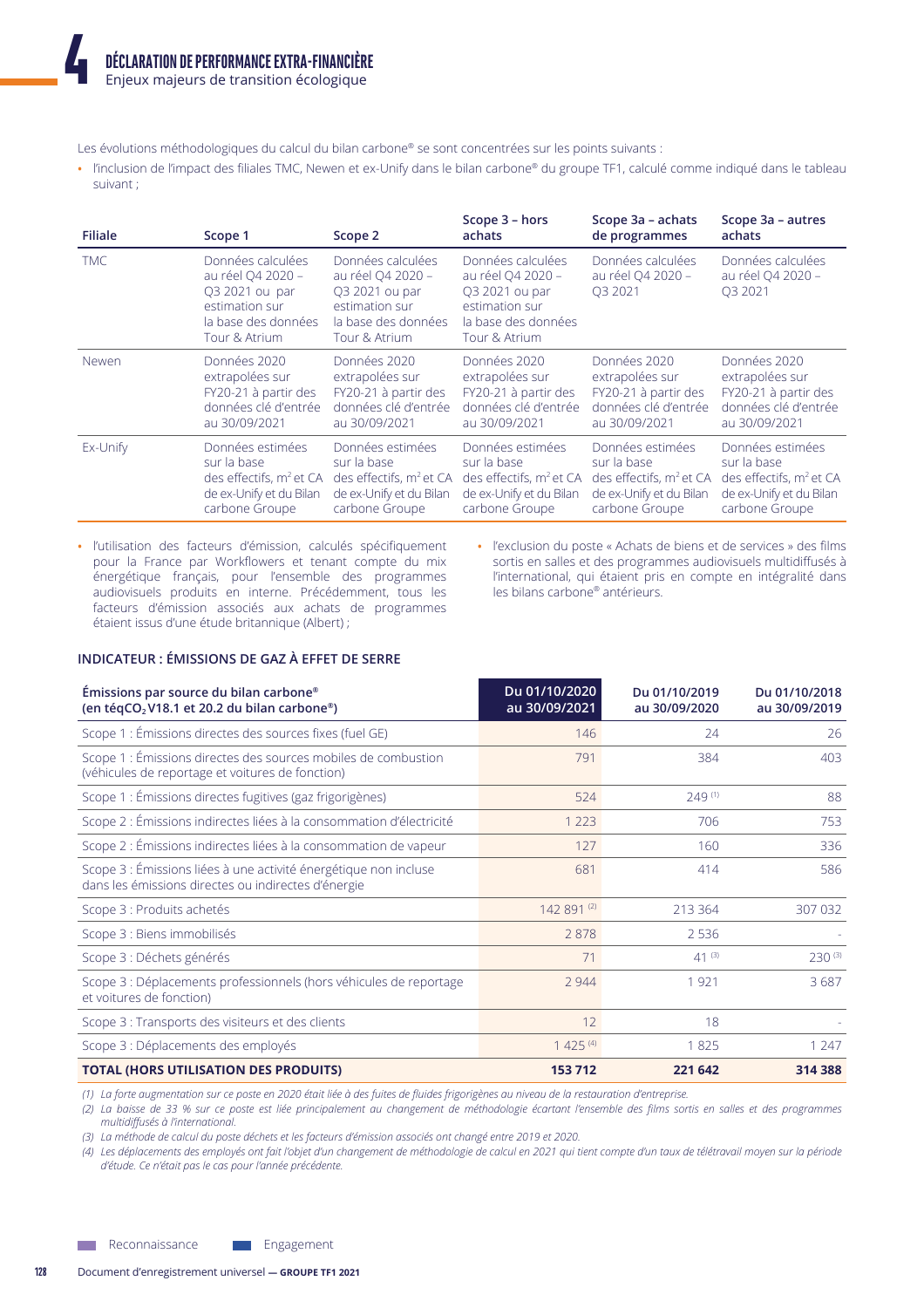À périmètre et méthodologie comparables à ceux utilisés en 2021, l'estimation du bilan carbone du groupe TF1 représenterait respectivement 194 308 tégCO<sub>2</sub> et 128 782 tégCO<sub>2</sub> en 2019 et 2020.

En 2021, les postes les plus émetteurs restent inchangés par rapport à l'exercice précédent : le poste le plus significatif en termes d'émissions reste les « Produits achetés » (scope 3a). Viennent ensuite les biens immobilisés, les déplacements professionnels et les déplacements domicile-lieu de travail des employés.

| Émissions par scope du Greenhouse Gas (GHG) Protocol en tégCO <sub>2</sub> | Du 01/10/2020<br>au 30/09/2021 | Du 01/10/2019<br>au 30/09/2020 | Du 01/10/2018<br>au 30/09/2019 |
|----------------------------------------------------------------------------|--------------------------------|--------------------------------|--------------------------------|
| Scope 1                                                                    | 1461                           | 657                            | 517                            |
| Scope 2                                                                    | 1 350                          | 866                            | 1 0 8 9                        |
| Ratio en T de $CO2$ scope 1+2 par collaborateur                            | 0,8                            | 0.7                            | 0.7                            |
| Ratio en T de CO <sub>2</sub> scope 1+2 par million d'euros de CA          | 1,3                            | 0.9                            | 0,8                            |
| Ratio en T de CO <sub>2</sub> scope 1+2 par mètre carré                    | 0.036                          | 0.025                          | 0.026                          |
| Scope 3                                                                    | 150 902                        | 220 119                        | 312782                         |
| TOTAL SCOPES 1, 2 ET 3A (HORS UTILISATION DES PRODUITS)                    | 153 712                        | 221 642                        | 314 388                        |

Les évolutions méthodologiques concernant l'inclusion des filiales TMC, Newen et ex-Unify expliquent par ailleurs l'augmentation de 76 % sur les scopes 1 et 2 entre 2020 et 2021.

# 4.1.2.3. Consommation de ressources et d'énergie

Pour les indicateurs de consommation de ressources et d'énergie des bâtiments Tour et Atrium (hors fuel), les étages du bâtiment Atrium à Boulogne occupés par les collaborateurs de Bouygues Télécom sont inclus dans les valeurs indiquées ci-dessous.

### Électricité

# INDICATEUR : CONSOMMATION D'ÉLECTRICITÉ (EN MÉGAWATTHEURE)

| % Couverture CA l  |    | Du 01/10/2020<br>au 30/09/2021 | Du 01/10/2019<br>au 30/09/2020 | Du 01/10/2018<br>au 30/09/2019 |
|--------------------|----|--------------------------------|--------------------------------|--------------------------------|
| <b>TOUR/ATRIUM</b> | 74 | 16.566                         | 17883                          | 19 0 75                        |
| TMC (MONACO)       |    | 1 1 9 7                        | 1.020                          | 003                            |

Le groupe TF1 utilise l'électricité pour l'activité courante de l'entreprise, et notamment l'alimentation et la climatisation des équipements techniques liés à la fabrication ainsi qu'à la diffusion de ses programmes (salles techniques et informatiques, régies, éclairage des studios, etc.). L'électricité est aussi utilisée pour d'autres usages tels que le chauffage et la climatisation (confort), l'éclairage, l'alimentation des postes bureautiques ou encore la ventilation. La baisse des consommations initiée depuis 2010 se poursuit en 2021 : - 6 % entre 2020 et 2021 sur le périmètre composé des bâtiments de la Tour et de l'Atrium à Boulogne-Billancourt, et de TMC à Monaco. Parmi les principales actions à l'origine de cette baisse, on retrouve notamment le remplacement des pompes à chaleur en allèges des plateaux de bureaux dans le cadre du projet de réaménagement Next Door.

#### **Fuel**

#### **INDICATEUR: CONSOMMATION DE FUEL (EN LITRES)**

|                                                                  | % Couverture CA | Du 01/10/2020<br>au 30/09/2021 | Du 01/10/2019<br>au 30/09/2020 | Du 01/10/2018<br>au 30/09/2019 |
|------------------------------------------------------------------|-----------------|--------------------------------|--------------------------------|--------------------------------|
| <b>FUEL GE TF1 TOUR/ATRIUM</b>                                   | 74              | 682                            | 8.900                          | 9667                           |
| <b>FUEL TOUS VÉHICULES</b><br>(REPORTAGE – VOITURES DE FONCTION) | 74              | 149 911                        | 163 851                        | 195855                         |

Le fuel est utilisé dans les groupes électrogènes (GE) des sites de production. Ces groupes constituent le secours du réseau EDF en cas de coupure d'énergie pour assurer la continuité de l'Antenne et des autres processus clés. Les hausses et baisses d'une année sur l'autre découlent des opérations de maintenance menées sur les postes à haute tension et des exercices de simulation de risques mis en œuvre pour la continuité des processus clés (exemple : simulation de la diffusion d'un journal télévisé avec une coupure de l'énergie de réseau). En 2021, il n'y a pas eu de coupure de réseau, ce qui est reflété par la grande baisse des consommations en fuel des générateurs électriques.

Le carburant pour les véhicules utilisés pour les activités de reportage de TF1 et LCI (motos, voitures, camions Vidéomobile) est du Gazole Premier et Excellium, du Super 98 ou 95 sans plomb. Les mesures concernant les mobilités des collaborateurs (détaillées au 4.1.3.1.2. « Mobilité »), ainsi que l'élargissement du télétravail ont permis une diminution de 22 % des consommations de carburant du parc de véhicules d'entreprise entre 2020 et 2021.

**Neconnaissance** 

Engagement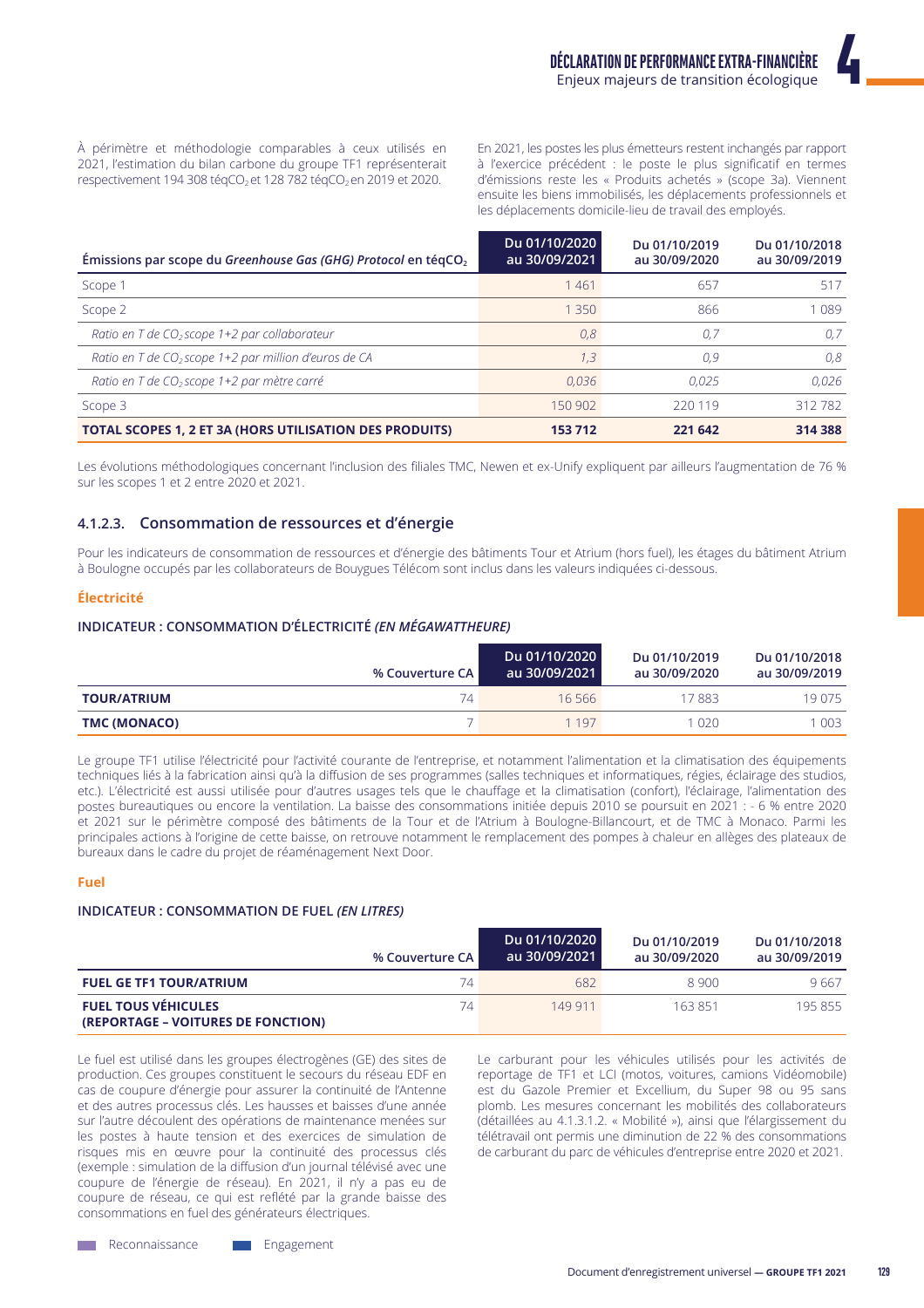# Eau

#### INDICATEUR : CONSOMMATION DE RESSOURCES EN EAU (EN MÈTRES CUBES)

| <b>Site</b>              | % Couverture CA I | Du 01/10/2020<br>au 30/09/2021 | Du 01/10/2019<br>au 30/09/2020 | Du 01/10/2018<br>au 30/09/2019 |
|--------------------------|-------------------|--------------------------------|--------------------------------|--------------------------------|
| <b>TF1 – TOUR/ATRIUM</b> | 74                | 30 915                         | 25 717                         | 38 991                         |

L'eau est essentiellement utilisée dans le circuit de climatisation, les sanitaires et les cuisines. L'aspersion des tours aéroréfrigérantes représente une grande partie de la consommation totale d'eau de l'immeuble de la Tour. la diminution des consommations est le fruit d'une meilleure gestion de ces tours.

#### **Papier**

# INDICATEUR : CONSOMMATION DE PAPIER (EN TONNES)

| Site                     | % Couverture CA I | Du 01/10/2020<br>au 30/09/2021 | Du 01/10/2019<br>au 30/09/2020 | Du 01/10/2018<br>au 30/09/2019 |
|--------------------------|-------------------|--------------------------------|--------------------------------|--------------------------------|
| <b>TF1 - TOUR/ATRIUM</b> | Δ                 |                                |                                |                                |

La baisse de la consommation de papier se poursuit en 2021. Les aménagements Nextdoor en flex office déployés dans les bâtiments de TF1 impliquent une réduction forte de la consommation de papier avec la réduction de mobilier à un rangement par personne et la suppression des imprimantes individuelles.

# 4.1.2.4. Gestion des déchets et économie circulaire

#### **Gestion des déchets**

Les principales activités générant des déchets sont en premier lieu la restauration (déchets d'emballage, déchets alimentaires), l'activité de bureau avec les papiers et autres fournitures de bureau, les travaux de modification et de maintenance entrepris dans le bâtiment sur les corps d'états architecturaux et techniques, les activités informatiques et audiovisuelles (déchets électroniques).

En 2020, le groupe TF1 a acté la suppression des gobelets en plastique ainsi que celle des bouteilles en plastique aux restaurants d'entreprise et distributeurs de boissons, remplacées par des canettes métalliques. Cette mesure a été accompagnée de la distribution d'une gourde en verre pour chaque collaborateur, de façon à encourager les efforts de réduction de l'impact carbone.

Par ailleurs, le critère d'intéressement créé en 2020 et concernant la réduction de la quantité de déchets plastiques collectés pour recyclage a été renouvelé pour 2021 (voir chapitre 4.1.3.4.2.)

# INDICATEUR : QUANTITÉ DE DÉCHETS COLLECTÉS

| <b>Site</b>                                               | % Couverture CA | Du 01/10/2020<br>au 30/09/2021 | Du 01/10/2019<br>au 30/09/2020 | Du 01/10/2018<br>au 30/09/2019 |
|-----------------------------------------------------------|-----------------|--------------------------------|--------------------------------|--------------------------------|
| Total des déchets plastiques - Tour/Atrium<br>(en tonnes) | 74              | 0.26                           | 0.52                           | 1.14                           |
| Total des déchets - Tour/Atrium (en tonnes)               | 74              | 375                            | 444                            | 627                            |
| Total des déchets recyclés - Tour/Atrium<br>(en tonnes)   | 74              | 267 (71 %)                     | 306(69%)                       | 365 (58 %)                     |

La forte diminution de la quantité de déchets plastiques collectés s'explique en partie par les mesures évoquées ci-dessus et d'autre part par les conditions exceptionnelles liées à la crise sanitaire qui ont eu pour impact la baisse du nombre de collaborateurs présents sur site en 2021 par rapport à 2019.

#### **Actions pour une alimentation durable** et contre le gaspillage alimentaire

Pour la restauration, TF1 et Bouygues énergies et Services demandent, par garantie contractuelle avec le prestataire, de privilégier l'achat de proximité, le Bio et les légumes de saison, à raison d'un repas complet Bio proposé tous les jours. Des actions de réduction du gaspillage alimentaire sont mises en place : grammage contractuel des plats par le prestataire de Restauration (SODEXO), deuxième portion de pain payante, mise en place au dépose-plateau de corbeilles de récupération de condiments en sachets non utilisés pour leur recyclage et de poubelles de déchets alimentaires permettant aux collaborateurs d'en prendre conscience.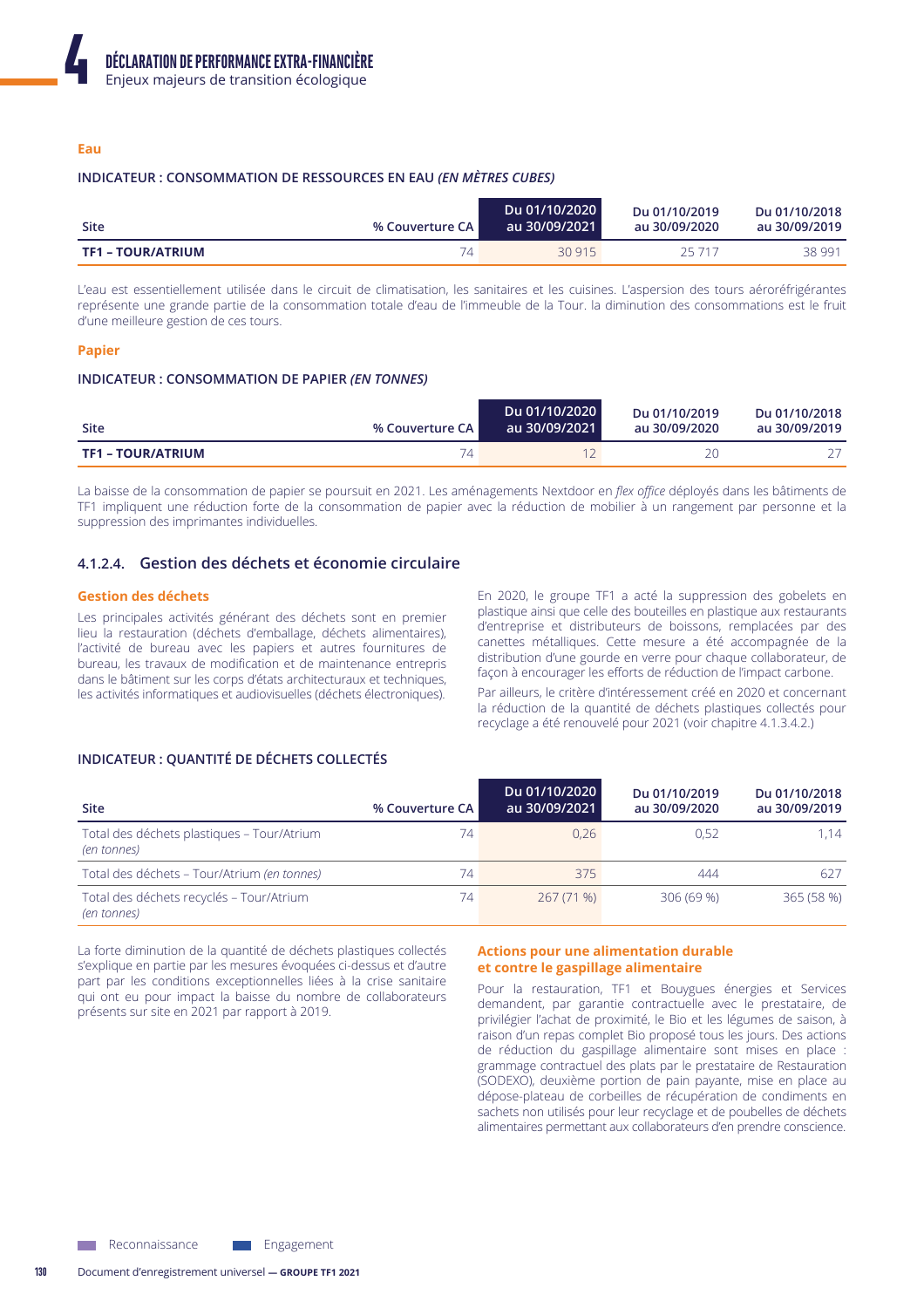# 4.1.3. Suivi des chantiers de la stratégie climat à horizon 2030

# 4.1.3.1. Réduction de l'impact environnemental INTERNE EXTERNE

Dans le cadre de la stratégie climat, le groupe TF1 a défini quatre chantiers prioritaires de réduction de l'impact carbone de ses activités :

- · l'écoproduction avec pour objectif la mesure de l'impact carbone des productions et la mise en place d'actions de réduction de l'impact des tournages ;
- · les Achats Responsables avec pour objectif l'introduction de critères environnementaux pour les catégories d'achats prioritaires ;
- le numérique responsable avec pour objectif la mesure de l'impact carbone de ses activités numériques en propre et la mise en place d'actions pour le réduire ;
- la priorisation des modes de transports alternatifs avec  $\bullet$ pour objectif de réduire l'impact carbone des déplacements professionnels et des trajets domicile-travail.

#### 4.1.3.1.1. Écoproduction

#### Les initiatives individuelles du groupe TF1

#### Les actions menées par Newen France en 2021

Outre les actions menées par le groupe TF1 pour encourager une démarche d'écoproduction dans les contenus qu'il produit et/ou diffuse, comme par exemple le magazine En Terre ferme ou encore

Pour atteindre cet objectif, le plan d'action comprend 4 axes de travail :

la fiction Clem. Newen France a historiquement mis en place de nombreuses initiatives sur l'ensemble du processus de production de la fiction Plus Belle la vie déployées sur les séries quotidiennes plus récentes produites pour TF1 Demain nous appartient et lci tout commence.

Le comité green Newen, créé en 2020, vise à accompagner le groupe Newen dans une démarche éco-responsable, par l'émergence d'actions concrètes visant à limiter l'empreinte carbone des productions et à favoriser le recyclage.

En 2021, le comité green a procédé à la mesure de son empreinte carbone avec la société Workflowers qui s'élève à 2 900 tCO2 sur la période du 1<sup>er</sup> janvier au 31 décembre 2020 sur les périmètres Newen France et Blue Spirit incluant les bâtiments et la production de contenus

#### Les engagements de Newen France

Sur la base du bilan carbone effectué en 2021, le comité green Newen s'est fixé des objectifs des réductions de son empreinte carbone :

- - 20 % à horizon 2024 :
- 30 % à horizon 2030.



#### Bâtimentaire

Le comité green Newen, en collaboration avec la Direction des Affaires Générales de Newen a mis en place un comité développement durable avec le bailleur des futurs locaux qui seront occupés par Newen France au premier semestre 2022 et s'est fixé pour objectif d'obtenir la meilleure qualification de performance énergétique du bâtiment en visant le niveau Very good de la certification BREEAM (certification internationale la plus répandue dans l'évaluation environnementale des bâtiments).

#### Mesure de l'empreinte carbone

Les productions de Capa Corporate bénéficieront d'un calculateur carbone dès 2022 permettant d'établir des KPI de suivi par poste de production destinés à favoriser la prise de décision et prioriser les actions de réduction sur les postes les plus émetteurs de GES.

En parallèle, Newen France participe au groupe de travail du CNC visant à mettre en place une méthodologie commune de l'empreinte carbone des productions.

#### • Productions

Le travail s'articule autour des 3 thématiques suivantes : déchets, transports, énergie et consiste à mettre en place des outils et indicateurs spécifiques pour collecter les données sur ces 3 thématiques et un plan d'action ciblé pour en réduire l'impact carbone en vue d'instaurer une charte d'écoproduction sur chacun des genres produits par le groupe (fictions, documentaires, flux, animation, films corporate...).

Le comité green Newen a engagé des travaux avec Workflowers qui visent à mettre en place un reporting continuel permettant de mesurer l'empreinte carbone des déchets. Celui-ci sera mis en place au cours de l'année 2022 à titre expérimental sur la production Plus Belle la vie avec un déploiement progressif sur les fictions quotidiennes produites pour TF1 Demain nous appartient et lci tout commence.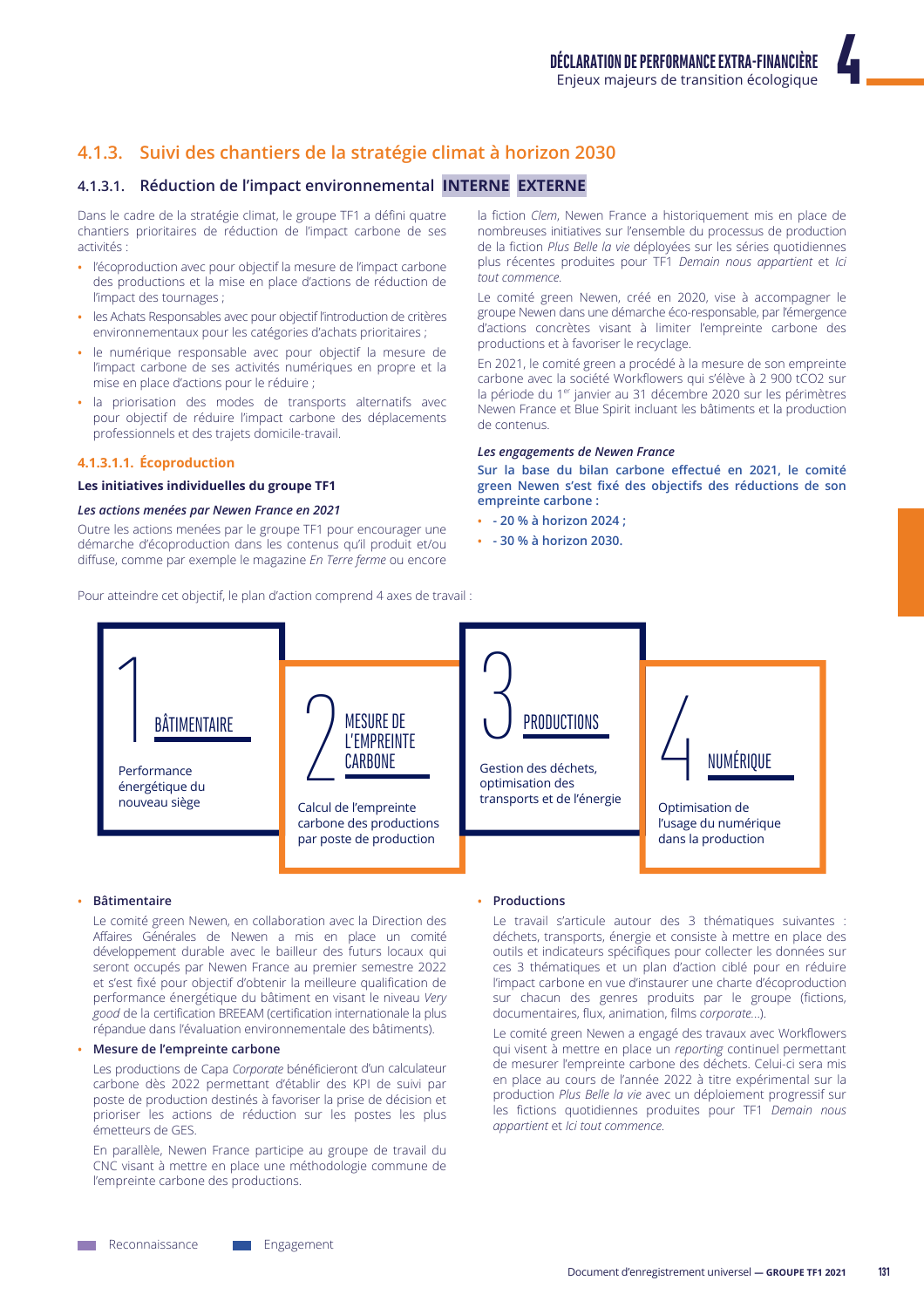#### · Numérique

Le comité green Newen a engagé des travaux pour optimiser la politique de stockage des données.

En parallèle des solutions Cloud, du recyclage du matériel, de démarche low-tech déjà mis en place, le comité green Newen travaille, dans la perspective du déménagement, à des nouveaux axes d'amélioration comme par exemple les impressions sécurisées, la mise en veille systématique, ou encore l'optimisation des boîtes mail

#### Les initiatives collectives du groupe TF1

#### De la création du collectif à la constitution de l'association Écoprod

Dès 2009, le groupe TF1 s'est impliqué dans l'écoproduction en participant à la création du collectif Écoprod en tant que financeur et membre du comité de pilotage.

La mission du collectif était de proposer :

- · des formations sur l'écoproduction aux professionnels du secteur audiovisuel :
- · un centre ressources à consulter sur son site, parmi lesquelles on retrouve des fiches de bonnes pratiques par métier ;
- · un calculateur d'empreinte carbone dédié aux productions audiovisuelles (Carbon' Clap);
- · un guide de l'écoproduction et des témoignages à destination des producteurs et des autres professionnels du secteur ;
- · le financement d'études sur l'impact carbone du secteur audiovisuel

Le groupe TF1 a contribué aux réflexions qui ont conduit le collectif Écoprod à passer en association fin 2021 afin de renforcer son rôle et développer ses missions pour engager plus largement le secteur audiovisuel et ce en se dotant de moyens financiers supplémentaires issus des cotisations des membres actuels et à venir. Le groupe TF1 y est représenté aux conseils d'administration et aux assemblées générales à travers Christelle Leroy, sa Directrice RSE, en tant que titulaire et Céline Roux, DGA Flux et Corporate de Newen France en charge du comité green de Newen, en tant que suppléante. Conscient de l'enjeu fort autour de l'écoproduction pour réduire l'impact carbone du secteur audiovisuel, le groupe TF1 a renforcé son soutien financier à l'association nouvellement créée.

#### Le plan Action ! du CNC

Cette démarche est complémentaire du plan Action ! engagé par le CNC (Centre national du cinéma et de l'image animée) et annoncé en 2021 pour accompagner les secteurs du cinéma, de l'audiovisuel et de l'image animée et en faire un moteur de la transformation écologique et énergétique. Le plan qui s'écoule sur 3 ans s'articule autour des 4 grandes thématiques suivantes : les moyens techniques ; la mobilité ; l'approvisionnement et la gestion des déchets ; les enjeux numériques.

Dès 2021, le groupe TF1 et Newen France, ont participé, aux côtés d'autres diffuseurs, au groupe de travail initié par le CNC pour définir une méthodologie commune destinée à mesurer l'impact carbone des contenus avec pour objectif d'imposer à horizon 2024 un bilan carbone aux productions sollicitant des subventions.

#### Le média club Green

Christophe Sommet en tant que Directeur du pôle Thématiques du groupe TF1, participe également au Conseil d'Administration du Media Club Green qui œuvre à contribuer à accélérer la transition environnementale du secteur audiovisuel.

#### 4.1.3.1.2. Mobilité

Le groupe TF1 a déployé de nombreuses actions de réduction de l'impact carbone des déplacements des collaborateurs, dont un plan de déplacement d'entreprise depuis 2010 et un accord sur le télétravail depuis 2018.

Diverses mesures sont mises en place dans le parc des voitures de fonction et de reportage de TF1, de façon à réduire les émissions de ce poste. Depuis 2021, les nouvelles commandes sont sujettes à des plafonnements à 130 g de CO<sub>2</sub> émis par km pour les modèles essence, et les modèles diesel ne sont plus autorisés. Pour inciter les collaborateurs au choix d'un véhicule plus propre ou dégageant un minimum de CO<sub>2</sub>, une majoration leur est accordée sur leur droit véhicule si celui-ci est hybride ou électrique.

Au 31 décembre 2021, 61 % des véhicules du parc du groupe TF1 sont hybrides ou électriques.

#### Le groupe TF1 a pour objectif d'avoir un parc de véhicules de reportage composé à 100 % de voitures hybrides ou électriques d'ici au premier semestre 2023, et un parc de véhicules de fonction composé à 100% de voitures hybrides ou électriques d'ici à fin 2024.

Par ailleurs, depuis juin 2021, les collaborateurs ayant la possibilité de profiter d'un véhicule de fonction ont accès à un crédit mobilité. Il permet à ces collaborateurs de bénéficier d'un crédit pour financer des moyens de déplacements alternatifs s'ils renoncent à leur véhicule de fonction.

De plus, l'entreprise met à la disposition de l'ensemble des collaborateurs 6 véhicules électriques type citadines et un service de partage de vélos à assistance électrique pour leurs déplacements professionnels, ainsi que des places de parking dédiées pour les véhicules électriques.

TF1 permet depuis 2020 à ses collaborateurs d'avoir accès via la plateforme Becyclez à de nombreux avantages pour l'achat d'un nouveau vélo urbain de qualité.

De plus, en juillet 2021, le groupe TF1 a déployé le Forfait Mobilité Durable pour inciter ses collaborateurs à utiliser des moyens de transports moins polluants pour leurs trajets domicile travail (vélo, autopartage, trottinette, etc.). Ainsi, le Groupe propose désormais aux collaborateurs intéressés de choisir entre trois options :

- · le remboursement du Pass Navigo à 80 % ;
- le remboursement du Pass Navigo à 60 % et un budget de 240 € pour la prise en charge de frais réels engagés de mobilités durables :
- un budget de 400 € pour la prise en charge de frais réels engagés de mobilités durables.

Près de 130 collaborateurs ont profité du Forfait Mobilité Durable en 2021

Le groupe Newen a déployé en 2021 la subvention pour l'achat d'un vélo électrique.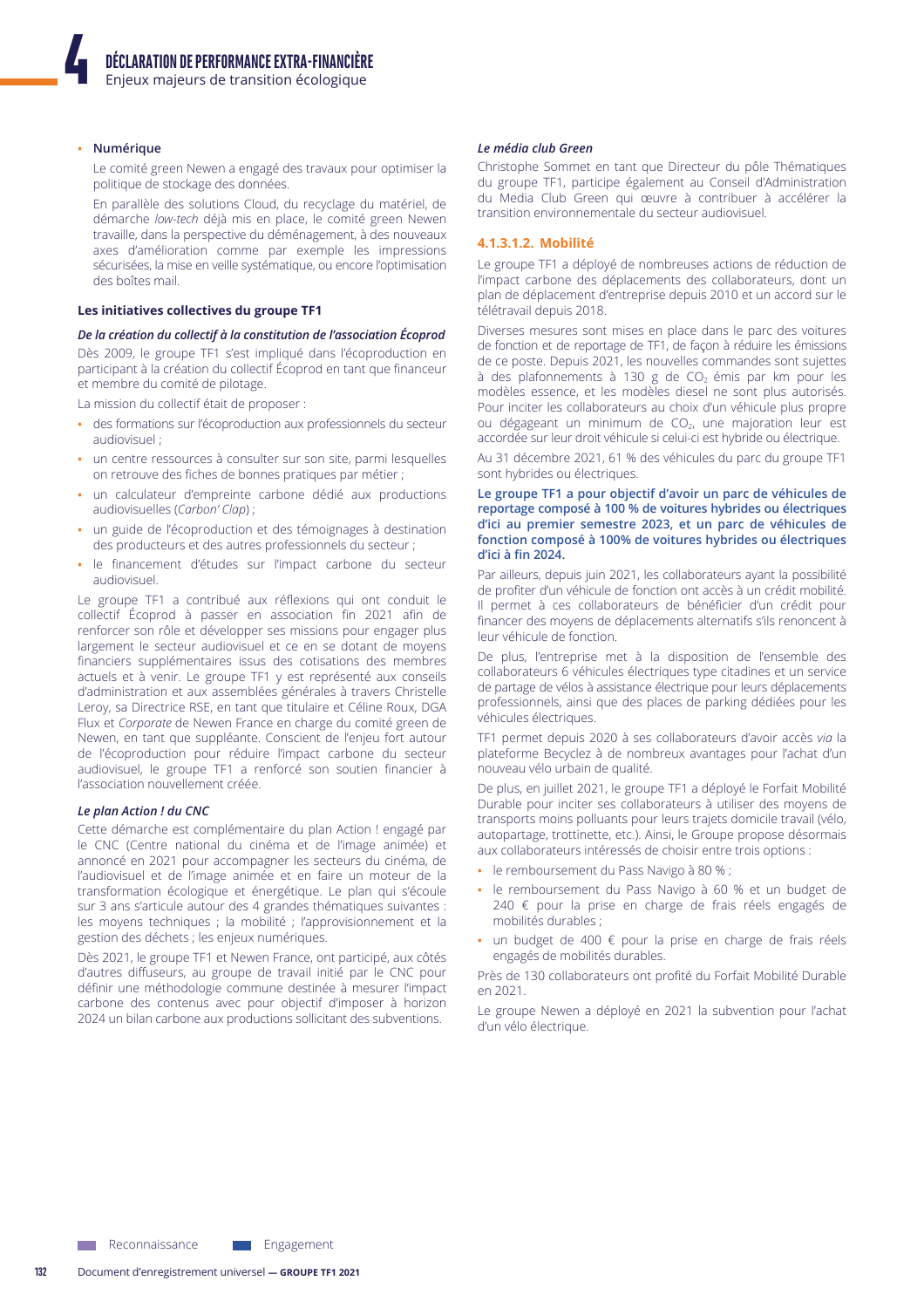#### 4.1.3.1.3. Numérique responsable

#### **Initiatives du groupe TF1**

#### Rénovation des data centers

Le groupe TF1 a construit deux nouveaux data centers pleinement opérationnels en 2024, qui viendront progressivement remplacer les actuelles salles techniques dédiées à la production et diffusion audiovisuelle du groupe, avec l'objectif de renouveler les installations actuelles par des équipements nouvelle génération moins énergivores et de réduire leur encombrement. Le déploiement de technologies de climatisation innovantes est un des points importants ; un système de free cooling est ainsi mis en place, et la chaleur récupérée sera utilisée pour chauffer le bâtiment.

Des corridors froids permettent une efficience plus importante en termes de traitement du refroidissement des équipements, et la mesure de chaque ligne électrique de chaque baje est centralisée sur un tableau de bord pour un meilleur pilotage de la consommation.

# Mesure de l'impact du numérique dans le groupe TF1

En 2021, les équipes Digital et Innovation du groupe TF1, accompagnées par le cabinet Axionable, ont précisé la mesure de l'impact carbone des sites Internet MyTF1, LCI.fr et TFOUMax. Ce calcul a pris en compte le stockage, la diffusion et la visualisation des contenus hébergés sur les sites du Groupe (y compris l'utilisation et la fin de vie des appareils utilisés pour le visionnage de ces contenus). Par la suite, des leviers d'actions ont été identifiés, et les initiatives suivantes sont en cours de développement :

- · l'optimisation de la résolution des images ;
- · la limitation de l'utilisation des vidéos situées en arrière-plan sur les pages programmes aux seuls programmes actuellement à l'antenne ;
- · la purge des données obsolètes ;
- · l'optimisation du stockage dans les infrastructures techniques.

D'autres leviers pourront être développés à l'avenir, comme l'incitation à l'utilisation d'un réseau Wifi plutôt que de la 4G par les consommateurs, l'optimisation des flux vidéo, et l'utilisation d'un pop-up de confirmation de présence (pour arrêt de la poursuite automatique de lecture).

#### **Initiatives collectives**

#### **Planet Tech'Care**

Le groupe TF1 figure parmi les signataires du manifeste Planet Tech'Care, initiative de l'organisation professionnelle Syntec Numérique lancée en octobre 2020 sous l'impulsion du Conseil National Numérique, qui a pour objectif d'accompagner les entreprises désireuses de se mobiliser pour prendre en compte l'impact du numérique dans leur stratégie environnementale, à travers la mise à disposition d'outils pédagogiques et d'un programme de formations. En tant que signataire, le groupe TF1 s'est engagé à mesurer l'empreinte carbone de ses produits et services numériques, puis à identifier et mettre en œuvre des actions concrètes pour réduire cet impact, notamment pour prolonger la durée de vie des produits et services numériques. Les collaborateurs concernés par ces démarches sont invités depuis fin 2020 à participer aux ateliers proposés par Planet Tech'Care. De plus, TF1 s'engage également à sensibiliser les parties prenantes afin que l'ensemble des acteurs de l'écosystème numérique soient en mesure de contribuer à réduire leurs impacts sur leurs périmètres de responsabilité.

#### Comité Green IT Bouygues

Un comité Green IT Bouygues se réunit 3 à 4 fois par an pour échanger sur les initiatives et bonnes pratiques développées au sein des métiers, et mesurer l'impact du numérique au niveau du groupe Bouygues.

#### 4.1.3.1.4. Décarbonation des achats

L'objectif de ce chantier est d'introduire à terme des critères environnementaux dans les familles d'achats prioritaires (hors achats de droits audiovisuels) avec des leviers de réduction du carbone identifiés

Des critères environnementaux sont déjà pris en compte dans la sélection des produits achetés par la Direction des Technologies : consommations énergétiques du matériel voire du système dans lequel il est intégré.

De plus, en 2021, le besoin a été défini pour un accompagnement de la Direction des Achats Centralisées (DAC) du Groupe par un cabinet, afin d'identifier les catégories d'achats prioritaires, recenser les critères environnementaux à prendre en compte en fonction de leur pertinence par rapport aux activités et des leviers d'actions de réduction possibles. La mission sera donc lancée début 2022, et permettra à l'ensemble des acheteurs de mieux hiérarchiser les démarches à mettre en place à l'avenir et d'engager les fournisseurs dans cette voie. Par ailleurs, cette mission s'accompagnera par une formation des acheteurs pour une montée en compétences de ceux-ci sur le sujet d'impact environnemental des achats.

#### 4.1.3.1.5. Autres chantiers de réduction de l'impact environnemental

#### Consommations électriques et démarche ISO 50001

La baisse des consommations électriques initiée depuis 2010 se poursuit en 2021 : - 6 % entre 2021 et 2020 sur le périmètre Tour, Atrium et TMC à Monaco, grâce, entre autres, à une meilleure conduite des installations au travers de l'outil de gestion technique du bâtiment, au remplacement des pompes à chaleur en s de plateaux de bureaux par des modèles plus performants,à une meilleure efficacité de la boucle fermée d'eau du système de climatisation et à la coupure des centrales de traitement d'air sur les studios désormais corrélée à leur planning d'utilisation.

#### 150 50001

Dans le cadre de la certification ISO 50001, le groupe TF1<sup>(1)</sup> avait initialement défini en 2018 un objectif de réduction des consommations énergétiques de 25 à 30 % d'ici 2025, (par rapport à l'année de référence 2011).

#### Cet objectif ayant été atteint, un nouvel objectif a été retenu lors du renouvellement de la certification ISO 50001 en décembre 2021 : désormais, le Groupe vise une baisse des consommations de 35 % d'ici 2025, par rapport à 2011.

La certification ISO 50001 : 2018 de TF1 est valide jusqu'en juillet 2024 et vient confirmer la conformité et la pertinence du plan de réduction mis en œuvre ainsi que des cibles et objectifs identifiés. Le comité de coordination mis en place autour de la certification anime les plans d'actions menés à la fois dans la gestion des bâtiments avec les prestataires, et dans les processus de fabrication (studios, diffusion, reportage). L'ISO 50001 prend également la forme chez TF1 de nombreuses communications internes et externes, de différentes sessions de sensibilisation, et plus généralement d'une animation transverse qui implique les collaborateurs ainsi que de nombreux départements du Groupe.

(1) La certification ISO 50001 porte sur le bâtiment de la Tour TF1 seulement.

**Neconnaissance** Engagement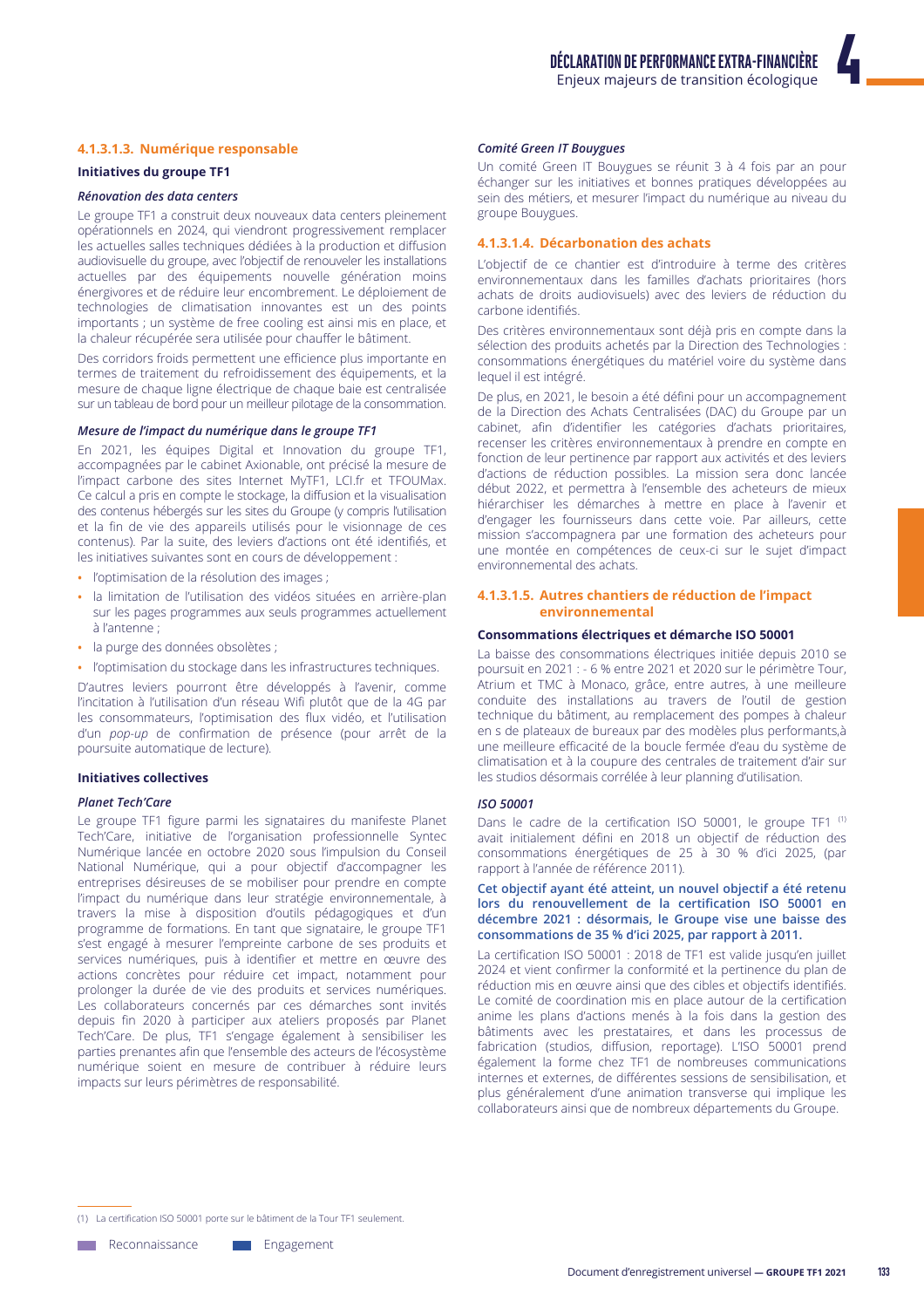### Recours aux énergies renouvelables

Pour la haute tension. TF1 a renouvelé en 2021 pour application de 2022 à 2024 un contrat avec EDF avec une option « énergie renouvelable » qui engage EDF à injecter sur le réseau électrique un volume d'électricité d'origine renouvelable correspondant à la consommation des sites Tour et Atrium, objet du contrat.

TF1 a également renouvelé, pour la basse tension, le contrat avec le fournisseur Enercoop pour les années 2022 à 2024. Ce contrat fournit exclusivement de l'électricité verte et couvre 100 % de l'alimentation en basse tension à l'aile Sud et pour les parkings du siège de la Tour à Boulogne-Billancourt.

100 % des consommations électriques de la Tour et l'Atrium sont donc d'origine renouvelable.

#### **Biodiversité**

Comme évoqué précédemment, la nature des activités du Groupe dans les sièges sociaux ne fait pas courir de risques directs à la biodiversité. L'activité du Groupe a cependant des impacts indirects sur la biodiversité, notamment à travers l'exploitation des ressources nécessaires à la fabrication des équipements informatiques utilisés par l'ensemble des collaborateurs et par les publics qui consomment les programmes produits, édités et diffusés par le groupe TF1. De plus, comme toute entreprise, le groupe TF1 profite des services écosystémiques de la nature, particulièrement des services culturels apportés par la biodiversité, et dont certaines chaînes du Groupe, comme Ushuaïa TV, sont très dépendantes.

C'est pourquoi le groupe TF1 s'est engagé dans la démarche « Entreprises engagées pour la nature - Act4Nature France »

### 4.1.3.2. Contenus en lien avec la transition écologique

### 4.1.3.2.1. Contenus audiovisuels CONTENUS

Le groupe TF1 sensibilise son public au respect de l'environnement dans de nombreux programmes sur ses antennes ainsi qu'à travers les contenus digitaux qu'il édite, conscient de son impact sur les changements induits par l'exemple de bonnes pratiques. En effet, selon un sondage IPSOS pour Ushuaïa TV conduit en 2020, 92 % des Français pensent que les médias ont un rôle essentiel à jouer dans la sensibilisation du public aux enjeux environnementaux. Le Groupe sensibilise l'ensemble de ses publics aux enjeux environnementaux : au-delà des trois chaînes (TF1, TMC et Ushuaïa TV), ce sont des sujets qui irriguent l'ensemble des contenus.

Inaugurée en janvier 2021, la case Génération Ushuaïa propose chaque samedi matin les meilleurs documentaires et programmes de la chaîne Ushuaïa TV aux téléspectateurs de TF1. Incarnée par Fanny Agostini, l'émission met en lumière celles et ceux qui œuvrent au quotidien pour la sauvegarde de la planète, ainsi que les lieux exceptionnels à sauvegarder aux quatre coins du monde.

#### Info

L'information consacre une large part de ses sujets aux thématiques environnementales. Des rubriques hebdomadaires dédiées à l'environnement font déjà partie des journaux télévisés, comme Planète Week-end, Demain, et La France défigurée. De plus, lors de la Journée de la Terre, les journaux d'information de TF1 ont proposé plusieurs sujets incitant à la protection de la

initiée par le ministère de la Transition écologique et solidaire et portée par l'Office Français de la Biodiversité en décembre 2020, avec la signature par Gilles Pélisson, PDG du Groupe, des 10 engagements communs.

Par la suite, le groupe TF1 a déposé en décembre 2021 sur la plateforme d'Act4Nature ses engagements, portant sur son pouvoir d'influence en tant que groupe média à travers sa plateforme de référence sur les sujets environnementaux : Ushuaïa TV. En effet, pour les trois prochaines années, le groupe TF1 s'engage, à travers la chaîne Ushuaïa TV :

- à diffuser un cycle, composé de 10 programmes minimum sur une période de 4 semaines ayant pour thématique principale la biodiversité ;
- à s'associer à un événement B2B/B2C par an concernant la biodiversité.

Par ces actions, le Groupe entend renforcer la sensibilisation des publics à ces enjeux, amplifier les messages portés par les acteurs de la protection de la biodiversité et mettre en avant des initiatives positives.

#### Carbone évité

Pour compléter la vision globale de l'impact climatique des produits et services vendus par le groupe TF1, la Direction RSE du groupe a été sensibilisée par Carbone 4 au bénéfice des émissions évitées et a participé avec les autres filiales du groupe Bouygues à des cas d'étude qui ont donné lieu à la rédaction d'un guide méthodologique listant les bénéfices potentiels consécutifs aux émissions de carbone évitées pour les clients.

planète et alertant sur les menaces du changement climatique, avec notamment dans le journal de 20 h un Grand Format consacré à la protection de la forêt gabonaise, deuxième poumon de la planète après la forêt amazonienne. Compte tenu des enjeux croissants en matière de transition écologique, la Direction de l'Information du groupe TF1 a proposé à ses équipes de participer à la Fresque du Climat, et deux ateliers rassemblant des membres de la rédaction ont été organisés au siège de TF1. Durant la COP 26, de nombreux reportages ont été proposés dans les trois éditions (20 h/13 h/Week-end) et la rubrique Le 20 h vous répond présentée par Garance Pardigon était entièrement consacrée aux questions en lien avec la transition écologique.

Par ailleurs, la série de six reportages Missions Terres australes de Michel Izard et Bertrand Lachat pour les JT de TF1 a été récompensée en 2021 par le Trophée Victor de l'engagement polaire dans la catégorie « Reportage de presse », reconnaissant l'engagement des deux journalistes pour faire avancer la découverte, la connaissance et la compréhension des zones polaires.

De plus, le groupe TF1, via ses chaînes TF1 et LCI, a accompagné la 9<sup>ème</sup> édition de l'opération « La France des solutions, nation créative », portée par l'association Reporters d'Espoirs, qui s'est déroulée à la Maison de la Radio et de la Musique. Cette année, l'opération s'est intéressée aux initiatives concrètes qui font bouger les lignes et à celles et ceux qui font émerger des solutions économiques, environnementales et sociales pour relever les défis de notre pays. À cette occasion, les éditions du journal de 13 heures et de 20 heures de TF1 ont mentionné l'opération dans plusieurs sujets.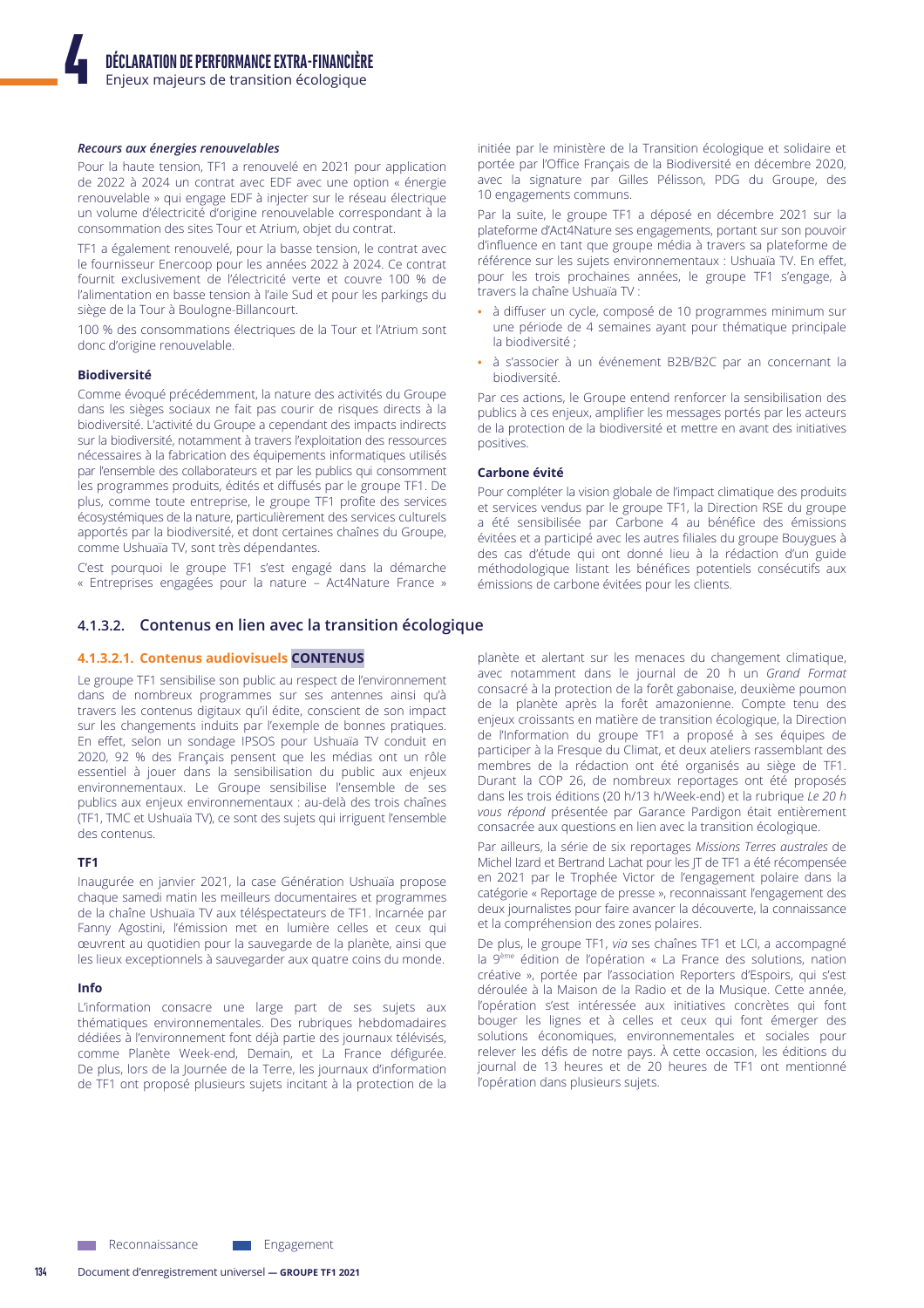leunesse

Dans la case jeunesse de TF1, TFOU, des campagnes de sensibilisation des publics jeunes sont déjà mises en place. notamment lors de la semaine européenne du développement durable, pendant laquelle des épisodes inédits abordant le respect de la nature et la protection de l'environnement sont diffusés : en 2021, une programmation jeunesse dédiée a été proposée à cette occasion, avec pour thématique « Agir au quotidien ». L'ensemble des programmes animés ont transmis des messages porteurs pour les enfants, sur le recyclage des déchets, la protection de la vie animalière, et le désordre climatique. Certains programmes, comme les Barbapapa, portent par ailleurs dans la majorité de leurs épisodes les valeurs de la bienveillance, du mieux vivre ensemble, de la diversité et de la protection de l'environnement.

En parallèle, TFOU et la SACD ont organisé à partir de fin novembre la 8<sup>ème</sup> édition du concours TFOU d'animation, ayant cette année pour thématique « La Nature, c'est notre grande aventure ». Autour de ce slogan, les autrices et auteurs sont encouragés à écrire le scénario d'un film de 90 secondes maximum, destiné à une population d'enfants, racontant une histoire forte en cohérence avec la ligne éditoriale de TFOU.

#### **Fictions**

Les séries quotidiennes lci tout commence et Demain nous appartient, ainsi que la série Clem, intègrent des messages incitant au respect, à la protection de l'environnement, et à la consommation responsable, notamment de produits locaux et de saison, largement mis en avant dans *lei tout commence* 

#### **Magazines et documentaires**

Les magazines d'information de la chaîne TF1 consacrent une large partie de leurs sujets en lien avec les sujets environnementaux. Grands Reportages consacre régulièrement des sujets à des femmes et hommes engagés et à des familles qui font un geste pour l'environnement.

#### Flux

Des programmes de flux quotidiens mettent en valeur des démarches écologiques : le programme Les Plus Belles vacances donne régulièrement à voir des exemples de vacances saines et écologiques.

#### **Programmes courts**

L'émission Petits Plats en équilibre continue de mettre en avant quotidiennement la cuisine maison, la consommation de produits de saison et la réduction des déchets. De plus, Habitons demain permet au téléspectateur de découvrir chaque semaine un concept innovant et responsable dans le domaine de l'habitat.

#### Ushuaïa TV

Depuis 16 ans, la chaîne Ushuaïa TV, dont la diffusion s'étend dans 30 pays francophones, est la seule chaîne dédiée à 100 % à la préservation de la planète. Depuis 2020, la chaîne a accueilli le magazine En Terre Ferme, présenté par Fanny Agostini et ayant pour vocation de mettre en valeur l'engagement citoyen et la reconnexion à la nature. La grille de programmation suit l'agenda des temps forts de l'environnement. En septembre 2021, à l'occasion du Congrès Mondial de la Nature de l'UICN, Ushuaïa TV a proposé une programmation spéciale sur la protection de la biodiversité et des écosystèmes. Ce mois de la biodiversité, incarné par Mathieu Vidard, était composé de six soirées thématiques articulées autour de nombreux films et documentaires inédits. comme un nouveau numéro du magazine En Terre ferme avec Yann-Arthus Bertrand. Ushuaïa TV a aussi adapté sa programmation pour la Journée de la Terre, en diffusant entre autres Le Sel de la Terre. Par ailleurs, le groupe TF1 a été primé à sept reprises aux Deauville Green Awards 2021, dont le Green Award d'Or et le

#### **TMC**

L'émission Quotidien traite régulièrement du sujet de l'actualité de la planète sur le terrain en France et à l'étranger, avec le décryptage des évolutions des enjeux internationaux et règlementaires. À l'occasion de la Journée de la Terre le 22 avril, TMC a proposé 24 heures de programmation non-stop sur les enjeux écologiques de notre époque. Le magazine Quotidien a donné le coup d'envoi le 21 avril avec une spéciale environnement et Cyril Dion en invité, puis Fanny Agostini a pris les rênes de cette journée exceptionnelle. Au programme, la diffusion de films engagés comme Demain, Home, des reportages tels que Génération Greta, ainsi que de l'émission En Terre ferme. De plus, TMC a retransmis le 25 septembre 2021 la soirée événement Global Citizen Live, mobilisation inédite et mondiale rassemblant citoyens, artistes, dirigeants internationaux, responsables d'entreprises, philanthropes et acteurs pour défendre la planète et vaincre la pauvreté en se concentrant sur le changement climatique, l'équité vaccinale et la famine.

#### Cinéma

Produit en 2020 par Newen, le documentaire Animal de Cyril Dion, traitant de la problématique de l'extinction de masse de la faune planétaire, a fait partie de la sélection officielle au Festival de Cannes et est sorti en salle le 1<sup>er</sup> décembre. En septembre 2021, à l'occasion du Congrès Mondial de la Nature à Marseille, Newen a par ailleurs organisé une projection du documentaire destiné aux collaborateurs suivi d'une séance de questions réponses avec le réalisateur du film

#### 4.1.3.2.2. Contenus digitaux CONTENUS

#### I CL fr

La rubrique Live Écologie, qui réunit tous les sujets consacrés à l'environnement, ainsi que la rubrique Impact Positif, consacrée aux solutions et initiatives positives, ont été créées en 2020 sur LCI.fr. Elles se sont ajoutées au podcast Impact Positif de Sylvia Amicone, qui va à la rencontre de ceux qui, face à l'urgence climatique, mettent en place des projets concrets.

#### Activités digitales (périmètre ex-Unify)

À travers le label Unify for Good, un positionnement très fort a été pris grâce à des marques référentes parmi lesquelles :

- · Marmiton, qui a pour mission principale d'éveiller les consciences sur l'impact de la cuisine dans la vie de chacun, qu'il s'agisse de la santé, de la planète et des tissus socioéconomiques. La marque accompagne les Français dans leur transition alimentaire, avec un angle éditorial résolument tourné vers la réduction du gaspillage alimentaire et de l'impact de chacun sur la planète, avec par exemple la mise en place de l'écoscore, renseignant les consommateurs sur l'impact environnemental d'une recette. Le site Internet et le magazine Marmiton veillent à mettre en valeur tout au long de l'année les produits de saison, avec des recettes adaptées, notamment à travers la rubrique Mieux manger (recettes végétariennes, véganes et de saison). À noter également la parution du livre Zéro gaspi en 2021, visant à démocratiser la cuisine gourmande sans gaspillage;
- la Green Letter de My Little Paris, une newsletter hebdomadaire d'idées mariant ville et écologie, et encourageant des habitudes plus vertueuses :
- · le média Juste Mieux, qui produit plus de 100 vidéos par an sur l'écologie avec des tutoriels pour consommer plus responsable, et met en avant des initiatives durables ainsi que des prises de parole inspirantes;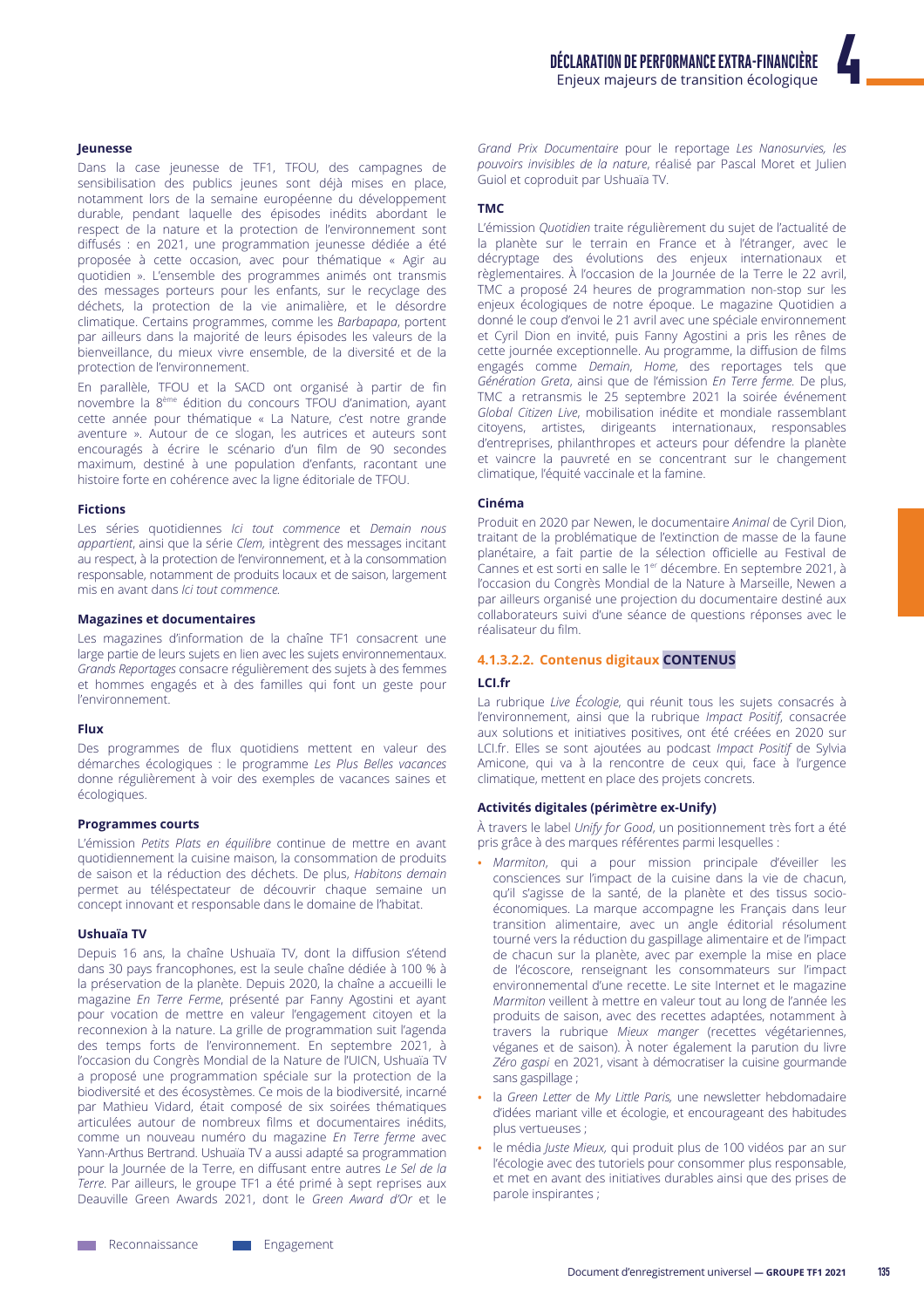- Doctissimo, qui prodigue des conseils pour se mettre au zéro déchet ou y voir plus clair sur les labels cosmétiques ;
- les Numériques, premier magazine en ligne dédié au test de produits numériques, qui propose des comparatifs de mesure de consommations d'énergie et d'eau, et intègre un indice de réparabilité dans la notation des produits.

En outre, ces activités ont mis à l'honneur la Journée de la Terre, notamment sur ses plateformes aufeminin, Marmiton, Doctissimo et Juste Mieux et à travers des contenus en relation avec l'écoféminisme, l'anti-gaspi et le zéro déchet, et les effets de la pollution sur la santé, ainsi qu'avec des défis sur les réseaux sociaux.

Par ailleurs, le groupe TF1 implique ses collaborateurs et relaie en interne les contenus à valeur ajoutée environnementale, à travers les dispositifs de communication internes, comme « 1 H avec Christophe Sommet », le Directeur des chaînes thématiques.

#### 4.1.3.2.3. Produits licenciés CONTENUS EXTERNE

Le groupe TF1 met en valeur le respect de l'environnement et la protection de la planète, grâce au développement produit autour des marques patrimoniales, comme les gammes de textiles en coton bio Ushuaïa développées par un licencié, ou grâce au soutien en communication autour des marques gérées sous licence, en collaboration avec les ayants droit comme les Schtroumpfs, permettant à travers des chartes graphiques dédiées de communiquer sur les Objectifs de Développement Durables des Nations Unies, dont ils sont ambassadeurs depuis plusieurs années.

#### 4.1.3.2.4. Partenariats EXTERNE

#### TF<sub>1</sub>

Le groupe TF1 a poursuivi son partenariat avec « La Fabrique des récits », une communauté animée par Sparknews au service des créateurs de contenus pour accélérer la transition écologique et solidaire. Ce collectif permet d'identifier les initiatives positives à travers le monde, d'entretenir la relation avec les acteurs et actrices de l'innovation à impact, de créer des récits pour sensibiliser et informer sur les grands enjeux sociaux et environnementaux, de mobiliser des écosystèmes et de fédérer des communautés pour créer des dynamiques positives. Ce partenariat s'est illustré lors de l'opération « En quête de demain », une collaboration inédite initiée par Sparknews et à laquelle TF1 et LCI.fr ont participé, afin de mettre en avant des initiatives positives en faveur de la transition écologique dans les territoires.

# 4.1.3.3. Publicité responsable INTERNE EXTERNE

# 4.1.3.3.1. TF1 Pub

#### 4.1.3.3.1.1. Un engagement historique en faveur de la communication responsable

Depuis 2011, TF1 Pub, en charge de la commercialisation des inventaires publicitaires du groupe TF1, propose des dispositifs éco-responsables pour sensibiliser et accompagner les marques vers une communication plus responsable.

Depuis 2015, TF1 Pub a consacré plusieurs magazines destinés à la cible des annonceurs et agences médias au thème de la consommation responsable et multiplié les initiatives de sensibilisation auprès de cette cible.

En 2018, TF1 Pub créait l'écran « One Planet » sur TF1 réservé aux annonceurs durables

En 2019, TF1 Pub a créé l'offre « ÉcoRespons'Ad », accessible aux produits et services disposant d'un label recommandé par l'ADEME (Agriculture Biologique, Ecolabel européen, Norme

Le groupe TF1 a également noué de nombreux partenariats avec des festivals et des concours, pour lesquels le groupe apporte un soutien financier, notamment sous la forme de la remise d'un prix, et qui permettent de reconnaître et d'encourager les initiatives et contenus sur les thématiques environnementales. Le groupe TF1 soutient ainsi les Deauville Green Awards, qui récompensent et mettent en valeur la production de contenus liés au développement durable. En 2021, à l'occasion de la 10<sup>ème</sup> édition du festival, le prix spécial groupe TF1 a été remis au film La Face cachée des énergies vertes réalisé par Jean-Louis Pérez et Guillaume Pitron, et produit par Grand Angle Productions.

#### **Ushuaïa TV**

La chaîne Ushuaïa TV est partenaire de plusieurs festivals, notamment le festival Le Temps Presse, qui inspire et sensibilise les publics à travers une sélection de films illustrant les objectifs de développement durable, et le festival Atmosphères, qui met en avant le cinéma, les arts et les sciences pour un monde durable, plus juste et en harmonie avec la nature. Ushuaïa soutient aussi depuis de nombreuses années des événements, comme le Forum International de la Météo et du Climat et la Fête de la Nature. En2021, Ushuaïa TV était également partenaire du Pavillon français de l'UICN lors du Congrès Mondial de la Nature à Marseille.

#### LCI

Par le biais de son partenariat avec EPE (Entreprises pour l'Environnement), LCI organise chaque année le prix EPE-LCI, qui, sous la forme d'un appel à projets, vise les étudiants et jeunes diplômés de moins de 30 ans qui souhaitent proposer des solutions concrètes pour mieux connecter leurs convictions écologiques à leur actuelle ou future activité professionnelle. En 2021, placé sous le thème « La finance, accélérateur de la transition écologique », le prix EPE-LCI a récompensé à la première place le projet d'Alix Dardennes mêlant l'épargne citoyenne et l'agroécologie.

#### **Marmiton**

Marmiton est partenaire de la Fondation Good Planet pour éclairer les enjeux actuels et proposer des solutions simples pour concilier santé, écologie et plaisir dans l'assiette, alimentation antigaspillage et plus végétale. Ce partenariat inclut une double page dans chaque numéro du magazine et la réalisation de vidéos par Goodplanet, publiées sur les réseaux sociaux et le site Internet de Marmiton.

Française environnementale...). Cette offre invitait les annonceurs à plus de responsabilité dans leurs communications sur les antennes du Groupe

En juin 2019, TF1 Pub avait réuni tous les acteurs de l'écosystème publicitaire pour un grand événement Campus « À la conquête du consommateur citoyen ».

Outre ces communications et l'événement Campus, TF1 Pub a initié de nombreux partenariats et participe régulièrement à des interviews, études, publications ou encore conférences B to B.

Fin 2020, TF1 Pub s'engageait publiquement à contribuer à la stratégie climat du groupe TF1 en jouant un rôle de catalyseur pour favoriser la consommation responsable. TF1 Pub lancait dans le même temps un comité interne baptisé Change makers, composé de collaborateurs volontaires et animé par sa Directrice générale, Sylvia Tassan-Toffola, pour alimenter la feuille de route de la régie en faveur de la transition écologique de la publicité.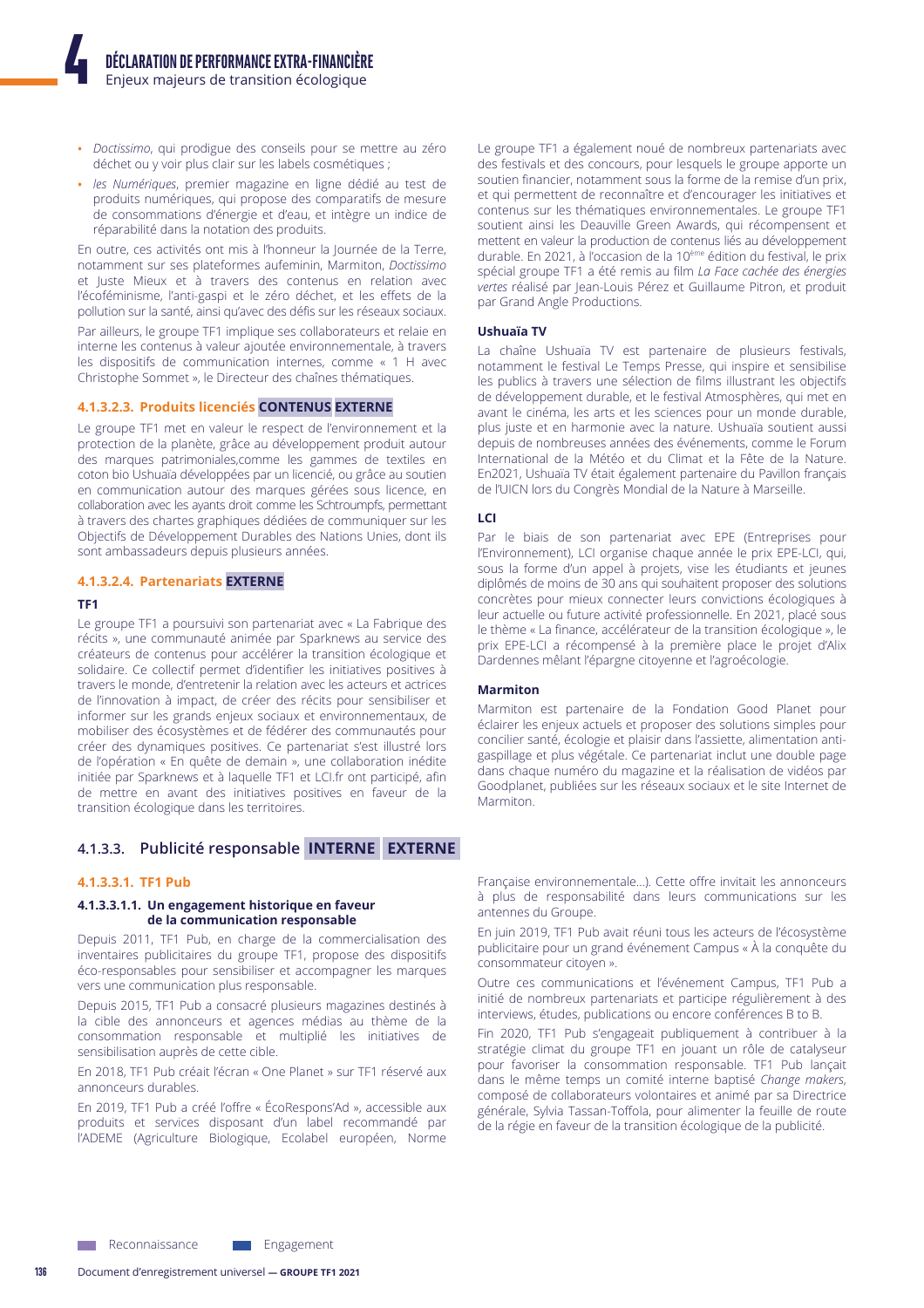#### 4.1.3.3.1.2. Plan d'action 2021 en faveur de la transition écologique de la publicité

Conscient de son rôle de leader sur le marché publicitaire. TF1 Pub a souhaité accompagner la transformation de la filière communication et publicité d'une part et s'inscrire dans la démarche initiée par le groupe TF1 d'autre part. TF1 Pub entend donc faire preuve d'exemplarité dans ses pratiques, aussi bien visà-vis de l'interne que de l'externe, mais aussi en donnant l'impulsion auprès de son écosystème de partenaires, de clients et de concurrents.

TF1 Pub a consacré une large partie de l'année 2021 au sujet de la transition écologique de la publicité en s'appuyant sur le comité Change makers, des experts internes et externes, et en faisant appel à son écosystème pour dessiner sa feuille de route Climat 2021-2025, qui s'articule autour des 4 axes suivants :

- · la mesure et le pilotage du bilan carbone de la diffusion des campagnes publicitaires;
- · des offres publicitaires adaptées à partir de critères éco-responsables ;
- la participation aux initiatives du marché publicitaire en faveur de la transition écologique ;
- · l'amélioration des pratiques internes de la régie.

# DES ACTIONS, RESPONSABLES À TOUS LES NIVEAUX DE TF1 PUB



#### La mesure et le pilotage du bilan carbone de la diffusion des campagnes publicitaires

En 2021, TF1 Pub a mandaté la société Ecoact pour :

- · procéder à la mesure de son empreinte carbone :
- · créer un outil d'évaluation de l'empreinte carbone des campagnes publicitaires destiné à renforcer la transparence vis-à-vis des annonceurs et des agences média sur l'impact carbone de la diffusion des campagnes ;
- · envisager des leviers d'actions de réduction.

L'activité publicitaire ayant été largement impactée par la crise sanitaire, l'étude a porté sur des données issues de 2019 et 2020 afin d'être représentatives de l'activité réelle de TF1 Pub sur un an.

Les médias de diffusion pris en compte dans le cadre de l'étude  $nnt$  átá ·

- la télévision linéaire vig réseau hertzien et Internet :
- · la radio live via réseau radio et internet ;
- · le digital : vidéo digitale (notamment catch-up) et display via réseau Internet.

Elle inclut les consommations électriques des équipements au cours des phases suivantes :

- stockage des publicités ;
- transfert des données ;
- · visualisation de la publicité.

Ainsi que la quote-part de l'impact carbone de la construction/fin de vie des équipements au prorata de la durée de visionnage.

Fin 2021, TF1 Pub a collaboré avec la société BL Evolution afin d'intégrer dans son outil de calcul le référentiel méthodologique proposé par le Syndicat des Régies Internet pour la mesure de l'empreinte carbone des campagnes digitales. L'entreprise prévoit

d'intégrer en 2022 les recommandations du Syndicat National de la Publicité Télévisée (SNPTV) pour la mesure de l'empreinte des campagnes TV.

#### Des offres publicitaires adaptées à partir de critères éco-responsables

#### ÉcoRespons'Ad

En 2021, TF1 Pub, accompagné par l'agence de communication responsable Sidièse, a mené une réflexion sur les offres publicitaires avec pour buts de favoriser la promotion d'une consommation plus responsable et de contribuer aux objectifs climatiques des clients de la régie.

Cette réflexion a fait l'objet d'une consultation impliquant des parties prenantes externes de TF1 Pub notamment l'ADEME, des annonceurs, des agences médias ainsi que des syndicats professionnels. Elle a débouché notamment sur une refonte et une meilleure valorisation de l'offre EcoRespons'Ad, réservée uniquement pour les produits et services ayant réduit leur impact sur l'environnement.

Pour être éligibles à cette offre, les produits et services promus par l'annonceur doivent avoir reçu au moins un label identifié et validé selon le cahier des charges de l'ADEME tenant compte des critères suivants :

- labels environnementaux;
- · étiquette énergie ;
- · indice de réparabilité ;
- · affichage environnemental.

Ces critères sont soumis à des évolutions validées par l'ADEME régulièrement.

Les spots dont les produits ou services sont éligibles à cette offre bénéficieront d'un emplacement dédié avec un habillage spécifique dans les écrans publicitaires de TF1 et MYTF1.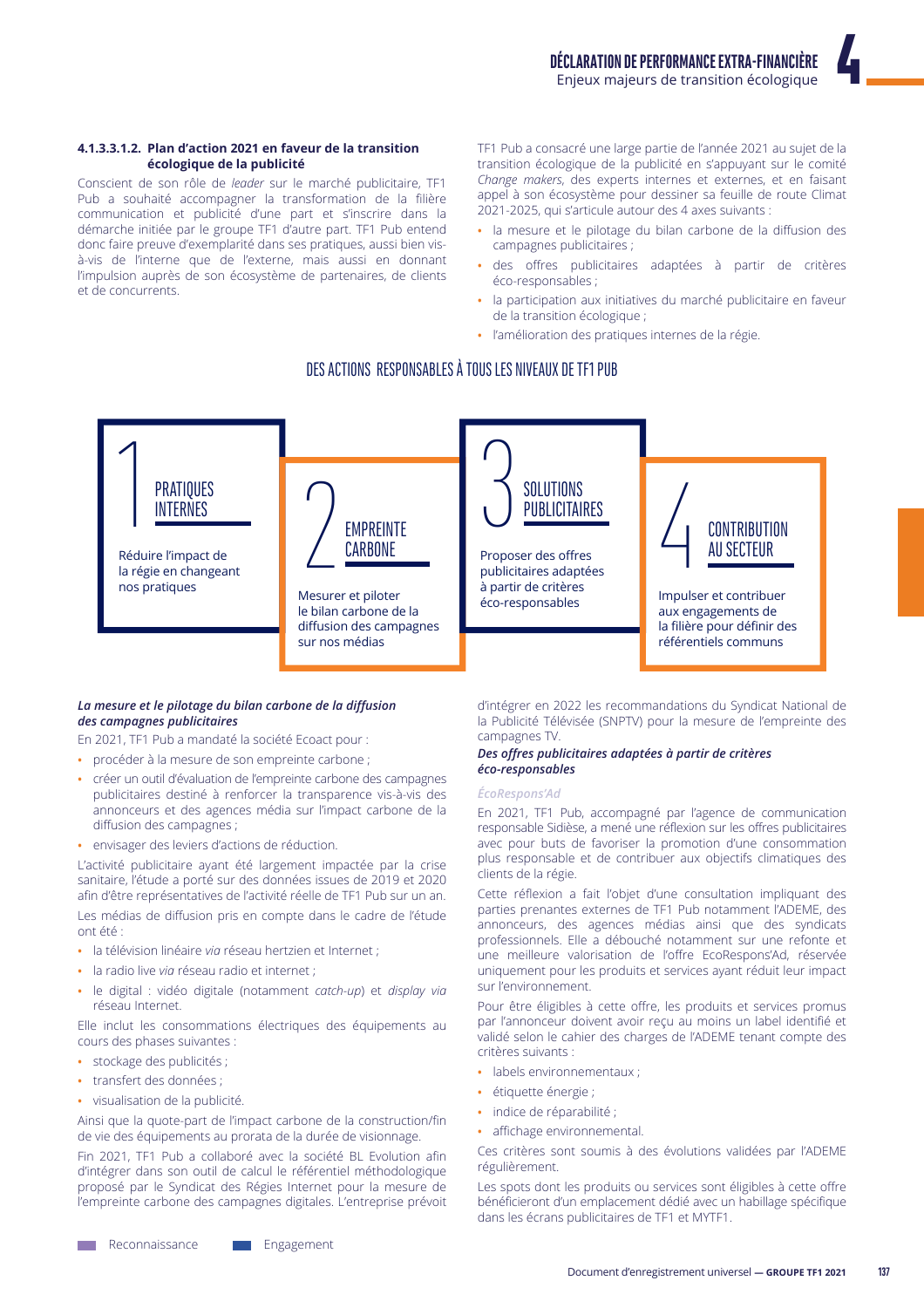#### ÉcoFunding

Afin d'aider les consommateurs à identifier et repérer les bons critères pour choisir des produits ou services plus respectueux de l'environnement et valoriser les démarches vertueuses des annonceurs, TF1 Pub a souhaité compléter le dispositif ÉcoRespons'Ad à partir du 1<sup>er</sup> janvier 2022, avec ÉcoFunding. Il s'agit de campagnes de sensibilisation totalement financées par le groupe TF1, destinées à faire de la pédagogie auprès du grand public sur les labels et critères d'impacts environnementaux recommandés par l'ADEME.

Chaque campagne publicitaire éligible déclenchera de la part du groupe TF1 un abondement dans le programme ÉcoFunding au prorata du budget média investi par l'annonceur. Ces campagnes de sensibilisation seront diffusées sur les chaînes du groupe TF1 et sur MYTF1.

En communiquant sur leurs produits et services labellisés, les marques contribueront ainsi à diffuser des campagnes de sensibilisation prônant la durabilité et la consommation responsable.

# UN FONDS 100 % FINANCÉ PAR LE GROUPE TF1 POUR SENSIBILISER LES CONSOMMATEURS



Votre spot affiche un critère environnemental recommandé par l'ADEME (labels, étiquette énergie, indice de réparabilité, affichage environnemental).

Votre campagne déclenche un abondement gratuit pour l'annonceur dans le fonds vert du groupe TF1.

Le fonds permet de financer des campagnes de sensibilisation sur ces critères environnementaux recommandés par l'ADEME. Les annonceurs contributeurs seront intégrés dans ces spots.

#### La participation de TF1 Pub aux initiatives du marché publicitaire en faveur de la transition écologique

TF1 Pub contribue activement aux dialogues interprofessionnels avec tous les acteurs de la chaîne de valeur publicitaire découlant notamment des États généraux de la Communication en écho à la Convention citoyenne pour le climat et la loi Climat et résilience.

TF1 Pub œuvre en faveur de méthodes harmonisées et interopérables s'agissant de la mesure et du pilotage du bilan carbone des campagnes publicitaires, permettant ainsi l'échange de bonnes pratiques et la mise en place d'actions coordonnées. Fin 2021, la priorité a été donnée à la création d'un socle méthodologique pour le digital avec le SRI et pour la TV avec le SNPTV.

En parallèle, TF1 Pub a organisé en juillet 2021, un nouvel évènement Campus destiné au marché publicitaire et qui a réuni plusieurs centaines de participants avec de nombreux intervenants venus alimenter la réflexion autour du thème suivant : « Environnement et entreprises : Comment accélérer sa transition pour une société plus durable ? ».

#### L'amélioration des pratiques internes de la régie

TF1 Pub à travers son comité Change makers a engagé l'ensemble de ses collaborateurs dans la feuille de route RSE de la régie et plus globalement dans la stratégie climat du groupe TF1.

Pour cela, TF1 Pub a consulté via un questionnaire l'ensemble de ses collaborateurs pour réaliser un diagnostic de leurs pratiques quotidiennes et de leurs connaissances des enjeux de transition écologique. Le résultat de cette consultation a conduit TF1 Pub à mettre en place une politique d'écogestes, à promouvoir la sobriété numérique et à former les collaborateurs de la régie aux enjeux de transition écologique à travers un programme dédié détaillé dans le chapitre 4.1.3.3.1.3. « Engagements à horizon 2024 ».

#### 4.1.3.3.1.3. Engagements à horizon 2024

#### Mesure de l'impact carbone

TF1 Pub s'engage à déployer la mesure carbone des campagnes qu'elle opère, sur la base de son outil de calcul afin de la communiquer aux annonceurs et/ou aux agences médias qui en ferait la demande. Cet outil fera tout d'abord l'objet d'une phase expérimentale courant 2022, dans un objectif d'industrialisation de la mesure à l'horizon 2023.

La régie lancera en 2022 une réflexion en coordination avec le groupe TF1 et ses clients et partenaires pour identifier des leviers de réduction, déterminer et piloter une trajectoire de réduction d'ici 2030

En parallèle, TF1 Pub s'engage à poursuivre son implication dans les travaux menés par l'interprofession pour l'harmonisation et l'amélioration continue de cette mesure avec le Syndicat des Régies Internet (SRI), le Syndicat National de la Publicité Télévisée (SNPTV) et l'Union Des Entreprises de Conseil et d'Achat Media (UDECAM).

# **Offres publicitaires**

Dans le cadre du programme ÉcoFunding, les campagnes des annonceurs sur des produits ou services éligibles déclencheront un abondement par le groupe TF1 dans un fond destiné à financer des campagnes de sensibilisation au prorata du budget média investi. Pour sa première année de mise en place, TF1 Pub s'engage à alimenter ce fonds à hauteur de 1,5 M€ brut minimum et pourra monter jusqu'à 5 M€ brut en 2022.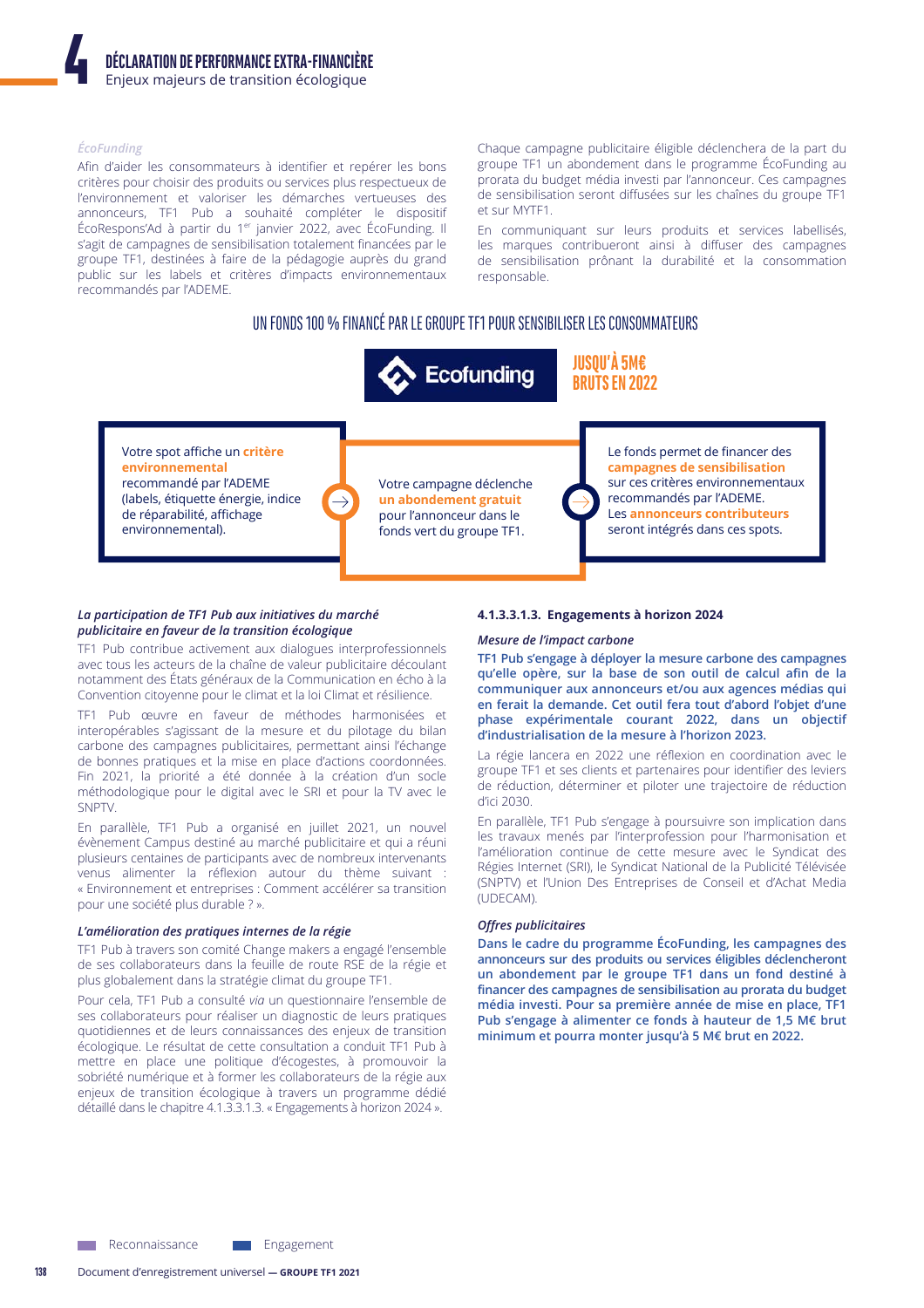#### **Formation des collaborateurs**

#### TF1 Pub s'engage à former au minimum 80 % de ses collaborateurs aux enjeux de transition écologique d'ici à fin 2022

L'objectif de cette formation est d'accompagner le déploiement de la feuille de route RSE de la régie publicitaire et de la stratégie climat du groupe TF1, et de permettre aux collaborateurs d'en devenir acteur à l'échelle de leur périmètre de responsabilité, notamment en :

- · sensibilisant chacun aux enjeux du changement climatique à l'échelle planétaire, en s'appuyant notamment sur la Fresque du Climat :
- intégrant les problématiques qui en découlent au niveau du marché de la communication et de la publicité ;
- identifiant les contributeurs et ressources clés destinées à alimenter leurs réflexions ;
- les outillant pour contribuer activement à la transition écologique  $\bullet$ de leurs métiers.

### 4.1.3.3.1.4. Conformité des publicités en lien avec le développement durable

Le développement durable et l'économie circulaire, le respect de la personne et du bien-être animal, l'alimentation responsable, équitable et durable, la promotion des bons comportements alimentaires font partie, parmi d'autres, des éléments pris en compte par l'Autorité de Régulation Professionnelle de la Publicité (ARPP) qui visionne tous les spots publicitaires avant leur diffusion et dont TF1 suit systématiquement les avis.

TF1 Pub s'appuie notamment sur l'avis de l'ARPP qui, plus spécifiquement dans le cadre de sa recommandation « développement durable » de 2020, veille à ce que dans le contenu des publicités, les actions significatives de l'annonceur ou les propriétés de ses produits en matière de développement durable soient présentées avec précision et soient conformes aux principes des objectifs de Développement durable de l'ONUD (Organisation des Nations Unis pour le Développement) qui abordent les différentes dimensions du développement durable : la croissance économique, l'intégration sociale, la protection de l'environnement. Cependant l'ensemble des communications publicitaires sont visionnées par TF1 Pu qui s'assure de leur adéquation avec la case de programmation et/ou la ligne éditoriale.

TF1 est également signataire de la Charte alimentaire du CSA, dont la troisème version est entrée en vigueur en janvier 2020. À ce titre, le groupe s'engage à diffuser annuellement au minimum 17 heures de programmes faisant la promotion d'une bonne hygiène de vie et d'une alimentation saine et durable à des heures d'antenne favorables, et à renvoyer au site mangerbouger.fr.

#### 4.1.3.3.2. Unify Advertising

Le label Unify for good, regroupant toutes les actions menées par les publishers du groupe, comme la création d'événements et d'actions engagés, apporte aux partenaires du groupe une dimension de conseils en termes de comportements durables.

Le programme « DOERS » permet également aux entreprises de consulter les communautés de Vertical Station autour d'une problématique spécifique, afin d'évoluer dans leurs prises de paroles, dans leurs programmes RSE, ou même pour aborder une nouvelle méthode d'identification des besoins marché pour leurs programmes de R&D.

Unify Advertising a également fait appel à Ecoact pour calculer l'impact carbone de la régie et des campagnes publicitaires afin d'identifier des leviers de d'action de réduction et se doter d'une calculette carbone pour mesurer l'impact des campagnes du TOP 10 des annonceurs.

# 4.1.3.4. Implication des collaborateurs dans la stratégie climat du groupe TF1 INTERNE

#### 4.1.3.4.1. Sensibilisation et formation des collaborateurs aux enjeux de transition écologique

Conscient du rôle que peut jouer chaque collaborateur dans l'atteinte des objectifs de la stratégie climat, le groupe TF1 a à cœur de renforcer la sensibilisation de ses collaborateurs aux enjeux de transition écologique pour leur permettre d'en devenir acteur à l'échelle de leur périmètre de responsabilité.

Pour ce faire, la Direction RSE a multiplié les prises de parole en interne notamment dans le cadre du programme d'intrapreneuriat qui a mis l'accent en 2021 sur la transition écologique, à travers des appels à projets portant sur des initiatives créatrices de valeurs pour le climat ou encore sur des offres pour développer des services et contenus digitaux responsables.

Au cours de l'année 2021, malgré le contexte sanitaire limitant le nombre de formations en présentiel, 175 collaborateurs incluant le PDG Gilles Pélisson, ainsi que des membres de la rédaction de l'information de TF1, ont participé à des Fresques du Climat et près de 20 collaborateurs ont participé à une Fresque du Numérique. Ces ateliers permettent de mieux cerner les causes du réchauffement climatique et ses conséquences pour mettre en œuvre des actions de réduction de l'impact carbone dans le périmètre de responsabilité de chacun.

Des formations ont été également conçues en 2021 pour répondre plus spécifiquement aux besoins des collaborateurs de TF1 Pub, de TF1 Business Solutions et de la Direction des Achats hors droits, et seront déployées au cours de l'année 2022.

#### 4.1.3.4.2. Incentive

#### L'accord d'intéressement

Le groupe TF1 a renouvelé en 2021 les termes de son accord d'intéressement signé en 2020 s'agissant des deux critères de réduction de l'empreinte carbone du groupe, auxquels l'ensemble des collaborateurs éligibles est intéressé sur les bases suivantes :

- · baisse de 4 % de consommation d'électricité sur la période du 1er octobre 2020 au 30 septembre 2021 par rapport à la donnée de référence de 2019 soit 19 075 mégawattheures ;
- · baisse de 20 % de déchets plastiques collectés pour recyclage sur la période du 1<sup>er</sup> octobre 2020 au 30 septembre 2021 par rapport à la donnée de référence de 2019 soit 1 140 kg.

Ces critères, s'ils sont atteints, agissent comme boosters du taux d'atteinte global pour 10 % du montant de l'intéressement, dans la limite du plafond fixé à l'accord et sous condition de déclenchement des deux critères financiers.

### La rémunération variable des membres du COMGT

Outre la présence de critères RSE dans la rémunération variable des membres du COMEX et d'une partie des membres du Comité de Direction générale, il a été décidé en 2021 qu'à compter de 2022, tous les membres du Comité Management composé au 31 décembre 2021 de 169 membres auraient un objectif pesant pour 10 % de leur rémunération variable assis sur un critère RSE à choisir parmi une liste de 6 enjeux dont la moitié concerne la transition écologique.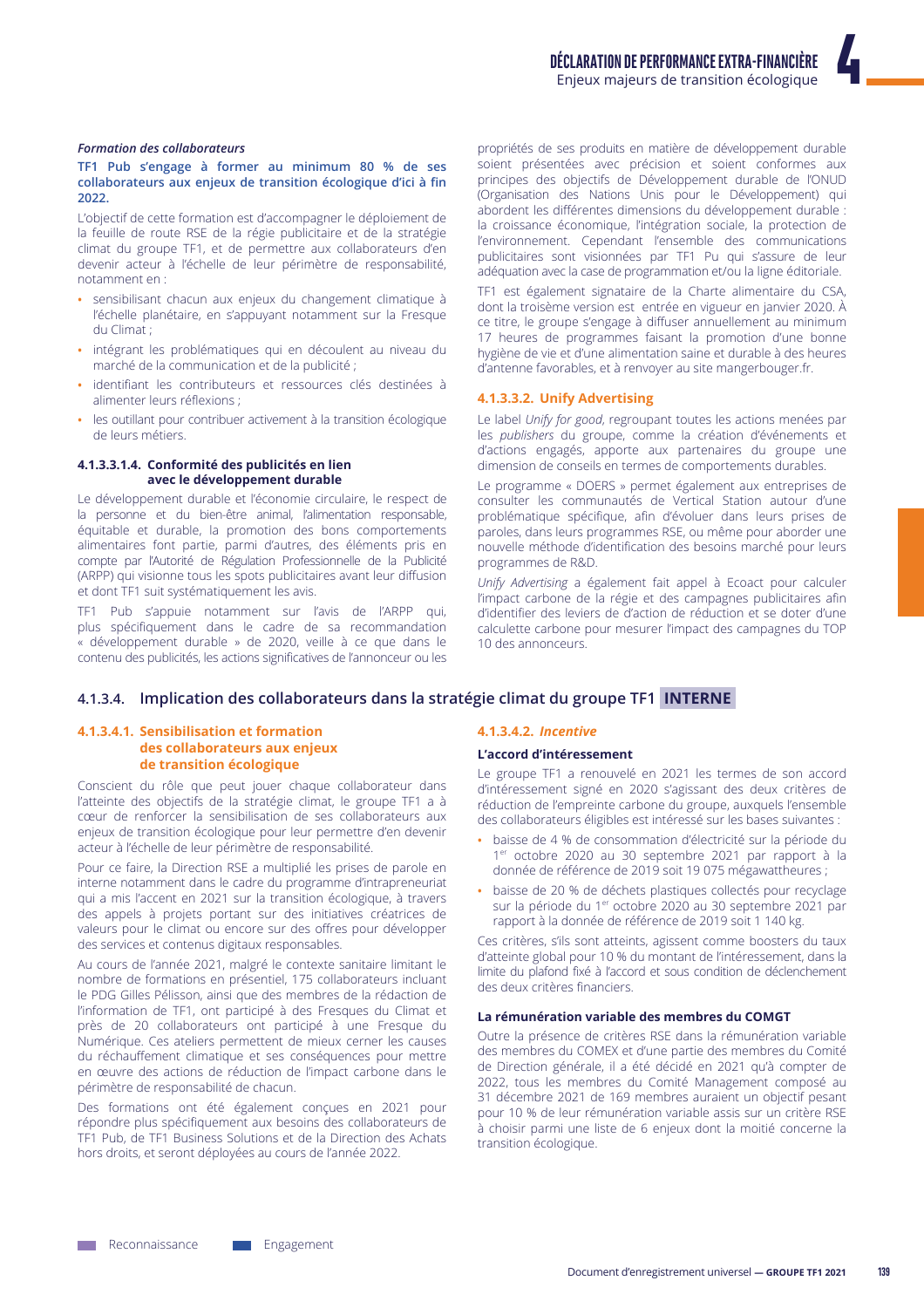#### **ENJEUX MAJEURS SOCIAUX ET SOCIÉTAUX**  $4.2.$

L'analyse de matérialité conduite en 2021 a mis en exergue le rôle sociétal majeur joué par le groupe TF1 que ce soit sur ses antennes, notamment à travers ses contenus d'information et ses fictions, mais aussi son offre digitale pour répondre aux attentes croissantes de la société.

C'est animé par la volonté de représenter fidèlement la diversité de la société et de lutter contre les stéréotypes que le groupe TF1 a orienté ses actions dans ses contenus et en interne.

L'année 2021 a été marquée par un renforcement des actions en faveur de l'éducation aux médias et de la représentation des femmes dans l'information, avec un dispositif d'accompagnement inédit pour valoriser l'expertise féminine : « Expertes à la Une ».

Cette année a vu aussi la refonte du site *aufeminin* avec une ligne éditoriale axée sur l'égalité Femmes/Hommes et la lutte contre toute forme de discriminations.

Le média « Fraiches », qui a pour thème central l'inclusion, a embrassé de nombreuses préoccupations sociétales et de sujets qui ont fait l'actualité de 2021 comme la santé mentale, la précarité des étudiants et des jeunes, l'inceste, le harcèlement scolaire et le cyber harcèlement.

La crise sanitaire qui s'est poursuivie en 2021 a conduit le groupe TF1 à poursuivre son engagement exceptionnel en faveur du monde associatif et en relais des campagnes de sensibilisation gouvernementales relatives à la pandémie.

À noter que les indicateurs sur les CDD comprennent également

Les informations publiées ci-dessous portent sur le périmètre TF1

SA et sur les filiales historiques du Groupe, ainsi que Play Two,

Newen et les activités digitales (périmètre ex-Unify), sauf

les contrats d'apprentissage et de professionnalisation.

Du 1<sup>er</sup> janvier 2021 au 31 décembre 2021.

expressément explicité.

Période:

# 4.2.1. Paramètres des reportings sociaux et sociétaux

# Périmètre :

Ensemble des collaborateurs sous contrat de travail avec le groupe TF1, en ce compris les filiales plus récentes : Play Two, Newen et activités digitales (périmètre ex-Unify). La part des effectifs couverte mentionnée dans l'ensemble de ce chapitre correspond au périmètre de la donnée 2021. Les indicateurs de ce volet social et sociétal peuvent être proposés sur 4 périmètres différents, exprimés en pourcentage des effectifs totaux :

- 100 % : Monde ;
- $\cdot$  85% : France :
- 72,4 % : France CDI ;
- 71,8 % : France CDI hors contrats suspendus.

# 4.2.2. Égalité femmes-hommes

Le groupe TF1 œuvre depuis de nombreuses années en faveur de l'égalité femmes-hommes que ce soit sur ses antennes et le digital ainsi qu'en interne et à l'externe.

Le groupe TF1 est également engagé dans la lutte contre le sexisme, le harcèlement sexuel et les violences faites à l'égard des femmes.

# 4.2.2.1. Représentation des femmes dans les contenus CONTENUS

# **Information**

#### Mesure de la représentation des femmes dans l'information

# TF1

Depuis 2016, le groupe TF1 s'efforce de renforcer la représentation des femmes expertes dans l'information avec pour objectif de tendre progressivement vers la parité dans les éditions de la chaîne TF1 et veille plus généralement à la représentation des femmes dans tous les sujets au sein des journaux télévisés.

L'étude annuelle qui était réalisée de manière volontaire par le groupe TF1 sur la place des femmes dans l'information depuis 2016 est devenue mensuelle depuis début 2021 pour bénéficier de données quantitatives plus fréquentes, permettant un suivi des indicateurs et une sensibilisation des rédactions plus régulière.

# INDICATEUR : PART DES FEMMES DANS LES JOURNAUX TÉLÉVISÉS DE TF1

|                                    | $2021 *$ | 2020 | 2019 |
|------------------------------------|----------|------|------|
| Femmes dans les journaux télévisés | 41 %     | 39 % | 41 % |
| Expertes non TF1                   | 28 %     | ን7 % | 30 % |

Données internes pour l'année 2021 (hors juillet-août), incluant les JT 13H, 20H, Week-End, et les éditions spéciales.

L'année 2021 a été encore largement impactée par la crise sanitaire, cependant le groupe TF1 a veillé à améliorer la représentation des expertes santé dans ses éditions. Sur les plateaux de TF1, la représentation des femmes expertes était de 44 % en 2021.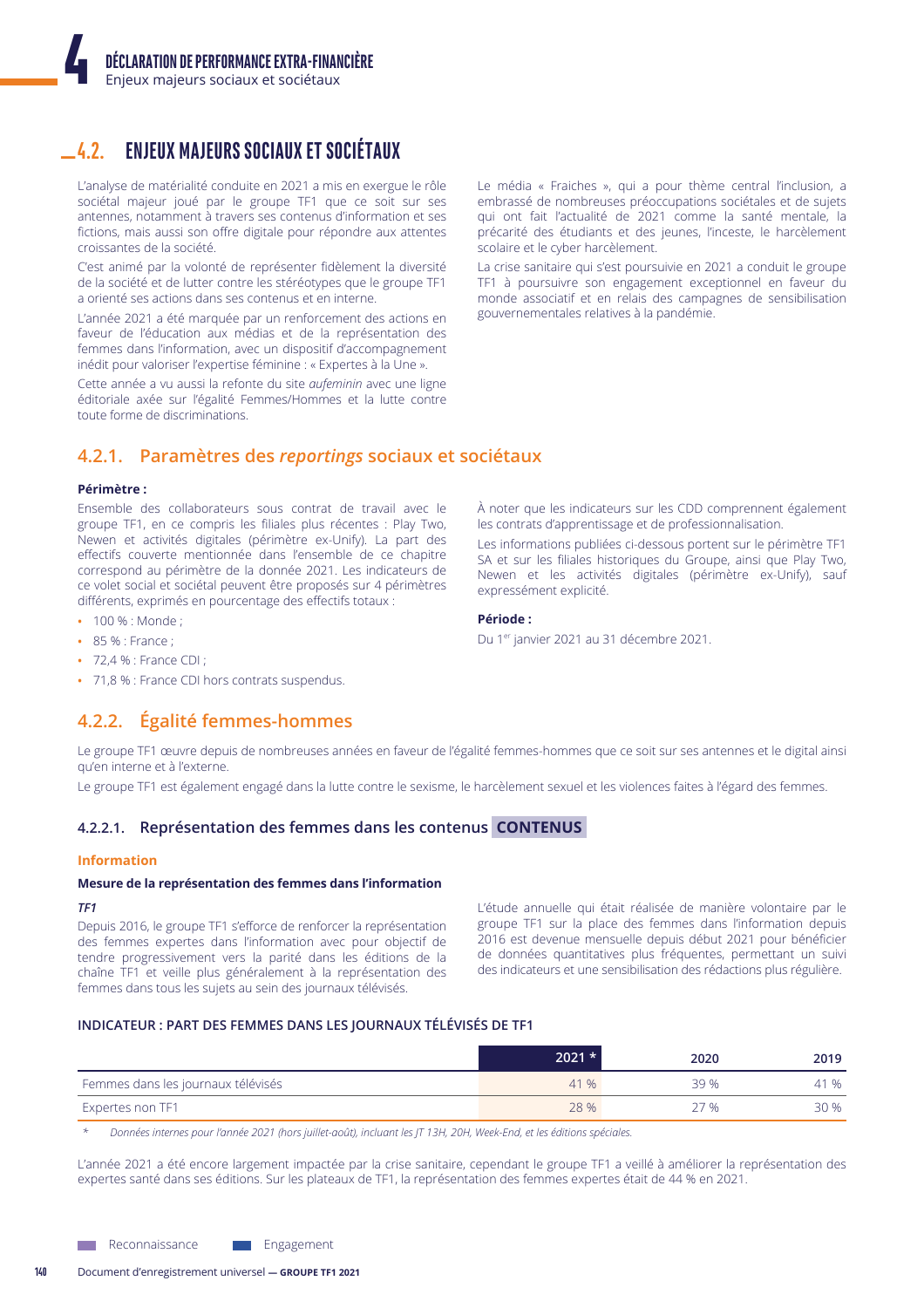# LCI

LCI s'engage à ce que la part des femmes intervenants en plateau soit au minimum de 30 % et tende progressivement vers la parité. Cette progression est constatée tous les trois ans.

LCI veille à ce que la part des femmes politiques en plateau tende progressivement vers la parité. Le CSA apprécie la réalisation de cet engagement en prenant compte la réalité du paysage politique et le nécessaire respect des règles relatives aux temps d'intervention des personnalités politiques.

En 2021, il y avait sur LCI 41,9 % de femmes intervenant en plateau et 40,8 % de femmes politiques en plateau.

De plus, sur les plateaux de LCI, la représentation des femmes expertes était de 33 % en 2021, soit 2 points de plus qu'en 2020.

# Valorisation de l'expertise féminine

2021 marque un nouveau tournant dans la prise en main du sujet de la représentation des femmes par la Direction de l'Information.

Les études menées par le groupe TF1 ont démontré la nécessité :

- de sensibiliser la rédaction, qui a bénéficié de formations dès 2017 pour mieux appréhender le sujet de la représentation des femmes dans l'information;
- d'accompagner les femmes expertes pour les former aux besoins des rédactions

C'est fort de ce constat que le groupe TF1 a renforcé en mars 2021, la 3ème édition de son programme d'accompagnement Expertes à la Une dans un format inédit qui s'est étalé sur 9 mois.

Le programme, qui a réuni 15 expertes issues de secteurs tels que la santé, la recherche médicale, la justice, la police, la gendarmerie, l'intelligence artificielle ou encore l'entrepreneuriat, vise à renforcer, dans les journaux télévisés de TF1 et LCI, la part des femmes expertes dans des domaines où elles sont aujourd'hui moins présentes.

Ces 15 expertes ont bénéficié jusqu'à la fin de l'année 2021 du parrainage/marrainage de collaborateurs des rédactions de TF1 et LCI incluant Anne-Claire Coudray et Gilles Bouleau, d'un programme de coaching, de media training ainsi que de rencontres inspirantes incluant Élisabeth Badinter en tant que marraine de cette édition. Certaines d'entre elles ont déjà été invitées sur les plateaux de TF1 ou LCI.

L'événement a été médiatisé à travers une émission digitale diffusée le 8 mars dernier avec des tables rondes portant sur l'ambition au féminin et la valorisation de l'expertise féminine avec, pour invitée, Élisabeth Moreno, ministre déléguée à l'Égalité femmes/hommes, la Diversité et l'Égalité des chances ainsi que d'un sujet dans le JT lors du lancement de l'opération. À ce jour, cette initiative innovante a été récompensée par les trois prix suivants :

- EKOPO Awards 2021 : Prix Argent, catégorie Innovation sociale ;
- Grand Prix de la Good Economie : Trophée Argent, catégorie « Favoriser l'inclusion et la diversité » :
- Trophées Défis RSE : Prix Spécial.

Une nouvelle édition d'Expertes à la Une sera proposée selon les mêmes modalités en 2022.

#### Expertes à la une, le podcast

Depuis septembre 2020, la marque « Expertes à la une » a également été déclinée sous forme de podcasts produits par la rédaction de TF1/LCI.fr avec des entretiens d'environ 45 minutes. Déjà 23 femmes ont été interviewées, dont la navigatrice Clarisse Cremer depuis le Vendée Globe, Patricia Boughani, Générale de gendarmerie française qui dirige la composante police de la MINUSMA au Mali, Céline Lasek et Julia Minkowski, avocates pénalistes.

#### **Expertes.fr**

Les rédactions de TF1, LCI et aufeminin ont renouvelé leur soutien à la plateforme expertes.fr de la société Egaé qui recense des femmes expertes appelées à intervenir dans les médias. Ce soutien financier permet de contribuer à l'enrichissement de la base d'expertes auxquelles les rédactions ont accès et ainsi améliorer la représentation de l'expertise féminine dans les éditions.

#### Une nouvelle présentatrice du JT dans l'édition du 13 h

L'arrivée de Marie-Sophie Lacarrau début 2021 en tant que présentatrice du JT de 13 h en remplacement de Jean-Pierre Pernaut marque aussi cette année 2021.

#### **Fictions**

La Direction artistique de la fiction veille aussi à une juste représentation des femmes dans ses programmes avec la mise en avant d'héroïnes comme avec Audrey Fleurot dans HPI, qui devient consultante pour la Police grâce à ses capacités hors norme, Sofia Essaïdi dans La Promesse ou encore Julie de Bona dans Plan B.

#### **Documentaires**

En 2021, Histoire TV a proposé notamment les trois documentaires suivants:

- · Indochine, quand les femmes entrent en guerre à l'occasion des 70 ans de l'entrée des femmes dans l'armée française ;
- Joséphine Baker, un destin français à l'occasion de son entrée au Panthéon:
- Le Manifeste des 343, coulisses d'un scandale à l'occasion des 50 ans de la publication du manifeste sur le scandale créé par la publication dans le Nouvel Observateur du nom de 343 femmes avouant avoir avorté illégalement. Celles-ci voulaient sensibiliser l'opinion publique à la réalité de l'avortement et aux risques encourus par les femmes lors d'avortements clandestins. Sa diffusion a été suivie du film « Simone Veil, la loi d'une femme ».

En 2022, Histoire TV diffusera le documentaire Les Incorrectes qui rend hommage à Alice Milliat, pionnière du sport féminin qui s'opposa aux diktats de son époque pour valoriser la pratique féminine du sport et donner une place aux femmes dans les compétitions sportives. En faisant intervenir dans le documentaire, des sportives d'aujourd'hui, ce film apporte un éclairage contemporain et inédit sur les actions d'Alice Milliat et révèle les obstacles toujours présents et les combats restant à remporter pour que le sport féminin occupe la place qu'il mérite.

#### **Sport féminin**

Depuis plusieurs années, le groupe TF1 soutien l'opération du CSA « Sport Féminin Toujours » en faveur de la médiatisation du sport féminin et de la présence des femmes dans les instances dirigeantes sportives.

Le groupe TF1 a joué un rôle clé dans la mise en avant du football féminin en diffusant la Coupe du Monde de Foot féminine en 2019 avec de très beaux succès d'audience, un traitement journalistique et un dispositif équivalent aux compétitions masculines (mêmes commentateurs, magazines après match, annonce de la sélection, etc.).

En 2021, TF1, TMC et TFX ont diffusé 5 matchs du championnat du monde de handball féminin et prévoit de diffuser en 2022 des matchs du championnat d'Europe dans cette même discipline ainsi que des matchs de l'UEFA Euro féminin et de la Coupe du Monde de Rugby féminin.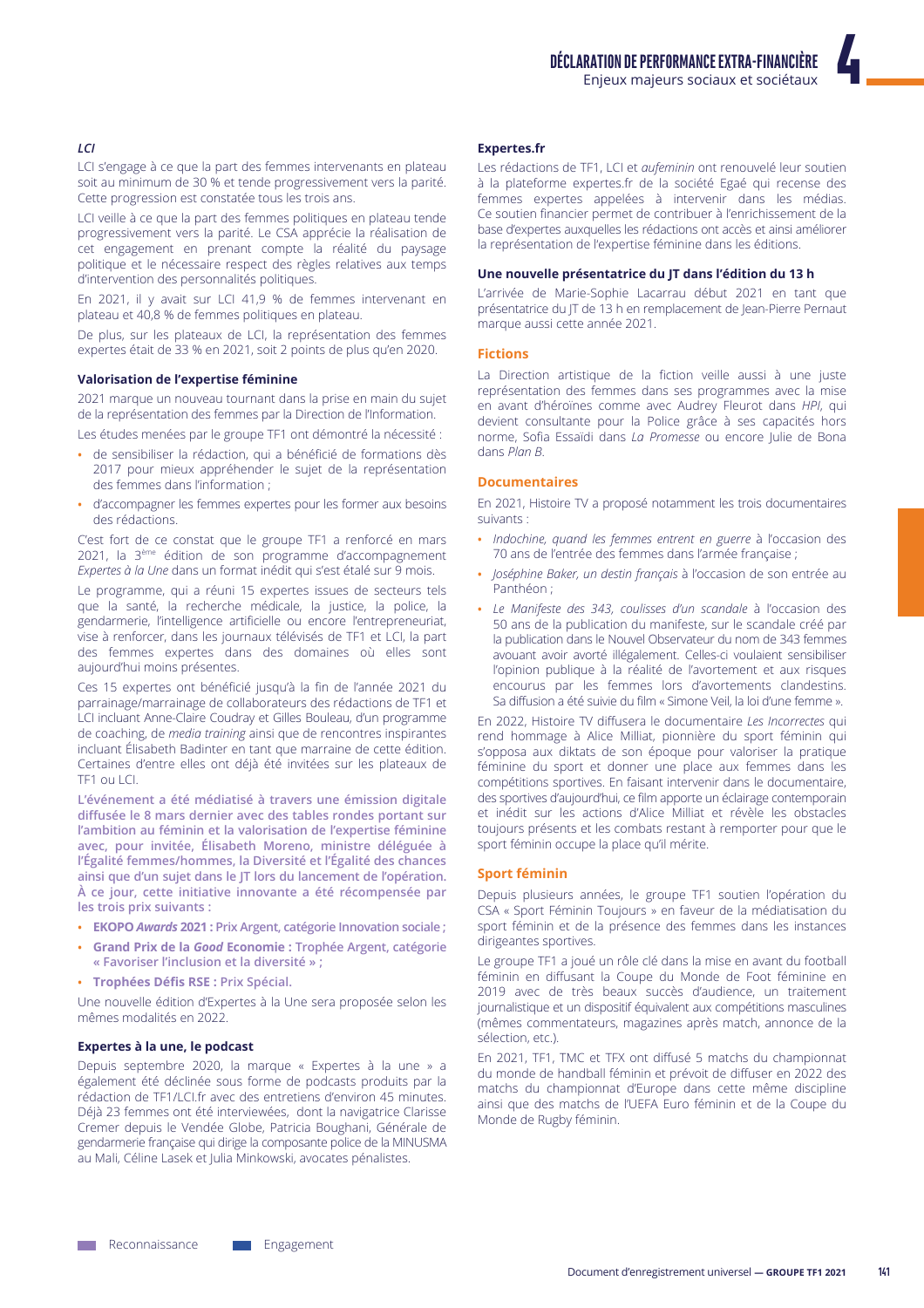#### **Programmes courts**

Dans le cadre du Forum Génération Égalité de l'ONU, la chaîne TMC a diffusé en juin 2021 le programme court Un Jour l'égalité ! produit par l'INA : 20 portraits de femmes qui, partout dans le monde, agissent pour qu'un jour règne l'égalité entre les femmes et les hommes. Épidémiologistes, artistes, philosophes ou députées racontent le jour qui a marqué leur engagement.

#### Jeunesse

TF1 a co-financé et diffusé en 2021 dans sa case jeunesse le programme d'animation Chouette pas chouette lancé à l'initiative de Make.org pour sensibiliser le jeune public aux stéréotypes et lutter contre le sexisme.

# 4.2.2.2. Féminisation des instances managériales INTERNE

Convaincu de l'importance de l'égalité Femmes/Hommes pour la performance au sein de l'entreprise, le groupe TF1 mène une politique volontariste et ambitieuse en faveur de la mixité et de l'équité entre les femmes et les hommes, notamment lors de l'embauche de ses collaborateurs, au cours de leur parcours professionnel, et en termes de politique salariale et de promotion.

Cette politique a conduit à suivre les indicateurs suivants et à mettre en place des actions visant à féminiser les instances managériales.

### **Digital**

Au cours de l'année 2021, *aufeminin* a été repositionné sous l'angle de l'égalité femmes/hommes et vise à travers son site à inspirer à tous et toutes un quotidien plus égalitaire, sans jugement, sans discrimation d'âge, de genre et sans culpabilisation ni injonction.

Le média social « Fraîches » accorde une large place à la lutte contre les stéréotypes et a notamment consacré un article à la place des femmes dans les métiers de l'industrie.

#### 4.2.2.2.1. Suivi de la féminisation des instances managériales

Le Comité Exécutif élargi du groupe TF1, incluant Newen, comptait au 31 décembre 2021 huit membres (hors mandataire social) dont deux femmes, contre une au 31 décembre 2015.

La part des femmes au sein du Comité Management du groupe TF1, constitué des 169 principaux managers du Groupe intégrant Newen et les activités digitales (périmètre ex-Unify), est passée de 28 % au 31 décembre 2015 à 47 % au 31 décembre 2021.

Au 31 décembre 2021, le Comité Management spécifique de Newen est par ailleurs composé de 53 % de femmes.

Les scores d'index égalité Femmes/Hommes du groupe TF1<sup>(1)</sup> pour l'année 2021 publiés en mars 2022 sont les suivants : TF1 SA: 90, TF1 Pub: 96, TF1 Production: 96, LCI: 94.

# **INDICATEUR: RÉPARTITION DES EFFECTIFS PAR SEXE**

| Répartition des effectifs par sexe au 31/12<br>(Périmètre : Monde, CDI et CDD) | % Couverture/<br>effectifs | 2021   | 2020   | 2019   |
|--------------------------------------------------------------------------------|----------------------------|--------|--------|--------|
| Femmes                                                                         | 100                        | 55.9 % | 56.3 % | 56.1 % |
| Hommes                                                                         | 100                        | 44.1%  | 43.7%  | 43.9 % |

# INDICATEUR : PART DES EFFECTIFS FÉMININS PAR STATUT

| Au 31/12<br>(Périmètre : Monde, CDI et CDD) | % Couverture/<br>effectifs | 2021   | 2020   | 2019   |
|---------------------------------------------|----------------------------|--------|--------|--------|
| % de femmes parmi les ETAM                  | 100                        | 59.4 % | 62.7 % | 62.8 % |
| % de femmes parmi les cadres                | 100                        | 56.5 % | 56.0 % | 55.6 % |
| % de femmes parmi les journalistes          | 100                        | 47.3 % | 46.9 % | 46.9 % |

#### INDICATEUR : PART DES EFFECTIFS FÉMININS PAR NIVEAU HIÉRARCHIQUE

| Au 31/12<br>(Périmètre : France, CDI et CDD)                                   | % Couverture/<br>effectifs | 2021  | 2020   | 2019   |
|--------------------------------------------------------------------------------|----------------------------|-------|--------|--------|
| % de femmes dans le Comité Management<br>(top management)                      | 85                         | 47.3  | 45.5 % | 41.8 % |
| % de femmes dans l'ensemble du management senior<br>(chefs de service C5 et +) | 85                         | 48.8  | 45.4%  | 47.7 % |
| % de femmes dans les talents clés du Groupe                                    | 85                         | 52.7% | 44.8 % | 49.2 % |

En 2021, le périmètre de cet indicateur est l'ensemble du périmètre groupe TF1 (France), ce qui n'était pas le cas les années précédentes.

(1) Groupe TF1 hors Newen et ex-Unify. Index disponible sur https://groupe-tf1.fr/fr/engagements-rse/notre-politique-rse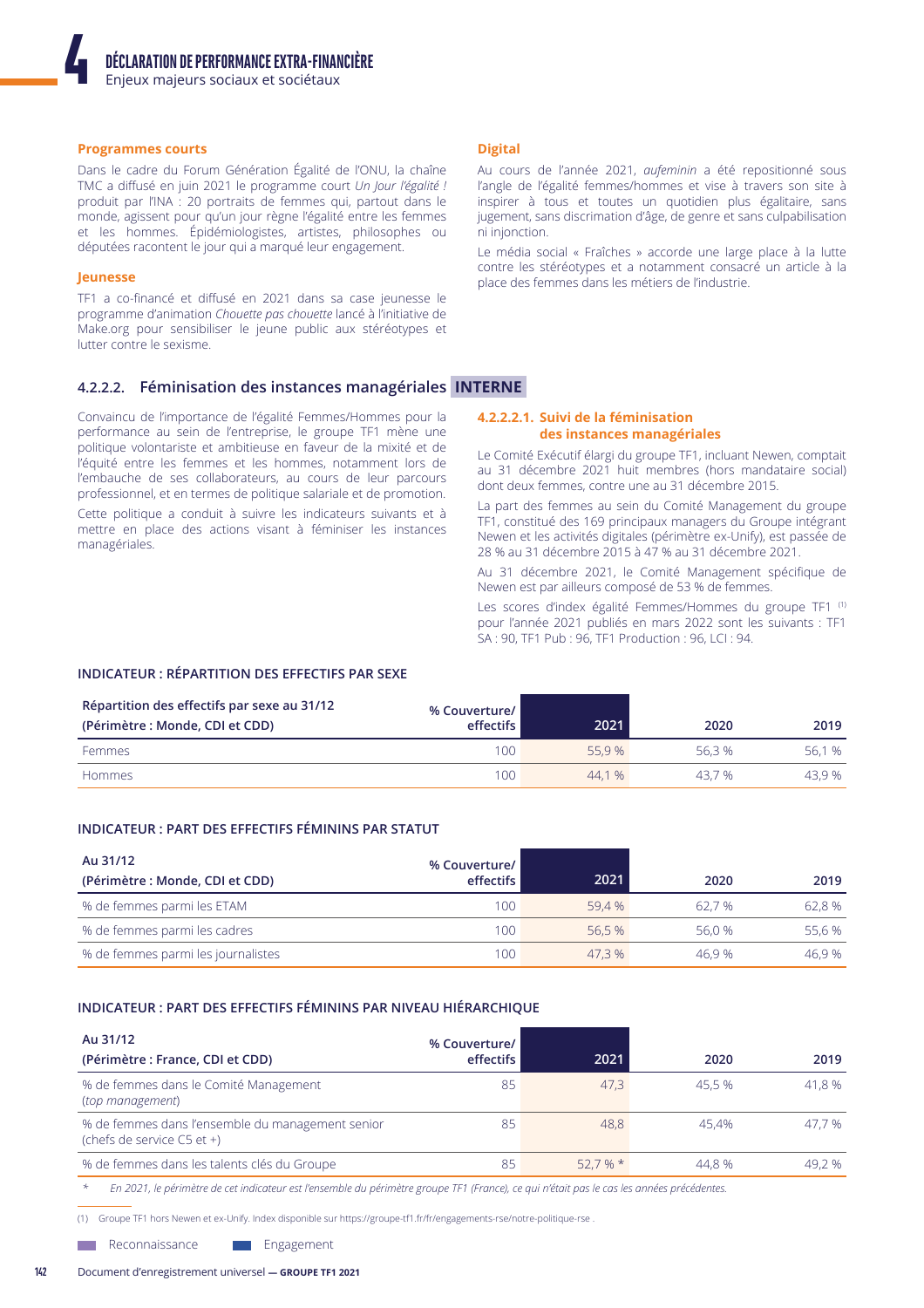#### 4.2.2.2.2. Actions mises en œuvre pour la féminisation des instances managériales

Le groupe TF1 a poursuivi en 2021 le plan d'action « Mixité Femmes/Hommes et performance » validé et déployé par la Direction générale.

Ces actions concrètes mises en place au sein du Groupe ont permis de le positionner en leader du changement sur la question essentielle de l'égalité Femmes/Hommes en entreprise :

#### Les programmes d'accompagnement dédiés

- · Un programme de 24 mois réservé aux cadres dirigeantes a été proposé en 2021 à sept collaboratrices pour accompagner leur développement et faciliter leur accession à des postes à plus haute responsabilité ;
- Des programmes hauts potentiels avec 54 % de femmes pour One's (Hauts Potentiels) et 52 % pour Comete's (Hauts Potentiels lunior):
- Plus de 160 salariées ont suivi une formation « Leadership au féminin » depuis 2012 et trois programmes de mentoring interne et croisés accompagnent les femmes dans le développement de leur carrière ; ainsi c'est plus de 200 collaboratrices qui ont pu bénéficier de l'accompagnement d'un ou d'une mentor depuis 5 ans;

#### Les réseaux mixité

- Le réseau mixte Fifty-Fifty, créé en 2015 et désormais étendu à l'ensemble des collaborateurs (y compris Newen et activités digitales (ex-Unify)), qui dénombre à ce jour 450 membres dont 30 % d'hommes. En 2022, Fifty-Fifty entend poursuivre ses actions avec comme objectifs le développement de l'assertivité, la sensibilisation aux opportunités présentées par la mixité pour les managers, les échanges sur les liens entre mixité et performance et l'identification de leviers d'actions permettant d'améliorer la mixité au sein de l'entreprise.
- · Ce réseau fait lui-même partie d'un réseau inter-entreprises « Mixité en Seine » qui donne lieu à des échanges entre les PDG des entreprises membres, et à des initiatives communes comme un programme de mentoring croisé.

### **Autres initiatives**

Le groupe TF1 participe également aux réflexions initiées par « Pour les Femmes Dans les Médias » sur les sujets de parité dans l'audiovisuel y compris dans les métiers techniques, et par Tech4Good sur la féminisation des métiers de la tech et des instances managériales. De plus, le Groupe, à travers sa chaîne LCI, a accompagné pour la deuxième année consécutive le Women's Forum. Cet événement valorise les points de vue et les voix des femmes sur les grandes questions économiques et sociales, et permet au groupe TF1 de prendre part, à travers des délégations mixtes, aux échanges sur la place des femmes dans la société. Le groupe TF1 a également été partenaire des Assises de la Parité de mai 2021, avec pour objectif d'impulser l'égalité Femmes/Hommes et la parité dans les entreprises.

#### Le soutien à la parentalité

Le groupe TF1 a signé la Charte de la Parentalité le 4 avril 2016 et des mesures concrètes ont été prises afin de favoriser l'équilibre vie professionnelle-vie personnelle. En 2020, le Groupe a étendu à 4 semaines rémunérées (28 jours calendaires le congé paternité initialement fixé à 11 jours calendaires et rebaptisé « congé d'accueil du second parent ».

#### Égalité salariale et recrutement

Une attention particulière est portée, chaque année, lors des Revues de Rémunération (RDR), à l'équité salariale entre les femmes et les hommes au sein du groupe TF1 et à la promotion des femmes notamment aux postes de « Chef de service et plus ».

La part variable de chacun des membres du COMEX comprend également, depuis 2017, au moins un critère RSE dans leur rémunération variable. Depuis 2021, cela concerne aussi la majeure partie des membres du CODG. Pour dix des membres du Comité de Direction générale, incluant des membres du COMEX, ces critères ciblent spécifiquement la mixité et la féminisation des instances managériales.

Enfin, pour l'ensemble des recrutements externes et internes, une femme, a minima, est positionnée en short list pour tout poste de manager, ainsi que pour les recrutements de journalistes.

Après avoir harmonisé les rémunérations variables entre les femmes et les hommes, Newen entend, à travers son Comité Diversité & Inclusion nouvellement formé, mettre l'accent en 2022 sur l'égalité Femmes/Hommes en interne.

#### 4.2.2.2.3. Engagements en faveur de la féminisation des instances managériales

Un nouveau plan d'action mixité au niveau du groupe Bouygues SA a été lancé en 2021. Ce plan d'action à horizon 2023 inclut des objectifs quantitatifs pour TF1 :

- 55 % de femmes cadres ;
- 48 % de femmes managers ;
- 52 % de femmes « talents » managers ;
- 30 % de femmes au sein du COMEX (hors PDG).

#### 4.2.2.2.4. Reconnaissance de la démarche de féminisation des instances managériales

L'engagement du groupe TF1 est reconnu, puisque le Groupe se positionne à la 15<sup>ème</sup> place du Palmarès de la féminisation des instances dirigeantes des entreprises du SBF120 et a reçu début décembre le Grand Prix Humpact France dans la catégorie Parité Femmes/Hommes, récompensant les efforts du Groupe en matière de mixité et d'égalité professionnelle.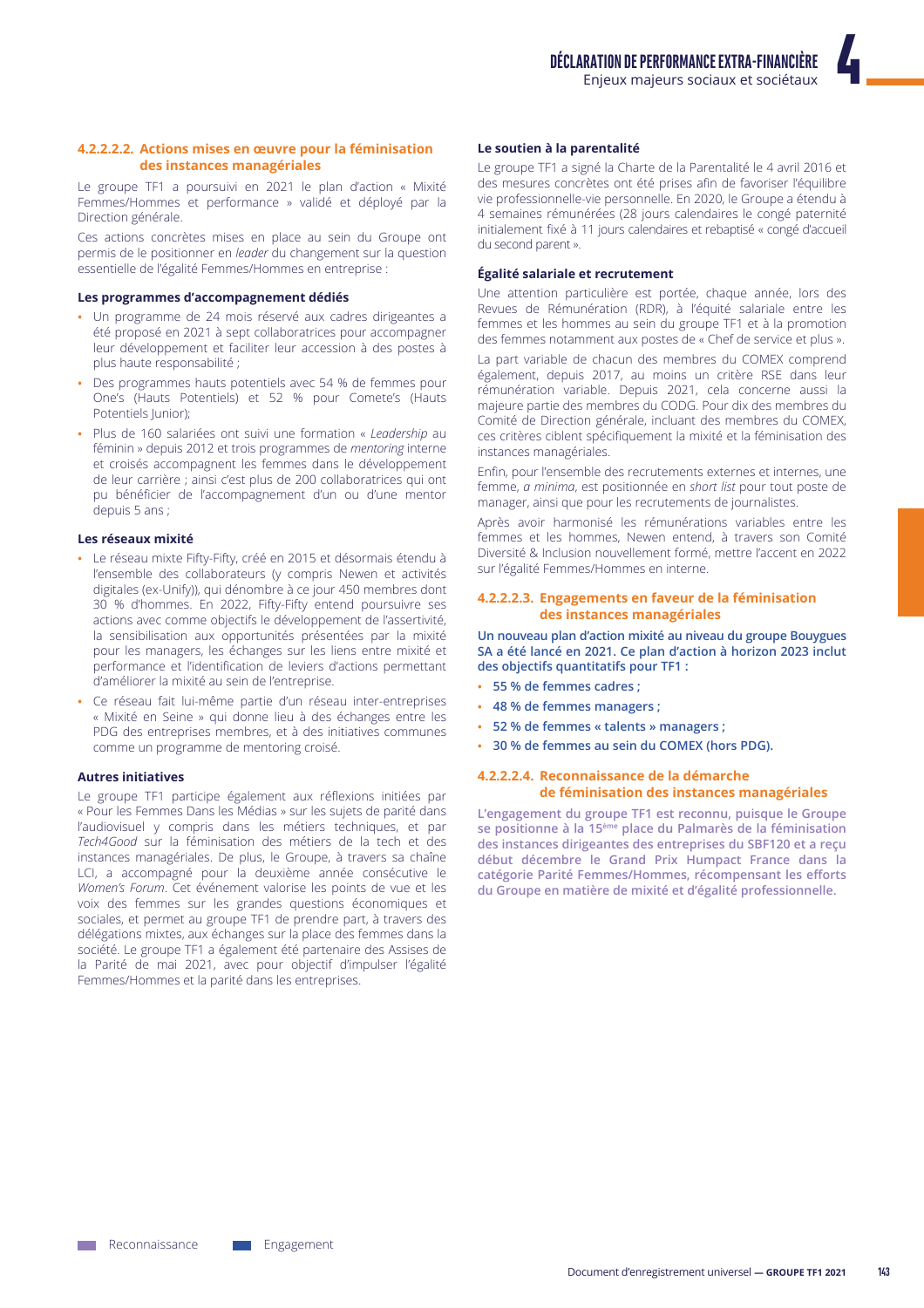# 4.2.2.3. Lutte contre les violences faites aux femmes, le sexisme et le harcèlement sexuel

Le groupe TF1 est très engagé en faveur de la lutte contre toute forme de violence faite aux femmes, le sexisme et le harcèlement sexuel, sur l'ensemble de son périmètre d'action.

#### 4.2.2.3.1. Relais dans les contenus des initiatives contre les violences faites aux femmes **CONTENUS**

Le groupe TF1 est sensible de longue date à la cause des violences faites aux femmes et avait diffusé pour la première fois en 2018 le téléfilm adapté de l'histoire réelle de Jacqueline Sauvage Jacqueline Sauvage : c'était lui ou moi suivi d'un débat sur le combat de cette femme victime de la violence de son mari qu'elle a tué après plusieurs années sous son emprise.

En 2021, TF1 a diffusé en prime time la série Fugueuse sur une adolescente sans histoire qui, victime de la manipulation d'un homme plus âgé qu'elle, s'enfonce aveuglément dans la prostitution et la violence. TF1 a aussi diffusé le téléfilm Service volé, sur l'histoire vraie d'une ancienne championne de tennis victime de viols de la part de son entraîneur.

Le groupe TF1 soutient aussi les initiatives gouvernementales pour faire connaître les dispositifs de lutte contre les violences faites aux femmes, notamment à l'occasion de la journée de mobilisation du 25 novembre dans les éditions d'information ou à travers la campagne de sensibilisation #NERIENLAISSERPASSER diffusé sur TF1, MYTF1, ainsi que Doctissimo, aufeminin, Marmiton et les Numériques.

Les différents réseaux sociaux du Groupe ont également diffusé le spot de la Fondation des femmes que le groupe TF1 soutient depuis 2020, afin de récolter des fonds pour héberger des femmes victimes de violences conjugales et leurs enfants. En 2021, le magazine Quotidien sur TMC accueillait aussi Anne-Cécile Mailfert, présidente de la Fondation des femmes à l'occasion de la journée du 8 mars

Le groupe TF1 a également produit et diffusé le programme court Système D porté par 5 personnalités du groupe, et dont la finalité est de proposer des solutions concrètes pour réagir face à une situation de harcèlement de rue en tant que témoin ou victime, en écho au programme mondial Stand Up de sensibilisation et de formation de lutte contre le harcèlement dans les lieux publics.

Au-delà du dispositif de médiatisation sur TF1 et les sites Internet, les rédactions d'aufeminin, My Little Paris, Fraîches et Tapage se sont mobilisées pour mettre en lumière le programme Stand Up à travers une masterclass, de nombreux témoignages et un dossier spécial #WeStandUp.

À l'occasion de la Journée internationale des droits des femmes, le Groupe a lancé le podcast Écoute-moi bien développé dans le cadre du programme d'entrepreneuriat au profit de la Fondation des femmes. Il s'agissait d'une fiction audio engagée mettant en scène Julie de Bona, en tant que victime d'une agression dans le métro et complété par l'éclairage de Anne-Cécile Mailfert pour prévenir et traiter les situations de harcèlement dans les lieux publics.

Sur la période 2020/2021, le Groupe a soutenu La Maison des femmes de Saint-Denis qui accueille les victimes de violences au sein d'un lien unique de prise en charge. Outre un apport financier, ce partenariat incluait une grande campagne de prévention et de sensibilisation contre les violences faites aux femmes et des appels aux dons relayés sur les sites aufeminin, My Little Paris et Doctissimo pour soutenir l'action de La Maison des Femmes de Saint-Denis

Au sein de la rubrique société du site aufeminin, un sous-domaine consacré aux Violences faites aux femmes a été créé en 2021 et regroupe une trentaine de contenus afin de faire connaître l'action de la Maison des Femmes. La question des féminicides, de l'inceste, mais aussi la culture du viol sont également des thèmes qui sont traités par la rédaction d'aufeminin.

Fin 2021, la campagne Orange the world initiée par l'ONU a également été relayée pour sensibiliser la société civile aux enjeux des violences faites aux femmes et lever des fonds pour y mettre fin. Doctissimo a également consacré de nombreux articles au sujet des violences sexuelles et sexistes.

#### 4.2.2.3.2. Lutte contre le harcèlement sexuel et le sexisme au sein de l'entreprise INTERNE

#### TF<sub>1</sub>

Le groupe TF1 est signataire de #StOpE, un acte d'engagement contre le sexisme dit ordinaire en entreprise et de la Charte contre le Harcèlement sexuel & les Agissements sexistes de Pour les Femmes dans les Médias (PFDM).

La signature de ces chartes s'accompagne d'actions de sensibilisation pour les collaborateurs du groupe TF1 destinées à lutter contre le sexisme et les stéréotypes :

- · la mise en place d'un dispositif d'alerte et d'un processus d'enquête pour harcèlement ou violence ;
- · la désignation, la formation et la mise en avant de référents harcèlement :
- · une cellule psychologique dédiée ;
- · des interventions destinées aux collaborateurs de Brigitte Gresy et Ines Dauvergne en tant qu'expertes sur les enjeux du sexisme au travail et ses possibles dérives ;
- la mesure de la perception et l'impact généré du sexisme dans l'entreprise à travers l'observatoire QVT déployé au printemps 2020 et le baromètre initié par StOpE avec BVA début 2021.

L'ensemble de ces dispositifs a fait l'objet d'une communication importante auprès des collaborateurs via une plaquette dédiée et des communications internes digitales (articles, pédagogie par des illustrations de A. Chereau et film mettant en avant les référents).

En 2021, deux enquêtes ont été diligentées pour des faits signalés pouvant caractériser des agissements/propos sexistes dont une a donné lieu à un licenciement.

Depuis fin 2020, près de 200 managers ont également été formés au thème du « Management inclusif » pour détecter et lutter contre les stéréotypes et prévenir les micro-agressions dans le but de bâtir un cadre de travail plus respectueux et inclusif. Pour toucher le plus grand nombre, le groupe TF1 a mis à disposition de ses collaborateurs fin 2021 un module de e-learning créé par #StOpE « Tous acteurs contre le sexisme ».

En complément, le groupe TF1, est doté depuis 2014, d'un dispositif d'écoute externalisé « Allodiscrim », destiné à traiter les éventuelles situations de discrimination et d'inégalité de traitement.

Enfin, le groupe TF1 a aussi proposé à ses collaborateurs la formation « Stand up » destinée à sensibiliser sur le harcèlement dont sont victimes les femmes dans les lieux publics et inciter les témoins à agir.

#### **NEWEN**

Plus spécifiquement, au sein du groupe Newen, des formations pour lutter contre le harcèlement sexuel et moral et les comportements sexistes ont été dispensées au management par le cabinet d'avocats ALLEN & OVERY et aux personnels de production par l'Association européenne contre les Violences faites aux Femmes au Travail (AVFT).

En outre le pilote de formation managériale, déployé en 2022 au sein de la filiale de Newen, Blue Spirit, abordera les sujets du harcèlement, des agissements sexistes et de la violence au travail.

Cette thématique sera également traitée au sein du dispositif de onboarding des futurs collaborateurs de Newen France à compter de 2022.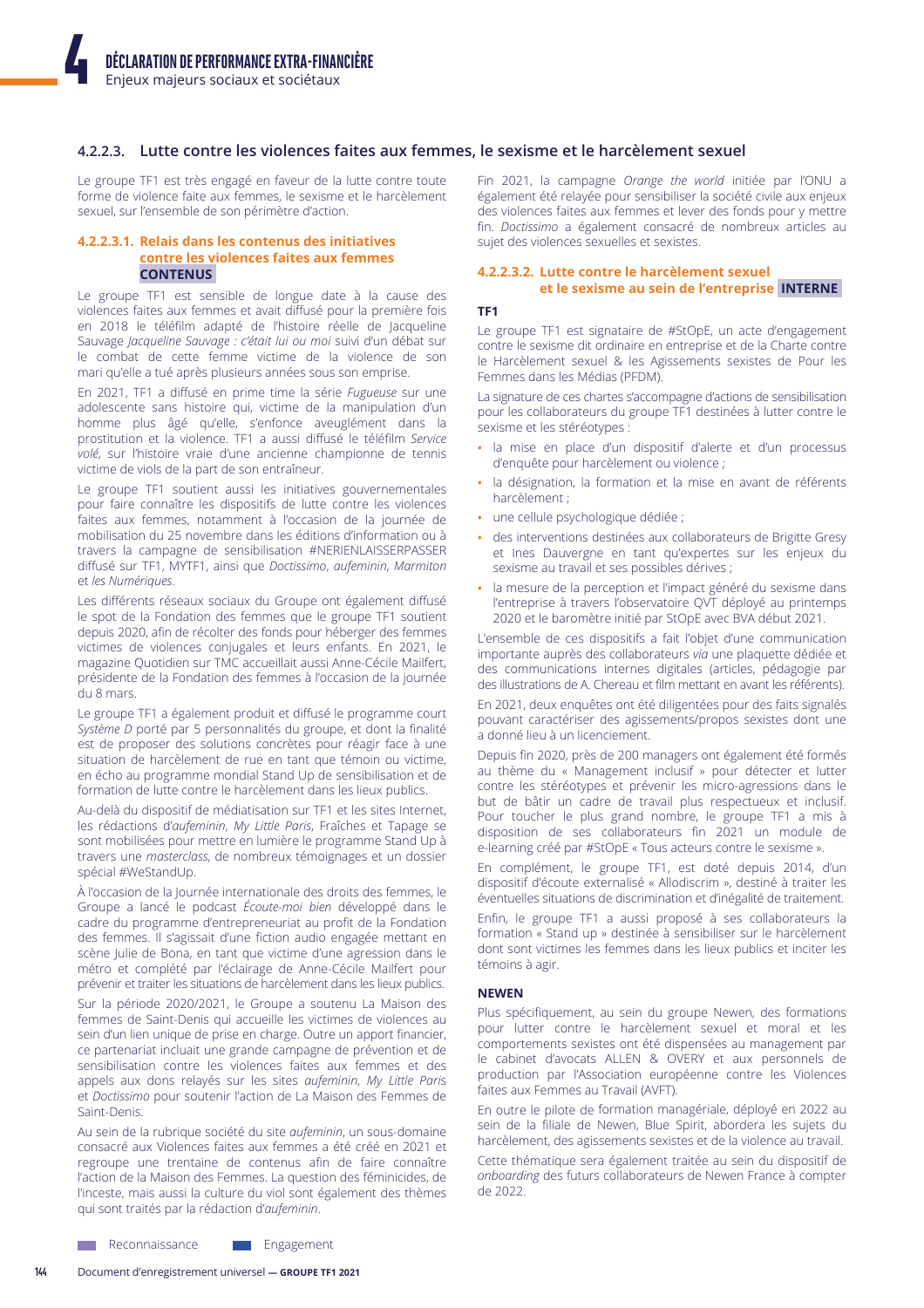# 4.2.2.4. Actions externes en faveur de l'empowerment féminin EXTERNE

En 2021, le groupe TF1 s'est engagé à travers la Charte Sista à mettre en place des actions destinées à contribuer à la mixité dans le numérique en réduisant notamment les inégalités de financement entre les entrepreneurs et entrepreneures et en favorisant l'accompagnement des femmes entrepreneures.

Gilles Pélisson, en tant que président de TF1, et Olivier Abecassis sont tous deux signataires de la charte « Jamais sans elle » qui est un mouvement en faveur de la mixité promu par des dirigeants ou personnes habitués à prendre la parole dans des débats et manifestations publiques et qui refusent d'y participer si des femmes n'y sont pas également associées.

Céline Orjubin co-fondatrice du site My Little Paris est membre du collectif Sista (pour favoriser la mixité dans le numérique en encourageant notamment les investissements dans les entreprises créées par des femmes) et créatrice du réseau Mona (communauté dédiée aux femmes et à leurs projets) avec un lieu dédié (Café Mona) dans la cité audacieuse de la Fondation des femmes.

Enfin, le groupe TF1 accorde depuis de nombreuses années de la visibilité sur ses antennes et le digital, à l'opération « Levons le doigt pour l'éducation des filles » dont Anne-Claire Coudray, journaliste et présentatrice des éditions du IT du week-end est marraine. Devenue depuis 2020 « Levons le doigt pour l'éducation des plus fragiles », l'opération vise à récolter des fonds pour les associations « Toutes à l'école » (campus au Cambodge) et « Ma chance moi aussi » qui œuvre dans les Quartiers Prioritaires de la Ville en France.

# 4.2.3. Inclusion

L'inclusion aura été au cœur des préoccupations du groupe TF1 en 2021 avec notamment le déploiement d'une formation sur le management inclusif au sein des équipes du groupe TF1, la création du Comité Diversité et Inclusion au sein de la filiale Newen et le souhait d'élargir le réseau mixte Fifty-Fifty au sujet plus global de l'inclusion.

# 4.2.3.1. Diversité des origines ethniques et sociales

### 4.2.3.1.1. Reflet de la diversité de la société dans les contenus CONTENUS

Sur ses antennes et sites Internet, le groupe TF1 s'attache à refléter toute la diversité de la société, sans stéréotypes. Des engagements chiffrés sont transmis chaque année au régulateur portant sur la visibilité des personnes vues comme non blanches dans les fictions. Par ailleurs, un courrier est envoyé chaque année aux producteurs d'émissions de flux afin de les sensibiliser à la thématique de la diversité au sein des programmes qu'ils réalisent pour les chaînes.

Le groupe TF1 s'est engagé aussi à porter une attention particulière à la représentation de toutes les catégories socioprofessionnelles.

#### Info

Le journal de 13h de TF1 est emblématique pour ses liens avec la ruralité, les agriculteurs, la France des régions et le public sénior.

La Direction de l'Information comptabilise les sujets traitant des thèmes de la diversité.

#### Eictions

Dans les fictions, la diversité des origines sociales et ethniques est souvent au cœur des histoires et la Direction de la Fiction impose dans ses contrats que les castings comportent des comédiens représentant la diversité de la société francaise. De nombreux héros et personnages récurrents sont eux-mêmes issus de la diversité et la Direction de la Fiction veille à lutter contre les stéréotypes comme dans les séries Je te promets et La Promesse.

#### Flux

Les programmes de flux veillent à refléter la diversité de la société et certains programmes comme The Voice ou Vendredi tout est permis notamment ont permis de dénicher et faire émerger des talents de toutes origines sociales et ethniques avec des succès incontestables dans les domaines de la musique, l'humour et la comédie.

L'inclusion constitue aussi le thème central du média Fraiches qui réalise plus de 100 interviews par an autour de cette thématique parmi lesquels des sujets sur l'inclusion, les personnes en situation de handicap, la transidentité et le body positivisme.

Des courriers de sensibilisation sur la nécessité d'offrir une meilleure représentation de la diversité au sein des émissions sont adressés chaque année aux sociétés de production de magazines, jeux, divertissements et téléréalité qui fournissent des programmes au Groupe.

#### Programmes courts de sensibilisation

Le groupe TF1 diffuse depuis sa création, les campagnes de Fraternité Générale dont l'objectif est de promouvoir la fraternité partout en France pour lutter contre les rejets, les replis communautaires et identitaires.

#### **Digital**

aufeminin a mis en place en 2021 de nouveaux formats vidéo originaux diffusés sur le site ainsi que sur les réseaux sociaux de la marque (Instagram et Tik Tok) parmi lesquels 5tyles consacré à la beauté des femmes et des hommes de toutes origines.

# 4.2.3.1.2. Diversité et égalité des chances au sein de l'entreprise INTERNE

# Le label diversité

En 2010, le groupe TF1 était le premier groupe média à obtenir le label Diversité, renouvelé en 2017. Un label qui atteste de l'exemplarité du Groupe en matière de prévention des discriminations, d'égalité de traitement et de promotion de la diversité dans le cadre de la gestion des ressources humaines, en plus de ses antennes.

#### Les formations dédiées

Conformément à la loi, les équipes RH du groupe TF1 suivent une formation « Recruter sans discriminer ».

Depuis fin 2020, la RH propose aussi à ses managers la formation « Management inclusif » pour lutter contre toute forme de stéréotype y compris ceux liés aux origines ethniques et sociales.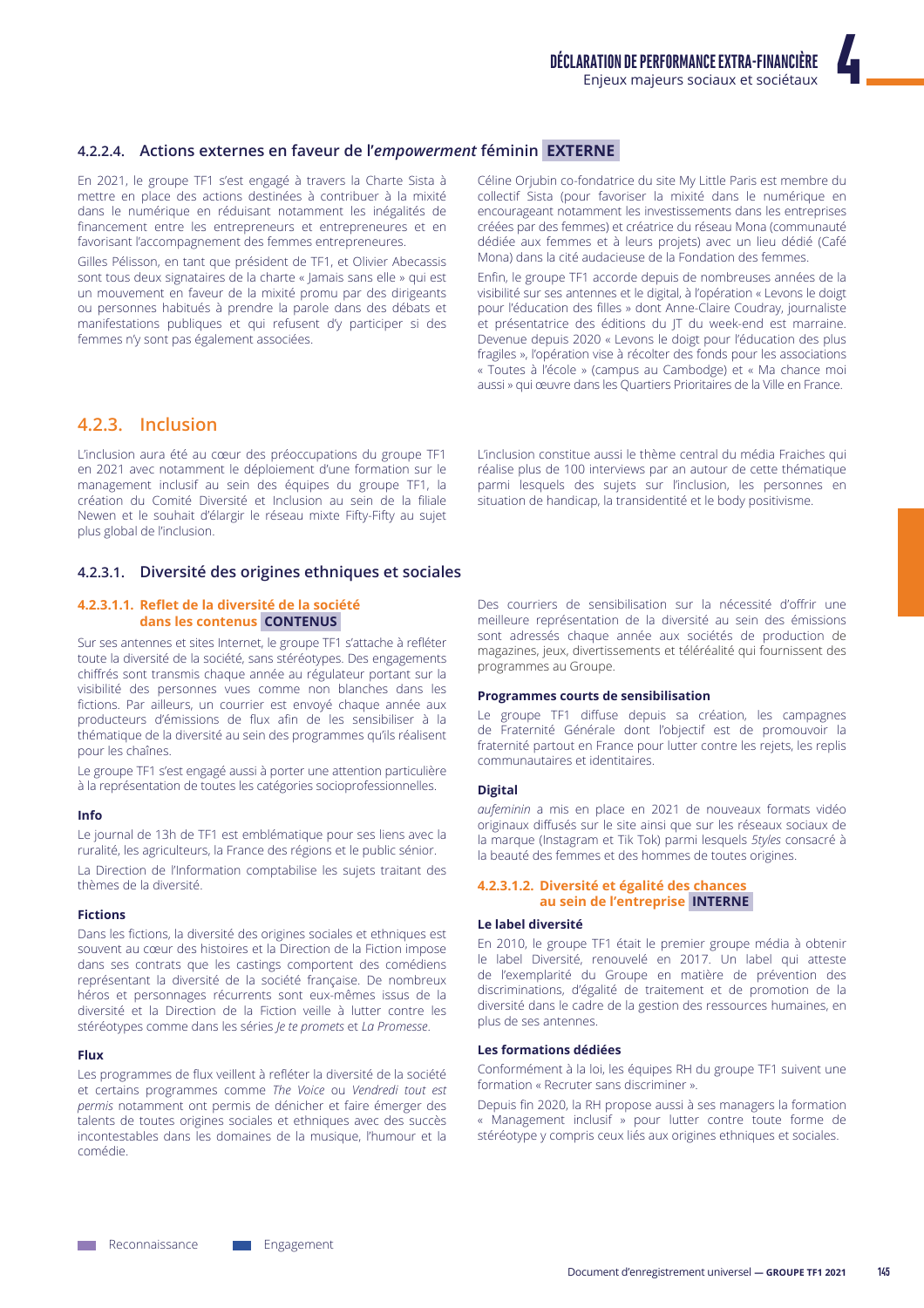# Les initiatives de l'information

#### Le prix Patrick Bourrat

TF1 et LCI ont organisé, en 2021, la 9<sup>ème</sup> édition du prix Patrick Bourrat. Ouvert aux élèves de dernière année des 14 écoles de journalisme reconnues par la profession, ce concours a récompensé cinq candidats à l'issue d'un CDD effectué cet été au sein des rédactions de TF1, LCI et LCI.fr et au cours desquels ils ont pu expérimenter les différentes facettes du métier : commentaire sur images, direct, reportage sur le terrain. Les lauréats se sont vus attribuer chacun un CDD d'une durée de 10 mois supplémentaires.

#### Le Grand Prix TF1 de l'alternance

Pour la première fois en 2021, la Direction de l'Information de TF1 a lancé le grand prix TF1 de l'alternance. Cette initiative a pour objectif de donner leur chance aux étudiants journalistes en contrat d'alternance à TF1 comme dans d'autres médias, et qui n'ont donc pas eu la possibilité de concourir au Grand Prix Patrick Bourrat. La première lauréate de ce nouveau Prix a été récompensée par un CDD d'un an au sein de la Rédaction de TF1.

#### Les actions de la Fondation TF1 en interne

La Fondation d'entreprise de TF1 recrute chaque année une promotion de jeunes âgés de 18 à 30 ans habitant dans les quartiers populaires. Les candidats sont sélectionnés par un jury de professionnels et se voient proposer une insertion de deux ans dans le groupe TF1 en contrat d'alternance, avec l'accompagnement d'un tuteur et d'un parrain qui apporteront à la fois un développement du réseau, mais aussi un apprentissage des codes de l'entreprise et une formation reconnue dans le milieu professionnel. Le dispositif concerne plus de 25 métiers, liés au journalisme, à la production audiovisuelle et aux métiers du tertiaire de l'entreprise. La 14<sup>ème</sup> promotion a été accueillie en septembre 2021 avec 9 candidats sélectionnés.

Au fil des ans, la Fondation inscrit une mixité réelle et naturelle parmi les candidats qui postulent aujourd'hui à TF1. Elle permet aussi à des jeunes sans qualification de retrouver confiance et de se réinsérer dans le marché du travail. Actuellement deux journalistes des rédactions de l'information ont été recrutés après une alternance via la Fondation TF1.

Enfin, la Fondation propose aux collaborateurs de TF1 de s'impliquer dans le programme « Stop Illettrisme » en accompagnant un certain nombre de salariés prestataires dans l'apprentissage de la lecture et de l'écriture. Ce dispositif a été maintenu en 2021 malgré la crise sanitaire en présentiel et en distanciel.

#### Le Comité Diversité et Inclusion Newen

Fin 2021, Newen France a créé son Comité Diversité et Inclusion dans le but d'améliorer la représentation de la diversité dans l'entreprise, au sein du personnel de production et dans les contenus.

### 4.2.3.1.3. Actions en faveur de l'insertion professionnelle des jeunes en externe EXTERNE

#### Les actions de la Fondation d'entreprise TF1 à portée externe

Le rôle de la Fondation TF1 ne se limite pas au recrutement de jeunes en interne. Elle poursuit d'autres missions ciblées sur l'insertion professionnelles de jeunes de manière plus générale. La Fondation met notamment en place chaque année un dispositif de stages inter-entreprises en classe de troisième avec « Tous en stage » pour permettre aux jeunes collégiens de zones d'éducation prioritaire de trouver leur stage de découverte via une plateforme numérique, dans les entreprises inscrites. Au vu du développement massif du télétravail depuis 2020, le dispositif a été transformé en « Tous en stage digital ».

La Fondation TF1 a également proposé à l'association « Le Silence des Justes » des stages découverte au sein de TF1 pour de jeunes adultes autistes issus de quartiers populaires.

La Fondation TF1, Google France et Oreegami, ont créé un bootcamp numérique proposant une formation « Expert Marketing Digital », un parcours complet et multiplateformes qui s'adresse aux jeunes chercheurs d'emploi désireux d'acquérir des compétences digitales et aux TPE, PME et ETI souhaitant bénéficier de l'accompagnement des apprenants pour activer leur présence en ligne. En 2021, cela a concerné 2 promotions avec 50 étudiants formés et 30 entrepreneurs à Paris et Montpellier.

Des collaborateurs du groupe TF1 en partenariat avec l'association CREO ont accompagné pendant toute l'année 2021, de jeunes entrepreneurs issus des quartiers populaires afin de les coacher dans leurs projets professionnels.

La Fondation TF1 a également renforcé ses actions sur l'entrepreneuriat avec les associations « 100 jours pour entreprendre » et « Boxer Inside »

Enfin, la Fondation TF1 participe régulièrement au sein de collèges, lycées, facultés et écoles d'enseignement supérieur à des prises de parole autour de la problématique de l'insertion professionnelle des jeunes.

#### Les activités de mécénat en faveur de l'insertion professionnelle des jeunes

#### **La Fondation Newen**

La Fondation Newen a été lancée fin 2019 avec l'objectif de soutenir et d'accompagner, dans toute leur diversité, les talents de demain dans les activités audiovisuelles. En 2021, la Fondation Newen a de nouveau accordé deux bourses à des étudiants scénaristes du Conservatoire Européen d'Écriture Audiovisuelle (CEEA) et pour un montant total de 40 K€.

#### **Immersion Cinéma**

Newen s'engage à multiplier les initiatives permettant de faciliter l'accès à la formation et à l'emploi de jeunes talents issus de la diversité, à l'instar de l'opération « Immersion Cinéma » organisée à Marseille en mars 2021, portée par l'association « La Réplique », en association avec la Région Sud, l'ERACM (École Régionale d'Acteurs de Cannes et Marseille), l'association « les têtes de l'Art » et les directeurs de casting de la région, dont ceux de Plus Belle La Vie, Demain Nous Appartient et Ici Tout Commence.

Lors de ce premier opus, 45 jeunes de 16 à 30 ans repérés par des associations locales, et ayant déjà une première expérience artistique, ont pu passer des castings. 14 d'entre eux se sont vu offrir un stage de deux semaines au sein de l'ERACM et 4 jeunes ont obtenu des rôles, assortis de cachets, à la sortie du stage, dont un jeune avec un rôle récurrent dans Plus Belle La Vie. Le groupe TF1 a décidé d'apporter son soutien financier à cette opération en vue de renforcer l'accompagnement des jeunes lors de la saison 2 de cette opération qui débute en janvier 2022.

#### Actions de mécénat du groupe TF1

De plus, soucieux de répondre aux problématiques liées à l'insertion professionnelle des jeunes issus de la diversité, le groupe TF1 soutient depuis plusieurs années les 3 associations suivantes :

· La chance pour la diversité dans les médias qui œuvre en faveur de la réussite des étudiants boursiers aux concours des écoles de journalisme.

Ce partenariat se traduit par un soutien financier et un accompagnement des équipes de l'information via des visites de la rédaction pour les étudiants, du mentorat et une participation aux formations.

La Direction de l'Information du groupe TF1 a décidé en 2021 de renforcer son soutien à « La Chance pour la diversité dans les médias » en attribuant une bourse à 2 jeunes ayant choisi une spécialisation télévision et sélectionnés sur dossier. Ces 2 étudiants seront accompagnés par un journaliste/tuteur qui leur donnera accès aux rédactions de TF1 et LCI (visites, suivi de conférences de rédaction, suivi de JT, stage(s) éventuel(s)...) et les soutiendra dans leur parcours universitaire.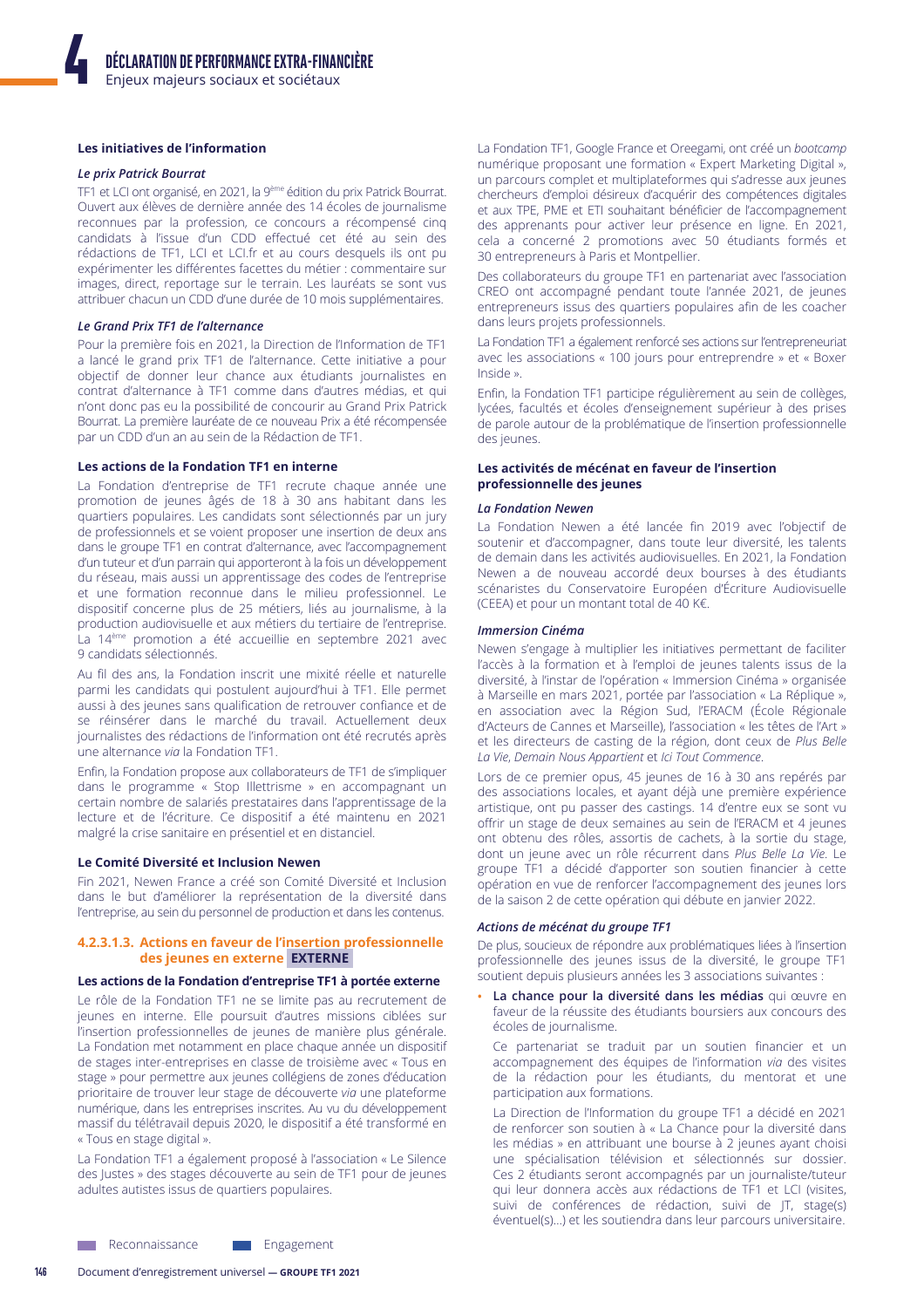· Moteur! qui, à travers un concours, incite des jeunes âgés de 14 à 22 ans de tous horizons à réaliser un film de 1'30" sur une personne qui les inspire. Cette démarche vise à donner envie à ces jeunes de progresser et grandir à travers l'exemplarité de modèles inspirants et ainsi favoriser l'égalité des chances et l'insertion professionnelle des jeunes grâce à ce concours et au programme d'accompagnement qui vient compléter le dispositif.

Ce partenariat se traduit par un soutien financier de TF1, le relais des temps fort du concours et la production de minutes d'inspiration par des personnalités du groupe TF1. En outre, le prix TF1 Initiatives marrainé depuis 2020 par Anaïs Grangerac, animatrice du groupe TF1, a mis en lumière les réalisations de 10 lauréats dont les thèmes font échos aux grandes causes et valeurs soutenues par TF1. Les 10 lauréats ont remporté une journée de découverte à TF1, leur permettant ainsi de se familiariser avec les métiers de l'audiovisuel.

Sport dans la ville qui accompagne les jeunes issus des quartiers prioritaires de la ville pour participer activement à leur insertion sociale et professionnelle par le sport. Cet accompagnement vise à permettre à chaque jeune d'acquérir de la confiance en soi et des valeurs indispensables à son avenir pour lui donner les mêmes chances de réussite. Le soutien financier du groupe TF1 est fléché vers l'insertion professionnelle des jeunes filles. En 2021, un groupe de jeunes filles a été accueilli pour une demi-journée de découverte de TF1 à travers des rencontres avec des collaboratrices aux parcours inspirants. Une course solidaire organisée par Sport dans la ville a également été proposée aux collaborateurs du groupe TF1 en 2021 pour faire connaître les actions de l'association plus largement en interne.

# 4.2.3.2. Handicap

# 4.2.3.2.1. Représentation du handicap dans les contenus CONTENUS

Gilles Pélisson, PDG du groupe TF1, a signé en 2019 la Charte CSA sur la représentation des personnes handicapées et du handicap dans les médias audiovisuels, aux côtés d'autres dirigeants. La signature de cette charte est un signal fort de l'engagement du groupe TF1<sup>(1)</sup> en faveur d'une meilleure représentation des personnes handicapées sur ses antennes.

À travers l'ensemble de ses contenus, le groupe TF1 contribue à faire changer les regards en brisant les clichés sur le handicap dans les émissions d'information, les divertissements ou encore les fictions en valorisant les réussites individuelles de personnes handicapées. Après le succès de la diffusion en 2017 de Mention particulière, une fiction inspirée de faits réels concernant une jeune femme trisomique ayant décroché son bac scientifique avec mention, le groupe TF1 a diffusé en 2021 la suite intitulée Mention particulière, bienvenue dans l'âge adulte. Désormais stagiaire de radio, l'héroïne Laura, jouée par Marie Dal Zotto, elle-même atteinte de trisomie 21, rêve de devenir journaliste. Par ailleurs, les téléfilms La dernière partie et À tes côtés ont abordé les thèmes de la fin de vie et mis en lumière le rôle des aidants.

Sur le digital, Doctissimo consacre régulièrement des sujets au handicap, et a mis en avant à l'été 2021 les sportifs paralympiques, avec notamment le témoignage de Théo Curin, nageur handisport ayant traversé le lac Titicaca à la nage, et un décryptage de la pratique du sport en situation de handicap, par le Dr Frédéric Rusakiewicz

À l'occasion de la Semaine Européenne pour l'Emploi des Personnes Handicapées (SEEPH), le groupe TF1 a participé à la journée nationale de sensibilisation #DuoDay2021 pour la quatrième année consécutive, en accueillant sur ses antennes à des créneaux horaires de forte audience, des personnes handicapées qui ont présenté en duo le tirage du loto et la météo avec les présentateurs habituels.

**Neconnaissance** 

Engagement

- La Direction de la Fiction soutient financièrement également :
- · le projet de compagnonnage de la Cité des scénaristes pour faciliter l'insertion de jeunes scénaristes ne bénéficiant pas tous des réseaux et ressources financières leur permettant d'accéder à ces métiers. En 2021, la Cité des scénaristes a créé et lancé sa première action avec un parcours professionnel en immersion alternant avec un parcours pédagogique d'une durée de 6 mois, sous la responsabilité d'un scénaristecompagnon et coaché par un scénariste-coordinateur, ouvrant droit à une rémunération et offrant une complémentarité par rapport aux formations existantes;
- · les actions de la FEMIS et spécifiquement son offre de formations en séries, en tant qu'entreprise active dans ce domaine. Cela permet, en outre, de garantir la parfaite adéquation des formations proposées avec les besoins de professionnalisation du secteur ;
- le Conservatoire Européen d'Écriture Audiovisuelle (CEEA) qui a pour mission la formation et la professionnalisation de scénaristes de fiction.

#### Le concours de fictions Imagine

Dans le cadre de son programme d'intrapreneuriat, le groupe TF1 a décidé de soutenir le lancement d'Imagine, un concours de fictions courtes dont l'ambition est d'identifier de nouveaux talents (réalisateurs et réalisatrices, scénaristes, acteurs et actrices).

#### 4.2.3.2.2. Accessibilité des contenus CONTENUS

Grande chaîne familiale, TF1 se doit d'assurer l'accessibilité des programmes à tous, notamment aux personnes atteintes d'une déficience auditive ou visuelle.

#### Sous-titrage

Depuis septembre 2010, 100 % des programmes de TF1 sont sous-titrés, conformément à la loi. Pour les programmes d'information, un dispositif particulier a été mis en place pour allier la réactivité à une bonne qualité dans la transcription des commentaires des sujets ou de la voix du journaliste en plateau. Il repose sur une équipe de 3 personnes et nécessite un logiciel de reconnaissance vocale. TF1 a signé le 12 décembre 2011 la charte relative à la qualité du sous-titrage proposée par le CSA. Les chaînes du Groupe sous-titrent toutes leurs antennes au-delà de leurs obligations.

#### **Audio-description**

Le handicap visuel est pris en compte en proposant des programmes en audiodescription, technique permettant de « voir » un film grâce à une description sonore appropriée de l'action et de l'environnement mise au point par l'AVH (Association Valentin Haüy). Le 24 mars 2021, le groupe TF1 a marqué encore plus son engagement dans sa politique d'inclusion des personnes en situation de handicap visuel en proposant pour la première fois un dispositif d'audio-description en partenariat avec la Fédération Française de Football pour le match Ukraine-France.

#### **Contenus digitaux**

Concernant l'accessibilité des contenus digitaux, les programmes des antennes du Groupe diffusés avec du sous-titrage ou de l'audiodescription sont proposés en replay sur le site MYTF1. Par ailleurs, l'implémentation de la solution « FACIL'iti » sur les sites Internet MYTF1 et LCI.fr permet aux internautes de lire les pages Internet adaptées en fonction de la pathologie dont il aura préalablement renseigné la nature sur le site de « FACIL'iti ».

<sup>(1)</sup> Périmètre TF1 hors Newen et ex-Unify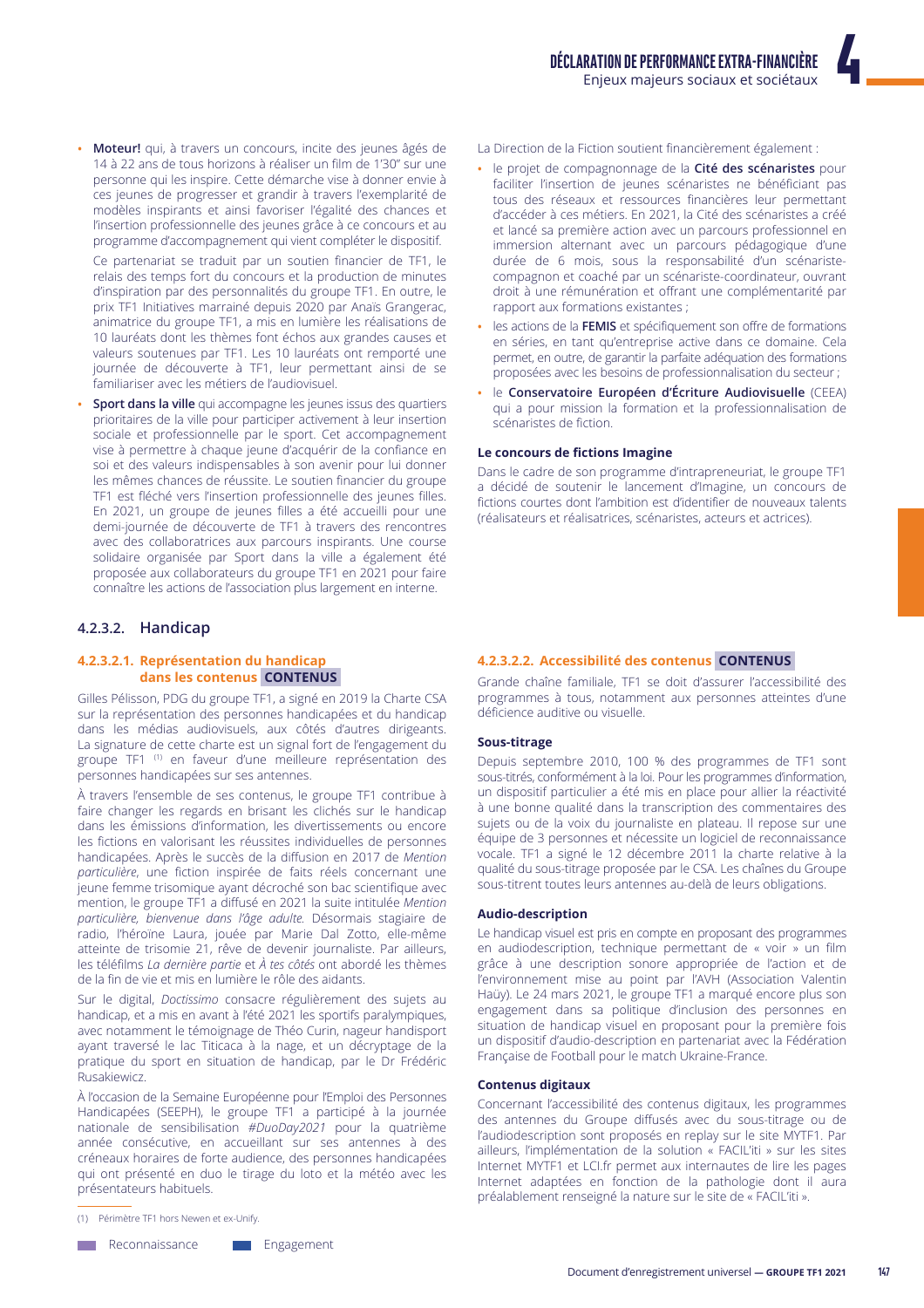#### 4.2.3.2.3. Emploi des personnes en situation de handicap INTERNE

Le groupe TF1<sup>(1)</sup> est engagé depuis 2007 pour l'insertion des personnes handicapées au sein de l'entreprise, avec la création de la mission handicap et le suivi des indicateurs suivants.

#### INDICATEUR : NOMBRE DE TRAVAILLEURS HANDICAPÉS DANS L'ENTREPRISE

| (Périmètre : France)                                                   | % Couverture/<br>effectifs | 2021 | 2020 | 2019 |
|------------------------------------------------------------------------|----------------------------|------|------|------|
| Nombre de travailleurs handicapés<br>au 31/12 (tous types de contrats) | 85                         | 101  | 90   | 90   |
| Salariés handicapés embauchés<br>en cours d'année (CDD, CDI)           | 85                         | フ5   | 14   |      |

Gilles Pélisson, a signé en 2019, un manifeste initié par Sophie Cluzel, secrétaire d'État chargée des personnes handicapées, et par le Salon du handicap (Groupe Les Échos-Le Parisien) pour assurer une meilleure inclusion des personnes en situation de handicap dans les entreprises. La signature de cette charte par une centaine de dirigeants donne lieu à des échanges interentreprises réguliers pour favoriser le partage des bonnes pratiques et les retours d'expérience.

#### L'accord handicap et les actions en interne

En 2020, le groupe TF1 a signé son cinquième accord handicap. Ainsi, il poursuit la mise en œuvre de sa politique volontariste en matière de recrutement et de maintien dans l'emploi, de sensibilisation, de formation et de collaboration avec le secteur adapté.

#### Cet accord prévoit un plan d'embauche de 24 personnes handicapées en CDI ou CDD dont un minimum 6 CDI ainsi que le recrutement de 12 stagiaires école sur 3 ans.

Il s'appuie sur les actions suivantes :

Le recrutement, en mettant en place des contrats de sourcing avec des cabinets de recrutement spécifiques et un collaborateur entièrement dédié au sein de l'équipe recrutement. Le Groupe s'est fortement engagé durant le *jobdating* alternant 2021, avec une mobilisation spécifique de toute la Direction RH, des futurs tuteurs et de partenaires comme Cap emploi, Avisea et Aktisea. Cette mobilisation a permis un recrutement de 13 alternants et 2 stagiaires pour la rentrée septembre/ octobre 2021. Les différents partenariats ont également été poursuivis, notamment celui avec l'école GEM (Master Data dédié aux personnes autistes atteintes du syndrome d'Asperger) au travers d'un mécénat, et, pour la deuxième année consécutive, avec l'association Act'Pro Jaris, un centre de formation proposant un accompagnement pédagogique d'éducation et d'insertion socioprofessionnelle pour les personnes en situation de handicap, dans les domaines des médias, de la culture et de la communication. À travers la déclinaison interne du Duoday, les rédactions de LCI et TF1 en partenariat avec l'association Act'Pro, ont accueilli durant une semaine de 3 stagiaires en situation de handicap dans les équipes, afin de leur faire partager le quotidien des équipes dans les coulisses de la préparation des émissions (prise de vue, montage, etc.). Des journées de présentation des métiers, d'ateliers CV et d'immersion ont été organisées et ont permis à deux stagiaires Act'Pro laris de continuer dans les équipes du Groupe pour un stage de 6 mois.

- Le maintien de l'emploi, en accompagnant les collaborateurs par des adaptations de poste et la mise à disposition d'appareillage, en améliorant l'accessibilité des locaux, et en formant les RH opérationnels sur le maintien dans l'emploi. La cellule de maintien dans l'emploi et le Comité Carrière assurent cet accompagnement et veillent à la non-discrimination des travailleurs handicapés, avec a minima un entretien prévu tous les deux ans. De plus, le groupe TF1 a mis en place le financement des cotisations retraite à taux plein pour les collaborateurs en invalidité à temps partiel.
- La sensibilisation et la communication pour encourager les collaborateurs et les managers à changer leur regard sur le handicap, notamment par la formation et la sensibilisation des nouveaux élus, des nouveaux managers, des tuteurs des alternants en situation de handicap. Des nouvelles sessions de formation ont été lancées pour les managers encadrant des collaborateurs en situation de handicap, avec du coaching individuel en cas de besoin, pour les accompagner. Par ailleurs, pour la première année et dans le cadre de l'opération Starting B, le groupe TF1 soutient le sportif de haut niveau Yvan Wouandji (joueur de cécifoot), pour porter et partager les valeurs du Groupe autour de l'inclusion. À l'occasion de la 25<sup>ème</sup> « Semaine européenne pour l'emploi des personnes handicapées » (SEEPH) en 2021, le groupe TF1 s'est mobilisé au travers de différentes actions : campagne « Bousculons les préjugés » afin de sensibiliser les collaborateurs aux préjugés autour du handicap, intervention inspirante d'une heure avec Yvan Wouandji, table ronde « Maladies invalidantes, tous concernés » et diffusion de la plaquette de sensibilisation et d'information sur les différents dispositifs handicap du groupe TF1.
- · La sous-traitance au secteur protégé et adapté par le recours aux services d'entreprises spécialisées (entreprises spécialisées d'aide par le travail ou entreprises adaptées) à travers la rédaction de clauses sociales pour inclure ces entreprises dans les appels d'offres, afin de favoriser la cotraitance avec le secteur adapté.
- L'extension de la mesure consistant à octroyer aux parents d'enfants handicapés ou proches à charge en situation de handicap, de 5 jours supplémentaires de congé, fractionnables par demi-journées.

Les activités digitales (périmètre ex-Unify), disposant de médias engagés prônant l'inclusion de tous, appliquent le même traitement en interne pour ses collaborateurs.

Newen a pour objectif de lancer une campagne de sensibilisation en 2022 sur la reconnaissance du statut de travailleur handicapé.

(1) Périmètre TF1 hors Newen et ex-Unify

Reconnaissance Engagement

Document d'enregistrement universel - GROUPE TF1 2021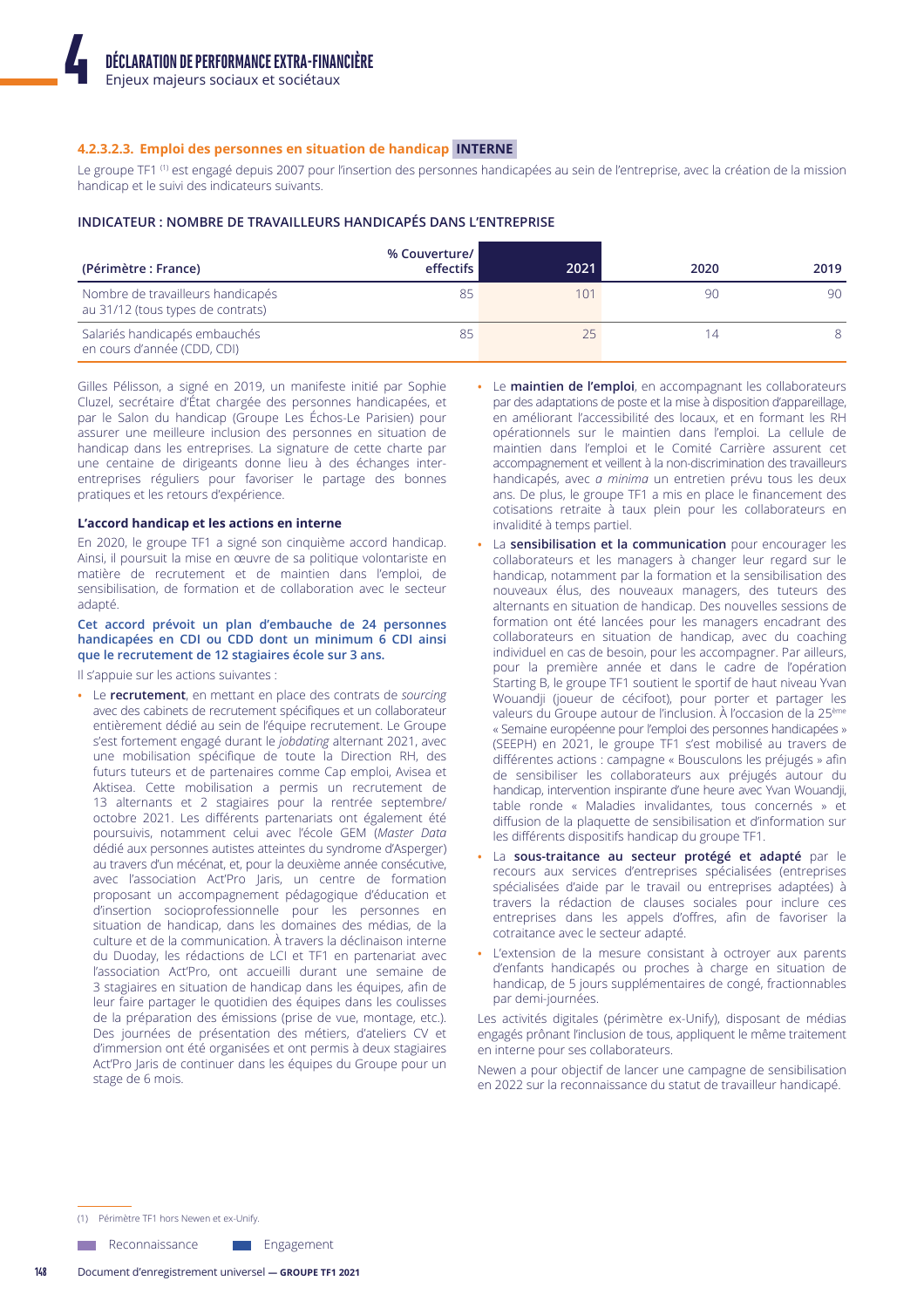# 4.2.3.3. Lutte contre les discriminations LGBT+

# 4.2.3.3.1. Relais des causes LGBT+ dans les contenus **CONTENUS**

#### **Fictions**

La chaîne TF1 a été la première chaîne française, en 2017, à diffuser à la télévision, en prime time, une série intitulée Louis(e) mettant en scène une héroïne transgenre.

En 2021, TF1 propose à nouveau en prime time un téléfilm produit par Newen II est elle sur la dysphorie de genre.

Les séries quotidiennes produites par Newen et/ou diffusés par TF1 comme Plus belle la vie et Demain nous appartient abordent les thématiques du mariage homosexuel, de l'adoption homoparentale et de la transidentité.

Le groupe Newen est également le producteur du film L'étincelle : une histoire des luttes LGBT+ sorti en salles en 2019.

#### Flux

Le programme phare de divertissement Danse avec les stars a accueilli pour la première fois en 2021, un couple de danseurs du même sexe

#### **Spot TV**

En 2021, TF1 a de nouveau relayé la campagne de la Fondation Le Refuge qui vient en aide à des jeunes discriminés en raison de leur orientation sexuelle ou identité de genre.

#### **Digital**

#### aufeminin

*aufeminin* prend part à l'évolution de la société sur des thèmes tels que la non binarité, la transidentité, via des interviews.

La rubrique Famille créée en 2021 au sein du site aufeminin s'adresse à toutes les familles : monoparentales, homoparentales et aborde les sujets de société tels que PMA, GPA, éducation non genrée, via des témoignages, des décryptages, des conseils pratiques et des prises de parole d'experts.

Par ailleurs, des nouveaux formats vidéo originaux ont été diffusés sur le site ainsi que sur les réseaux sociaux de la marque sur le coming out au masculin sous la marque Humans.

#### **Fraiches**

Le média social Fraiches aborde les thèmes de la thérapie de conversion, de l'homophobie et de la transidentité.

#### Spot pour lutter contre les discriminations LGBT+

À l'occasion du mois des Fiertés, le groupe TF1 a soutenu en 2021, l'initiative du ministère de l'Égalité entre les Femmes et les Hommes, de la Diversité et de l'Égalité des Chances, et a réalisé et diffusé sur les réseaux sociaux du Groupe un spot porteur d'un

message positif en faveur de l'inclusion porté par des personnes et personnalités LGBT+ et des allié.e.s incluant, entre autres, des animateurs/journalistes du groupe comme Christophe Beaugrand et des candidats vus dans des programmes diffusés par le groupe TF1.

#### **Showcase The Voice**

De plus, à l'occasion de la Journée mondiale de lutte contre l'homophobie et la transphobie, le 17 mai, MYTF1, ITV et Santé Publique France ont organisé un concert diffusé sur les comptes Instagram et Facebook de The Voice. Ce showcase, animé par Nikos Aliagas et placé sous le signe de l'ouverture et du partage, mettait en lumière 11 talents de la saison passée.

### 4.2.3.3.2. Lutte contre les discriminations LGBT+ au sein de l'entreprise INTERNE

# Le Groupe TF1 signataire de la Charte « L'autre cercle »

Depuis 2015, le groupe TF1 est signataire de la Charte « L'autre cercle », l'association de référence pour l'inclusion des LGBT+ au travail en France. Dans ce cadre, 1 rôle modèle annuel au sein du groupe TF1 a été désigné par « L'autre cercle », ces trois dernières années en tant qu'allié ou dirigeant LGBT+. La désignation de rôle modèle donne lieu à une communication large au sein de l'entreprise.

Les collaborateurs de l'ensemble du groupe TF1 seront de nouveau sollicités en 2022 pour répondre au 3ème Baromètre LGBT+ | L'autre cercle - Ifop pour mesurer la situation des personnes LGBT+ au travail en France. Cette consultation a pour but d'identifier des axes de progrès pour favoriser un environnement de travail inclusif pour les personnes LGBT+.

#### Le congé d'accueil de l'enfant

En 2020, et ce avant que la loi ne change, le groupe TF1 a revu le congé d'accueil de l'enfant pour que le parent ayant la charge principale de l'enfant (y compris celui né par PMA ou GPA) bénéficie des mêmes avantages que les parents ayant droit au congé maternité/adoption et a également porté le congé du second parent (anciennement congé paternité) à 4 semaines versus 11 jours. Cela permet d'en faire bénéficier tout parent biologique ou adoptif, de sexe différent ou de même sexe que son conjoint/sa conjointe ainsi que les familles monoparentales.

#### La course de la Saint-Valentin

Enfin, des collaborateurs du groupe TF1 sont invités à chaque édition à participer à la course de la St Valentin organisée par les Front Runners, association de course à pied LGBT-friendly de la région parisienne qui a pour objectif de sensibiliser le public à toutes les discriminations et en particulier celles liées à l'orientation **Allauxez**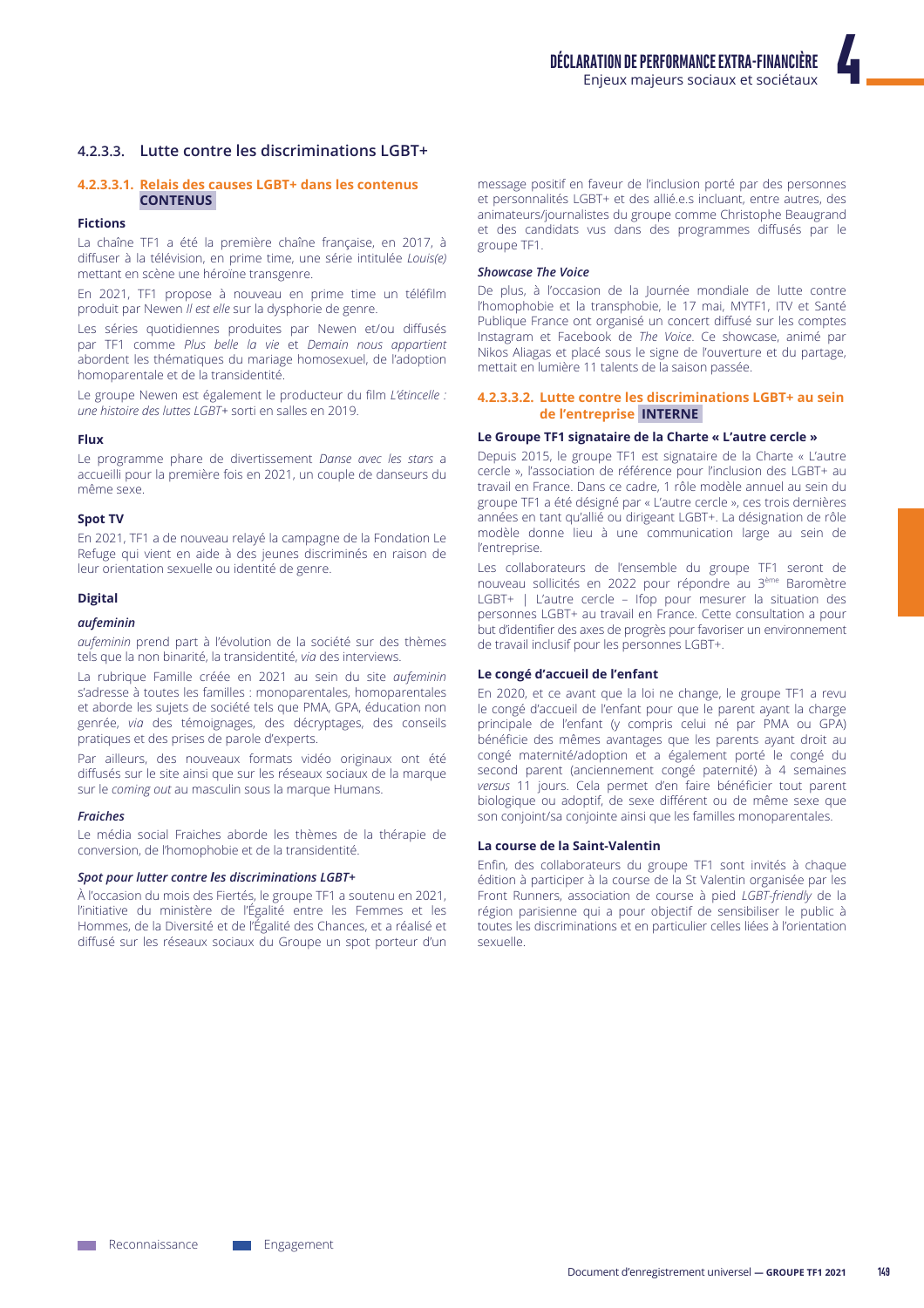# 4.2.4. Politique sociale interne et droits humains INTERNE

Les sujets de l'égalité Femmes/Hommes, de l'inclusion et de la diversité sont abordés dans le chapitre 4.2 « Enjeux majeurs sociaux et sociétaux ».

En 2021, le contexte de crise sanitaire a encore impacté les modes de travail de l'ensemble des équipes du groupe TF1, et les mesures mises en place en 2020 ont été poursuivies pour préserver la santé et la sécurité des collaborateurs sur site, tout en veillant au maintien du lien avec l'ensemble des collaborateurs

et au bien-être de tous. Une attention particulière a été portée sur la formation et la sensibilisation au sujet du harcèlement moral et sexuel, et notamment la prévention du sexisme ordinaire dans l'entreprise.

De plus, après deux ans de négociation, les partenaires sociaux ont conclu une Convention Collective s'appliquant à tous les salariés (personnel de production, technique et administratif) travaillant pour des sociétés diffusant des programmes de télévision.

# 4.2.4.1. Effectifs

### **Indicateurs: CDI et CDD**

# INDICATEUR : EFFECTIFS CDI, CDD DU GROUPE

| Au 31/12<br>(Périmètre : Monde, CDI, CDD)          | % Couverture/<br>effectifs | 2021    | 2020 | 2019    |
|----------------------------------------------------|----------------------------|---------|------|---------|
| ETAM - Employés, Techniciens et Agents de Maîtrise | 100                        | 1 0 6 1 | 896  | 944     |
| Cadres                                             | 100                        | 2 3 1 8 | 2253 | 2 1 7 3 |
| Journalistes                                       | 100                        | 581     | 548  | 569     |
| <b>TOTAL</b>                                       | 100                        | 3 9 6 0 | 3697 | 3686    |

# INDICATEUR : EFFECTIFS CDI, CDD PAR ZONE GÉOGRAPHIQUE

| Au 31/12<br>(Périmètre : Monde, CDI, CDD) | % Couverture/<br>effectifs | 2021    | 2020    | 2019    |
|-------------------------------------------|----------------------------|---------|---------|---------|
| France                                    | 85,4                       | 3 3 8 2 | 3 2 9 7 | 3 3 0 1 |
| International                             | 14,6                       | 578     | 400     | 385     |
| Europe (hors France)                      | 12.4                       | 493     | 300     | 317     |
| Monde (hors Europe)                       | 2,2                        | 85      | 100     | 68      |
| <b>TOTAL</b>                              | 100                        | 3 9 6 0 | 3697    | 3686    |

# INDICATEUR : PYRAMIDE DES ÂGES ET ANCIENNETÉ MOYENNE

| Au 31/12<br>(Périmètre : Monde, CDI, CDD)         | % Couverture/<br>effectifs | 2021    | 2020  | 2019  |
|---------------------------------------------------|----------------------------|---------|-------|-------|
| $<$ 25 ans                                        | 100                        | 402     | 337   | 341   |
| 25-54 ans                                         | 100                        | 3 1 5 0 | 2977  | 2985  |
| 55 ans et plus                                    | 100                        | 408     | 383   | 360   |
| Âge moyen (France)                                | 85                         | 39.05   | 39,48 | 39,42 |
| Ancienneté moyenne au sein du groupe TF1 (France) | 85                         | 9,58    | 10.07 | 9,65  |

# **INDICATEUR : NATURE DES CONTRATS DE TRAVAIL**

| Au 31/12<br>(Périmètre : Monde, CDI, CDD)                                                                                  | % Couverture/<br>effectifs | 2021    | 2020  | 2019  |
|----------------------------------------------------------------------------------------------------------------------------|----------------------------|---------|-------|-------|
| Nombre de salariés titulaires d'un CDI                                                                                     | 100                        | 3 2 9 0 | 3 206 | 3 207 |
| Nombre de salariés titulaires d'un CDD (y compris contrat<br>d'apprentissage, alternance, contrat de professionnalisation) | 100                        | 670     | 491   | 479   |
| dont nombre de salariés titulaires d'un contrat<br>de professionnalisation                                                 | 100                        | 59      | 12:   | 189   |
| dont nombre de salariés titulaires d'un contrat<br>d'apprentissage                                                         | 100                        | 272     | 162   | 79    |

Reconnaissance Engagement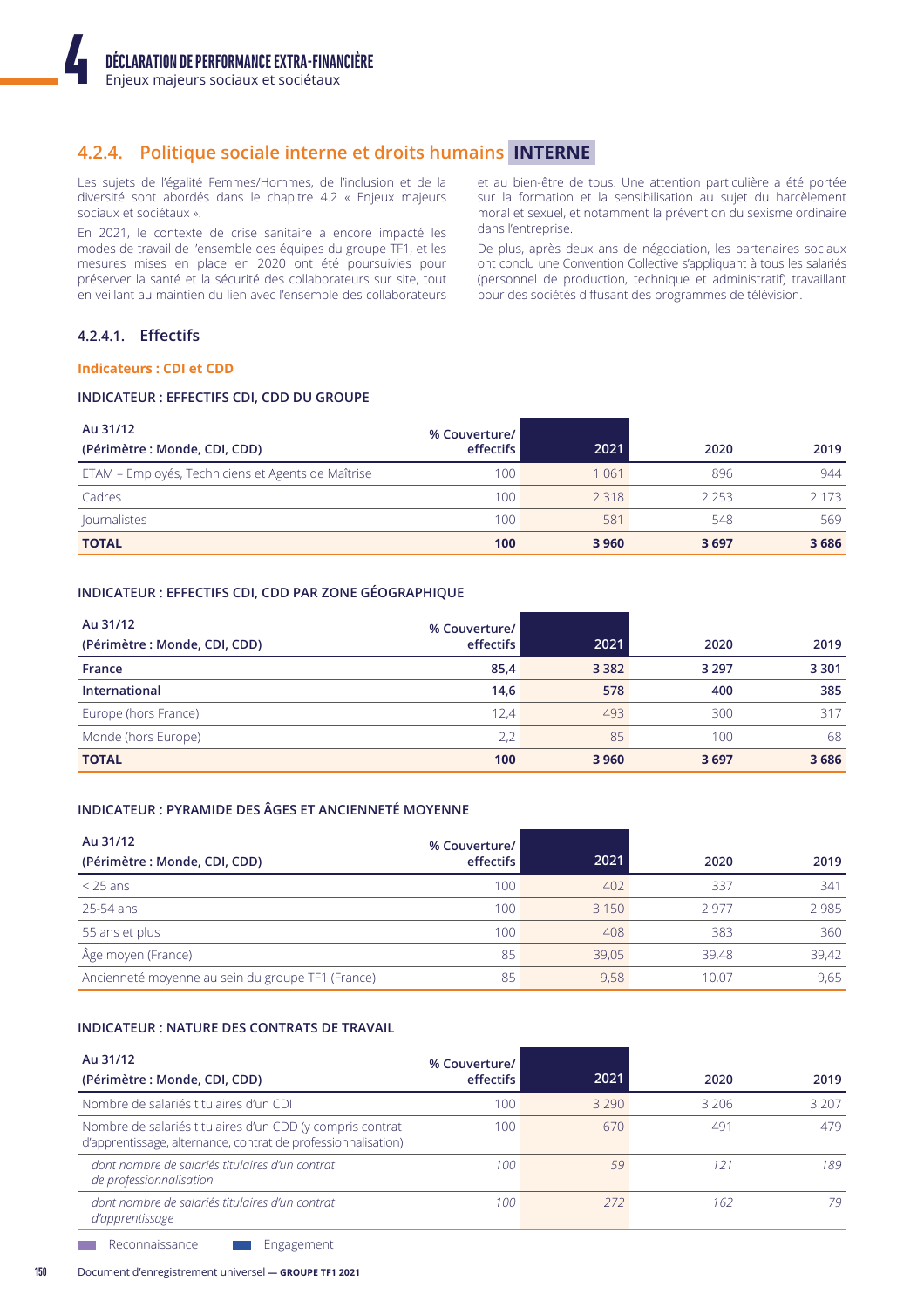# INDICATEUR : TAUX D'ETP SUR 12 MOIS DES INTERMITTENTS (HORS PIGISTES)

| Janvier-décembre                                                                                                                    |                                   |      |      |      |
|-------------------------------------------------------------------------------------------------------------------------------------|-----------------------------------|------|------|------|
| (Périmètre : Monde $\Sigma$ intermittents fin de mois/<br>$(Σ$ intermittents fin de mois + Effectifs en contrat<br>CDI fin année N) | % Couverture/<br><b>effectifs</b> | 2021 | 2020 | 2019 |
| Taux d'ETP                                                                                                                          | 100                               | 24 % | 24 % | 26 % |

#### Politique de recours à l'intermittence du groupe TF1

Le recours à l'intermittence est inhérent aux activités de production notamment à TF1 Production (taux d'intermittence en 2021 : 59 %) ou Play Two (taux d'intermittence en 2021 : 28 %) et dans le groupe Newen (taux d'intermittence en 2021 : 57 %). Le recours à l'intermittence dans ce secteur où l'activité est par essence aléatoire et erratique est conforme aux pratiques habituelles du secteur. Dans le groupe Newen, l'identification d'intermittents à internaliser se fait au cas par cas, avec 8 internalisations en 2021.

#### Statut des intermittents dans le groupe TF1

Pour doter les intermittents d'une couverture sociale de qualité, le STP (Syndicat des Télévisions Privées) a signé l'Accord Collectif National Interbranches instituant des garanties collectives de prévoyance que le groupe TF1 applique depuis 2008. Le groupe TF1 (hors Play Two et Newen) offre également la possibilité aux intermittents qui remplissent les conditions d'éligibilité de bénéficier des activités sociales et culturelles proposées par les Comités Sociaux et Économiques du groupe TF1 et associe également les intermittents à sa politique sociale dans le cadre des accords de participation et d'intéressement. Ces derniers bénéficient des opérations d'épargne à effet de levier du groupe Bouygues.

#### Indicateurs : embauches et départs

#### **INDICATEUR: EMBAUCHES**

| Janvier-décembre<br>(CDI, CDD)                                                            | % Couverture/<br>effectifs | 2021  | 2020 | 2019 |
|-------------------------------------------------------------------------------------------|----------------------------|-------|------|------|
| Nombre de recrutements en CDI, CDD, contrat<br>d'apprentissage et de professionnalisation | 100.                       | 1 147 | 874  | 961  |
| dont recrutement CDI France                                                               | 72.4                       | 365   | 286  | 255  |

### **INDICATEUR : DÉPARTS PAR MOTIF**

| Janvier-décembre<br>(Périmètre : France, CDI) | % Couverture/<br>effectifs | 2021 | 2020 | 2019     |
|-----------------------------------------------|----------------------------|------|------|----------|
| Nombre de démissions                          | 72.4                       | 164  | 128  | 136      |
| Nombre de mises à la retraite                 | 72.4                       |      |      | $\Omega$ |
| Nombre de départs à la retraite               | 72.4                       |      |      | 6        |
| Nombre de licenciements                       | 72.4                       | 76   | 76   | 69       |
| Nombre de ruptures conventionnelles           | 72.4                       | 67   | 90   | 84       |

### **INDICATEUR : TAUX D'INSTABILITÉ**

| Janvier-décembre                                     |               |         |        |       |
|------------------------------------------------------|---------------|---------|--------|-------|
| (Périmètre : France CDI)                             |               |         |        |       |
| (Σ Démissions CDI + Σ Licenciements CDI + Σ Ruptures | % Couverture/ |         |        |       |
| conventionnelles)/Effectifs inscrits CDI moyens      | effectifs     | 2021    | 2020   | 2019  |
| Taux d'instabilité                                   | 72.4          | 10.67 % | 10.02% | 9.99% |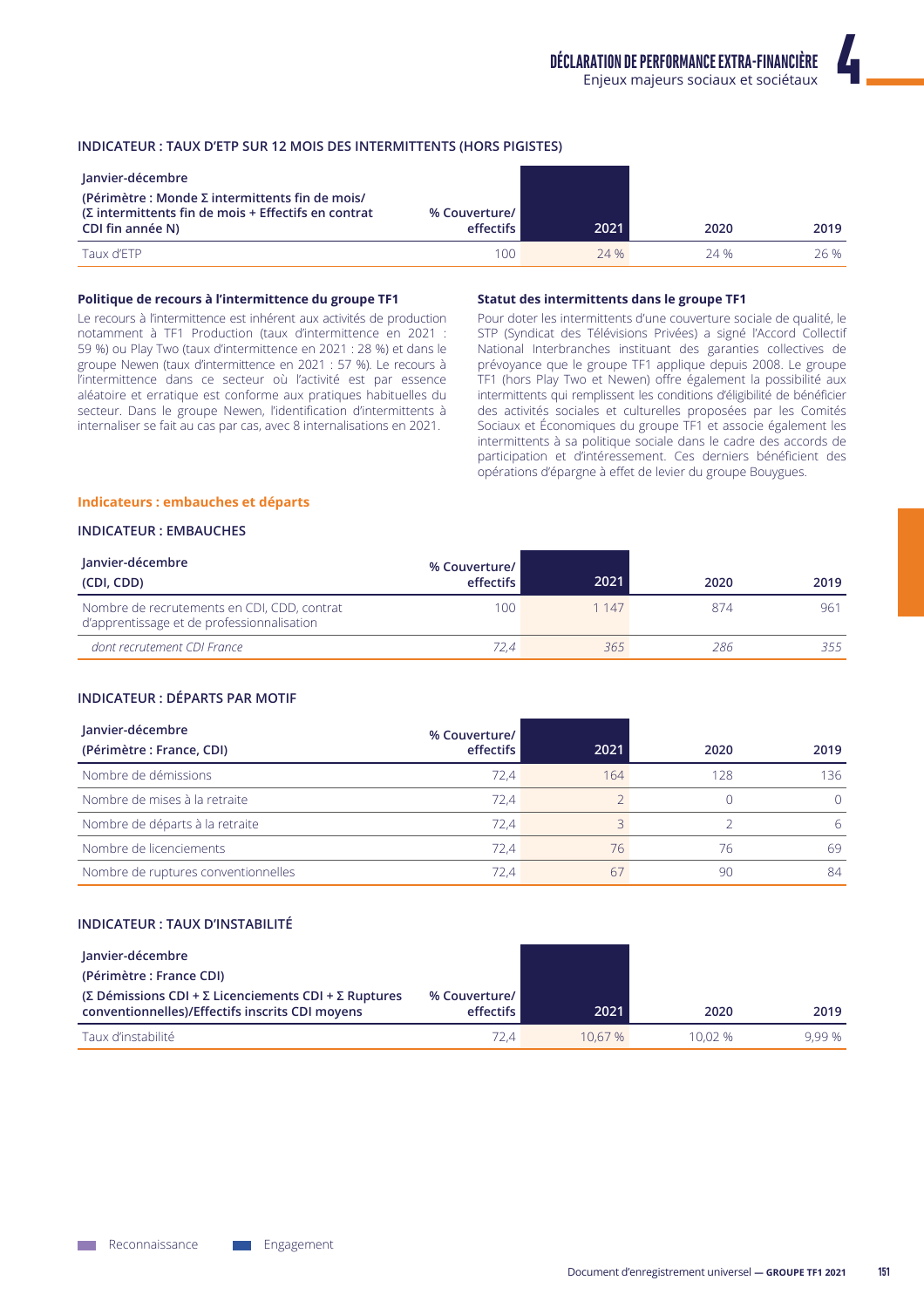# 4.2.4.2. Conditions de travail et qualité de vie au travail

### 4.2.4.2.1. Communication avec les collaborateurs

La direction de la Communication Interne - rattachée à la direction des Relations Humaines - existe pour accompagner l'évolution du Groupe, donner du sens avec clarté et cohérence. Elle veille à animer, structurer les échanges et l'implication des collaborateurs, tout en préservant la fierté d'appartenance. Elle contribue à engager et responsabiliser les collaborateurs quant à leur contribution à la réussite collective du Groupe.

À travers des contenus éditoriaux et visuels ou du présentiel - via l'utilisation du canal de communication approprié - chaque collaborateur est informé de la vie du groupe TF1 au quotidien et garde le lien avec l'entreprise.

Alors que la crise du COVID-19 a mis en évidence en 2020 le rôle essentiel de la Communication Interne au sein du Groupe, l'allègement des mesures sanitaires courant 2021 et le retour progressif des collaborateurs en entreprise a donné place à un mode de communication hybride et innovant.

Elle s'est accompagnée de l'évolution technique, fonctionnelle et graphique, de quatre canaux de communication interne : application mobile, canal interne, panneaux digitaux dans les salles de réunion, Newsletter managers, tous signés de la Marque employeur et aux couleurs de la charte Groupe. Grâce à ces outils, la Communication interne fonctionne en cohérence et en complémentarité.

Son champ de compétence lui permet de traiter tout sujet relevant des périmètres suivants : Corporate, communication Managériale et du Président, Relations Humaines, RSE et Fondation.

La démarche de communication auprès des 2800 collaborateurs permanents du Groupe (TF1 et Newen) repose principalement, et au quotidien, par des mises en avant éditoriales (actualité et vie du Groupe et filiales, éthique, enjeux stratégiques, RH, Affaires générales, organisation RH, infos projets, réseaux d'entreprise...) et par la reprise d'articles de presse ou de communiqués de presse - en échange avec la direction de la Communication et des Marques.

L'organisation des instances managériales (Comité management Groupe 4 fois par an) et des moments de partage avec les grands dirigeants (à travers des Q&A, sur site ou via nos outils collaboratifs), tout comme les opérations terrain au moment du lancement d'un programme phare ou d'un temps fort annuel, par exemple, font également partie des points de contact de communication interne.

En parallèle, la nouvelle application mobile, mise en production en octobre 2020, offre en mobilité tous les services nécessaires à la vie d'entreprise. Elle met également à disposition des salariés, depuis octobre 2020, les vidéos institutionnelles et Talents métier, les nombreux Podcast Groupe (Info, pub, programmes).

Grâce aux 50 moniteurs répartis sur nos sites de Boulogne, le canal interne quant à lui fait la part belle aux vidéos et aux contenus de « snacking » : bande annonce, audiences, bourse, panneaux fixes dédiés aux infos RH, etc ; nous y accueillons aussi les visages des nouveaux arrivants, des diaporamas photos dynamiques.

En 2021, deux thèmes clés ont été lancés (et se prolongeront  $en 2022$ 

· L'accompagnement des managers de proximité dans la poursuite de l'animation et le renforcement du collectif : à travers une newsletter dédiée pour les informer des temps forts RH notamment et les accompagner dans l'organisation du travail hybride (présentiel / distanciel) ; et à travers la mise à disposition d'un « livret du collectif » synthétisant l'ensemble des actions à disposition des collaborateurs et managers pour renforcer la dynamique collective et la cohésion de leurs équipes ;

• Le projet de fusion entre TF1 et M6 ; dans le contexte d'un rapprochement éventuel avec le groupe M6, la direction de la Communication Interne favorise les échanges dans un jeu de Questions-Réponses avec le Président, le secrétaire général et toute la direction générale, la mise en place d'un fil info sélectionnant les articles de presse les plus pertinents et didactiques, le partage des enjeux majeurs lors de chaque Comité management avec le top management.

En 2022 également, la direction de la Communication interne fera évoluer son intranet, véritable nodal de communication pour les collaborateurs, avec près d'un million de pages vues par an, afin de parfaire son ergonomie et de le mettre à la nouvelle charte corporate, ainsi que de le partager avec les collaborateurs de ex-Unify, bientôt installés à nos côtés à Boulogne.

#### 4.2.4.2.2. Organisation du travail

Des accords sur l'aménagement et la réduction du temps de travail (accords ARTT) ont été conclus dans l'ensemble des sociétés du Groupe depuis l'année 2000 (passage aux 35 heures). Ils régissent les différentes catégories du personnel en fonction de leur statut (accords concernant le personnel permanent personnel de production, technique et administratif, journalistes et les personnels non-permanents).

En vertu de ces accords applicables au sein du groupe TF1, le personnel non-cadre travaille 37 heures par semaine et bénéficie de 14 jours de RTT par an et le personnel cadre, au forfait annuel jours (213 à 216 jours), bénéficie de 12 ou 13 jours de RTT par an. Les accords ARTT négociés permettent ainsi à l'ensemble de ces personnels de travailler sur la base d'une durée annuelle inférieure aux durées légales de références (1 607 heures et 218 jours).

Le suivi du temps de travail est assuré grâce à un décompte précis des périodes travaillées et non travaillées remis mensuellement aux collaborateurs concernés, lesquels peuvent faire remarquer à leur Direction des Relations Humaines d'éventuelles anomalies.

Le suivi de la charge de travail est réalisé au moins une fois par an, lors d'un entretien entre le manager et le collaborateur, et notamment dans le cadre de l'entretien annuel de performance. Sur la base de cet entretien, le supérieur hiérarchique propose, le cas échéant, un plan d'actions visant à remédier à tout déséquilibre. Le collaborateur peut demander l'intervention d'un Responsable Relations Humaines en cas de différence d'appréciation sur la charge de travail ou lorsque les mesures correctives ne semblent pas adaptées.

Enfin, l'accord encadrant le Compte Épargne Temps plafonne l'épargne du nombre de jours à 60 jours pour favoriser la prise de congés et contribuer ainsi à l'équilibre vie professionnelle - vie personnelle. Une meilleure conciliation entre la vie professionnelle et la vie personnelle est souhaitée, tout en maintenant le lien social avec l'entreprise.

L'avenant à l'accord de groupe (1) relatif au télétravail signé au printemps 2021 élargit le nombre de jours de télétravail, avec dorénavant trois jours de présence obligatoire sur site par semaine pour toutes les catégories de collaborateurs éligibles. Par ailleurs, une enveloppe individuelle de 180 € pour compléter les équipements des télétravailleurs (deuxième écran, fauteuil ergonomique...) a été négociée avec les partenaires sociaux pour le groupe TF1 fin 2020 et reconduit avec quelques améliorations début janvier 2022.

(1) Groupe TF1 hors Newen et ex-Unify

Reconnaissance Engagement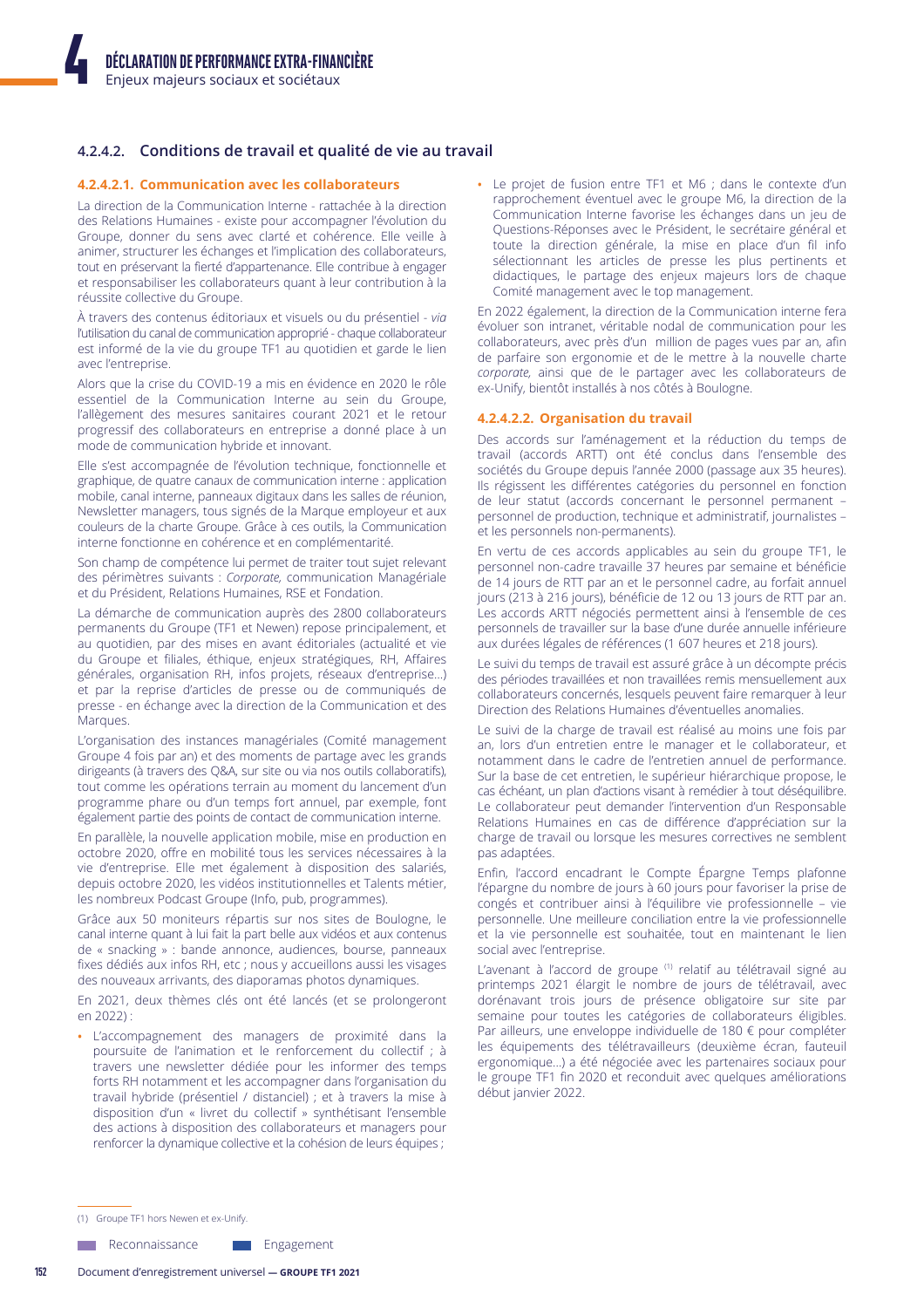4.2.4.2.3. Qualité de vie au travail

Le groupe TF1 est attaché à l'équilibre des temps de vie personnelle et professionnelle de ses collaborateurs. C'est ainsi que la Direction des Relations Sociales coordonne les services permettant d'accompagner les préoccupations personnelles et familiales de ses collaborateurs. Un accord OVT (Qualité de Vie au Travail) a été signé pour le groupe TF1 hors activités digitales (ex-Unify) et Newen en juin 2019, dont les principaux engagements concernent le bien vivre ensemble, le soutien à la parentalité, le droit à la déconnexion et la prévention des RPS (Risques Psycho Sociaux). En 2021, le groupe Newen a négocié son premier accord de Qualité de Vie au Travail et un nouvel accord applicable à l'Unité Économique et Sociales « aufeminin » sur l'égalité professionnelle et la Qualité de Vie au Travail a été signé, concernant notamment l'harmonisation des congés exceptionnels, la mobilité domicile-lieu de travail et le recrutement de collaborateurs en situation de handicap.

# Mesure de la qualité de vie au travail

Le baromètre biennal sur la OVT a été déployé au printemps 2020, avec 42,5 % de répondants parmi les collaborateurs et a relevé une bonne QVT au sein du groupe TF1<sup>(1)</sup>. 80 % des répondants se sont déclarés peu ou non concernés par le stress à l'échelle du Groupe. La satisfaction liée à l'organisation et aux conditions de travail (faible pénibilité, qualité de l'environnement de travail, satisfaction liée au télétravail, etc.) contribue autant à la performance du Groupe qu'au bien-être des collaborateurs. Un nouveau baromètre sur la QVT dans le groupe TF1 sera déployé début 2022.

Le suivi et la prévention de l'absentéisme restent, par ailleurs, une priorité pour le groupe TF1, en particulier sur les populations identifiées comme surreprésentées. Les comités de suivi des arrêts de travail se sont réunis régulièrement et ont pu mettre en œuvre des plans d'action et ainsi permettre le retour dans l'emploi de plusieurs collaborateurs éloignés suite à de longues absences.

# Soutien à la parentalité

Plusieurs engagements pour le soutien à la parentalité des collaborateurs du groupe TF1 ont été pris, notamment : la réservation de 30 berceaux dans le réseau BABILOU, l'accueil occasionnel et d'urgence pour tous les enfants de moins de 3 ans, la mise à disposition de la plateforme YOOPIES-WORKLIFE avec le groupe Colas, ou encore la création d'un congé rémunéré de 6 semaines pour préparer l'arrivée au foyer d'un enfant adopté.

En 2020, le groupe TF1 a décidé d'allonger le congé rémunéré du second parent à 4 semaines et de permettre au parent ayant la charge principale de l'enfant, y compris l'enfant né par PMA ou GPA, de pouvoir bénéficier d'un congé rémunéré de 16 semaines. Cela vaut pour tout parent biologique ou adoptif, de sexe différent ou de même sexe que son conjoint ou sa conjointe, et pour la famille monoparentale. Cet accord a également permis de confirmer l'existant : le télétravail à temps plein ou temps partiel pour les futures mères dès le 4<sup>ème</sup> mois de grossesse, le soutien financier pour la garde d'enfants de moins de 3 ans, le congé allaitement de 4 semaines, les jours pour enfants malades.

# **Aide aux aidants**

Pour les aidants familiaux, ce sont des congés spécifiques accordés pour accompagner un parent ou son conjoint hospitalisé mais aussi la mise en place d'un service de mise à disposition d'informations relatives à l'aide aux aidants dans le contexte de la dépendance des personnes âgées, notamment pour accompagner l'entrée en établissement pour personnes âgées. Sur simple appel téléphonique, un conseiller personnel est dédié à l'accompagnement tout au long de la réflexion à la préparation des formalités, et

(1) Périmètre TF1 hors Newen et ex-Unify.

(2) Groupe TF1 hors Newen et ex-Unify.

**Neconnaissance** 

Engagement

apporte informations et conseils. Le conseiller guide dans la définition des besoins en termes de services, d'infrastructures et d'encadrement médical. Cette étude permet ensuite d'orienter dans le choix de la structure de retraite adaptée. Le don de jours de congé a été encadré au niveau du périmètre de l'accord et l'entreprise abondera à hauteur de 25 %.

#### **Action logement**

Le groupe TF1<sup>(2)</sup> cotise à l'Action Logement dont tous les organismes ont fusionné au 1<sup>er</sup> janvier 2017. Dans le cadre de ce dispositif, les salariés du groupe TF1 concernés peuvent bénéficier de différentes aides : prêts « accession », Loca-Pass, MobiliPass, Pass-Assistance, prêts travaux, dispositif Mobili-Jeune ou conseils dans le cadre d'un projet immobilier.

# **Assistance sociale**

De plus, une performance hebdomadaire est tenue par l'assistance sociale sur le site de TF1 pour informer les collaborateurs de leurs droits et des différentes aides dont ils peuvent bénéficier. Elle peut également les accompagner lors de certaines démarches, les conseiller et les orienter vers les organismes ou administrations capables de prendre en charge leur demande.

#### Assistance frais de santé

Pour conseiller les salariés dans leurs démarches à caractère médical ou les aider à percevoir leurs remboursements de complémentaire santé, une permanence est organisée chaque semaine dans l'entreprise par le gestionnaire du régime frais de santé. Depuis 2018, l'application MyPrévention a été mise en place pour accompagner les collaborateurs de TF1 sur les champs de soutien à la famille (parentalité, garde d'enfants, soutien scolaire, solidarité familiale, séparation, disparition d'un proche, etc.), de l'emploi et retraite (recherche d'emploi, parcours professionnel, passage à la retraite, etc.), de la santé et des soins (couverture santé, accès aux soins , second avis médical, téléconsultation, handicap, perte d'autonomie, etc.) ; du budget (gestion du budget, logement, transport, vie administrative, etc.). La plateforme est un service d'information, d'écoute, de conseils et d'orientation sur toute question à caractère social.

#### Autres mesures d'amélioration de la qualité de vie au travail

De nombreux services sont mis en place par le groupe TF1<sup>(2)</sup> pour faciliter la vie des collaborateurs et leur bien-être au travail. Les collaborateurs peuvent également retrouver sur site certains des services QVT qui ont été mis en place dans le groupe TF1, parmi les suivants :

- · permanences au sein des locaux de l'entreprise d'Ostéopathie, d'Opticien, d'Assistante sociale, de gestionnaire de santé, de conciergerie, de salon de coiffure ;
- · mise à disposition de vélos et véhicules électriques et d'une plateforme de covoiturage pour les collaborateurs ;
- · mise à disposition de la plateforme BeCyclez pour acheter un vélo à assistance électrique à tarifs remisés pour les collaborateurs de TF1 ;
- · prise en charge à 80 % du Pass Navigo, indemnités kilométriques pour les vélos, chèque transport pour les collaborateurs habitant hors de l'Île-de-France devant prendre leur véhicule ;
- · forfait Mobilité Durable (FMD) permettant aux collaborateurs d'avoir le choix parmi 3 options pour financer leurs trajets domicile-lieu de travail, comme décrit au chapitre 4.1.3.1.2. « Mobilité » ;
- · salle de sport et association sportive ;
- · borne de rechargement du Pass Navigo, distributeur automatique de billets, tickets de transports publics, timbres, etc.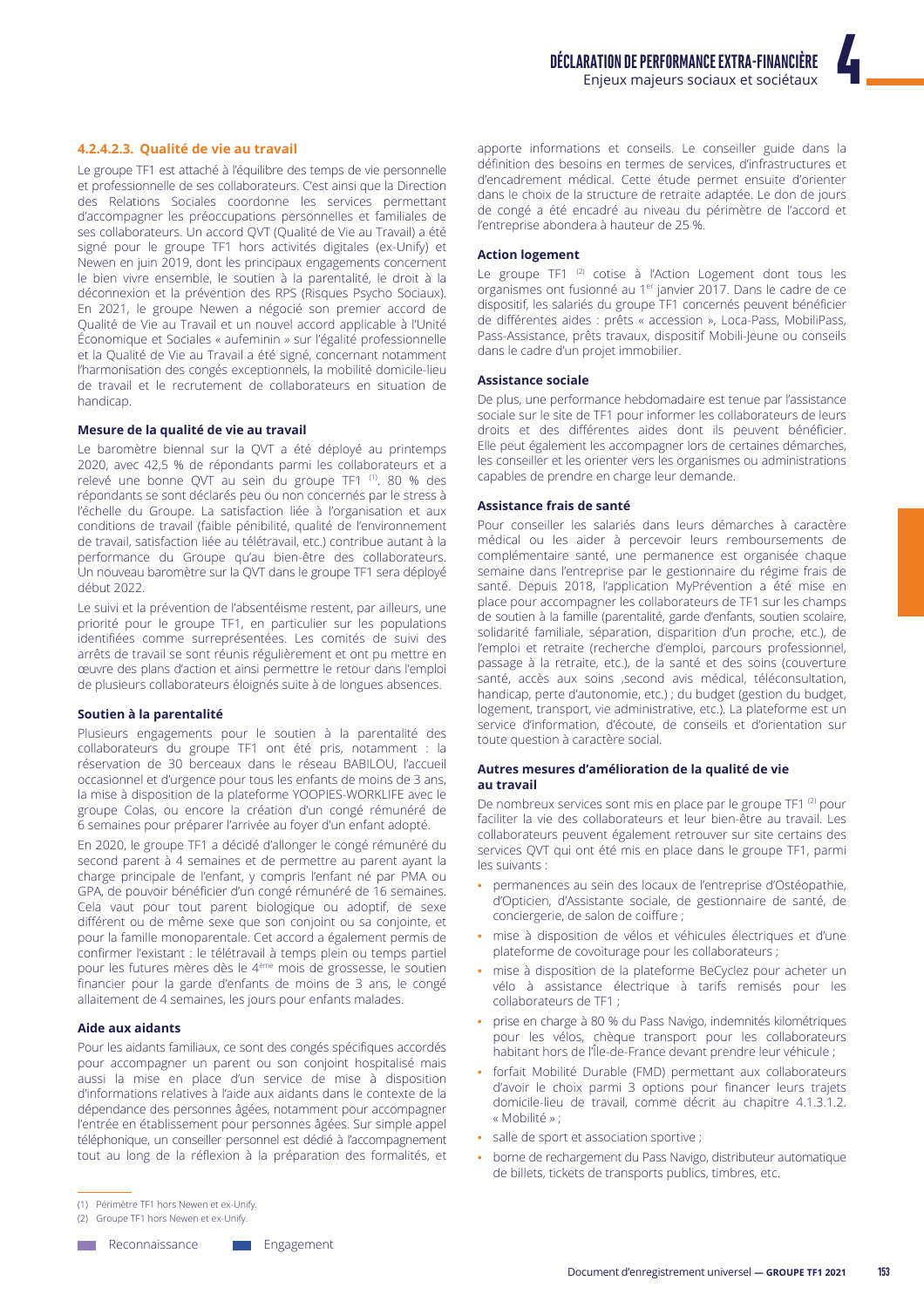# 4.2.4.3. Rémunérations

#### 4.2.4.3.1. Fonction Compensation & Benefits

La fonction Compensation & Benefits du groupe TF1<sup>(1)</sup> intervient, en appui de la Direction des Relations Humaines, sur l'ensemble des enjeux de rémunération, dans ses composantes individuelles et collectives.

En cohérence avec son Code Éthique, le Groupe s'assure avant tout que chaque collaborateur perçoive un salaire décent en France comme à l'international. De fait, les premiers niveaux de salaire du groupe TF1 sont nettement supérieurs aux minima légaux et conventionnels. De surcroît, les salaires moyens et médians au sein du groupe TF1 par catégorie socioprofessionnelle, sont également nettement supérieurs aux minima légaux et conventionnels ainsi qu'aux indicateurs moyens nationaux observés.

Le Groupe veille également à appliquer un dispositif de rémunération compétitif et équitable. L'analyse de ce dispositif se fait par le prisme d'une approche de la rémunération globale, intégrant les éléments de rémunération fixes et variables, annuels et de long terme ainsi que les éléments de rémunération collective et l'ensemble des avantages sociaux.

Le groupe TF1<sup>(2)</sup> a recours, chaque année, à des études de rémunération afin de garantir la compétitivité de ses systèmes de rémunération. TF1 a ainsi recours aux enquêtes General Industry, Media ou Executive du cabinet international spécialisé Willis Towers Watson (WTW).

Ces benchmarks permettent au groupe TF1 de confronter sa politique de rémunération aux meilleures pratiques de marché et de répondre aux enjeux d'attractivité et de rétention, dans un environnement fortement concurrentiel et un marché du travail dynamique sur ses métiers. Ces benchmarks ont aussi permis au groupe TF1, outre le positionnement marché des rémunérations de chacun de ses salariés, la mise en place d'outils de gestion des rémunérations (bandes de salaire, grilles d'embauche, ciblage des populations sensibles, etc.).

#### 4.2.4.3.2. Équité salariale

L'équité entre les femmes et les hommes, notamment salariale, est au cœur de la politique RH du groupe TF1.

La dernière étude interne, réalisée sur le périmètre TF1 et fondée sur la méthodologie de raccordement des enquêtes de rémunération du cabinet international spécialisé Willis Towers Watson (WTW) fait apparaître un écart de 0,2 % entre les femmes et les hommes en faveur des femmes soit une quasi parfaite équité salariale sur le périmètre étudié. Cette étude procède à une comparaison pertinente des écarts de rémunération selon la filière métier, le niveau de responsabilité et de séniorité, l'expertise et/ou la dimension managériale.

L'équité des genres est un enjeu clé pour le Groupe dont l'objectif est de favoriser la politique d'inclusion jusqu'aux fonctions les plus stratégiques et jusqu'aux postes aux plus hautes responsabilités. Des exemples de mesures concrètes sont détaillés au 4.2.2.2.2. « Actions mises en œuvre pour la féminisation des instances managériales ».

#### 4.2.4.3.3. Dynamique salariale et négociation annuelle obligatoire (NAO)

#### **Rémunération brute**

# INDICATEUR : SALAIRE BRUT ANNUEL MOYEN PAR CATÉGORIE PROFESSIONNELLE

| Périmètre : France CDI hors contrats suspendus<br>(en euros) | % Couverture/<br>effectifs | 2021   | 2020    | 2019     |
|--------------------------------------------------------------|----------------------------|--------|---------|----------|
| <b>ETAM</b>                                                  | 71.8                       | 40 851 | 40 840  | 39 2 9 4 |
| Cadres                                                       | 71.8                       | 69 134 | 69368   | 67 354   |
| <b>Journalistes</b>                                          | 71.8                       | 71 613 | 75 368  | 73856    |
| Toutes catégories                                            | 71,8                       | 66 033 | 66 3 39 | 64 4 63  |

Dans un contexte de crise sanitaire et de ses conséquences sur les résultats du Groupe en 2020, la Négociation Annuelle Obligatoire (NAO) 2021 a abouti à un taux d'augmentation de salaire de 0,7 % pour les collaborateurs du groupe TF1, ciblée au bénéfice des collaborateurs ayant moins de 5 ans d'ancienneté et/ ou dont la rémunération était inférieure à 50 000 € bruts annuels.

Les sociétés d'activités digitales (périmètre ex-Unify) réalisent une revue annuelle de tous les salaires afin de garantir une rémunération équitable reflétant les performances de chacun.

Engagement

Pareillement, Newen effectue une revue annuelle des salaires afin de s'assurer que ceux-ci correspondent aux grilles de la profession, répondent à l'évolution des collaborateurs et reflètent les performances de chacun. Une place importante est laissée aux primes exceptionnelles de fin d'année pour accompagner une surperformance ou une charge de travail contextuelle plus importante.

(1) Groupe TE1 hors Newen et ex-Unify

(2) Groupe TF1 hors Newen et ex-Unify.

Reconnaissance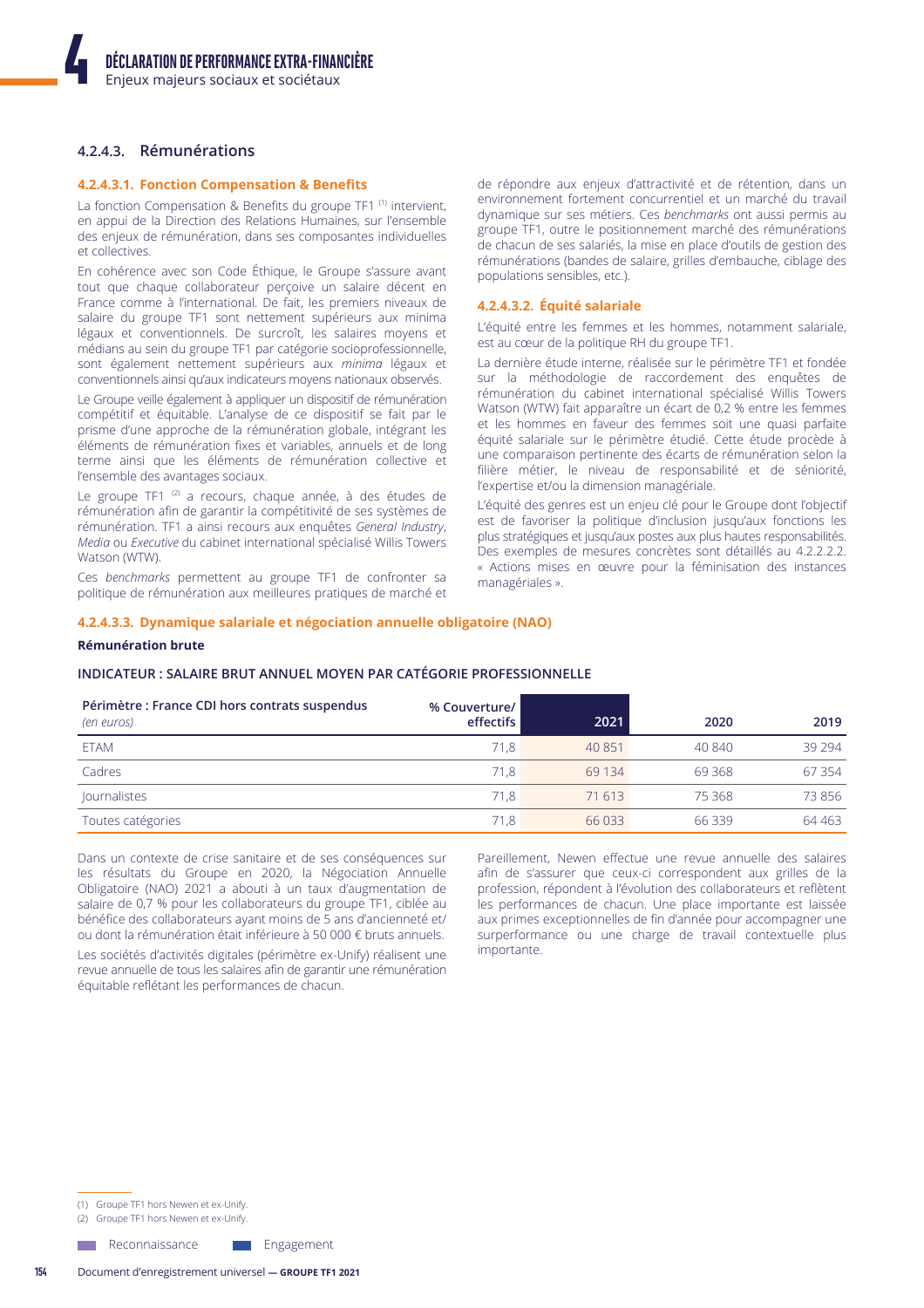#### **Rémunération variable**

La politique de rémunération variable répond principalement à l'obiectif de rétribution de la performance individuelle. La rémunération des principaux managers du groupe TF1 - à partir du niveau Chef de service (C5) et plus - inclut donc une rémunération variable appréciée annuellement lors des entretiens de performance, fonction de l'atteinte d'objectifs :

- collectifs groupe ;
- · quantitatifs individuels :
- · qualitatifs individuels.

Depuis 2020, la rémunération de certains jeunes talents et profils clés, particulièrement sensibles sur le marché, a été assortie d'une rémunération variable sur objectifs, dès le niveau Chef de groupe (C3).

### 4.2.4.3.4. Épargne salariale et retraite

### **INDICATEUR: TAUX D'ADHÉSION AU PEG ET PERCO**

Par ailleurs, afin d'appuyer la démarche RSE ambitieuse et volontariste dans laquelle le groupe TF1 est engagé, la totalité des membres du Comité Exécutif s'est vu fixer au moins un objectif relatif aux chantiers RSE prioritaires en 2021, indexant 5 % de leur rémunération variable. L'ambition du Groupe est d'accélérer cette démarche en 2022 avec l'ajout d'un critère RSE pour l'ensemble des membres du Comité Management (COMEX, CODG, COMGT), porté à 10 % de leur rémunération variable.

D'autre part, un nouveau dispositif de détermination de la rémunération variable des commerciaux de TF1 Pub a été mis en place au troisième trimestre 2021 et est désormais piloté au niveau Groupe, dans un souci d'harmonisation et d'équité.

| (Périmètre : CDI, CDD)                     | % Couverture/<br>effectifs | 2021   | 2020   | 2019   |
|--------------------------------------------|----------------------------|--------|--------|--------|
| Taux d'adhésion au PEG (en X %) (Monde)    | 100.                       | 65.96% | 71.4 % | 74.3 % |
| Taux d'adhésion au PERCO (en X %) (France) | 85                         | 12.21% | 20.4 % | 19.4 % |

Le Plan d'Épargne Groupe (PEG) TF1 est ouvert depuis le 15 décembre 1992. Il a vocation à recueillir les versements volontaires des salariés des sociétés adhérentes, abondés par l'entreprise, ainsi que les sommes issues de la participation et de l'intéressement, le cas échéant.

En complément et afin de permettre aux salariés de se constituer une épargne retraite, les salariés du groupe TF1 des sociétés adhérentes ont accès au PERCOL (« Plan d'Épargne Retraite Collectif ») dont les versements bénéficient également d'un abondement, et, sous conditions, au PEROB (« Plan d'Épargne Retraite Obligatoire »), mis en place par le groupe Bouygues.

#### 4.2.4.3.5. Participation, intéressement, et plans d'intéressement à long terme

#### INDICATEUR : MONTANT MOYEN BRUT VERSÉ PAR SALARIÉ (PARTICIPATION ET INTÉRESSEMENT)

| Année de versement<br>(Périmètre : France)                              | % Couverture/<br>effectifs | 2021  | 2020  | 2019 |
|-------------------------------------------------------------------------|----------------------------|-------|-------|------|
| Montant moyen brut par salarié de la participation versée<br>(en euros) | 85                         | 1 165 | 1559  | 256  |
| Montant moyen brut par salarié de l'intéressement<br>(en euros)         | 85                         | 3921  | 1 734 | 2457 |

Les salariés du groupe TF1 sont par ailleurs associés aux résultats du Groupe et à la création de valeur au travers des dispositifs d'intéressement et de participation.

En août 2020, le groupe TF1<sup>(1)</sup> a conclu un nouvel accord d'intéressement couvrant les exercices 2020-2021-2022. Ce nouvel accord doit permettre de récompenser l'engagement des salariés et leur investissement dans l'atteinte des objectifs économiques de l'entreprise (critères de CA et de ROC, consolidés Groupe), en complément des différents dispositifs d'épargne salariale en vigueur dans le Groupe.

En avril 2021, le montant cumulé (17,5 M€) de la Participation et de l'Intéressement 2020, reversé à 3 311 bénéficiaires, a représenté, en moyenne pour un salarié présent toute l'année, près d'1,5 mois de salaire supplémentaire.

En 2021, le groupe TF1 a, sur recommandations du Comité de Sélection et des Rémunérations de TF1 SA et après autorisation du Conseil d'Administration de TF1 SA, attribué un plan d'Attribution Gratuite d'Actions (AGA) destiné aux membres du COMEX et du CODG, ainsi qu'un plan d'options de souscription d'actions (SOP) pour le Comité Management (COMGT).

Un plan d'Attribution Gratuite d'Actions (AGA) Newen a également été octroyé aux principaux managers et talents clés du groupe Newen.

(1) Groupe TF1 hors Newen et ex-Unify.

**Neconnaissance** 

Engagement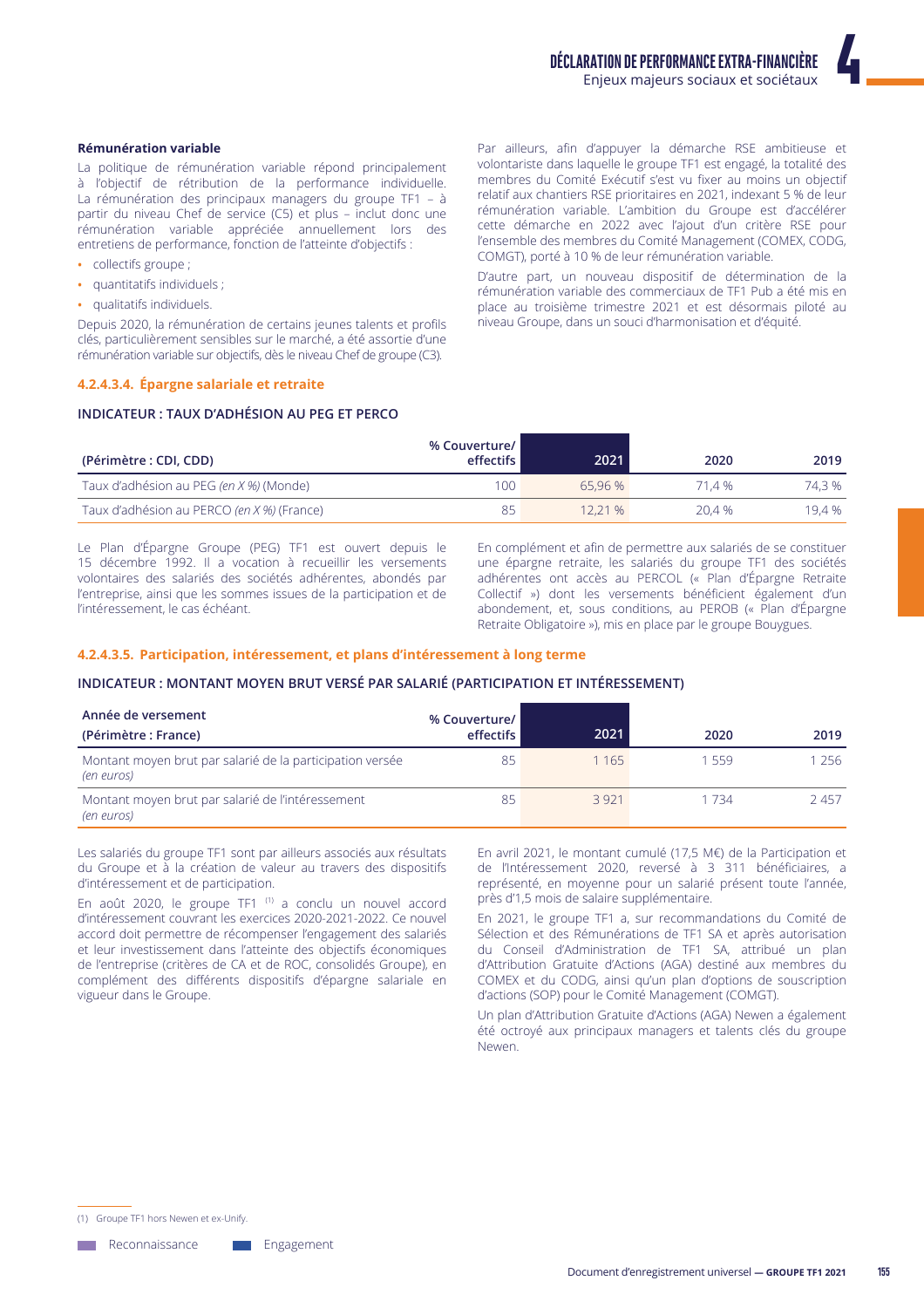# 4.2.4.4. Recrutement des talents et marque employeur

#### 4.2.4.4.1. Attirer et recruter les talents de demain

Attirer, recruter les meilleurs profils sur le marché et les fidéliser dans une perspective de carrière évolutive est l'enjeu majeur de la marque employeur du groupe TF1.

Sur les réseaux sociaux, le Groupe entretient une forte dynamique de publication visant à faire découvrir ses métiers au travers des différents réseaux professionnels et affinitaires du public (LinkedIn, Jobteaser, Welcome To The Jungle, Instagram...).

En parallèle, une campagne marque employeur a été lancée en 2020 au sein des activités digitales (périmètre ex-Unify), via la refonte des communications « candidats » via un socle commun sur la plateforme Welcome to the Jungle, le renforcement de la cellule recrutement composée désormais de 3 profils, et l'harmonisation des grilles d'indemnités de stage afin d'assurer l'attractivité.

Afin de renforcer sa proximité avec le public étudiant, la Direction du Développement des Talents a déployé une stratégie Campus qui repose sur quatre piliers :

- · les forums virtuels et physiques ;
- les interventions des ambassadeurs TF1 Campus (collaborateurs du Groupe) au sein des cursus des écoles cibles (~100 collaborateurs pour ~50 interventions par an);
- · les visites de plateaux (JT, LCI, etc.) ;
- la mise en place de partenariats dédiés avec la Chaire Média et Digital de l'ESSEC.

Également, le Groupe poursuit sa stratégie de recrutement d'alternants et stagiaires au travers d'un « Talent Dating » annuel, qui rassemble les candidats de nombreuses écoles. En 2021, comme l'année précédente, le groupe TF1 a organisé son « Talent Dating » en distanciel et a ainsi réuni plus de 2 000 candidatures. Le groupe TF1 a aussi accueilli en décembre 2021 22 stagiaires de 3<sup>ème</sup> dans le cadre de l'opération « Mon Stage chez TF1 », pour une semaine de découverte des métiers de l'audiovisuel.

Newen a renouvelé sa collaboration avec le GRFTA et des écoles en région, notamment Sud-Est, pour favoriser la diversité géographique et permettre à des jeunes de découvrir les métiers de l'audiovisuel

Pour renforcer l'attractivité sur les métiers pénuriques du Digital et de l'IT, l'équipe recrutement a accéléré sa présence sur les forums et job boards spécialisés (notamment lesjeudis.com). Des cabinets spécialisés ont été sollicités pour accélérer les recrutements sur des postes spécifiques et techniques. Par ailleurs, la Direction du Recrutement porte une attention particulière aux profils féminins retenus sur ces postes afin de favoriser la mixité au sein de la Direction des Technologies. À ce titre, elle participe à des événements dédiés aux femmes ingénieures.

En novembre 2021, l'équipe recrutement du pôle Publishers des activités digitales (ex-Unify) a rejoint celle du groupe TF1, favorisant ainsi le partage de bonnes pratiques et actions communes dans le recrutement de ces métiers pénuriques.

Le vivier d'anciens alternants et stagiaires optimisant le recrutement de profils juniors a été modernisé et automatisé dans les outils. Depuis septembre 2021, le processus d'évaluation des alternants et stagiaires en fin de contrat a été harmonisé et implémenté dans les outils. Ainsi, l'équipe en charge des recrutements bénéficie d'une base de données mise à jour et partagée pour identifier des profils pertinents.

En 2021, pour la 10<sup>ème</sup> édition du baromètre annuel des entreprises préférées des étudiants et des jeunes diplômés (Le Figaro Étudiant, en partenariat avec le baromètre Epoka/ Harris Interactive), le groupe TF1 figure pour la première fois à la 1<sup>ère</sup> place du palmarès des entreprises préférées des étudiants et diplômés des grandes écoles dans la catégorie Médias. Ce baromètre a pour objectif de mesurer les attentes de près de 14 000 jeunes vis-à-vis du monde du travail en sélectionnant notamment leurs références parmi 179 entreprises.

Cette distinction vient reconnaître le travail collectif accompli par les équipes RH et Marque Employeur pour développer l'attractivité du Groupe auprès des talents de demain.

# INDICATEUR : NOMBRE DE STAGIAIRES, APPRENTIS ET ÉLÈVES EN CONTRAT DE PROFESSIONNALISATION **ACCUEILLIS DANS L'ANNÉE**

| (Périmètre : France)                      | % Couverture/<br>effectifs | 2021 | 2020 | 2019 |
|-------------------------------------------|----------------------------|------|------|------|
| Stagiaires convention école               | 85                         | 394  | 343  | 425  |
| Apprentis                                 | 85                         | 253  | 133  | 69   |
| Élèves en contrat de professionnalisation | 85                         | 66   | 99   |      |

#### 4.2.4.4.2. Intégration des collaborateurs

Pour que chacun se souvienne de sa première journée au sein du Groupe, l'intégration des nouveaux collaborateurs est une étape importante pour la Direction des Relations Humaines et les managers.

Chaque nouveau collaborateur est ainsi pleinement intégré au processus de Onboarding. De la signature de ses documents contractuels à son arrivée, le futur collaborateur est accompagné par son futur RH et son futur manager. Ce dernier a la responsabilité d'organiser son accueil, de lui remettre son welcome pack, de le présenter aux différentes équipes au travers du « Parcours d'intégration » et de diffuser sa note d'accueil.

Tout au long de ses premières semaines, le collaborateur et suivi de près par ces deux interlocuteurs ainsi que son « Buddy », parrain choisi parmi les collaborateurs du Groupe et l'accompagnant dans tous les apprentissages de « l'informel ».

Dans un contexte de travail hybride entre présentiel et distanciel, une attention particulière est portée à l'intégration des nouveaux collaborateurs qui sont invités à maximiser leur présence sur site lors de leurs premières semaines.

Un processus particulier d'intégration des alternants et des stagiaires a pour vocation de renforcer la communauté des jeunes potentiels. Ainsi, des sessions d'intégration sont organisées les premiers mois de leur arrivée, complétant des déjeuners hebdomadaires pour échanger et partager, et des Afterworks pour développer leur réseau.

En 2020, les activités digitales (périmètre ex-Unify) ont mis en place un nouveau process d'Onboarding collaborateur ainsi que des actions de formations répondant à ses enjeux et aux attentes des collaborateurs (principalement formation au management).

Reconnaissance Engagement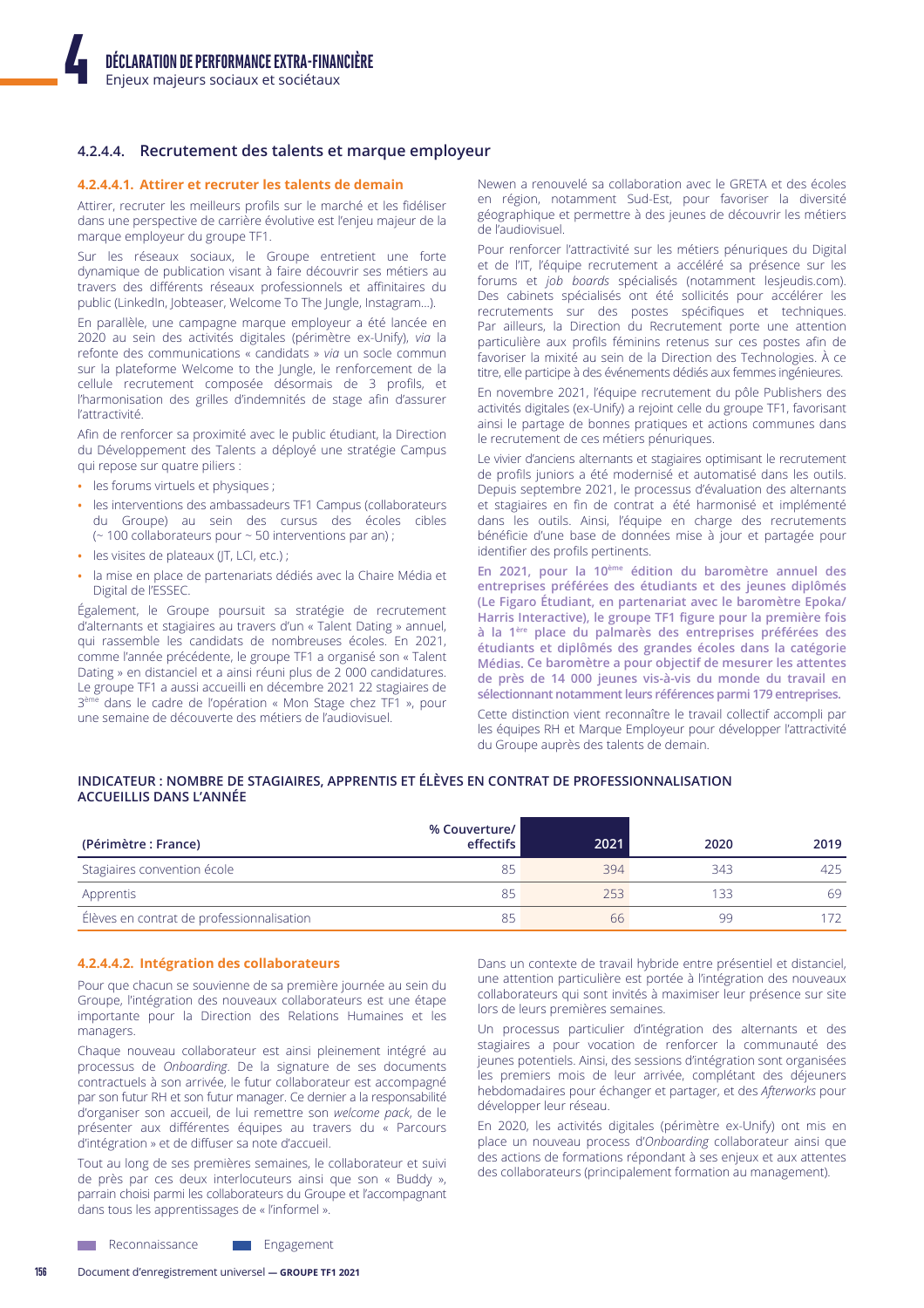# 4.2.4.5. Développement des compétences et mobilité interne

# 4.2.4.5.1. Démarche d'évaluation et de fixation des objectifs

# INDICATEUR : POURCENTAGE DE COLLABORATEURS AYANT BÉNÉFICIÉ D'UN ENTRETIEN ANNUEL

| (Périmètre : France CDI)                                  | % Couverture/ I<br><b>effectifs</b> | 2021   | 2020   | 2019   |
|-----------------------------------------------------------|-------------------------------------|--------|--------|--------|
| % de collaborateurs ayant bénéficié d'un entretien annuel | 72.4 .                              | 94.8 % | 94.7 % | 85.8 % |

L'évaluation et la fixation des objectifs pour les collaborateurs du groupe TF1<sup>(1)</sup> repose sur les trois démarches suivantes :

#### L'entretien de performance

L'entretien de performance est axé sur le bilan de l'année écoulée et sur les nouveaux objectifs des prochains mois. Cet entretien permet au collaborateur d'être acteur de la démarche d'évaluation et de fixation des objectifs avec son manager afin de définir si nécessaire un plan d'action de développement des compétences dans son entretien professionnel.

#### L'entretien professionnel

Au-delà de l'entretien de performance, chaque collaborateur bénéficie tous les deux ans *a minima* d'un entretien professionnel centré sur le parcours de carrière, la formation et la mobilité. Celui-ci consiste en un échange spécifique entre le collaborateur et le manager sur le plan de développement du collaborateur et ses souhaits de carrière à moyen terme et sur ses besoins de formation.

Le collaborateur a ainsi la possibilité d'exprimer ses souhaits relatifs aux leviers qu'il souhaite actionner pour développer ses compétences : formation, bilan de compétences, ateliers carrière, rencontre avec le coach mobilité carrière, participation à des communautés, etc.

L'entretien de carrière est aussi l'occasion pour le collaborateur de faire part de ses souhaits d'engagement personnel dans un extra-rôle : mentoring, ambassadeur campus, etc. Il est parallèlement informé des dispositifs CPF, VAE et CEP.

# Bilan à 6 ans

En complément, tous les 6 ans, le collaborateur bénéficie d'un état des lieux récapitulatif de son parcours, dit « Bilan à 6 ans », qui fait le point sur le parcours professionnel, ses entretiens et formations suivies depuis 6 ans.

Par ailleurs, les entretiens annuels se sont généralisés au sein du groupe Newen, visant à recenser les besoins et demandes en termes d'évolution, ce qui permet d'améliorer la capacité d'écoute et d'études des demandes de mobilité intra-groupe. Il existe

également des entretiens professionnels durant lesquels les collaborateurs peuvent se renseigner sur les formations disponibles, et Newen a mis en place l'évaluation 9 Box avec les managers en Erance

Pour les activités digitales (périmètre ex-Unify), l'uniformisation des entretiens annuels et professionnels a été mise en place à partir de janvier 2020.

De plus, au sein de Play Two, les entretiens individuels annuels ont été mis en place afin de mieux accompagner les collaborateurs dans leur parcours.

# 4.2.4.5.2. Gestion des emplois et des parcours professionnels (GEPP)

L'accord GEPP signé en 2021 entre la Direction et les Organisations Syndicales a pour objectifs :

- · d'anticiper au mieux les impacts sur les métiers et leurs évolutions ;
- de promouvoir les besoins à venir du Groupe en termes de compétences et de formations ;
- · de développer l'emplovabilité des collaborateurs :
- · d'élargir le choix des options aux collaborateurs pour aborder leur fin de carrière

Ainsi, les actions de promotion de la mobilité sont d'autant plus importantes qu'elles accompagnent les ambitions de cet accord de Gestion Prévisionnelle des Parcours Professionnels.

La coach Carrière & Mobilité du Groupe offre aux collaborateurs la possibilité de bénéficier de conseils personnalisés quant à leur évolution de carrière. Elle accompagne chacun dans ses souhaits de reconversion, de création d'un projet ou de mobilité.

Parmi les nombreux dispositifs existants et détaillés dans le « Livret GEPP » diffusé à l'ensemble des collaborateurs, les « ateliers PEPS (Programme d'Évolution Professionnelle Surmesure) » leur offrent la possibilité d'être accompagnés dans leur démarche de mobilité en participant (sur inscription libre) à des ateliers carrière, de la refonte du CV jusqu'à la préparation des ateliers mobilité. En 2021, plus de 320 collaborateurs ont pu bénéficier du dispositif PEPS, qu'ils s'agissent d'entretiens personnalisés ou d'ateliers

(1) Groupe TF1 hors Newen et ex-Unify

**Neconnaissance** 

Engagement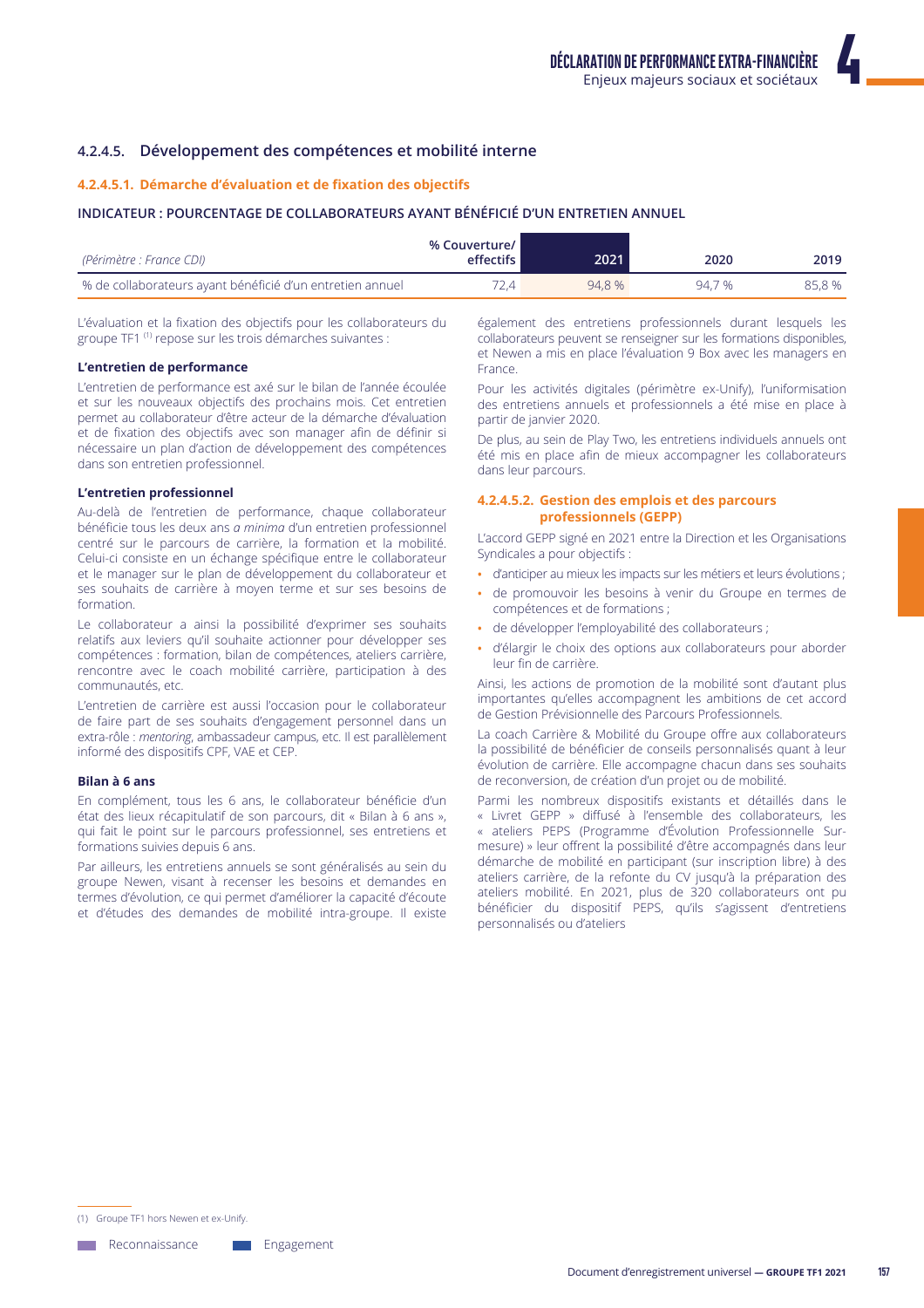### 4.2.4.5.3. Favoriser la mobilité des collaborateurs au sein du groupe

#### **INDICATEUR: TAUX DE MOBILITÉ INTERNE PARMI LES RECRUTEMENTS**

| (Périmètre France CDI) (Nombre des mobilités<br>intra-groupe TF1 + nombre d'arrivées en provenance<br>du groupe Bouygues)/(nombre de recrutements<br>externes CDI + nombre des mobilités intra-groupe TF1<br>+ nombre d'arrivées en provenance du groupe Bouygues) | % Couverture/<br>effectifs | 2021    | 2020   | 2019    |
|--------------------------------------------------------------------------------------------------------------------------------------------------------------------------------------------------------------------------------------------------------------------|----------------------------|---------|--------|---------|
| Taux de mobilité interne parmi les recrutements (en X %)                                                                                                                                                                                                           | D 4                        | 38.14 % | 29.73% | 33.02 % |

En 2021, malgré le contexte de travail hybride des collaborateurs entre distanciel et présentiel, la Direction des Ressources Humaines est restée pleinement mobilisée.

En effet, la mobilité est un vecteur d'enrichissement et d'employabilité pour tous les collaborateurs. À ce titre, les équipes RH et les outils spécifiquement mis en place favorisent la diffusion des offres, promeuvent la diversité des opportunités du Groupe et assurent l'accompagnement des collaborateurs dans leur démarche de mobilité. Ainsi, plusieurs dispositifs ont été créés depuis de nombreuses années et maintenus en 2021 malgré le contexte de travail hybride :

- · le Comité Mobilité réunissant les RRH et DRH des différentes entités se tient mensuellement afin d'examiner les besoins en recrutement, les souhaits individuels de mobilité, et les potentielles passerelles envisageables. Ce comité se tient en parallèle d'un rendez-vous d'échange mensuel entre DRH et Responsable de la mobilité afin de maintenir une collaboration de proximité ;
- le Comité Mobilité trimestriel animé par les responsables Carrière et Mobilité du Groupe Bouygues afin d'accélérer les opportunités de mobilités inter-métiers au sein des entités du Groupe Bouygues;
- la communication régulière sur l'Intranet sur les expériences de mobilité des collaborateurs et les différents postes ouverts des groupes TF1 et Bouygues, participant à la sensibilisation des collaborateurs et managers;
- le dispositif de « Vis ma vie », offrant la possibilité aux collaborateurs inscrits dans une démarche de mobilité d'effectuer 3 jours d'immersion pour découvrir le quotidien du métier vers lequel ils souhaiteraient se tourner. En 2021, plus d'une trentaine de collaborateurs ont bénéficié de ce dispositif.

En 2021, la Direction des Relations Humaines, avec le concours des managers, a réalisé 170 mobilités au sein du Groupe, incluant des mobilités entre les groupes Newen, Ex Unify et Bouygues.

#### 4.2.4.5.4. Rétention des talents

Le groupe TF1 porte une attention particulière à la rétention de ses talents. Ainsi, la Direction du Développement des Talents, intégrée à la Direction des Relations Humaines & RSE travaille notamment à la création et au déploiement de programmes de rétention.

En 2021, le groupe TF1 a lancé un nouveau programme destiné aux jeunes collaborateurs disposant d'un fort potentiel d'évolution. Ce programme « Comete's », en partenariat avec l'école Centrale-Supélec et l'ESSEC, vise à accompagner les collaborateurs dans leur développement professionnel, leur permettre de participer à des projets transverses, développer leur réseau et ainsi, les impliquer dans la stratégie du Groupe.

Également, la Direction du Développement des Talents a travaillé en 2021 à la création de la deuxième saison du programme « One's ». Ce programme destiné à des collaborateurs plus expérimentés et à fort potentiel vise à développer leur transversalité et compétences.

D'autres communautés de Talents permettent également aux collaborateurs de s'engager, par eux-mêmes, aux côtés du Groupe. Ainsi, le Collectif 3.0, le programme Ambassadeurs TF1 Campus ou encore des programmes de leadership pour les populations managers sont autant d'opportunités pour les collaborateurs de s'engager dans le Groupe et mettre leurs compétences à disposition des initiatives transverses.

Les équipes mobilité du groupe Newen travaillent en collaboration avec celles du groupe TF1, et participent notamment aux comités mobilité mensuels et trimestriels.

Les équipes de recrutement et de mobilité des activités digitales (ex-Unify) ont rejoint fin 2021 les équipes de recrutement du groupe TF1, et s'intègrent complètement aux dispositifs du groupe TF1.

#### 4.2.4.5.5. Formation

#### Offre de formation récurrente

#### **INDICATEUR: FORMATION CONTINUE**

| (Périmètre : France, CDI, CDD)                                    | % Couverture/<br>effectifs | 2021    | 2020    | 2019    |
|-------------------------------------------------------------------|----------------------------|---------|---------|---------|
| Nombre de collaborateurs CDI, CDD ayant bénéficié<br>de formation | 85                         | 1 5 5 5 | 1199    | 1849    |
| % de collaborateurs CDI, CDD ayant bénéficié de formation         | 85                         | 45.98 % | 36.70 % | 59.63 % |
| % de la masse salariale consacrée à la formation                  | 85                         | nc      | nc      | nc.     |
| Volume d'heures de formation tous dispositifs                     | 85                         | 36428   | 24929   | 38.525  |
| dont nombre d'heures en formation interne                         | 85                         | 1 218   | 623     | 4 7 9 4 |
| Moyenne d'heures de formation par CDI, CDD                        | 85                         | 23.43   | 20.79   | 20.84   |

Engagement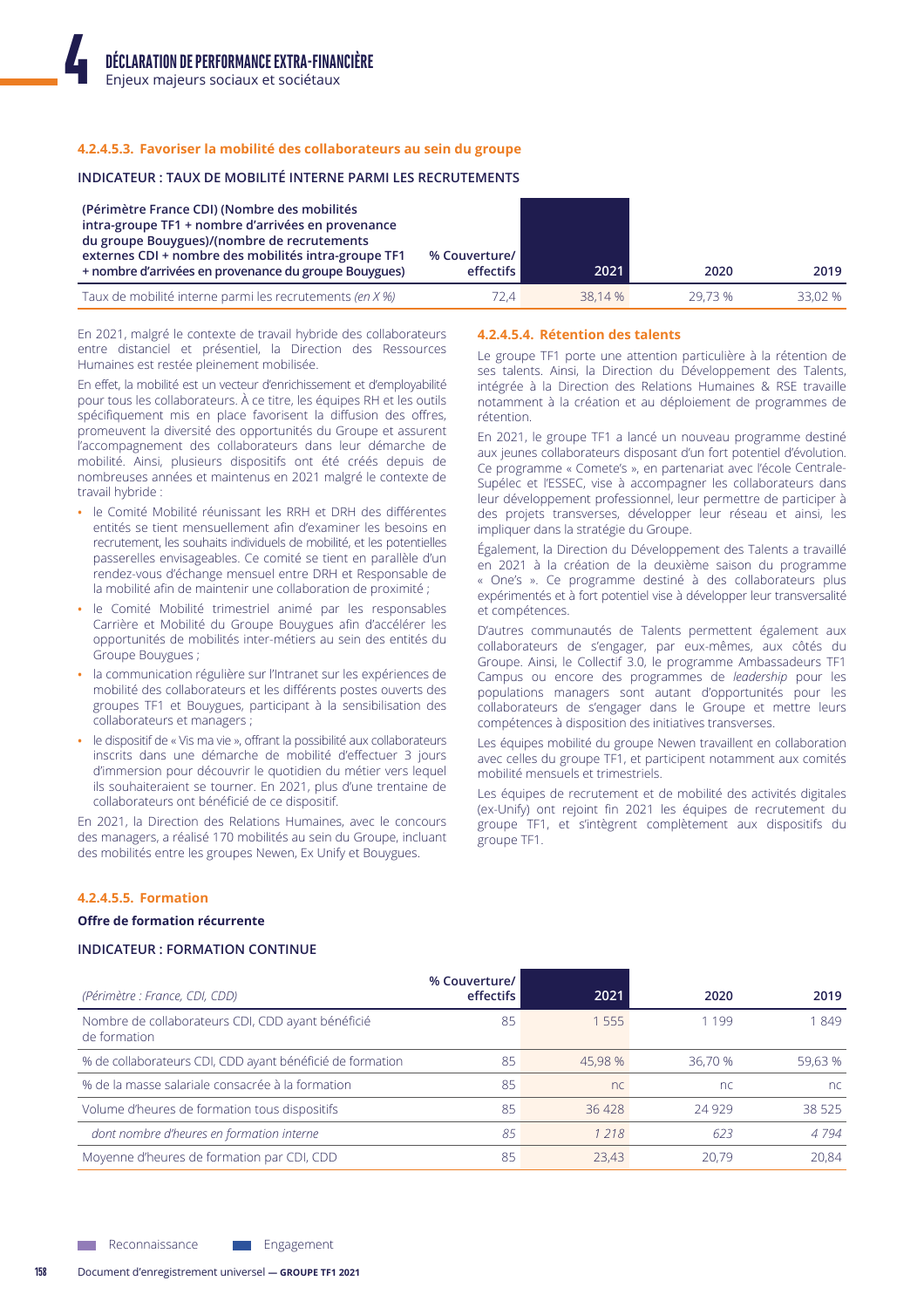#### **INDICATEUR: FORMATION DES NON-PERMANENTS**

| (Périmètre : France)                 | 2021                  | 2020 | 2019 |
|--------------------------------------|-----------------------|------|------|
| Collaborateurs non permanents formés | $\Delta$ <sup>O</sup> |      | 48   |

Le plan de formation 2021 du groupe TF1<sup>(1)</sup> a été articulé autour de six axes stratégiques :

- · Les compétences métiers : accompagner en permanence les collaborateurs sur les évolutions internes ou externes de leur métier (réglementation, nouveaux enjeux, nouveaux outils, etc.). À titre d'exemples, un parcours de formation a été mis en œuvre auprès des équipes journalistiques sur le thème du fact checking, en prévision de l'année électorale ; les équipes de la régie publicitaire ont poursuivi les parcours sur le thème de la programmatique, et un programme de formation à l'outil Adobe Premiere a été organisé pour tous les monteurs de la News Factory.
- Les nouveaux modes de travail et le développement personnel : former les collaborateurs aux modes de travail innovants adaptés au contexte de transformation du marché et de l'organisation, et développer leurs soft skills. Notamment, un parcours de formation à l'agilité a été proposé à toutes les équipes pilotant des projets en mode agile, et des programmes de formation liés à l'accompagnement du changement, à la gestion de projets et au design thinking ont été déployés. En matière de développement personnel, l'accent a été mis en 2021 sur les formations au storytelling, à la prise de parole en public ou encore à la négociation.
- L'offre PEPS (Programme d'Évolution Professionnelle Sur-mesure) : anticiper les évolutions structurelles des métiers, favoriser le développement de carrières et faciliter les mobilités. Elle se décline en : une offre pour tous, avec des ateliers sur les thèmes de la carrière, un pilote à destination des managers pour leur permettre d'acquérir les outils pour dessiner le futur des compétences de leurs équipes et favoriser leur employabilité, et des programmes spécifiques d'accompagnement des évolutions des métiers
- Le management et la performance : accompagner l'évolution de la posture managériale pour engager les équipes et atteindre les objectifs dans un contexte VUCA. Les parcours Manager up, destinés aux managers débutants ont été aménagés sur la forme et dans le contenu pour tenir compte de la situation sanitaire. De plus, au premier semestre 2021, des ateliers de formation à distance sur les thématiques de la communication et de l'engagement ont été proposés aux managers pour accompagner la reprise progressive du retour sur site, les nouveaux rythmes de télétravail et les spécificités du management hybride. Le parcours Leadership Connect a été également déployé auprès des managers de proximité à l'automne 2021, dès la reprise des formations en présentiel.
- Les programmes Talents : développer le potentiel des talents du Groupe, au-delà de leur métier. En 2021 a été initié le programme « Comete's », à destination des jeunes talents du groupe TF1, incluant des collaborateurs de Newen et des activités digitales (ex-Unify). Ce programme est co-animé par Centrale-Supélec et l'ESSEC. Par ailleurs, l'accompagnement du programme d'intrapreneuriat a été repensé et confié au Boson Project. Et les ambassadeurs Campus ont été formés à la prise de parole pour accompagner la valorisation de la marque employeur auprès des publics étudiants.

· L'engagement sociétal et les obligations : renforcer les engagements RSE du Groupe (inclusion, diversité, climat, etc.) et répondre à nos obligations légales (santé, sécurité, etc.). En 2021, le plan de formation a particulièrement soutenu : les actions en faveur de la mixité avec le déploiement à grande échelle d'un nouveau programme de formation « Mixité et stéréotypes – créer un cadre de travail respectueux et inclusif » ; le plan d'action handicap, avec l'accompagnement des managers et des tuteurs de collaborateurs en situation de handicap, mais également des équipes de recrutement à l'inclusion ; l'engagement du Groupe dans la RSE avec l'initialisation d'un programme d'envergure « Parcours Climat » pour toutes les équipes de la régie publicitaire ; les actions en faveur de la qualité de vie au travail, notamment avec des sensibilisations des managers aux risques psychosociaux ou encore de la santé et la sécurité des collaborateurs, avec la proposition d'ateliers de sécurité à vélo ; et les obligations du Groupe en matière d'anti-corruption, avec le déploiement d'un programme e-learning pour tous les collaborateurs et un module spécifique complémentaire présentiel pour les populations sensibles.

Au sein de Newen, des formations spécifiques aux compétences métiers ont été déployées (commercial, créativité, diversité), ainsi que des formations liées à la santé et la sécurité. Par ailleurs, un pilote de formation managériale a été mis en place chez Blue Spirit pour les managers permanents et intermittents, comprenant les thèmes du management inclusif dans le recrutement, la lutte contre les agissements sexistes et contre la violence au travail. Une formation « Lutte contre les harcèlements sexuel et moral et les comportements sexistes » a été déployée pour les équipes de production de Demain Nous Appartient et Ici Tout Commence, en partenariat avec une association de lutte contre les violences faites aux femmes.

#### Dispositif de formation en distanciel

En 2021, l'Université TF1 a enrichi le dispositif de formations en e-learning, permettant à tous les collaborateurs d'avoir accès à des modules sur les thèmes du management, de la culture digitale, de la santé/sécurité ou encore sur les soft skills.

Le format de Masterclass à distance lancé en avril 2020 lors du premier confinement, « 1 H Avec », a été pérennisé. Ce rendez-vous live digital hebdomadaire interactif, ouvert à tous, fait intervenir des experts inspirants, internes ou externes, sur les sujets concernant l'écosystème du groupe, les modes de travail, l'évolution de la société. Au cours de l'année, les collaborateurs ont ainsi pu participer à des interventions sur des thèmes aussi différents que : Tout ce que vous avez toujours voulu savoir sur la publicité, La place des femmes dans Koh-Lanta, Négocier comme Simone Veil, Psychologie positive : votre allié dans un monde incertain, la Journée de la Terre. Au-delà des interventions inspirantes, un second rendez-vous hebdomadaire « 1 H avec » a été initié au premier semestre 2021, pour apprendre à distance sous un format court et interactif : construire un elevator pitch, feedback : quoi - quand - comment, la facilitation graphique, le slide design.

(1) Groupe TF1 hors Newen et ex-Unify

**Neconnaissance** Engagement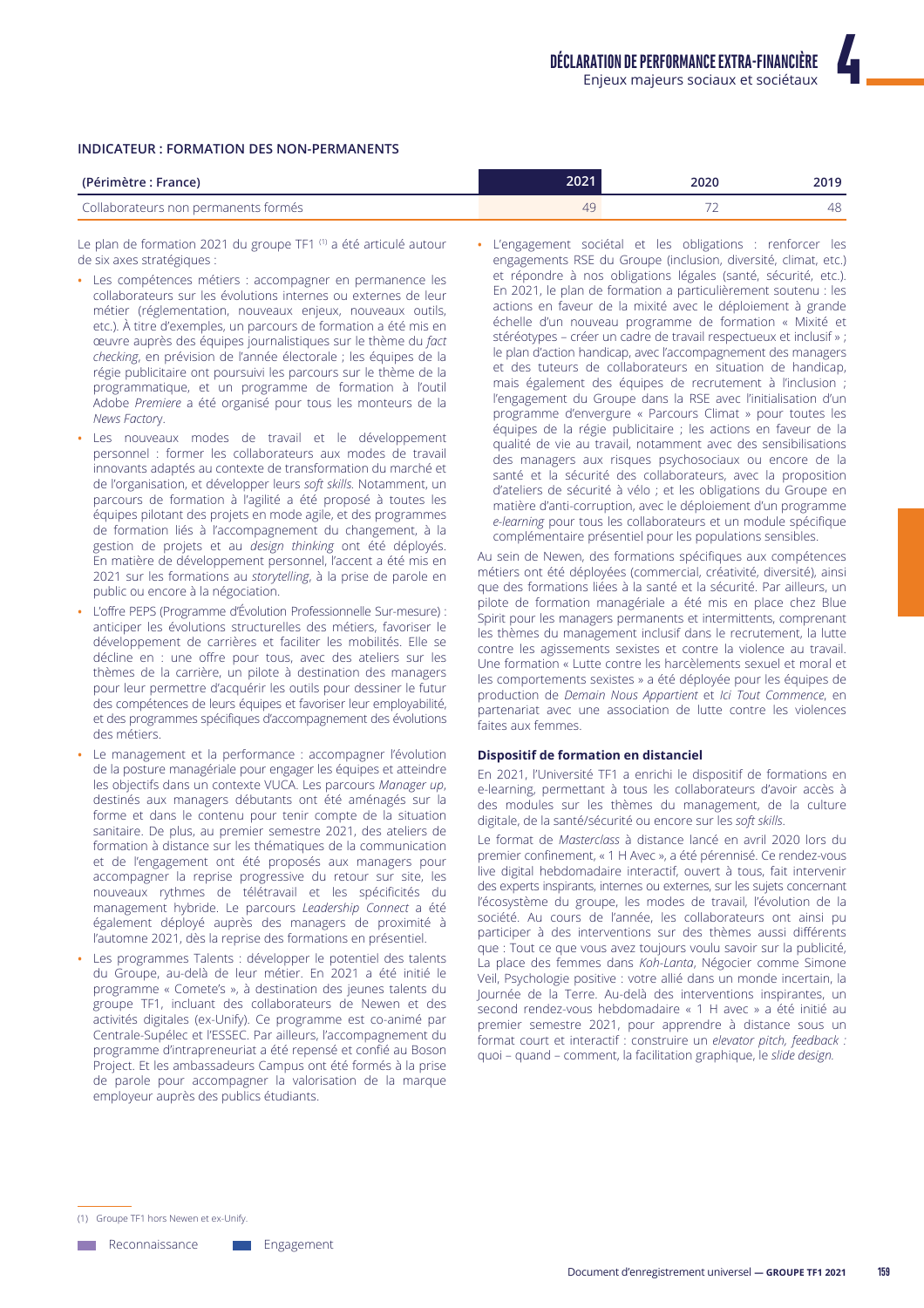# 4.2.4.6. Droits humains

#### 4.2.4.6.1. Dialogue social

#### Veiller au dialogue permanent et constructif avec les partenaires sociaux

En concertation avec les partenaires sociaux, le groupe TF1 a poursuivi la politique de protection sanitaire des collaborateurs instaurée en 2020 tout en organisant le retour sur site et les nouveaux modes d'organisation du travail.

En 2021, fort de l'expérience de travail à distance des mois précédents, un avenant à l'accord télétravail signé en 2019 a été conclu avec les partenaires sociaux. Cet avenant porte la possibilité des collaborateurs éligibles de télétravailler jusqu'à deux jours par semaine (vs un jour précédemment) et définit un budget d'équipement pouvant aller jusqu'à 180 €.

Fort des restrictions sanitaires encore en vigueur, et après avoir sondé les salariés et managers sur l'expérimentation du télétravail, il a été décidé d'appliquer l'accord de façon graduée pour suivre l'évolution de la situation sanitaire. Ainsi, les collaborateurs sont revenus sur site à hauteur de 2 jours par semaine dès le mois de juin 2021 puis, 3 jours en juillet 2021, avant une application totale de l'accord en septembre.

Au sein du groupe Newen, qui ne bénéficie pas de l'accord Télétravail de TF1, un travail de recensement des accords signés dans les sociétés a été effectué et, un échange avec les partenaires sociaux amorcé afin d'harmoniser les pratiques d'ici 2022.

Parallèlement, et après plus de 2 ans de discussion avec les partenaires sociaux, un accord de Groupe relatif à la GEPP a été conclu (Gestion des Emplois et des Parcours Professionnels). Celui-ci prévoit la mise en place d'une cartographie des métiers (pénuriques/émergents, en transformation, sensible) et le déploiement d'outils innovants pour accompagner l'évolution professionnelle des collaborateurs (abondement du CPF, chemin de reconversion professionnelle interne ou externe, congé de mobilité), renforcer leur employabilité et accompagner la fin de carrière des collaborateurs (aménagement du temps de travail via le CET, la retraite progressive, des temps partiels aménagés à 80 %, payés 90 %, le rachat de trimestres...).

En 2021, le groupe Bouygues a annoncé sa volonté de se porter acquéreur des titres que RTL Group détenait dans le capital de M6. Dans le cadre de ce projet industriel visant à rapprocher les deux groupes audiovisuels TF1 et M6 par effet de fusion, le CSE de TF1 a été consulté et a émis un avis favorable. Passée la procédure d'autorisation lancée auprès de l'Autorité de la concurrence française (ADLC) qui sera finalisée en octobre 2022, et dans l'hypothèse d'un agrément de cette dernière, les

#### 4.2.4.6.2. Santé et sécurité des collaborateurs

#### Suivi des indicateurs de santé et de sécurité

### **INDICATEUR : ABSENTÉISME**

partenaires sociaux de TF1 seront à nouveau consultés pour discuter des modalités de mise en œuvre de cette fusion et de ses conséquences en matière d'emploi, d'organisation et de statut social

De façon à encadrer au mieux ce dialogue avec les organisations syndicales et les élus du personnel durant ce projet de rapprochement historique, un accord de méthode a été conclu en iuin 2021.

#### Bilan des accords signés

Le dialogue avec les organisations syndicales n'a pas cessé tout au long de l'année 2021, que ce soit pour encadrer la reprise progressive d'activité sur site au gré de l'amélioration de la situation sanitaire, ou pour améliorer la politique sociale du groupe TF1.

Au 31 décembre 2021, les accords appliqués et conclus avec les partenaires sociaux sont les suivants :

- accord-cadre d'intéressement groupe TF1 et son avenant de quantification nº 1 portant sur l'exercice 2020 lequel incluait, pour la première fois, des objectifs RSE (baisse de la consommation électrique et réduction des déchets plastiques collectés pour recyclage) ;
- avenants à l'accord télétravail portant sur les rythmes de jours en télétravail :
- accord de Groupe relatif à la GEPP (Gestion des Emplois et des Parcours Professionnels);
- · accord groupe TF1 sur la création ponctuelle d'un congé de report exceptionnel de 5 jours de congés à prendre avant fin août pour prendre en compte les effets de la crise sanitaire qui avait pu amener des collaborateurs à ne pas avoir posé tous leurs jours de congés, ce dispositif leur évitant de les perdre.

En 2021, le groupe Newen a négocié son premier accord de Qualité de Vie au Travail. Par ailleurs, un accord Qualité de Vie au Travail a été signé en 2021 pour une partie des sociétés des activités digitales (ex-Unify) : aufeminin, Marmiton, Unify Advertising et Unify Studio.

De plus, au sein du groupe TF1, et, pour la première fois, un Administrateur salarié représentant les salariés actionnaires (ARSA) a été désigné suite à l'élection en janvier 2021 des membres salariés représentants les porteurs de parts au Conseil de Surveillance du FCPE TF1 Actions. Le groupe TF1 a également participé activement pendant plus de deux ans, à travers le Syndicat des Télévisions Privées, à la négociation de la Convention Collective Nationale de la Branche Télédiffusion conclue en juillet 2021 pour une mise en application à compter du 1<sup>er</sup> janvier 2022.

| Janvier-décembre                                       | % Couverture/ |         |        |        |
|--------------------------------------------------------|---------------|---------|--------|--------|
| (Périmètre : France CDI)                               | effectifs     | 2021    | 2020   | 2019   |
| Taux d'absentéisme                                     | 72.4          | 2.66 %  | 2.82 % | 2,40 % |
| Total de journées d'absence                            | 72.4          | 27 7 34 | 29 700 | 25 214 |
| Nombre de jours d'absence pour maladie                 | 72.4          | 25 9 20 | 28 862 | 24 212 |
| Nombre de jours d'absence pour accident de travail     | 72.4          | l 023   | 371    | 620    |
| Nombre de jours d'absence pour accident de trajet      | 72.4          | 791     | 467    | 382    |
| Nombre de jours d'absence pour maladie professionnelle | 72.4          | 14      |        | 0      |

Engagement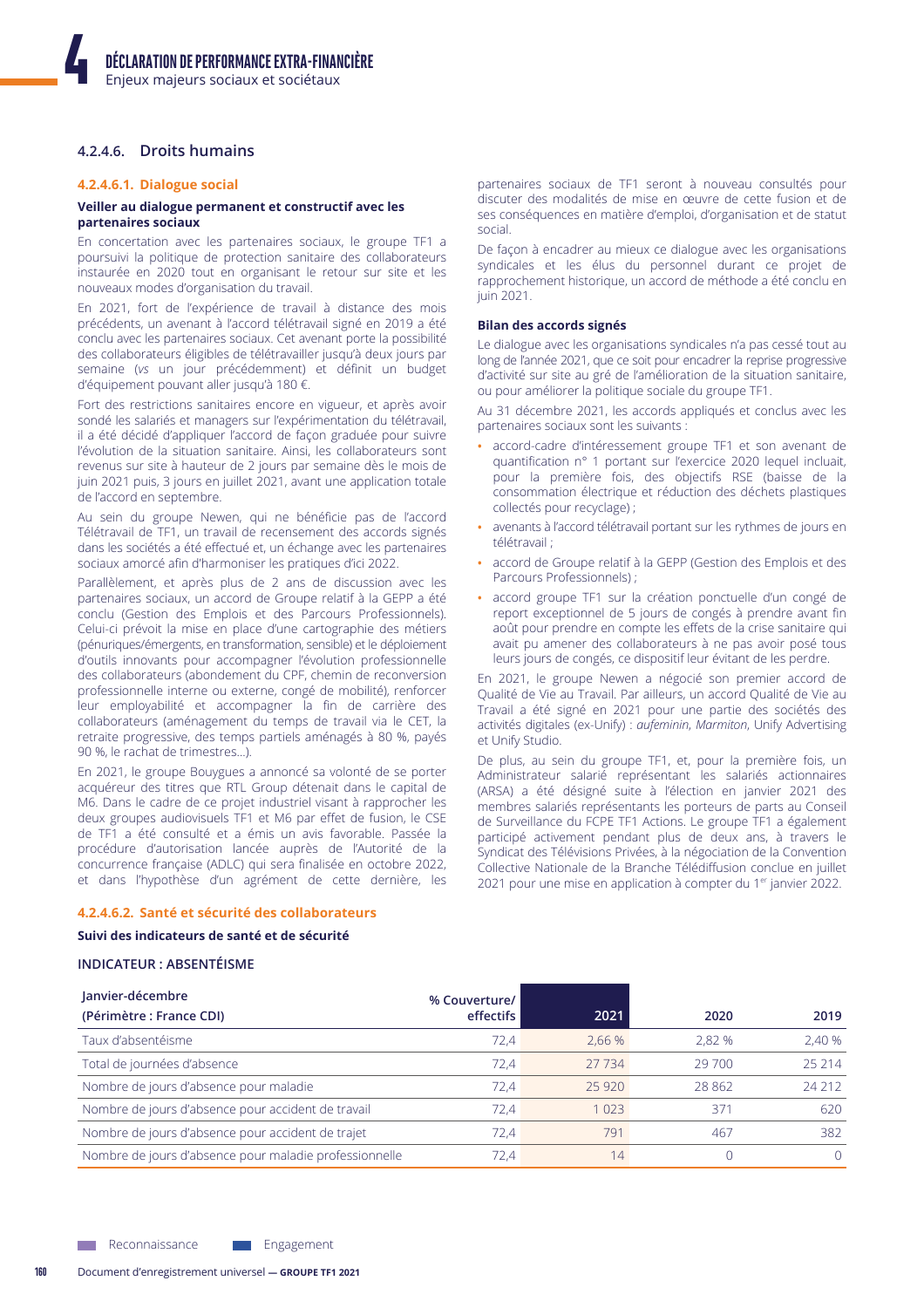Depuis 2018, le groupe TF1 est accompagné par un nouveau courtier conseil en matière de protection sociale avec pour objectif d'améliorer significativement les comptes et la maîtrise du risque arrêt de travail. Dans ce cadre, le groupe s'est engagé sur un plan d'action avec pour levier la qualité de vie au travail, le suivi

de l'absentéisme et de l'inventaire des dossiers ouverts auprès de l'assureur, les dispositifs de maintien et de retour dans l'emploi après de longs arrêts.

L'augmentation du nombre de jours d'absence pour accident de travail ou de trajet est due à un retour au travail sur site.

# **INDICATEUR: ACCIDENTS DU TRAVAIL**

| (Périmètre : Monde, ensemble des contrats hors<br>intermittents) | % Couverture/<br>effectifs | 2021 | 2020 | 2019             |
|------------------------------------------------------------------|----------------------------|------|------|------------------|
| Nombre d'accidents du travail avec arrêts                        | 100                        | 20   |      | 19               |
| Nombre d'accidents mortels de travail                            | 100                        |      |      | $\left( \right)$ |
| Effectifs formés à la sécurité, l'hygiène et la santé            | 100                        | 410  | 208  | 840              |
| Taux de fréquence des accidents du travail                       | 100                        | 3.25 | 1.94 | 3.39             |
| Taux de gravité des accidents du travail                         | 100                        | 0.17 | 0.07 | 0.12             |
| Nombre de maladies professionnelles                              | 100                        |      |      |                  |

#### Actions en faveur de la santé et de la sécurité au travail

La procédure de traitement des violences au travail et cas de harcèlement a été mise à jour avec les partenaires sociaux au cours de l'année 2021 et jointe au Règlement Intérieur des sociétés du groupe TF1. Les collaborateurs du groupe Newen n'ayant pas encore été formés, des sessions de formation et de sensibilisation ont été organisées pour les équipes de production, techniques et du siège concernant les actes de harcèlement, agissements sexistes et violences au travail.

Également, sous l'impulsion de la Direction des Relations Sociales et avec le concours des préventeurs santé et sécurité et des Responsables des unités de travail, le modèle du Document Unique d'Évaluation des Risques Professionnels de TF1 SA a été intégralement revu, avec les membres de la CSSCT de TF1, afin d'être un outil mieux maîtrisé et utilisé par l'ensemble des parties prenantes : Direction, responsables des unités de travail, managers et collaborateurs.

Ce document, mis à jour et enrichi chaque année, a été déployé dans l'ensemble des sociétés du groupe TF1. En 2021, les mesures relatives au télétravail et au risque hyperbare ont été renforcées au regard de la hausse de la fréquence sur ces deux thématiques.

#### Prévention des risques psychosociaux

Sur le plan des risques psychosociaux (RPS) ont été mis en place à l'occasion de la signature de l'accord QVT pour les collaborateurs du groupe TF1 (1):

- · une formation ouverte à tous les collaborateurs afin de mieux gérer leur stress et leurs émotions (self coaching) ;
- · une formation sur la prévention des RPS pour les managers, assortie de la diffusion d'une plaquette de communication remise à l'ensemble des collaborateurs par leurs managers. En particulier, et malgré une organisation du travail partagée entre présentiel et distanciel, six sessions complémentaires ont pu être tenues entre juin et septembre 2021, avec pour objectif la sensibilisation des managers de proximité à la prévention des RPS et à la détection des signaux faibles et leur formation à l'écoute active des collaborateurs et aux procédures internes ;
- une ligne d'écoute téléphonique avec le cabinet PSYA, ouverte 24/7, donne accès à un psychologue pour les collaborateurs qui rencontreraient une difficulté professionnelle, personnelle ou un problème d'addiction;
- · un cahier des charges pour l'outil appelé « Observatoire de la Qualité de Vie au Travail », qui permet de mesurer l'efficacité des actions mises en place pour la qualité de vie au travail, d'identifier les axes d'amélioration et d'évaluer les risques psychosociaux. L'observatoire a été déployé dans ces nouvelles conditions au printemps 2020, et le sera à nouveau début  $2022 -$
- · la poursuite du service de téléconsultation proposé depuis deux ans

#### Prévention des risques santé et sécurité

Le Service Médical organise depuis plusieurs années des campagnes de vaccination contre la grippe et propose également aux collaborateurs partant en reportage, la mise à jour de leurs vaccins et une trousse de secours pour les premiers soins. Les collaborateurs suivent avec assiduité leurs visites médicales périodiques organisées par le Service Médical mis en place au sein de TF1. Un service gratuit de téléconsultation a été mis en place depuis 2018 auprès d'AXA. Accessible 24/7, il permet aux collaborateurs de consulter un professionnel lorsque le médecin traitant n'est pas disponible.

La Direction, la commission Santé, Sécurité et Conditions de Travail (CSSCT) et le service de médecine du travail ont élaboré des recommandations régulières sur la conduite des véhicules lors des missions professionnelles, l'usage des appareils de transmission dits AVIWEST ou encore les procédures de sécurité à suivre en cas de reportage dans des zones sensibles. L'ensemble de ces acteurs veillent à ce que des formations « aux gestes qui sauvent » ou des formations « premiers secours » soient régulièrement réalisées. Tous les accidents du travail sont analysés en CSSCT et des mesures correctives sont mises en œuvre si nécessaire.

Enfin, dans le cadre de la prévention de l'absentéisme et des troubles musculosquelettiques, des consultations d'ostéopathes sont proposées sur site deux fois par semaine à l'ensemble des collaborateurs adhérents au régime frais de santé. Depuis 2020, les rendez-vous peuvent également être pris à domicile. La DAG a par ailleurs renforcé les dispositifs de sécurité compte tenu de la persistance des menaces sur le territoire national, notamment envers les médias. Le renforcement des actions de sécurité a permis d'augmenter les effectifs de sécurité aux points d'accès et de mettre en place des périmètres de sécurité adaptés ainsi que la mise en place d'un nouveau système de contrôle des entrées.

**Neconnaissance** Engagement

<sup>(1)</sup> Groupe TF1 hors Newen et ex-Unify.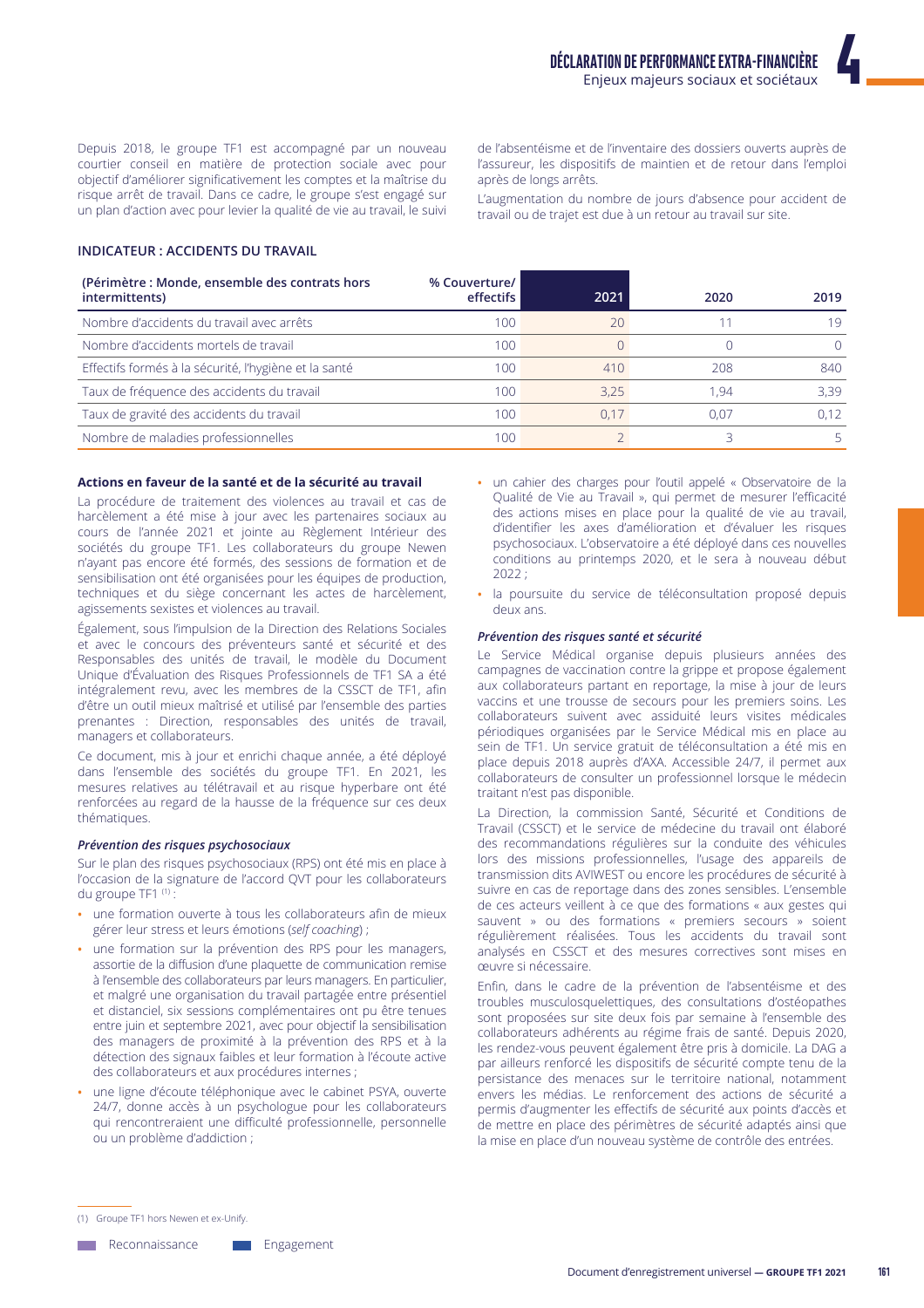Des dispositifs existent déjà dans le groupe Newen, notamment chez 17 juin, TELFRANCE et Newen Distribution :

- Médecin Direct, un service de consultation médicale à distance accessible 24h/24 et 7j/7, sur le Web ou via l'application gratuite, qui propose trois canaux de communication : la vidéo, le message écrit, ou encore le téléphone. MédecinDirect s'inscrit parfaitement dans le parcours de soins et intervient en complémentarité de la médecine de terrain ;
- deuxiemeavis.fr, un service d'expertise médicale qui permet aux patients atteints de maladie graves, rares ou invalidantes d'obtenir un deuxième avis médical, en moins de 7 jours. Sur la base d'un questionnaire médical et des examens médicaux transmis en ligne, les médecins experts rendent un avis personnalisé afin d'éclairer la prise de décision du patient ;
- un accompagnement offert par le groupe à tous les collaborateurs qui le souhaitent depuis la sortie du confinement via une coach de vie et comportementaliste qui demeure actif.

#### Gestion de la crise sanitaire

Dans la continuité des mesures de précaution prises en 2020 sur le plan sanitaire pour protéger la santé des collaborateurs, le groupe TF1 est resté mobilisé en 2021 : fourniture quotidienne de masques, distribution de gel hydroalcoolique partout dans l'entreprise, procédures de nettoyage, de désinfection et d'« aération » des bâtiments spécifiques, régulation des flux de personnel et signalétiques associées dans les bâtiments du siège à Boulogne-Billancourt, jauge de fréquentation des sites, télétravail encouragé pour toutes les activités éligibles, possibilité offerte de tests PCR avec le cabinet médical de TF1 et un laboratoire partenaire. Ces mesures sont pour la plupart très largement supérieures à celles prévues au protocole national sanitaire à destination des entreprises.

En 2021, le Groupe a également proposé l'accès à la vaccination contre le COVID-19 pour tous ses collaborateurs volontaires dès le lancement de la campagne gouvernementale. Les vaccins Astrazeneca et Moderna ont été administrés au service de santé au travail, des créneaux prioritaires ont été réservés au vaccinodrome de Saint-Quentin-en-Yvelines, et des autorisations d'absence sur le temps de travail délivrées pour la vaccination. La campagne de vaccination a repris lors de la troisième dose de rappel au sein des locaux du siège de TF1 avec la constitution d'un vaccinodrome. 1 113 doses de vaccins ont été injectées entre le 10 décembre et le début du mois de janvier 2022 au profit des salariés du groupe TF1 (CDI, CDD, alternants, stagiaires, intermittents ou pigistes, de Colas, Bouygues Télécom, Bouygues Immobilier et des principaux prestataires de TF1 présents sur site).

Dès le mois de septembre 2021, les collaborateurs concernés par l'obligation de présentation du pass sanitaire ou d'un schéma vaccinal complet ont collaboré sans difficulté avec la Direction.

Les sociétés de production du Groupe Newen ont, de leur côté, poursuivi les actions démarrées l'année précédente avec l'élaboration d'un livret blanc consacré à la reprise des tournages post-déconfinement. Ainsi, des communications régulières ont accompagné le déploiement de référents COVID sur chaque tournage et les mises à jour des DUERP avec un focus spécifique sur ces lieux sensibles.

#### Lutte contre les violences au travail et le harcèlement

En outre, la procédure de traitement des violences au travail et cas de harcèlement a été mise à jour avec les partenaires sociaux au cours de l'année 2021.

Le groupe TF1 dispose depuis 2014 d'une cellule d'écoute externe et anonyme, « Allodiscrim ». Son objectif est d'informer et conseiller les collaborateurs sur les démarches à entreprendre dans le cas où ils s'estimeraient en situation de discrimination ou d'inégalité de traitement au sein de l'entreprise.

Dans le groupe Newen, des sessions de formation et de sensibilisation ont été organisées pour les équipes de production, techniques et du siège concernant les actes de harcèlement, agissements sexistes et violences au travail. En 2019, la cellule d'écoute « Allodiscrim » avait également été ouverte à l'ensemble des collaborateurs du Groupe, qu'ils soient permanents ou intermittents.

#### Les acteurs de la démarche de santé et de sécurité

Le service médical, lieu privilégié d'écoute des salariés, assure des missions quotidiennes de suivi médical des salariés et de prévention des risques professionnels. Le médecin du travail, assisté des trois infirmières, concoit et met en place des mesures collectives et individuelles. Le médecin du travail sensibilise l'ensemble des collaborateurs à une meilleure hygiène de vie et alerte la DRH en cas de risques psychosociaux.

Depuis janvier 2020, le groupe TF1, y compris Newen et les activités digitales (ex-Unify) pour les filiales parisiennes et de la petite couronne, sont accompagnées par le Centre Médical de la Publicité et des Communications (CMPC). Outre sa très bonne connaissance des médias, le CMPC a la capacité :

- d'accompagner le Groupe dans la réforme des services de santé au travail voulue par la loi ;
- de déployer une équipe pluridisciplinaire (ergonomie, psychologue du travail, addictologue, etc.) mobilisable très rapidement ;
- d'accompagner le Groupe dans la mise en place de programmes de prévention des risques professionnels.

En juillet 2021, le CMPC et le Centre Médical de la Bourse (CMB -SSI exclusif des intermittents du spectacle) ont fusionné pour créer THALIE SANTÉ et former ainsi une structure dédiée aux entreprises et organisations du secteur culturel (spectacle, presse, édition, publicité, secteur interprofessionnel). Un médecin du travail est dédié au Groupe. Un médecin du travail est dédié au Groupe permettant ainsi un accompagnement de proximité plus efficace.

Les salariés peuvent également s'adresser à l'assistante sociale sur site lorsqu'ils rencontrent des difficultés. Son rôle consiste à évaluer la situation et à accompagner les salariés dans leurs démarches en liaison avec les organismes spécialisés.

Le dialogue social en matière de santé et de sécurité au travail est primordial pour le groupe TF1, soit au travers d'accords signés avec les partenaires sociaux en lien avec la santé et la sécurité des salariés, soit au travers de la Commission Santé, Sécurité et Conditions de Travail (CSSCT). La Direction des Affaires Générales (DAG) intervient régulièrement sur des questions relatives à la santé, la sécurité et les conditions de travail.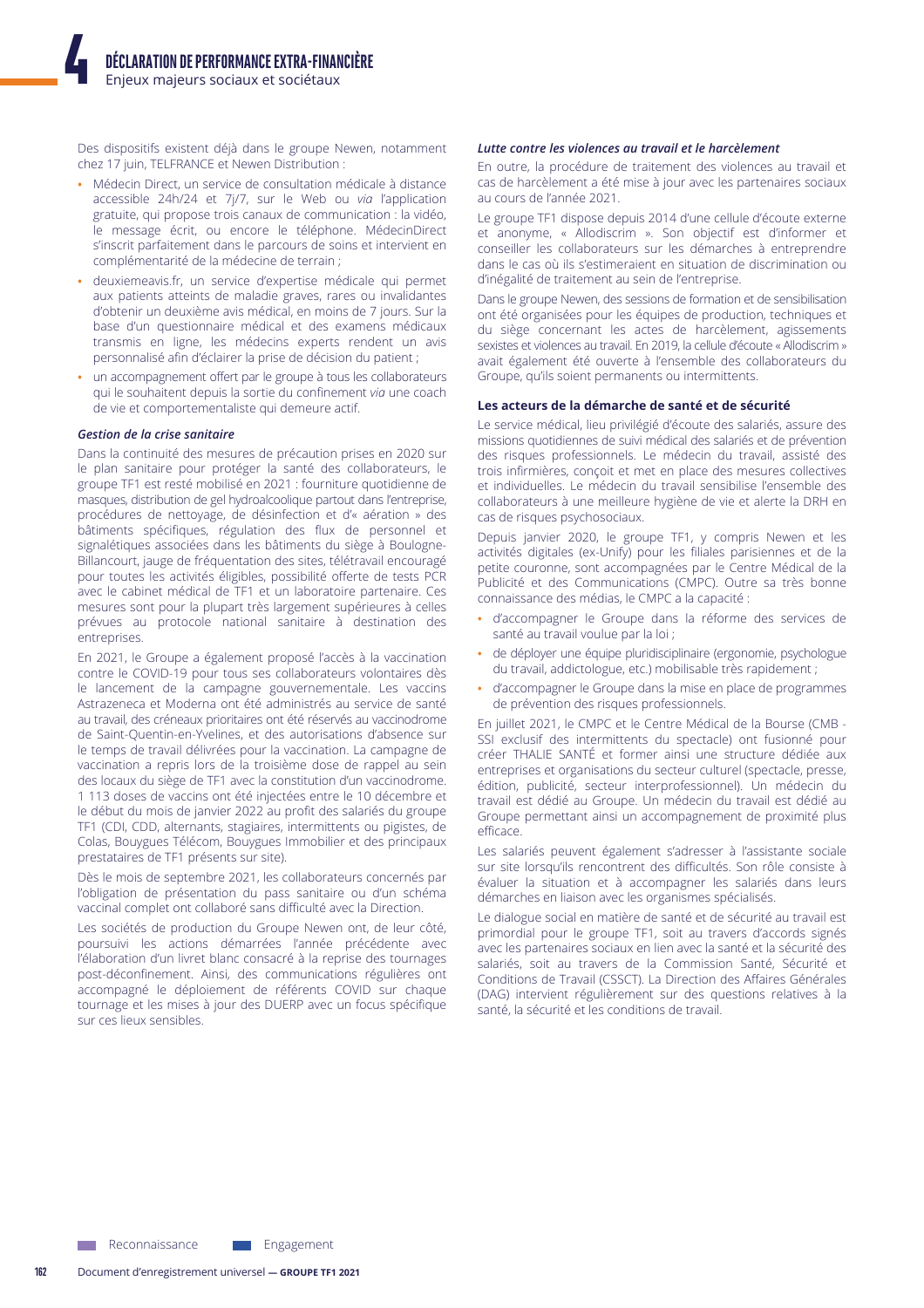### Formations liées à la santé et à la sécurité

Des formations sont régulièrement organisées dans le domaine de la sécurité, de l'hygiène et de la santé afin de maintenir le niveau de compétence des collaborateurs et leur permettre de s'approprier les nouveautés règlementaires. Une attention particulière est portée aux formations à la santé, outre les ateliers de self coaching avec les formations My Osteopratic, conçues et animées par un ostéopathe, adaptées sur mesure aux situations professionnelles rencontrées par les collaborateurs (personnels de reportage, maquilleurs...). Les formations à la sécurité sont proposées aux collaborateurs concernés : personnel local de sécurité, sauveteur secouriste du travail, habilitations électriques, CACES.

Des modules de formation « sensibilisation zones urbaines et mouvements de foules » ont été créés sur mesure pour les personnels de reportage. Des formations sont aussi dispensées aux collaborateurs de TF1 amenés à se déplacer et travailler dans des pays dits à risques et des applications d'alerte ont été installées sur leur smartphone pour se signaler en cas de problème grave rencontré sur place. En outre une note a été établie pour rappeler aux collaborateurs utilisant leur véhicule dans l'exercice de leur fonction (notamment les journalistes) les mesures de prudence qui s'imposent et le strict respect des règles du Code de la Route. De plus, en 2021, une sensibilisation au respect des règles du Code de la Route à vélo a été déployée à tous les collaborateurs *intéressés* 

# 4.2.5. Solidarité

# 4.2.5.1. Actions de mécénat INTERNE CONTENUS EXTERNE

Sur ses antennes et sur le digital, le groupe TF1 offre une large visibilité aux grandes causes et aux associations qui les portent. Le soutien est adapté aux besoins et prend des formes très diverses ·

- diffusion à titre gracieux de spots d'appels aux dons et/ou de sensibilisation sur les antennes TV et radio ;
- relais éditoriaux dans l'information et/ou sur les sites Internet ainsi que sur les réseaux sociaux du Groupe ;
- invitation de représentants des associations dans les programmes ;
- appels aux dons dans les programmes, sur le digital et les réseaux sociaux :
- émissions spéciales dédiées à une cause ou association (12 Coups de midi, Le Grand concours);
- production de programmes courts, spots d'appels aux dons, spots de sensibilisation;
- · relais des causes par des animateurs/journalistes du Groupe ;
- reversement de gains de jeux (Game of talent, District Z, Good Singers, Marble mania).

Sur les antennes et le digital, le groupe TF1 concentre ses efforts sur les associations en lien avec :

- · la recherche médicale : Fondation recherche médicale, Fondation Arc. Sidaction:
- · le soutien aux malades/personnes handicapées et leurs proches : Fondation des hôpitaux, Ela, ARSEP, Petits Princes, Princesse Margot:
- · la lutte contre la précarité : Les Restos du cœur, la fondation Abbé Pierre, Action contre la faim :
- les violences faites aux femmes : la fondation des femmes, La maison des femmes de St-Denis...;

#### 4.2.4.6.3. Droits fondamentaux du travail -Travail à l'étranger dans les zones à risque

Concernant les sujets de Droits humains, la promotion et le respect des stipulations des conventions fondamentales de l'Organisation Internationale du Travail, TF1, société française et dont la grande majorité des effectifs est française, applique le droit français, européen et international. La question du travail des enfants ou du travail forcé est totalement exclue.

Un comité de parties prenantes a eu lieu en juin 2021, interrogeant les participants sur leur perception des enjeux clés en matière de droits humains à la lecture du plan de vigilance du groupe Bouygues.

Compte tenu des effectifs limités à l'étranger, la représentation du personnel n'est pas un enjeu concernant le groupe TF1.

En revanche, les collaborateurs amenés à se déplacer et à travailler dans des pays dits « à risque » sont formés en conséquence (voir chapitre 4.2.4.6.2. « Santé et sécurité des collaborateurs »).

De plus, le groupe TF1 a souscrit avec AXA à un contrat rapatriement pour venir au soutien des collaborateurs envoyés en mission à l'étranger.

- la protection de l'enfance : Action Enfance e-enfance ;
- · les grandes catastrophes : Alliance Urgences, Croix-Rouge ;
- · la transition écologique : Stop exclusion énergétique, Surfrider.

Les antennes relaient largement les messages institutionnels notamment ceux liés à la crise sanitaire. Les messages institutionnels représentent en 2021, 72 % du montant total des espaces gracieux accordés.

Hors antenne, les soutiens aux fondations d'entreprises Bouygues, TF1, Newen et les actions de mécénat sont majoritairement centrés sur l'insertion professionnelle des jeunes.

Au total, le groupe TF1 a soutenu en 2021 plus d'une centaine d'associations, fondations ou organisations offrant ainsi une visibilité au plus grand nombre pour servir des causes variées et répondant aux besoins les plus prégnants.

Les antennes se font aussi le relais d'opérations en lien avec des candidats disparus qui ont marqué les programmes. C'est ainsi que lors de la diffusion des finales de Koh Lanta en 2020 et 2021, le fonds #PourBertrandKamal créé par la Fondation Arc et dédié à la recherche sur le cancer du pancréas, a été mis en avant, à la suite du décès du candidat.

En 2021, à l'occasion des émissions spéciales consacrées aux 20 ans de la Star Academy, des appels aux dons ont été effectués au profit de l'association Gregory Lemarchal, qui, depuis 2007, finance d'importants programmes de recherche contre la mucoviscidose, apporte son aide aux patients et à leur famille pour améliorer leur vie, informe le grand public et sensibilise au don d'organes.

Les collaborateurs sont informés des grandes opérations humanitaires soutenues par le groupe et y sont associés autant que possibles (courses solidaires, collecte pour les Pièces Jaunes, distribution de rubans Sidaction...).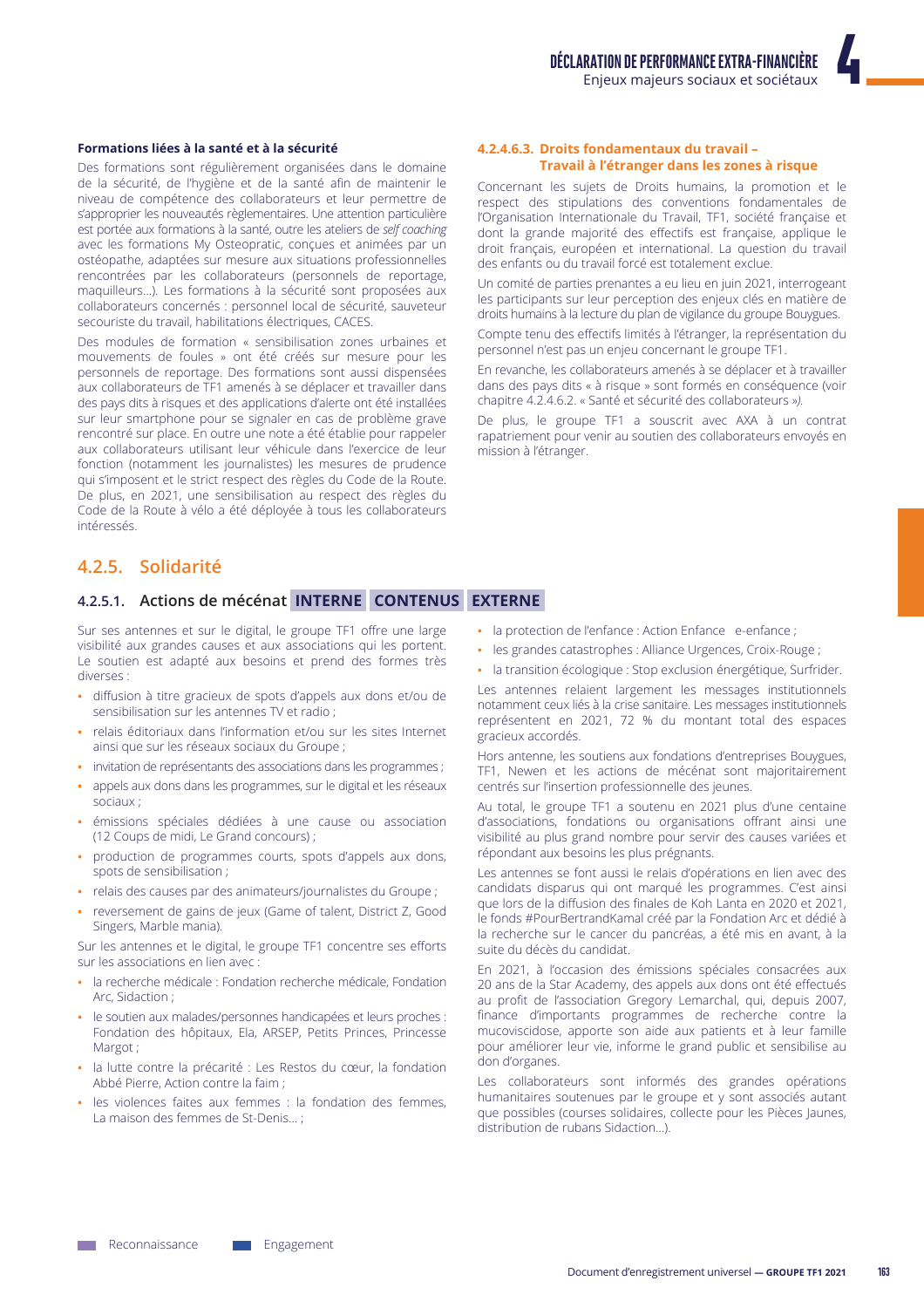# **INDICATEUR: MONTANT TOTAL DES ACTIONS SOLIDAIRES**

| (en milliers d'euros)                                                                                             | 2021    | 2020    | 2019    |
|-------------------------------------------------------------------------------------------------------------------|---------|---------|---------|
| Nombre d'associations ayant bénéficié des dons                                                                    | 110     | 125     | 152     |
| Valorisation des espaces gracieux des associations et fondations<br>d'intérêt général et messages institutionnels | 111 268 | 135812  | 42 143  |
| Dons à des associations et fondations d'intérêt général                                                           | 2805    | 2875    | 3 2 2 1 |
| Pro bono pour des associations et fondations d'intérêt général                                                    | 432     | 211     | 228     |
| Contribution vers les Fondations d'entreprises TF1 et Bouygues<br>et budget RH TF1 Diversité et Handicap          | 982     | 1 0 4 5 | 1 1 5 6 |
| <b>MONTANT TOTAL DES ACTIONS SOLIDAIRES</b><br><b>(EN MILLIERS D'EUROS)</b>                                       | 115 487 | 139 943 | 46 748  |

Le groupe TF1 maintient un soutien important via ses espaces gracieux sur les antennes en raison notamment d'un nombre toujours important de messages institutionnels en lien avec la crise sanitaire.



INDICATEUR : RÉPARTITION DE LA VALORISATION DES ESPACES GRACIEUX EN 2021

| Messages institutionnels                     | 80 266  |
|----------------------------------------------|---------|
| Associations et fondations d'intérêt général | 31 002  |
| <b>TOTAL</b>                                 | 111 268 |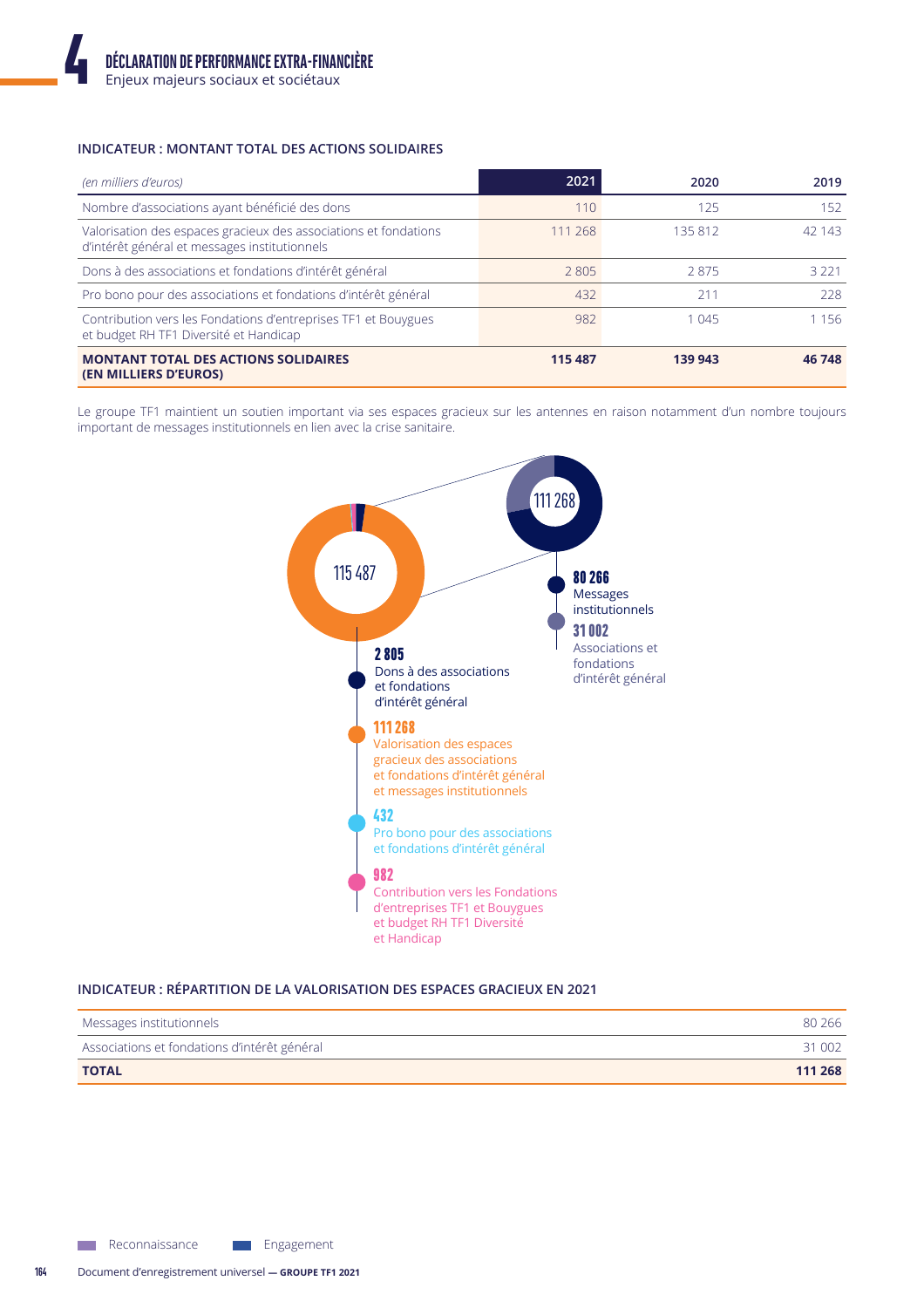# **4.2.5.2. Publicité solidaire <b>EXTERNE CONTENUS**

#### **Goodeed**

En 2020, TF1 Pub est la première régie plurimédia à s'engager aux côtés de Goodeed, et à commercialiser le format de la publicité solidaire sur le digital et en TV, permettant aux marques d'agir aux côtés des internautes et de reverser une partie du budget investi au profit d'associations

Fin 2021, un an après le lancement du format de publicité solidaire avec Goodeed, 32 campagnes ont été diffusées sur TF1 ou MYTF1, permettant de collecter 325 000  $\epsilon$  au profit de 27 associations actives dans des domaines variés tels que l'environnement, l'inclusion, l'éducation ou la pauvreté. Forts de ce succès, TF1 Pub et Goodeed ont déployé de nouvelles offres en TV, digital et social média en incluant notamment l'inventaire d'Unify Advertising et les chaînes TNT du groupe TF1.

#### **WhatRocks**

Unify Advertising et TF1 Pub sont signataires du Pacte pour la publicité solidaire lancé à l'initiative de WhatRocks Foundation. En mettant à disposition l'ensemble de ses marques média, Unify Advertising et TF1 Pub contribuent ainsi à mettre en lumière de nouveaux modes de financement des grandes causes sociales et environnementales.

Un an après avoir signé le Pacte pour la publicité solidaire WhatRocks™, les activités digitales (ex-Unify) ont réaffirmé leur engagement pour une publicité responsable en rejoignant le Programme de Membre Fondateur du label, à l'occasion de son lancement en France en septembre 2021. L'initiative créée par WhatRocks™ permet aux internautes, en visionnant une publicité digitale, de cumuler une monnaie virtuelle convertible en dons à l'association de leur choix. Pour son arrivée en France, WhatRocks™ s'associe aux éditeurs membres du label afin de distribuer gratuitement 1 milliard de Rocks™ à ses utilisateurs.

#### **Vinted**

En partenariat avec Vinted, TF1 a initié le « Mois de la seconde main » : pour la première fois et pendant tout le mois d'octobre 2021, les tenues portées par les actrices et acteurs des séries auotidiennes *Ici Tout Commence* et Demain Nous Appartient ont été mises en vente sur la plateforme Vinted. Les bénéfices découlant de la vente des tenues ont été reversés à l'association La Cravate Solidaire qui accompagne les publics en insertion et lutte contre les discriminations en entretien d'embauche, notamment celles liées à l'apparence.

# **4.2.6. Éducation aux médias CONTENUS EXTERNE**

Convaincu de son rôle à jouer en tant que groupe média producteur, éditeur et diffuseur de contenus et d'information, le groupe TF1 a mis en place de nombreuses actions pour contribuer à l'éducation de tous les publics aux médias et à la fabrication de l'information.

#### Pédagogie à destination de tous les publics

Sur LCI.fr, la rubrique *La médiatrice vous répond*<sup>(1)</sup> est le lieu où Christelle Chiroux, médiatrice de l'information de TF1 et LCI, répond aux questions des téléspectateurs. En complément, elle réalise régulièrement des articles intitulés C'est quoi ton job ?, des interviews avec les acteurs de l'information du groupe TF1, comme par exemple la chef d'édition de la tranche 20-22 h à LCI. Par ailleurs, la médiatrice de l'information a également lancé en 2021 le podcast *Info & Vous*, mettant en lumière les coulisses des rédactions LCI et TF1.

En 2021, TF1 a également inauguré Les rencontres de l'info, un rendez-vous destiné au public, et qui s'appuie sur un partenariat avec le Centre de Liaison de l'Enseignement et des Médias d'Information (CLEMI). Le premier événement a eu lieu le 20 octobre 2021 à l'auditorium de TF1 et a permis au public de rencontrer trois grands reporters et un journaliste reporter d'image, ainsi que d'échanger avec eux. Le lancement de ce rendez-vous, destiné à devenir mensuel en 2022, illustre la volonté de TF1 de renforcer encore la proximité avec les téléspectateurs, de jouer la transparence sur la fabrication de l'information pour une meilleure compréhension des métiers de ce domaine. Le partenariat instauré avec le CLEMI, qui convie à cet événement de nombreux lycéens, permet d'aller à la rencontre des jeunes publics, de leur donner l'opportunité d'échanges directs avec les rédactions du groupe TF1.

Les rédactions entretiennent des liens étroits avec le CLEMI et le Conseil Général de Seine-Saint-Denis et ont organisé en 2021 plus de 130 interventions de journalistes au sein des collèges et lycées sur des thèmes de société comme par exemple la liberté d'expression, notamment dans le cadre du programme Agora ou au cours de la « Semaine de la presse et des médias dans l'école » (SPME). Cette dernière, organisée par le CLEMI auprès de 4 millions d'élèves, a pour objectif d'aider les élèves, de la maternelle au lycée, à comprendre le système des médias, à former leur jugement critique et développer leur goût pour l'actualité.

(1) https://www.lci.fr/actualite/la-mediatrice-vous-repond-12838/

Par ailleurs, et dans l'optique de sensibiliser encore plus les jeunes à l'actualité, de renforcer leurs liens avec l'information, mais aussi dans une volonté de pédagogie et de transparence sur les métiers de la rédaction, le groupe TF1 s'est associé au réseau social TikTok à l'occasion de l'opération spéciale « La semaine de l'info du groupe TF1 » en janvier 2021. Au programme de cette opération : Masterclass avec découverte des coulisses du JT et de la météo, un live présenté par Christophe Beaugrand, et un challenge #CetteNewsQui pour tenter de faire réagir la communauté TikTok à l'actualité. Cette « semaine de l'info » a rencontré un large succès, comptabilisant 40 millions de vues et plus de 2 000 contributions.

Pour favoriser l'éducation des enfants et adolescents, LCI diffuse chaque semaine un magazine d'information intitulé L'info à suivre, qui présente l'information de manière accessible et pédagogique.

À travers l'opération « Mon Stage chez TF1 », le Groupe accueille des stagiaires de 3<sup>ème</sup>, sélectionnés par concours à travers une vidéo d'une minute, ce qui leur permet de découvrir pendant une semaine l'ensemble des métiers d'un groupe média. Une nouvelle opération « Matinée de l'audiovisuel » sera organisée en février 2022 sous la forme d'interviews en distanciel ouvertes cette fois à tous les collégiens, lycéens et étudiants.

L'initiative « Expertes à la Une » (détaillée au chapitre 4.2.2.1. « Représentation des femmes dans les contenus ») s'inscrit également dans cette démarche, à travers les binômes créés entre les expertes et les journalistes, permettant ainsi aux expertes de mieux comprendre le fonctionnement et les besoins des rédactions. Le Groupe a prévu de reconduire cette opération en 2022.

La lutte contre les fausses informations et la sensibilisation des publics à l'importance de celle-ci est abordée au chapitre 4.3.1.1. « Indépendance des rédactions du Groupe, pluralisme, éthique et déontologie de l'information et dans les programmes ».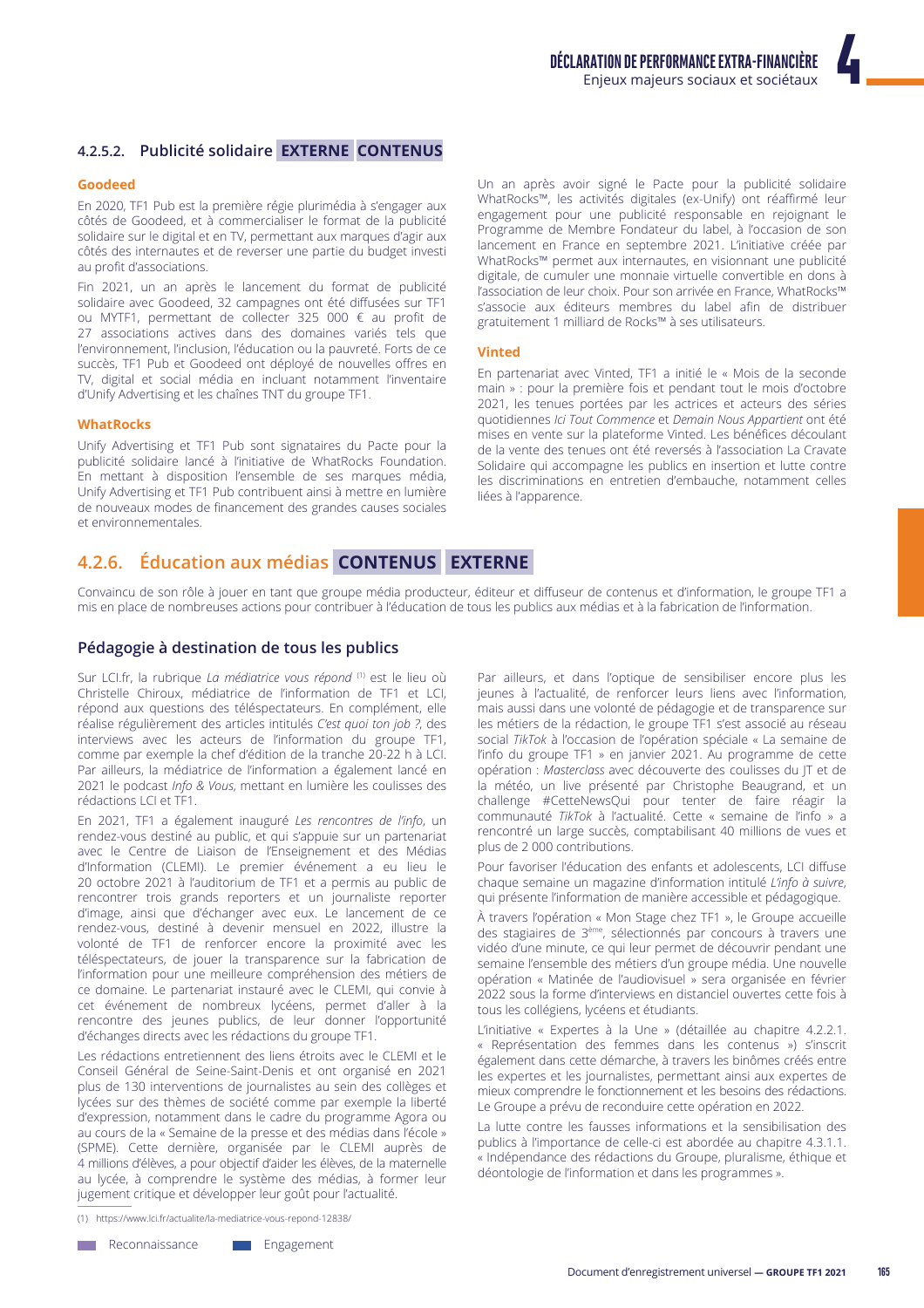# $-4.3.$  ETHIQUE

# 4.3.1. Éthique dans les contenus CONTENUS

# 4.3.1.1. Indépendance des rédactions du groupe, pluralisme, éthique et déontologie de l'information et dans les programmes

Dans le cadre de ses activités de production en propre d'émissions d'informations ou autres, d'achat de programmes, de publicité, le groupe TF1 est investi d'une responsabilité particulière de par son statut de chaîne leader. Le groupe veille notamment au respect de ses engagements publics en matière d'éthique et de déontologie des contenus produits et diffusés (indépendance de l'information, protection des publics vulnérables, respect de la vie privée, présomption d'innocence, etc.) qui conditionnent sa licence-to-operate, si le régulateur venait à juger de non-conformités majeures. Cette conformité fait l'objet d'un contrôle rigoureux :

- par le Secrétariat général, ou la Direction de l'Information ou de l'Antenne, pour le respect des engagements pris par la chaîne (cahier des charges et conventions signées avec le CSA, Charte Éthique des Journalistes), mais, également, en matière de déontologie des programmes et de protection du jeune public :
	- la Direction de l'Information de TF1 a la charge du contrôle de l'application des principes éthiques de la profession au sein des réfactions.
	- en France, les principaux syndicats de journalistes ont adopté la Charte d'Éthique professionnelle des journalistes. Elle peut être consultée sur le site du SNJ (Syndicat National des Journalistes),
- la Charte Déontologie spécifique aux journalistes présents chez TF1 a été signée le 28 janvier 2019. Elle a fait l'objet d'un envoi à l'ensemble des journalistes de l'entreprise le 13 février 2019. Chaque nouveau collaborateur journaliste se voit remettre cette charte simultanément à la signature de son contrat de travail ;
- en ayant mis en œuvre un Comité relatif à l'Honnêteté, à l'Indépendance et au Pluralisme de l'information et des programmes (en application de la loi du 14 novembre 2016). Depuis 2017, ce comité, composé de personnalités indépendantes, a pour mission de contribuer au respect des principes d'honnêteté, d'indépendance et de pluralisme de l'information et des programmes au sein des chaînes de TF1. Ce comité s'est réuni à deux reprises en 2021 ;
- par la rédaction de TF1, qui est extrêmement attentive à la qualité des sources d'images et proscrit l'utilisation de vidéos amateurs lorsque leur origine n'est pas strictement vérifiée. Lorsqu'elle utilise ces documents amateurs qui peuvent être recadrés et montés, elle insère la mention « Document amateur » et précise si possible la date à laquelle les images ont été tournées ;
- · en assurant un visionnage préventif de certains programmes (par un psychologue pour enfants et un Comité ad hoc), et en veillant à la bonne signalétique des programmes ;
- · en soumettant les supports publicitaires aux avis préalables de l'ARPP (publicité) ;
- en mettant en œuvre un contrôle des sites Internet et des espaces communautaires de la chaîne (système de modération, sécurisation du surf) ;

· en poursuivant en interne le déploiement de formations à destination des professionnels de l'information, notamment une formation au Droit de la Presse en 2021.

Voir le chapitre 2.2., paragraphe « Respect des règles éthiques et déontologiques dans les contenus ».

#### Lutte contre les fake news

Développer et faire valoir son expertise est l'un des axes de la stratégie de la Direction de l'Information du groupe TF1 qui légitime ainsi son rôle sociétal. Depuis 2020, les contenus de fact-checking sur les antennes de TF1, LCI et les supports digitaux d'information du Groupe sont réunis sous la bannière « Les Vérificateurs ».

Grâce aux réseaux sociaux, tout un chacun, détenteur d'un savoir ou d'une crovance, hyperspécialiste ou néophyte, peut diffuser aujourd'hui un message. Plus il est susceptible de générer de l'émotion, et notamment de l'anxiété, et plus son audience pourra être large et son empreinte forte. Il s'agit donc pour les journalistes du groupe TF1, en charge de la lutte contre les fake news, d'aider le grand public à questionner les rumeurs, les allégations, à faire la distinction entre le fait et son interprétation, entre le vrai et le faux.

Cette vérification s'appuie sur des techniques et des outils : réaliser une veille sur les réseaux sociaux, rechercher la date de la première publication d'une image, son contexte et ainsi vérifier qu'elle n'a pas été détournée, retrouver des messages qui ont été effacés, interroger des sources reconnues pour leur expertise, etc.

En partenariat avec le Centre de Formation Professionnelle des Journalistes (CFPI), le groupe TF1 a formé les journalistes de la rédaction digitale et les documentalistes. En 2021, la formation a été élargie aux journalistes de l'antenne de LCI et à des référents dans chaque service de la rédaction de TF1, Économie, Politique, Informations Générales, Société et Échanges Internationaux.

Ces 70 experts du fact-checking enrichissent la rubrique digitale Les Vérificateurs, les chroniques quotidiennes dans les tranches d'information de LCI et les formats des éditions du JT de TF1, Info/ InfoX, Factuel ou le Vrai-Faux, et viennent compléter le travail quotidien des 700 collaborateurs de l'information de TF1, dont 350 journalistes. Cette offre numérique s'est étoffée en avril 2021 avec le lancement d'une émission mensuelle sur la plateforme Twitch. Intitulée FCdebunk, ce programme est consacré à la lutte contre les fausses informations, et pour son premier numéro, deux journalistes se sont intéressés au phénomène des deep fakes.

Par ailleurs, à travers les contenus que le groupe TF1 diffuse, le sujet de la désinformation est abordé, comme dans la série documentaire C'est un complot ! diffusée sur Histoire TV en 2021 et ayant pour objectif de répondre aux thèses complotistes sur le fond pour permettre de redresser la vérité historique. Par ailleurs, LCI a diffusé de nombreux reportages sensibilisant à la désinformation, dont notamment Comment nous avons piégé les complotistes.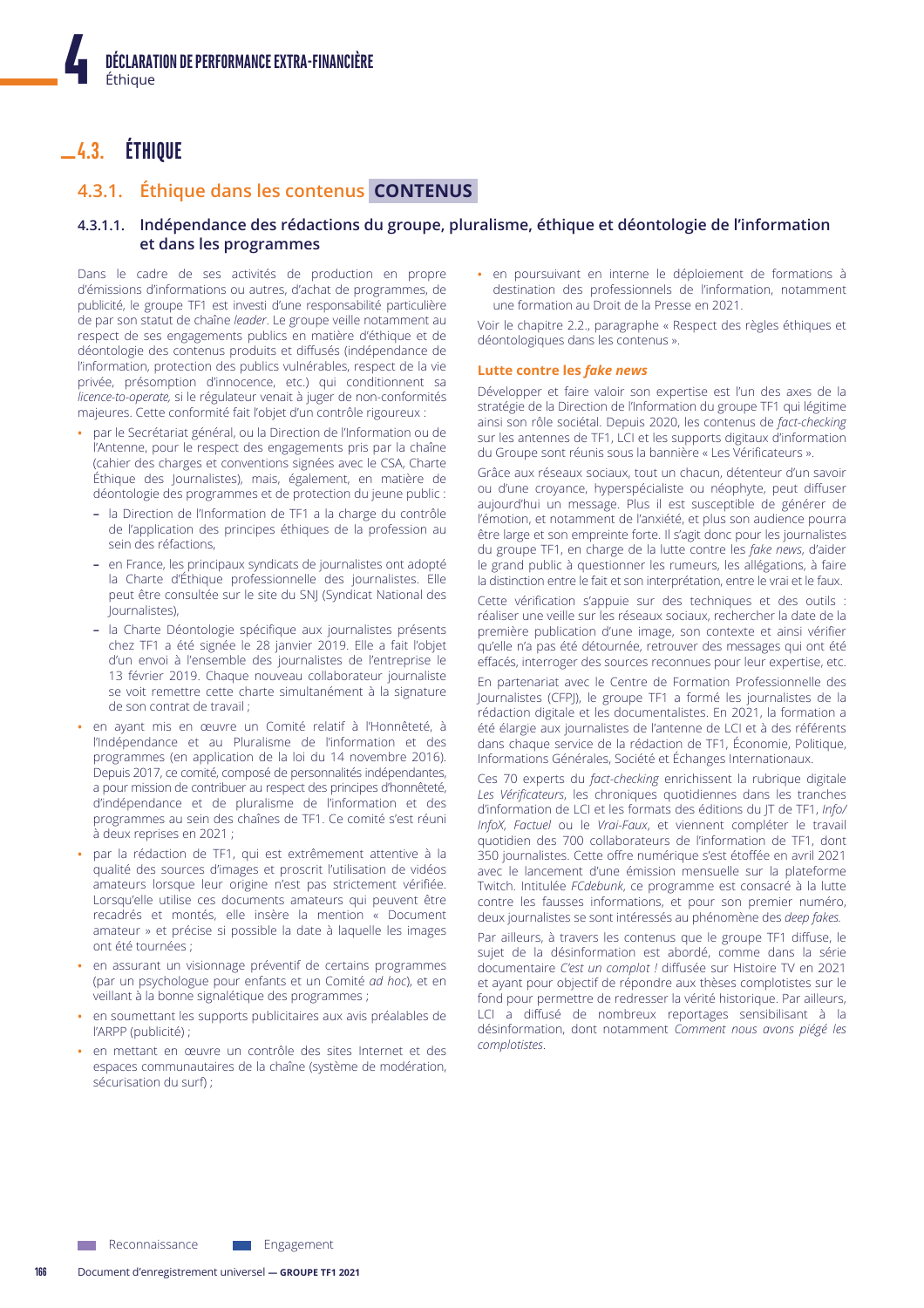# 4.3.1.2. Éthique dans les contenus publicitaires

La Direction de la Programmation et de la mise à l'antenne de TF1 Pub, régie publicitaire de TF1, effectue un visionnage préalable avant diffusion des messages publicitaires avec le concours éventuel de la Direction des Affaires Juridiques.

TF1 Pub peut, même si l'ARPP a validé le message, refuser ou imposer des conditions de diffusion particulières à un annonceur dès lors que le message ne paraît pas approprié à la ligne éditoriale des supports sur lesquels il sera diffusé, notamment au public familial de TF1.

Dans ce cas, un courrier est envoyé à l'interlocuteur, annonceur ou agence de communication ayant conçu le message. Une solution est recherchée pour adapter le message ou son horaire de diffusion à la ligne éditoriale du support. Si aucune solution n'est trouvée, le message n'est pas diffusé. Ce cas de figure est prévu dans les conditions générales de vente de TF1 Pub.

Par ailleurs, les sites des chaînes du groupe TF1 (MYTF1) et LCI.fr ainsi que plusieurs sites Internet (aufeminin.com, doctissimo.fr et marmiton.org) sont certifiés label Digital Ad Trust, un label exigeant pour une meilleure transparence et qualité publicitaire. Depuis 2017, ce label offre des garanties sur la sécurité des environnements des sites Internet dans lesquels les marques apparaissent pour répondre aux nouvelles exigences des annonceurs et des utilisateurs.

# 4.3.1.3. Protection des publics sensibles

# Signalétique jeunesse

Depuis 2002, obligation est faite aux chaînes de télévision hertzienne d'apposer une signalétique sur l'ensemble des programmes hors publicité, dès lors qu'ils ne sont pas recommandés pour tous les publics. La responsabilité de la mise en place de cette signalétique incombe à chaque chaîne qui informe le CSA de sa composition, mais est seule responsable de ses décisions de classification. La signalétique délivre des recommandations pratique en termes d'âge pour chacune des cing catégories existantes (tous publics, - 10, - 12, - 16, - 18). La chaîne TF1 ne diffuse pas de programmes classifiés - 18. Le Comité de Visionnage mis en place à TF1 qui statue sur la signalétique à mettre en place rassemble les responsables de l'Antenne, de la programmation, de la conformité des programmes, des acquisitions et des programmes jeunesse.

#### Une psychologue pour les programmes jeunesse (TFOU)

Depuis la création de la case jeunesse, les équipes artistiques et/ ou une psychologue pour enfants visionnent toutes les séries jeunesse achetées et travaillent en amont, en étroite collaboration pour les séries coproduites par la chaîne. Lorsqu'elle juge les images inadaptées pour les enfants, la psychologue suggère des coupes ou parfois qualifie des épisodes comme étant non diffusables, ces recommandations sont alors systématiquement suivies.

Par ailleurs, le groupe TF1, est signataire du protocole d'engagements « Pour une utilisation raisonnée et raisonnable des écrans chez les mineurs » initié par le secrétariat d'État en charge de l'enfance et des familles qui dépend du ministère des Solidarités et de la Santé. Le Secrétariat général du groupe TF1 participe aux échanges qui ont vocation à enrichir le site jeprotegemonenfant.gouv avec des rubriques destinées aux parents et mettant en avant les outils limitant le temps d'écran et les contenus inappropriés.

# 4.3.2. Éthique et conformité dans les relations d'affaires, Achats Responsables et dialogue avec les parties prenantes INTERNE EXTERNE

# 4.3.2.1. Éthique et conformité dans les relations d'affaires

À travers notamment de son Code Éthique, mis à jour en 2019, et des programmes de conformité détaillant la politique du Groupe en termes de lutte contre la corruption, de gestion des conflits d'intérêt, du respect de la concurrence, du droit boursier et des sanctions internationales, le groupe TF1 porte à la connaissance de tous les collaborateurs du Groupe les bonnes pratiques propres à garantir le respect de sa politique d'éthique dans ses relations d'affaires.

En 2021, le groupe TF1 a également poursuivi le déploiement de la formation e-learning relative à la lutte contre la corruption et le trafic d'influence auprès de l'ensemble des collaborateurs. Par ailleurs, les dirigeants du Groupe se sont engagés via des lettres d'engagement ostensible à respecter les principes éthiques et de prévention de la corruption. portés par les documents internes susvisés.

En 2022, le Groupe entend poursuivre la sensibilisation renforcée des managers et des personnes les plus exposées aux risques de corruption et de trafic d'influence afin de garantir la prise en main de ces sujets, notamment au plus haut niveau de l'organisation.

# 4.3.2.2. Achats Responsables

Dans ce chapitre, seuls les relations d'affaires et les achats du groupe TF1 hors Newen et activités digitales (ex-Unify) sont pris en compte.

### **Typologie des achats**

Les achats de droits audiovisuels, qui représentent 826 M€ sur la période, soit 61 % des achats du Groupe (59 % en 2020), sont réalisés au travers du Groupement d'Intérêt Économique (GIE) Achats. Le principal risque concernant ce type d'achat étant un risque de conformité (non-respect de la convention signée avec le CSA par exemple sur les quotas d'œuvre d'expression française,

**Neconnaissance** 

ou sur des aspects éthiques et déontologiques explicités dans le chapitre « Risques et Maîtrise » 2.1.2.2.1.), il est suivi par l'Antenne, la Direction juridique et l'Audit Interne.

La Direction des Achats centralisée, hors programmes, (DAC) porte l'essentiel de la démarche des Achats Responsables qui sera décrite ci-dessous. Elle représente 321,6 M€, soit 24 % du montant total des achats (26 % en 2020).

Le reste des dépenses est constitué des achats de marchandises de TF1 Games ou d'achats réalisés directement par les Entités qui ne sont pas couverts par la Direction des Achats centralisés.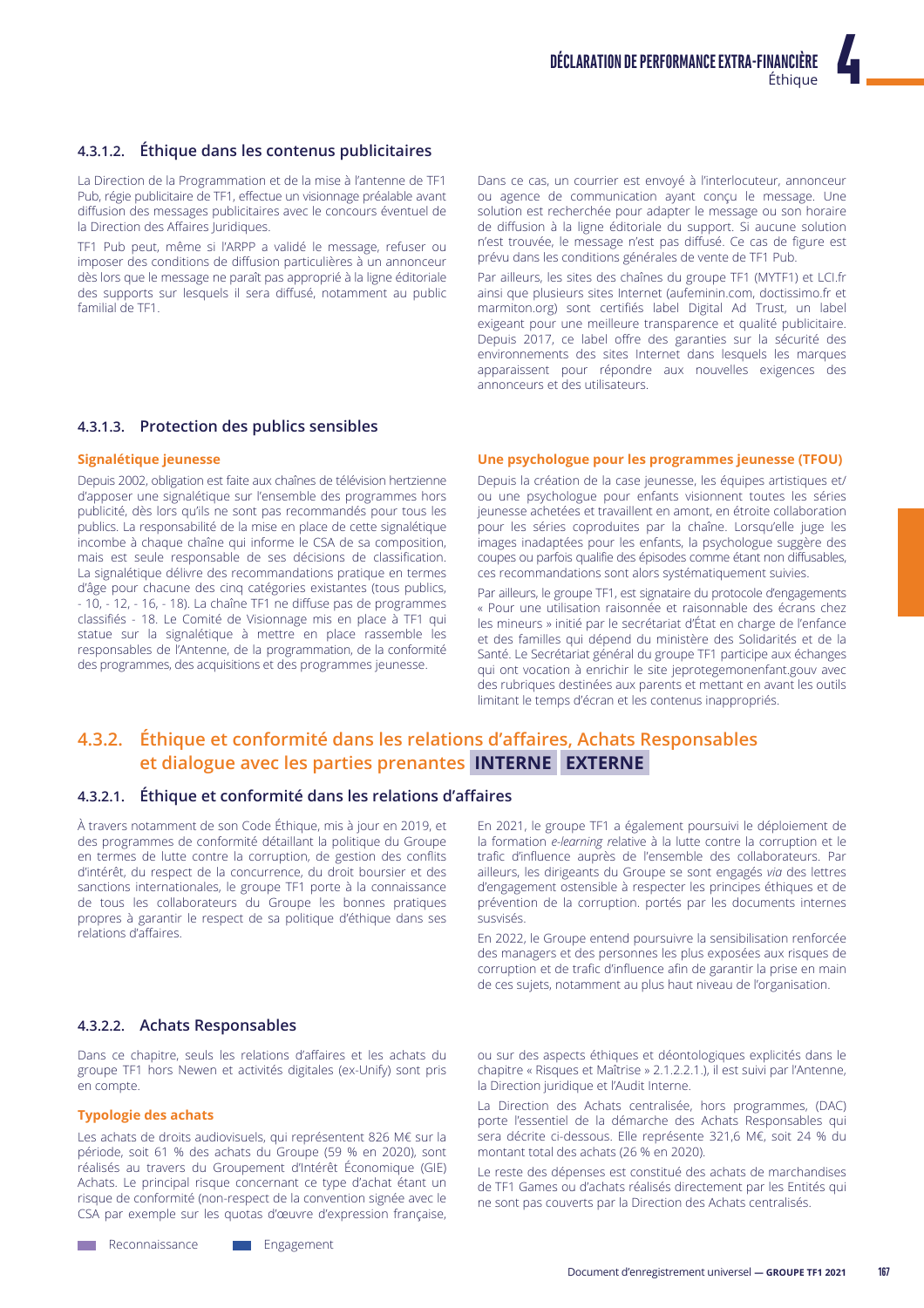# Démarche Achats Responsables de la Direction centrale des Achats (hors programmes)

Afin que la démarche RSE de TF1 soit étendue aux prestataires et fournisseurs du groupe, TF1 déploie depuis 2008 une démarche Achats Responsables sur le périmètre dit « Achats hors Programmes ».

Le groupe TF1 est signataire de la Charte « Relations Fournisseurs Responsables » composée de 10 engagements participant à la construction d'une relation équilibrée et durable entre les grandes entreprises signataires et leurs fournisseurs. En signant cette charte, TF1 manifeste sa volonté d'appliquer les bonnes pratiques décrites et d'instaurer un cadre de confiance réciproque avec ses fournisseurs.

Le Label Relation Fournisseurs et Achats Responsables, qui vise à distinguer les organisations ayant fait preuve de relations durables et équilibrées avec leurs fournisseurs, a été attribué une première fois en 2014 par le Comité d'attribution du label (ministère de l'Économie, des Finances et de la Relance associé au Conseil National des Achats), puis renouvelé le 29 mars 2018 pour une durée de trois ans, sous condition du passage avec succès des deux mises sous revue.

Ce label, adossé à la norme ISO 20400, est la reconnaissance d'une démarche d'amélioration continue dans laquelle TF1 et la Direction des Achats se sont inscrits de longue date. La mise en œuvre de ces engagements concerne tous les acheteurs et implique plus largement d'autres directions qui contribuent à construire un écosystème des achats performants et durables.

#### **Principales actions menées**

La Direction des Achats de TF1 s'engage au travers de sa démarche Achats Responsables à déployer plusieurs axes en accord avec la politique RSE du groupe Bouygues et notamment la promotion de relations durables avec ses fournisseurs, l'intégration de critères de responsabilité sociétale dans ses achats, le développement du recours au secteur protégé, la prévention de la corruption et la professionnalisation de ses acheteurs.

Dans cette optique de pérennisation d'une relation durable et équilibrée, de concrétisation de cet engagement et afin d'assurer son indépendance avec ses fournisseurs, un médiateur interne fut nommé en novembre 2017 en la personne d'Arnaud BOSOM, Directeur général adjoint Relations Humaines et RSE. Le rôle du médiateur est de chercher à régler à l'amiable tout litige potentiel qui lui serait soumis, dans le cadre d'une compréhension active de la situation du fournisseur et dans l'intérêt réciproque des parties prenantes. Le médiateur peut être contacté directement à l'adresse : mediateur@tf1.fr.

Une cartographie des risques bruts portant sur les enjeux critiques des 57 familles de la nomenclature des achats Hors Programmes a été initiée en 2015 en se basant sur les normes ISO 26000 et 31000. Une synthèse des risques potentiels (environnement, droit du travail, hygiène santé sécurité) a été réalisée ainsi qu'un répertoire des mesures en place. Ces dernières ont été complétées par un plan d'amélioration.

L'ensemble a contribué au plan d'action global « vigilance des sociétés mères » mené par Bouygues en 2017. Le groupe TF1 entend améliorer et renforcer en 2022 les actions déjà déployées en fonction des éventuels nouveaux risques qui seront identifiés et adoptera, le cas échéant, de nouveaux plans d'actions.

#### Promotion de relations durables et équilibrées

L'engagement de la Direction des Achats du groupe TF1 en matière de relations durables et équilibrées avec ses fournisseurs et partenaires, reste un objectif majeur.

TF1 privilégie la mise en place de contrats-cadres avec ses fournisseurs ainsi que des contrats pluriannuels, dans le cas de prestations ou fournitures nécessitant des mises en place et des investissements importants. Le groupe TF1 s'est doté depuis

plusieurs années d'un cadre contractuel équilibré et respectueux de la législation et revoit régulièrement ses Conditions Générales d'Achat.

TF1 s'est engagé à réduire de moitié d'ici à 2023 le pourcentage de factures payées en retard, en mobilisant pour redoubler d'effort sur ce sujet son Comité Exécutif, et en mettant en œuvre les plans d'actions liés, comme l'accélération de la digitalisation du processus de commande et de règlement ; la poursuite de la dématérialisation des factures ; et le renforcement des actions d'échanges et d'accompagnement menées auprès des opérationnels. A ce jour, 70 % des fournisseurs ont choisi l'envoi de facture dématérialisée.

Enfin, TF1 a mis à disposition une Charte Facture (disponible sur le site corporate à la rubrique Engagements > Achats responsables > Règlement Fournisseurs). Son objectif est notamment de partager les bonnes pratiques et faciliter les échanges administratifs avec les partenaires fournisseurs du Groupe.

#### **Évaluation des fournisseurs avec** écovadis.et le questionnaire RSE

Un des axes de la démarche Achats Responsables repose depuis 2008 sur l'évaluation RSE des fournisseurs. Ces évaluations réalisées par Écovadis.reposent sur 4 thématiques : l'Environnement, le Social, l'Éthique des Affaires et la politique Achats. L'évaluation donne lieu à un rapport attribuant une note par thème, une note globale, les points faibles, les forces et opportunités de la société évaluée ainsi qu'un benchmark, une information 360°.

Seront évalués en priorité les fournisseurs majeurs dès que les enjeux sont supérieurs à 200 K€ et les fournisseurs identifiés dans la cartographie des risques RSE dès que le CA fait avec TF1 dépasse 70 K€. TF1 engage ses fournisseurs à s'inscrire dans une démarche de progrès continu en incitant ceux identifiés à risque à mettre en œuvre un plan d'action correctif (note globale  $\leq$  35/100).

À fin septembre 2021, 180 fournisseurs ont fait l'objet d'une évaluation Écovadis.dans les trois dernières années. Parmi les entreprises évaluées, 30 % emploient entre 100 et 999 personnes ; 9 % emploient entre 26 et 99 personnes, 7 % moins de 25 personnes et 55 % plus de 1 000 personnes.

La moyenne des scores du portefeuille fournisseurs sollicités et évalués est de 59,13/100 (moyenne globale Écovadis.47,6/100). 75 % de ces fournisseurs ont un siège social situé sur le territoire francais.

En complément des évaluations Écovadis, la DAC intègre dans toutes ses consultations un « Questionnaire RSE » basé sur la norme ISO 26000. Ce questionnaire permet grâce à une analyse rapide et efficace, de mieux connaître le fournisseur et d'identifier ses enjeux RSE.

#### **Formation et implication des acheteurs**

À date, 70 % des acheteurs de la DAC ont été formés aux Achats Responsables et RSE depuis 2015.

Par ailleurs, 25 % de la rémunération variable collective du Directeur des Achats et des acheteurs de la DAC dépend de leurs actions RSE Achats : intégration de critères RSE dans les choix d'achats, promotion du recours au secteur protégé, déploiement des évaluations RSE (type Écovadis.ou questionnaire RSE), suivi de la dépendance économique et contribution au plan de pilotage.

#### Recours au secteur protégé/adapté

L'accord collectif de groupe 2020-2022 en faveur de l'insertion et maintien dans l'emploi des collaborateurs en situation de handicap comprend des dispositions relatives aux achats et au recours aux structures du secteur protégé et adapté. La DAC s'engage sur un montant *a minima* de 800 K€ de chiffre d'affaires sur la durée de l'accord.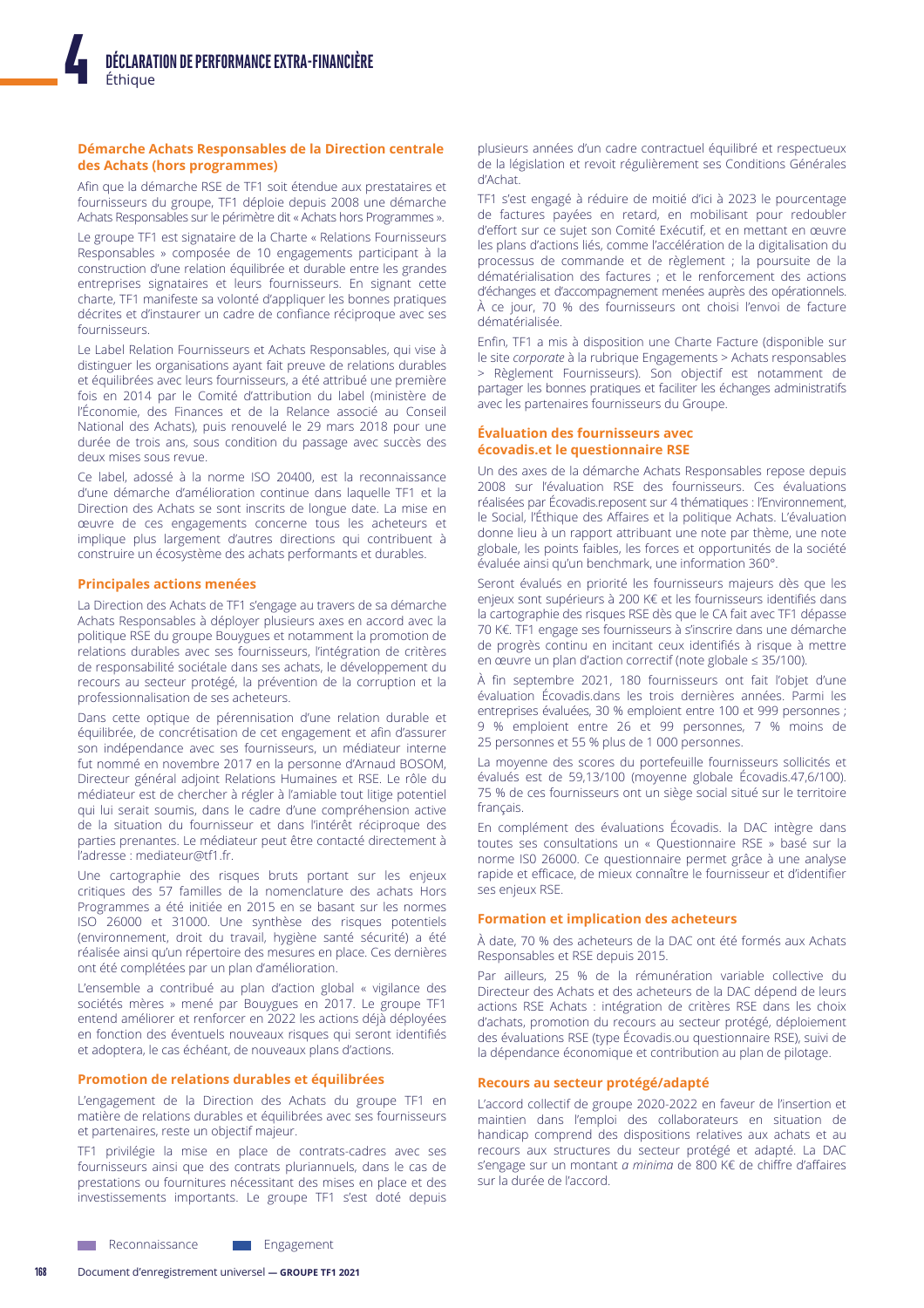# Intégration de critères et clauses de responsabilité sociétale dans les appels d'offres

Une clause « éthique et conformité » est incluse dans les contrats ainsi que dans les Conditions Générales d'Achat, rappelant que le respect d'une démarche socialement responsable et la conduite éthique des affaires dans le respect des lois et règlementations applicables (et notamment les principes du Pacte Mondial de l'ONU, le respect des droits de l'Homme, les normes internationales du travail, de l'environnement et la lutte contre la corruption) ainsi qu'à adopter des pratiques d'achats responsables sont des principes fondamentaux du groupe TF1.

Le contractant s'engage donc à respecter les principes définis dans le Pacte, la Charte Relations Fournisseurs responsables et la « Charte RSE Fournisseurs et/ou Sous-traitants » figurant sur le site du groupe TF1, rubrique « Engagements » (https://groupetf1.fr/fr/engagements-rse/notre-politique-rse), et veille à ce que ses propres fournisseurs et/ou les sous-traitants fassent de même. Outre la résiliation du contrat, le contractant est informé que le non-respect desdits principes serait de nature à porter gravement atteinte à l'image du groupe TF1.

Le groupe TF1 s'est engagé depuis plus de dix ans dans une politique active en faveur de l'insertion des personnes handicapées dans la vie économique. La signature du Manifeste pour l'inclusion des personnes handicapées dans la vie économique en fin d'année 2019 a accéléré le plan d'action de la Direction des Achats centralisée hors programmes : intégration dans tous les appels d'offres de critères sociaux relatifs à l'inclusion et au handicap et lorsque la typologie d'achat s'y prête, une clause sociale peut également être mise en œuvre et fixer au candidat le respect d'un engagement social comme critère de recevabilité.

### Actions responsables en dehors de la Direction centrale des Achats

### **Achats de droits audiovisuels**

Les problèmes éthiques liés aux achats de droits (dont l'éventuelle corruption entre des ayants droit et des diffuseurs) sont rares car l'attribution de ces droits se fait par le biais d'appels d'offres particulièrement encadrés (cahier des charges de consultation, envoi des offres sécurisées, ouverture des plis en présence de commission, etc.). le groupe TF1 veille à faire figurer dans ses offres des clauses de « compliance », dispositif qui est généralement repris - ou qui s'inspire de ces principes - dans les contrats d'achats de droits.

S'agissant du processus interne du groupe TF1, la fixation du prix des offres est réalisée par un Comité restreint de Direction générale, voire pour les droits majeurs (Coupe du Monde de Football ou de Rugby par exemple) via un Comité Ad Hoc du Conseil d'Administration. La Direction juridique est systématiquement associée à l'élaboration des offres.

# Récapitulatif des actions pour les structures impliquées dans la démarche

|                                                           | <b>Direction</b><br>des Achats<br><b>Centralisées</b> | Direction des<br><b>Achats de Droits</b> |
|-----------------------------------------------------------|-------------------------------------------------------|------------------------------------------|
| Publication de la politique Achats Responsables           | Oui                                                   |                                          |
| Formation des acheteurs à la démarche Achats Responsables | Oui                                                   | Oui                                      |
| Introduction de critères RSE dans les appels d'offres     | Oui                                                   | Oui                                      |
| Évaluation Écovadis                                       | Oui                                                   | <b>Non</b>                               |
| Envoi du questionnaire RSE lors des appels d'offres       | Oui                                                   | Non                                      |
| Intégration dans la cartographie des risques RSE          | Oui                                                   | Oui.                                     |

# **INDICATEUR: ACHATS RESPONSABLES**

|                                                                                                          | Du 01/10/2020<br>au 30/09/2021 | Du 01/10/2019<br>au 30/09/2020 | Du 01/10/2018<br>au 30/09/2019 |
|----------------------------------------------------------------------------------------------------------|--------------------------------|--------------------------------|--------------------------------|
| Périmètre total métier (en millions d'euros)                                                             | DAC 321.6                      | DAC 315,2                      | 376.7                          |
| Dépenses adressables avec des critères RSE (en millions d'euros) *                                       | DAC 321,6                      | DAC 315,2                      | 367,7                          |
| Part des dépenses adressées/dépenses adressables (en X %)                                                | 100 %                          | 100 %                          | 100 %                          |
| Nombre de fournisseurs évalués par Écovadis.ou en cours d'évaluation                                     | 180                            | 163                            | 147                            |
| Chiffre d'affaires couvert par une évaluation Écovadis.ou en cours<br>d'évaluation (en millions d'euros) | 226.14                         | 199                            | 125                            |
| Chiffre d'affaires réalisé avec le secteur adapté et protégé<br>(en milliers d'euros)                    | 875.7                          | 658                            | 285.8                          |
| % d'acheteurs de la DAC formés aux Achats Responsables                                                   | $70**$                         | $80**$                         | $70**$                         |

Dépenses sous couvert d'une démarche « achats responsables » ou de procédures d'achats intégrant des critères RSE (ex. : contrats intégrant une  $clause$  RSE/DDD)

2 acheteurs de la DAC sont arrivés dans le service entre 2020 et 2021 et n'ont pas encore été formés fin 2021.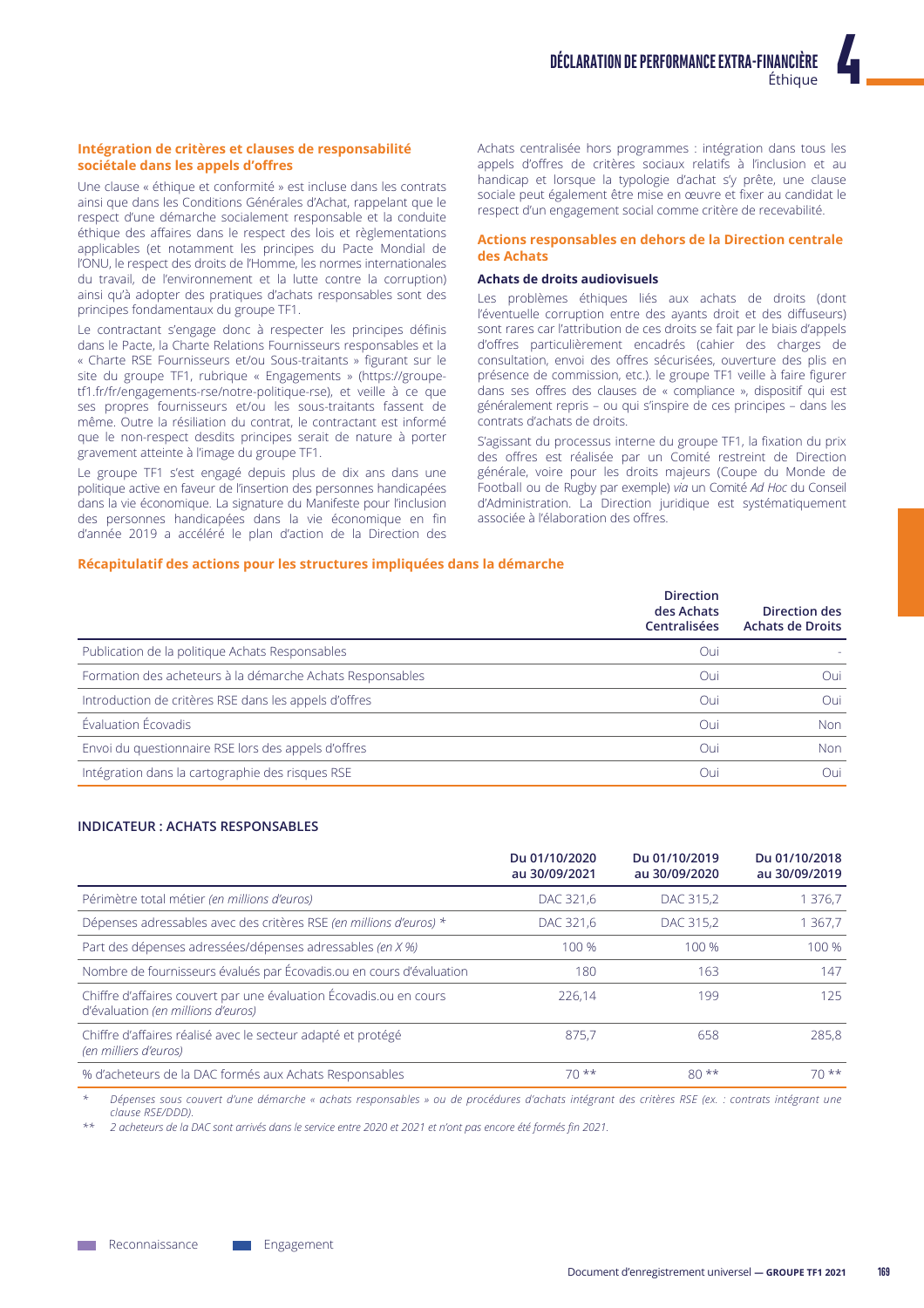# 4.3.2.3. Dialogue avec les parties prenantes

Le groupe TF1 nourrit un dialogue régulier avec l'ensemble de ses parties prenantes.

Celui-ci s'est intensifié en 2021 sur la partie RSE, notamment avec les autorités de régulation comme le CSA nouvellement nommée ARCOM depuis le 1<sup>er</sup> janvier 2022 dans le cadre des discussions en cours sur le contrat climat média qui inclut d'autres groupes médias et qui font suite à la convention citoyenne pour le climat et à la loi Climat et résilience votée en août 2021. Le contrat climat média a pour objectif de permettre au régulateur de mesurer les efforts des groupes médias en faveur de la transition écologique s'agissant notamment des contenus qu'ils diffusent, de la publicité responsable et de la réduction de l'impact carbone qui découle de leurs activités.

Le groupe TF1 rend déjà compte au CSA des avancées faites dans ses contenus, en interne et en externe, en matière de diversité notamment en matière de représentation des femmes, des personnes en situation de handicap, de lutte contre les discriminations LGBT et d'insertion professionnelle des jeunes issus de milieux défavorisés. Ces thématiques font l'objet d'engagements et de reporting annuels adressés au CSA.

L'année 2021 a été largement marquée par la nouvelle analyse de matérialité conduite par le groupe TF1 dont le but était de définir ses enjeux majeurs RSE et qui a impliqué la consultation d'un<br>panel de citoyens (plus de 700 personnes), de près de 1 000 collaborateurs incluant des intermittents travaillant pour le groupe TF1, de son top management et d'un panel de parties prenantes externes composé de fournisseurs (AMP Visual, Air France), de producteurs (ITV, Satisfaction), investisseurs, clients (agences médias, annonceurs), des ONG (Manifeste pour un réveil écologique, The Shift project, On est prêt, Make.org), institutionnels (ADEME, CNCPH) qui s'est tenu en présentiel en octobre.

Le Directeur général adjoint en charge de la RH et de la RSE, Arnaud Bosom a également assisté en tant qu'observateur, à un comité de parties prenantes externes organisé par le groupe Bouygues sur le devoir de vigilance notamment la perception des enjeux clés en matière de droits humains, de santé et sécurité des personnes et d'environnement auxquels le groupe Bouygues ainsi que ses fournisseurs et sous-traitants sont confrontés. Celui-ci était composé de représentants de RH sans frontières, Manifeste pour un réveil écologique, Sustaineo, Force Ouvrière, Pacte mondial de l'ONU, Sustainalytics, FIEC.

Dans le cadre des travaux qui ont été conduits par TF1 Pub en 2021, la régie publicitaire a fait appel à ses parties prenantes externes pour définir sa feuille de route RSE et notamment construire ses nouvelles offres publicitaires destinées à valoriser la consommation responsable et renforcer la pédagogie sur les labels et critères environnementaux auprès du grand public. Cette consultation a réuni des agences média, des annonceurs et des syndicats et associations professionnels ainsi que l'ADEME. TF1 Pub participe activement aussi aux dialogues interprofessionnels notamment avec le Syndicat des Régies Internet (SRI), le Syndicat National de la Publicité Télévisée (SNPTV), L'union des Entreprises de conseil et d'Achat Media (UDECAM), l'Union Des Marques (UDM) et aux États Généraux de la communication pour travailler à des méthodes harmonisées de mesure de l'impact carbone de la communication publicitaire et identifier des leviers d'action de réduction en prenant en compte l'ensemble de la chaîne de valeur.

Le groupe TF1 entretient aussi un dialogue régulier avec ses publics à travers :

#### Le service en charge des relations avec les téléspectateurs

TF1 & Vous, le site des relations téléspectateurs du groupe TF1, est un site Internet totalement dédié aux publics réunissant une communauté de 100 000 personnes. Le site répond aux attentes et besoins des téléspectateurs avec notamment une FAQ dynamique <sup>(1)</sup> dont l'objectif est de permettre aux publics de trouver toutes les réponses à leurs questions grâce à un formulaire de contact intuitif.

Pour aller plus loin, TF1 a créé le « Club des ambassadeurs du groupe TF1<sup>(2)</sup> », un club qui permet à 20 téléspectateurs d'avoir accès aux coulisses des chaînes du Groupe ainsi qu'à ceux qui fabriquent leurs programmes, et de susciter des interactions.

#### La médiatrice de l'information

Par le biais du service des téléspectateurs et sur le site Internet de LCI, la médiatrice de l'information reçoit les avis, demandes d'explication et remarques éventuelles du public à propos de l'information diffusée sur les chaînes TF1 et LCI. Elle y répond en donnant des explications concernant la façon dont le journal télévisé est mis en œuvre et selon quelles règles. Elle fait également remonter les alertes à la rédaction lorsque de nombreuses réactions vont dans le même sens.

En plus des échanges existants, la médiatrice de l'information a créé en 2021 Les Rencontres de l'info, un rendez-vous destiné au public, et qui s'appuie sur un partenariat avec le CLEMI. Le premier événement a eu lieu le 20 octobre 2021 à l'auditorium de TF1 et a permis au public de rencontrer trois grands reporters et un journaliste reporter d'image, ainsi que d'échanger avec eux. Le lancement de ce rendez-vous, destiné à devenir mensuel en 2022, illustre la volonté de TF1 de renforcer encore la proximité avec les téléspectateurs, de jouer la transparence sur la fabrication de l'information.

Par ailleurs, la médiatrice réalise des articles et un podcast, permettant à tous les publics d'accéder aux coulisses des rédactions LCI et TF1 (voir « Éducation aux médias » au 4.2.6).

(1) https://tf1-et-vous.tf1.fr/

(2) https://tf1-et-vous.tf1.fr/devenez-ambassadeur

**Neconnaissance** 

Engagement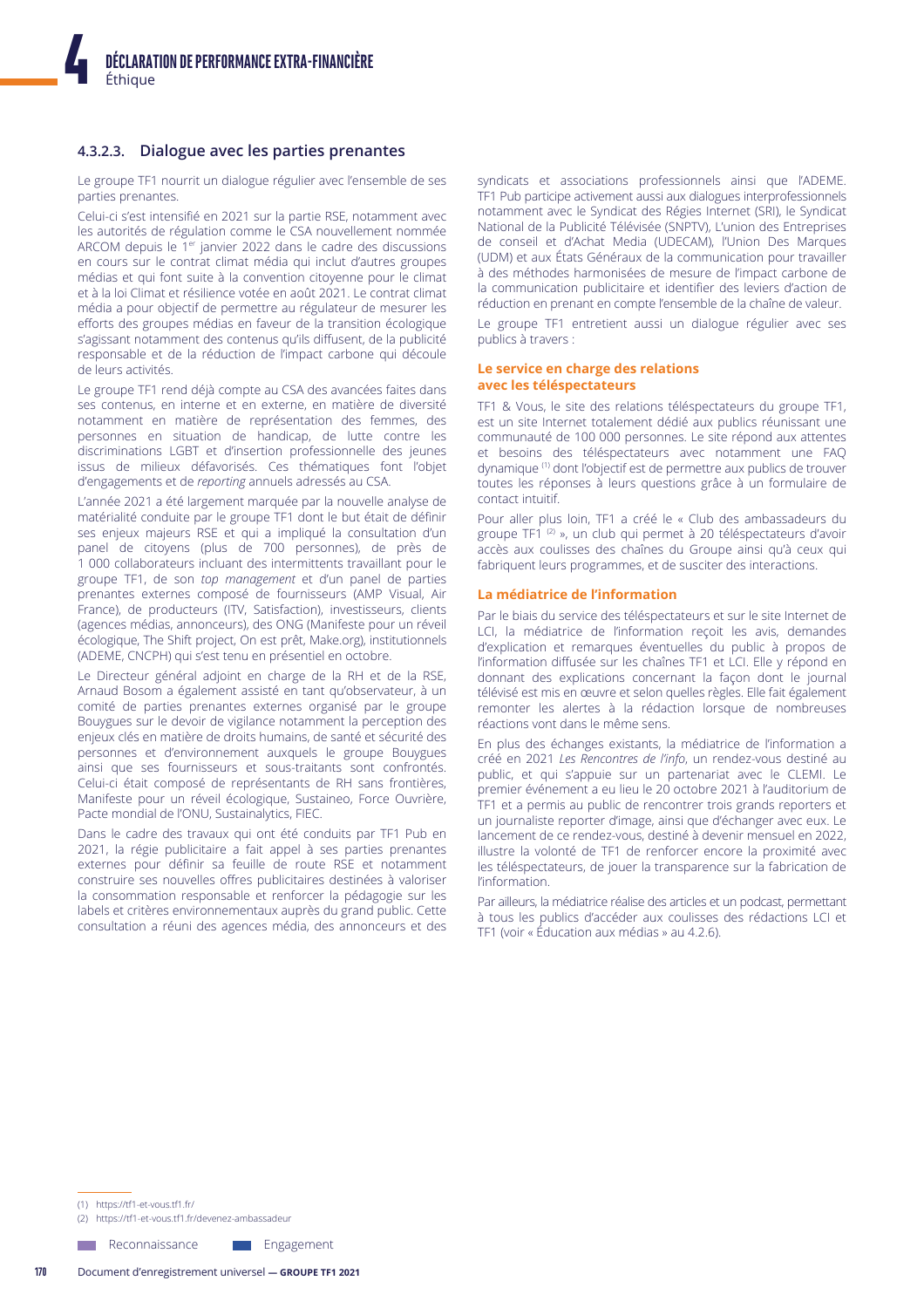# 4.3.3. Protection des données personnelles et cybersécurité INTERNE EXTERNE

# 4.3.3.1. RGPD

TF1 a désigné un Data Protection Officer pour TF1 et Newen (DPO TF1) en mai 2018, qui anime depuis mars 2019, un réseau composé de 54 référents Data, opérationnels et juristes de chacune des directions ou filiales de TF1 et Newen, chargés d'accompagner les changements organisationnels et technologiques rendus nécessaires par la mise en conformité au RGPD.

Un DPO rattaché à la Direction juridique des activités digitales (ex-Unify) a également été désigné pour l'ensemble de ces entités et sociétés (hors Gamned pour lequel un DPO spécifique a été désigné).

TF1 s'est doté par ailleurs d'une Politique générale « RGPD », composée de règles internes et de fiches Métiers que chaque collaborateur de TF1 doit respecter en matière de protection des données personnelles.

Pour répondre au principe de responsabilité, TF1 et ses filiales ont également mis au point des procédures en matière de gestion des droits des individus, de violation des données personnelles, ainsi que différents référentiels, tels que celui en matière de durée de conservation, la check-list Sécurité et la check-list Privacy By Design

Afin de faciliter l'accès à la documentation obligatoire pour ses collaborateurs, les règles internes, les fiches Métiers, les procédures et les différents référentiels sont disponibles sur l'Intranet de l'entreprise au sein d'une rubrique consacrée au RGPD. Enfin, un outil de data privacy a été déployé pour permettre :

- · l'industrialisation de la mise à jour des registres des traitements ;
- · la gestion des demandes d'exercice des droits reçues par les services de TF1.

Voir chapitre 2.1.2.3.2. « Risques concernant les données personnelles ».

# 4.3.3.2. Cybersécurité

À la suite de cyber-attaques subies par des radiodiffuseurs courant 2019, le groupe TF1 a accéléré la mise en service de plusieurs évolutions visant à renforcer la protection de son système d'information.

Ainsi, TF1 est accompagnée par un cabinet d'audit et de conseil dans le cadre d'une mission de « Program Assurance Cybersécurité », dont l'objectif est de donner une opinion externe sur la pertinence du plan d'actions du groupe pour adresser les risques de cyber-attaques pesant sur les activités stratégiques de TF1. Cet accompagnement permet d'ajuster en continu la trajectoire et la roadman cybersécurité en fonction de l'évolution de la menace et inclut une évaluation bisannuelle de la maturité de la démarche cybersécurité du Groupe.

De plus, des plans d'actions pour renforcer la protection des infrastructures de diffusion du Groupe ont été mis en œuvre ainsi que des dispositifs de détection et réaction aux incidents de sécurité, avec notamment l'adoption du référentiel NIST. Enfin, un plan de reprise d'activité suite à un sinistre majeur est en cours de déploiement.

Ces éléments sont partagés avec Newen pour guider la filiale dans ses propres démarches de cybersécurité.

En 2022, le groupe TF1 entend mettre complètement à jour la politique de cybersécurité.

Voir 2.1.1.1. « Cybersécurité ».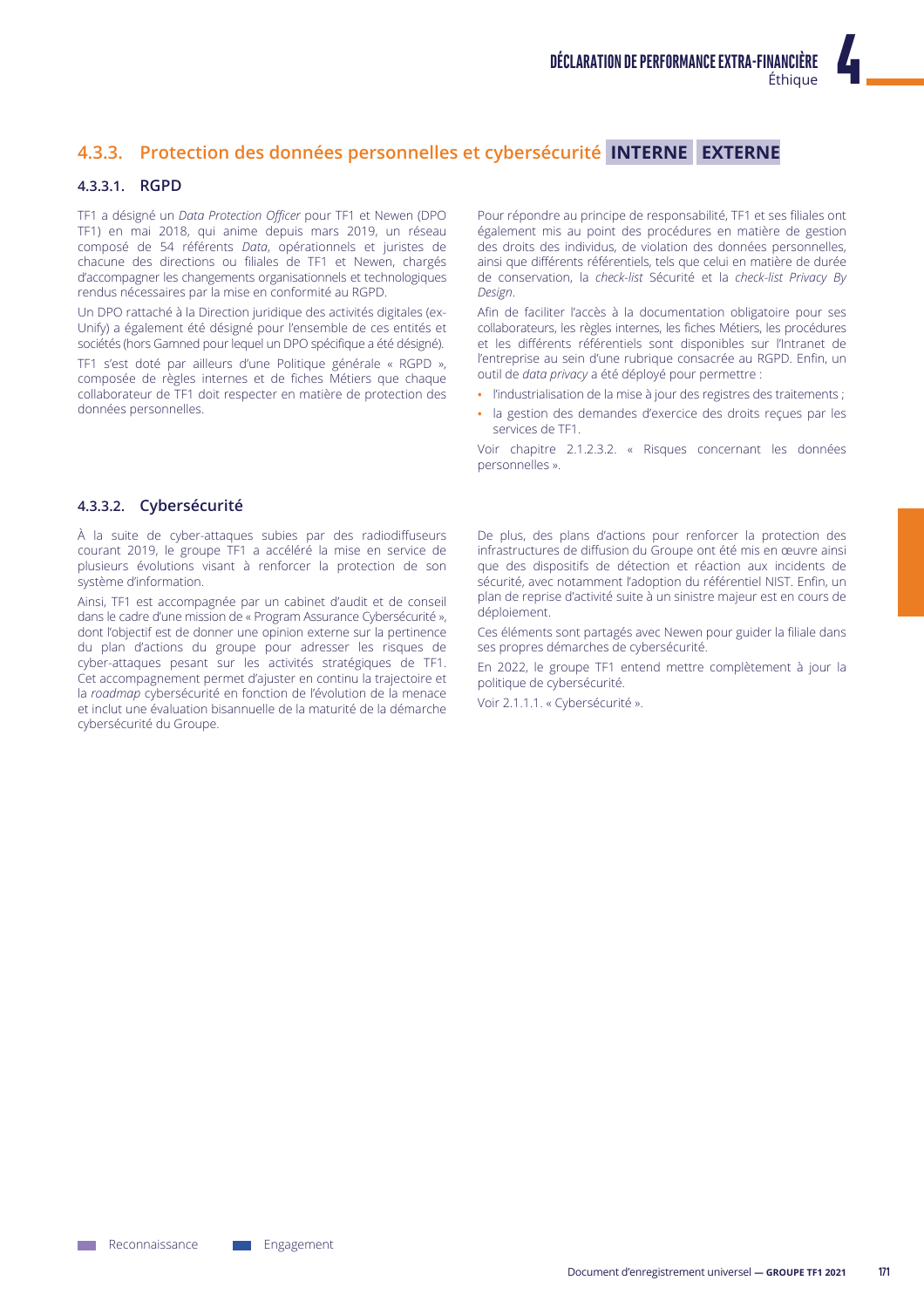#### RAPPORT DU VÉRIFICATEUR INDÉPENDANT SUR LA DÉCLARATION CONSOLIDÉE DE PERFORMANCE EXTRA-FINANCIÈRE  $4.4.$

Exercice clos le 31 décembre 2021

#### À la Direction Générale,

A la suite de la demande qui nous a été faite et en notre qualité de vérificateur indépendant, membre du réseau de l'un des commissaires aux comptes de votre société (ci-après « entité »), nous vous présentons notre rapport sur la déclaration consolidée de performance extra-financière relative à l'exercice clos le 31 décembre 2021 (ci-après la « Déclaration »), que l'entité a choisi d'établir et de présenter dans le rapport de gestion par références aux dispositions des articles L. 225102-1, R. 225-105 et R. 225-105-1 du -Code de commerce.

# Responsabilité de l'entité

Dans le cadre de cette démarche volontaire, il appartient à l'entité d'établir une Déclaration conforme aux dispositions légales et réglementaires, incluant une présentation du modèle d'affaires, une description des principaux risques extra-financiers, une présentation des politiques appliquées au regard de ces risques ainsi que les résultats de ces politiques, incluant des indicateurs clés de performance. La Déclaration a été établie en appliquant les procédures de l'entité (ci-après le « Référentiel ») dont les éléments significatifs sont présentés dans la Déclaration (ou disponibles sur demande au siège de l'entité).

# Indépendance et contrôle qualité

Notre indépendance est définie par le code de déontologie de la profession. Par ailleurs, nous avons mis en place un système de contrôle qualité qui comprend des politiques et des procédures documentées visant à assurer le respect des textes légaux et réglementaires applicables, des règles déontologiques et de la doctrine professionnelle.

# Responsabilité du vérificateur indépendant

Il nous appartient, sur la base de nos travaux, de formuler un avis motivé exprimant une conclusion d'assurance modérée sur :

- · la conformité de la Déclaration aux dispositions prévues à l'article R. 225-105 du Code de commerce ;
- · la sincérité des informations fournies en application du 3° du I et du II de l'article R. 225105 du -Code de commerce, à savoir les résultats des politiques, incluant des indicateurs clés de performance et les actions, relatifs aux principaux risques, ci-après les « Informations ».

Il nous appartient également d'exprimer, à la demande de l'entité et hors champ d'accréditation, une conclusion d'assurance raisonnable sur le fait que les informations sélectionnées par l'entité et identifiées par une \* en Annexe 1 (ci-après les « Informations Sélectionnées ») ont été établies, dans tous leurs aspects significatifs, conformément au Référentiel.

Il ne nous appartient pas en revanche de nous prononcer sur le respect par l'entité des autres dispositions légales et réglementaires applicables, notamment, en matière de plan de vigilance et de lutte contre la corruption et l'évasion fiscale ni sur la conformité des produits et services aux réglementations applicables.

# 1. Avis motivé sur la conformité et la sincérité

# Nature et étendue des travaux

Nos travaux décrits ci-après ont été effectués en appliquant les dispositions des articles A. 2251 et suivants du -code de Commerce, à la doctrine professionnelle de la Compagnie nationale des commissaires aux comptes relative à cette intervention et à la norme internationale ISAE 3000<sup>(1)</sup>:

- · nous avons pris connaissance de l'activité de l'ensemble des filiales incluses dans le périmètre de consolidation et de l'exposé des principaux risques ;
- · nous avons apprécié le caractère approprié du Référentiel au regard de sa pertinence, son exhaustivité, sa fiabilité, sa neutralité et son caractère compréhensible, en prenant en considération, le cas échéant, les bonnes pratiques du secteur ;
- · nous avons vérifié que la Déclaration couvre chaque catégorie d'information prévue au III de l'article L. 225-102-1 du Code du commerce en matière sociale et environnementale ainsi que de respect des droits de l'homme et de lutte contre la corruption et l'évasion fiscale ;
- nous avons vérifié que la Déclaration présente les informations prévues au II de l'article R. 225-105 du Code du commerce lorsqu'elles sont pertinentes au regard des principaux risques et comprend, le cas échéant, une explication des raisons justifiant l'absence des informations requises par le 2<sup>eme</sup> alinéa du III de l'article L. 225-102-1 du Code du commerce ;
- nous avons vérifié que la Déclaration présente le modèle d'affaires et une description des principaux risques liés à l'activité de l'ensemble des filiales incluses dans le périmètre de consolidation, y compris, lorsque cela s'avère pertinent et proportionné, les risques créés par ses relations d'affaires, ses produits ou ses services ainsi que les politiques, les actions et les résultats, incluant des indicateurs clés de performance afférents aux principaux risques ;

(1) ISAE 3000 - Assurance engagements other than audits or reviews of historical financial information

Reconnaissance Engagement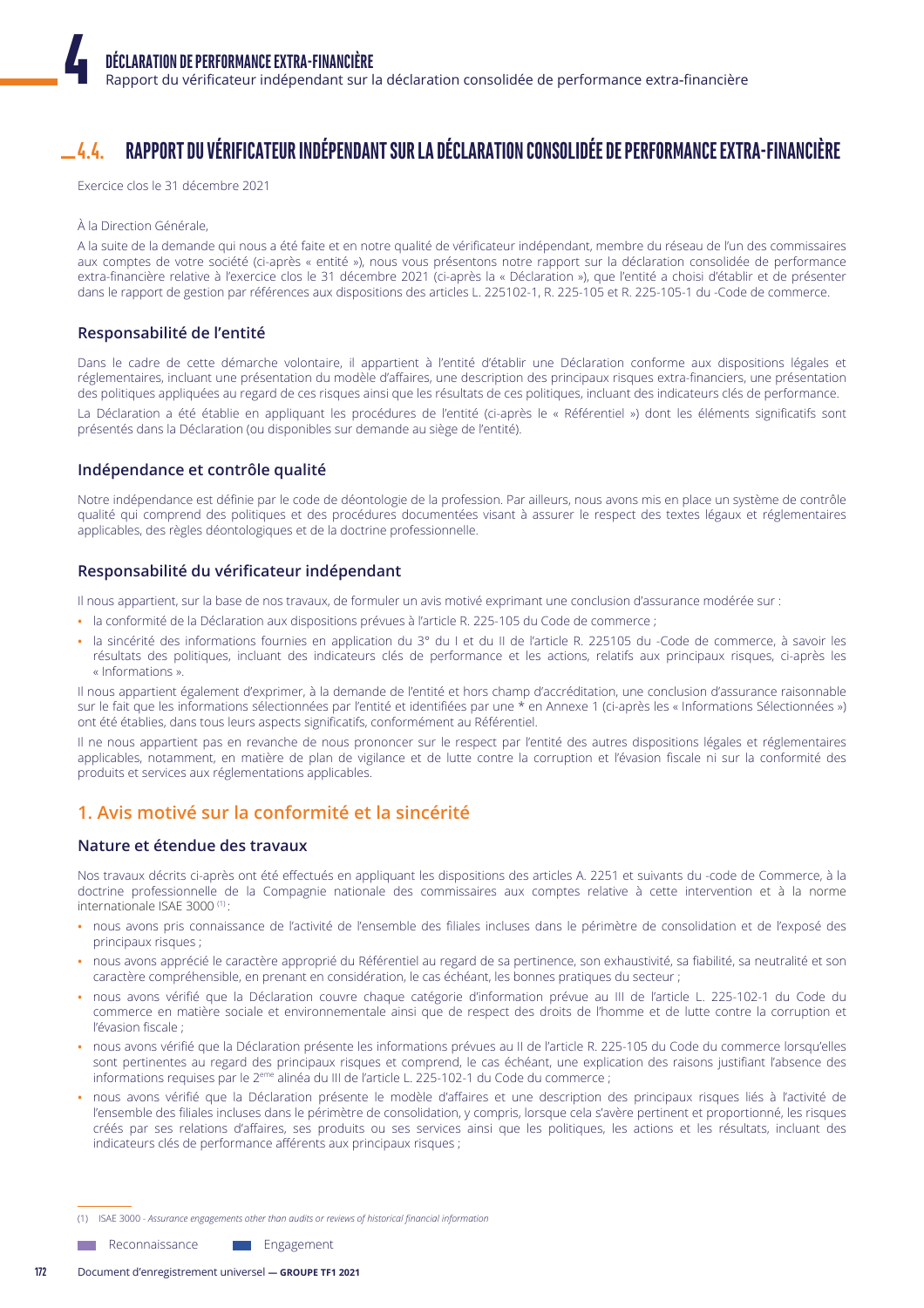- · nous avons consulté les sources documentaires et mené des entretiens pour :
	- apprécier le processus de sélection et de validation des principaux risques ainsi que la cohérence des résultats, incluant les indicateurs clés de performance retenus au regard des principaux risques et politiques présentés et
	- corroborer les informations qualitatives (actions et résultats) que nous avons considérées les plus importantes présentées en Annexe 1. Pour le risque éthique des contenus et conformité des programmes, nos travaux ont été réalisés au niveau de l'entité consolidante, pour les autres risques, des travaux ont été menés au niveau de l'entité consolidante et de la filiale Newen ;
- · nous avons vérifié que la Déclaration couvre le périmètre consolidé, à savoir l'ensemble des filiales incluses dans le périmètre de consolidation conformément à l'article L. 233-16 du Code du commerce avec les limites précisées dans la Déclaration ;
- nous avons pris connaissance des procédures de contrôle interne et de gestion des risques mises en place par l'entité et avons apprécié le processus de collecte visant à l'exhaustivité et à la sincérité des Informations ;
- pour les indicateurs clés de performance et les autres résultats quantitatifs que nous avons considérés les plus importants présentés en Annexe 1, nous avons mis en œuvre :
	- des procédures analytiques consistant à vérifier la correcte consolidation des données collectées ainsi que la cohérence de leurs évolutions :
	- des tests de détail sur la base de sondages, consistant à vérifier la correcte application des définitions et procédures et à rapprocher les données des pièces justificatives. Ces travaux ont été menés au niveau de l'entité consolidante et de la filiale Newen et couvrent entre 78 % et 100 % des données consolidées de l'entité ;
- nous avons apprécié la cohérence d'ensemble de la Déclaration par rapport à notre connaissance de l'ensemble des filiales incluses dans le périmètre de consolidation.

Nous estimons que les travaux que nous avons menés en exerçant notre jugement professionnel nous permettent de formuler une conclusion d'assurance modérée ; une assurance de niveau supérieur aurait nécessité des travaux de vérification plus étendus.

# **Movens et ressources**

Nos travaux ont mobilisé les compétences de cinq personnes et se sont déroulés entre octobre 2021 et février 2022 sur une durée totale d'intervention de cinq semaines

Nous avons mené sept entretiens avec les personnes responsables de la préparation de la Déclaration représentant notamment les directions ressources humaines et responsabilité sociétale de l'entreprise.

# Conclusion

Sur la base de nos travaux, nous n'avons pas relevé d'anomalie significative de nature à remettre en cause le fait que la déclaration consolidée de performance extra-financière est conforme aux dispositions réglementaires applicables et que les Informations, prises dans leur ensemble, sont présentées de manière sincère, conformément au Référentiel.

# 2. Rapport d'assurance raisonnable sur les Informations sélectionnées

# Nature et étendue des travaux

Concernant les Informations sélectionnées par l'entité identifiées par une \* en Annexe 1, nous avons mené des travaux de même nature que ceux décrits dans le paragraphe 1 ci-dessus pour les indicateurs clés de performance et les autres résultats quantitatifs que nous avons considérés les plus importants, mais de manière plus approfondie, en particulier en ce qui concerne l'étendue des tests. L'échantillon sélectionné représente ainsi entre 78 % et 100 % des informations sélectionnées. Nous estimons que ces travaux nous permettent d'exprimer une assurance raisonnable sur les Informations sélectionnées.

# Conclusion

À notre avis, les Informations sélectionnées par l'entité ont été établies, dans tous leurs aspects significatifs, conformément au Référentiel

Paris-La Défense, le 10 février 2022

Le vérificateur indépendant FY & Associés

Eric MugnierAssocié, Développement Durable